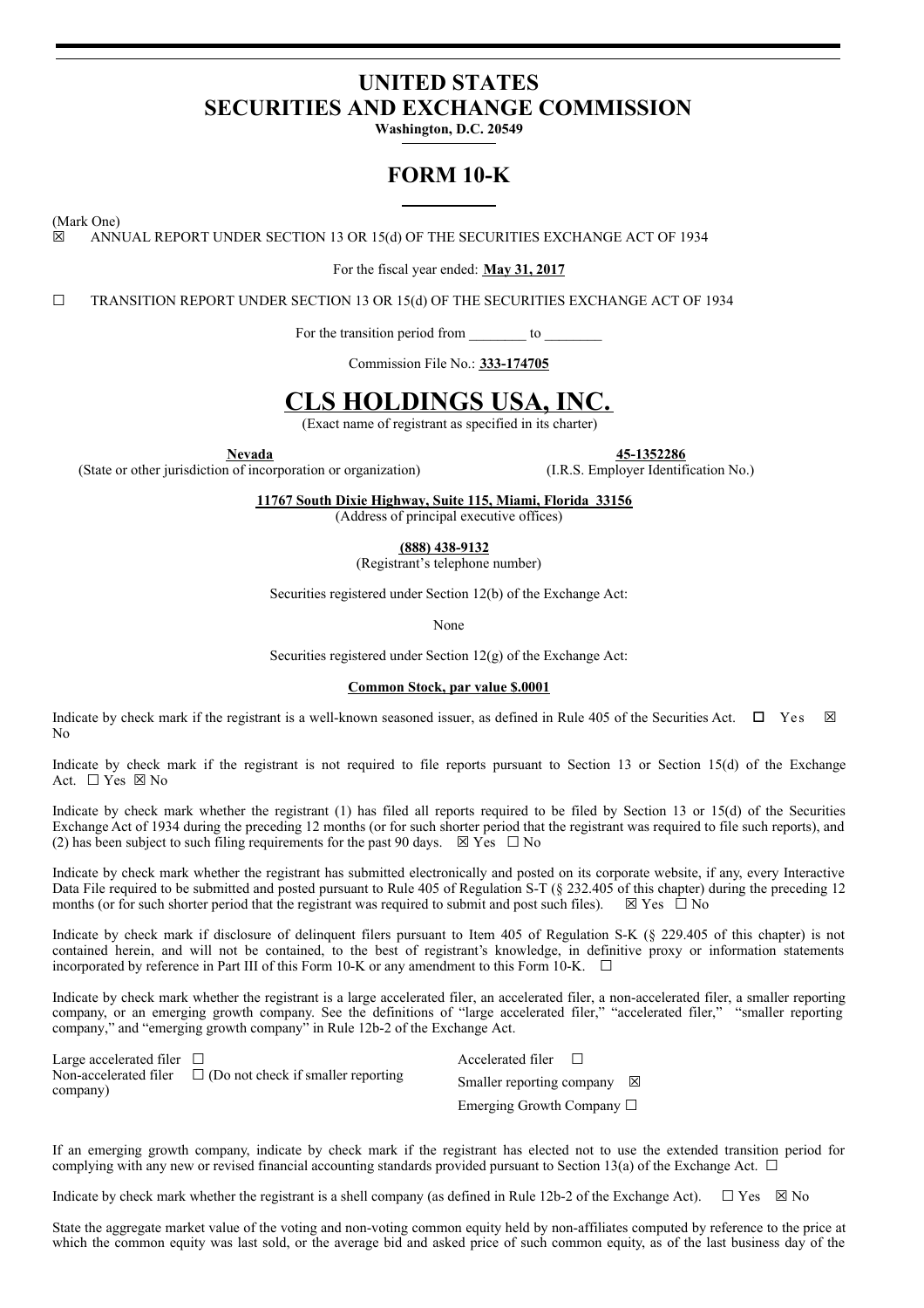registrant's most recently completed second fiscal quarter: \$3,009,002.

Indicate the number of shares outstanding of each of the registrant's classes of common stock, as of the latest practicable date: 32,876,944 shares of common stock, par value \$0.0001, as of August 17, 2017.

## DOCUMENTS INCORPORATED BY REFERENCE

None.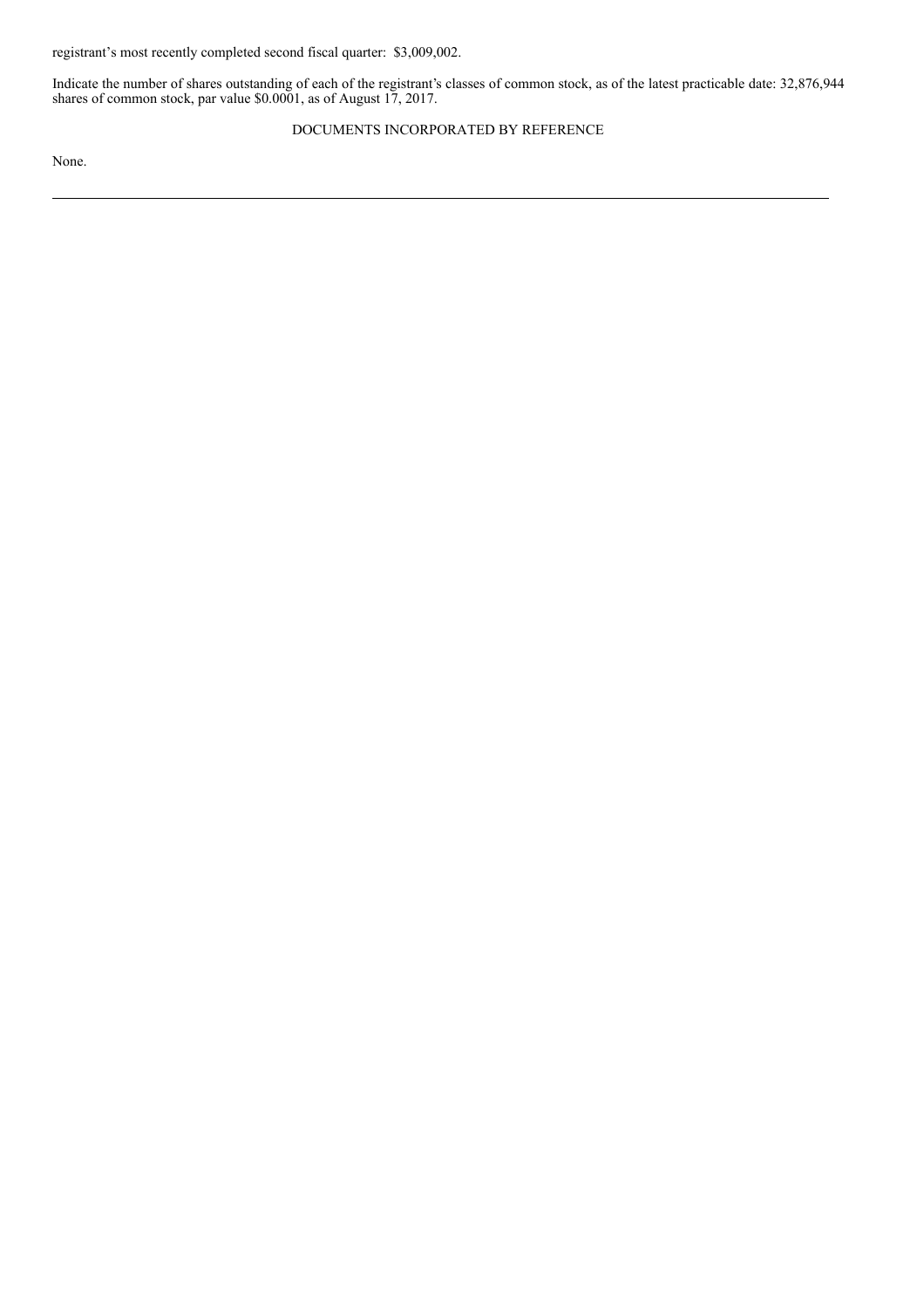**Page**

## **PART I**

| Item 1. Business |                                 | 4  |
|------------------|---------------------------------|----|
|                  | Item 1A. Risk Factors           | 10 |
|                  | Item 2. Properties              | 17 |
|                  | Item 3. Legal Proceedings       | 17 |
|                  | Item 4. Mine Safety Disclosures | 17 |
|                  |                                 |    |

## **PART II**

| Item 5.<br>Item 6.<br>Item 7.<br>Item 7A.<br>Item 8.<br>Item 9.<br>Item 9A.<br>Item 9B. | Market for Registrant's Common Equity, Related Stockholder Matters and Issuer Purchases of Equity Securities<br><b>Selected Financial Data</b><br>Management's Discussion and Analysis of Financial Condition and Results of Operations<br><b>Ouantitative and Qualitative Disclosures About Market Risk</b><br><b>Financial Statements and Supplementary Data</b><br>Changes in and Disagreements with Accountants on Accounting and Financial Disclosure<br><b>Controls and Procedures</b><br><b>Other Information</b> | 18<br>18<br>19<br>27<br>28<br>29<br>29<br>29 |
|-----------------------------------------------------------------------------------------|--------------------------------------------------------------------------------------------------------------------------------------------------------------------------------------------------------------------------------------------------------------------------------------------------------------------------------------------------------------------------------------------------------------------------------------------------------------------------------------------------------------------------|----------------------------------------------|
| <b>PART III</b>                                                                         |                                                                                                                                                                                                                                                                                                                                                                                                                                                                                                                          |                                              |
| Item $10$ .<br>Item 11.<br>Item 12.<br>Item $13$ .<br>Item $14$ .                       | Directors, Executive Officers and Corporate Governance<br><b>Executive Compensation</b><br>Security Ownership of Certain Beneficial Owners and Management and Related Stockholder Matters<br>Certain Relationships and Related Transactions and Director Independence<br><b>Principal Accounting Fees and Services</b>                                                                                                                                                                                                   | 30<br>32<br>33<br>35<br>37                   |
| <b>PART IV</b>                                                                          |                                                                                                                                                                                                                                                                                                                                                                                                                                                                                                                          |                                              |
| Item $15$ .                                                                             | <b>Exhibits, Financial Statement Schedules</b>                                                                                                                                                                                                                                                                                                                                                                                                                                                                           | 38                                           |
| <b>SIGNATURES</b>                                                                       |                                                                                                                                                                                                                                                                                                                                                                                                                                                                                                                          | 41                                           |
|                                                                                         |                                                                                                                                                                                                                                                                                                                                                                                                                                                                                                                          |                                              |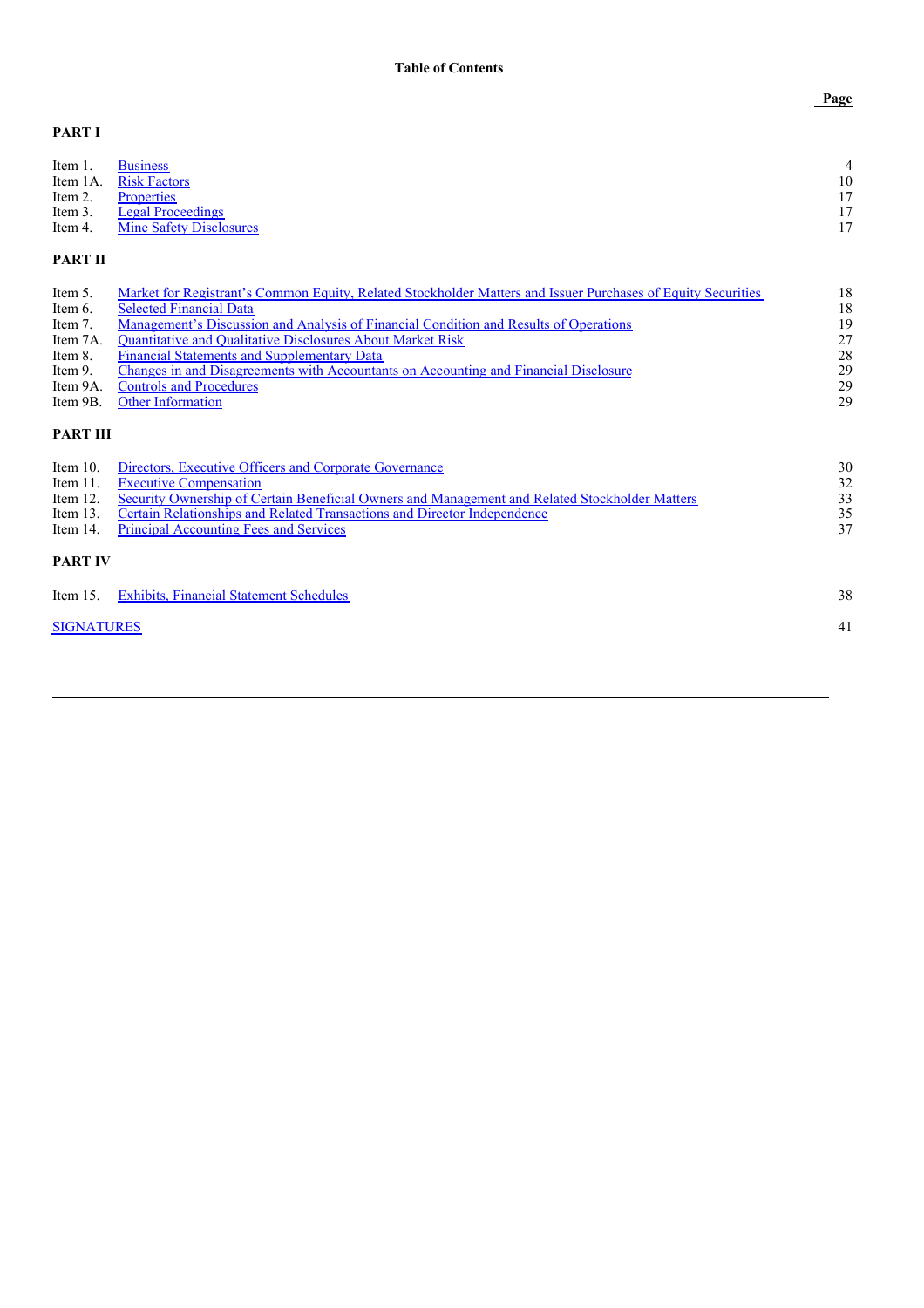## **Cautionary Note Regarding Forward-Looking Statements**

This annual report contains forward-looking statements as that term is defined in the Private Securities Litigation Reform Act of 1995. These statements relate to anticipated future events, future results of operations or future financial performance. These forwardlooking statements include, but are not limited to, statements relating to the adequacy of our capital to finance our planned operations, market acceptance of our services and product offerings, our ability to attract and retain key personnel, and our ability to protect our intellectual property. In some cases, you can identify forward-looking statements by terminology such as "may," "might," "will," "should," "intends," "expects," "plans," "goals," "projects," "anticipates," "believes," "estimates," "predicts," "potential," or "continue" or the negative of these terms or other comparable terminology.

These forward-looking statements are only predictions, are uncertain and involve substantial known and unknown risks, uncertainties and other factors which may cause our (or our industry's) actual results, levels of activity or performance to be materially different from any future results, levels of activity or performance expressed or implied by these forward-looking statements. The "Risk Factors" section of this annual report sets forth detailed risks, uncertainties and cautionary statements regarding our business and these forward-looking statements.

We cannot guarantee future results, levels of activity or performance. You should not place undue reliance on these forwardlooking statements, which speak only as of the date that they were made. These cautionary statements should be considered together with any written or oral forward-looking statements that we may issue in the future. Except as required by applicable law, including the securities laws of the United States, we do not intend to update any of the forward-looking statements to conform these statements to reflect actual results, later events or circumstances or to reflect the occurrence of unanticipated events.

## **AVAILABLE INFORMATION**

We file certain reports under the Securities Exchange Act of 1934 (the "Exchange Act"). Such filings, including annual and quarterly reports, can be inspected and copied at the public reference facilities maintained by the Securities and Exchange Commission ("SEC") at 100 F Street, N.E., Washington, D.C. 20549. Stockholders may obtain information on the operation of the public reference room by calling the SEC at 1-800-SEC-0330. Stockholders can request copies of these documents upon payment of a duplicating fee by writing to the SEC. The reports we file with the SEC are also available on the SEC's website (http://www.sec.gov).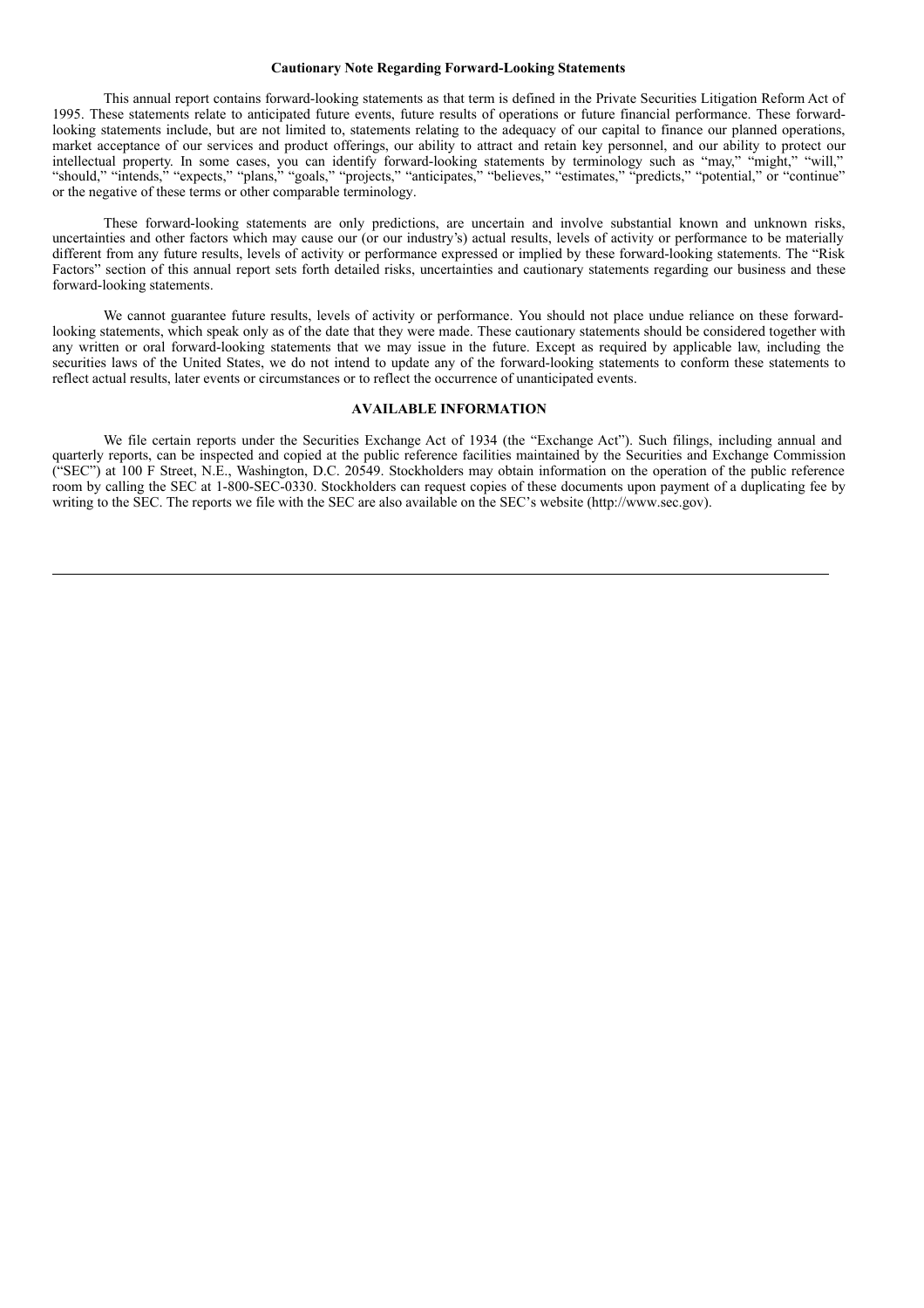## **PART I**

## **Item 1. Business**

### **Background**

We were originally incorporated as Adelt Design, Inc. on March 31, 2011 to manufacture and market carpet binding art. Production and marketing of carpet binding art never commenced. After CLS Labs, Inc. ("CLS Labs") acquired 55.6% of the outstanding shares of common stock of the Company, Jeffrey Binder, the Chairman, President and Chief Executive Officer of CLS Labs, was appointed Chairman, President and Chief Executive Officer of the Company. Subsequently, the Company adopted amended and restated articles of incorporation, thereby changing its name to CLS Holdings USA, Inc.

#### **The Merger**

On April 29, 2015, the Company entered into a merger agreement with CLS Labs and a newly-formed, wholly owned subsidiary of the Company (the "Merger Sub") and effected the Merger (the "Merger"). Upon the consummation of the Merger, the separate existence of the Merger Sub ceased and CLS Labs, the surviving corporation in the Merger, became a wholly owned subsidiary of the Company, with the Company acquiring the stock of CLS Labs, abandoning its previous business, and adopting the existing business plan and operations of CLS Labs. CLS Labs is a company that plans to generate revenues through licensing, fee-for-service and joint venture arrangements related to its patent pending proprietary method of extracting cannabinoids from cannabis plants and converting the resulting cannabinoid extracts into saleable concentrates.

#### **Operations**

For the past four years, one of the founders of CLS Labs has been developing a proprietary method of extracting cannabinoids from cannabis plants and converting the resulting cannabinoid extracts into concentrates such as oils, waxes, edibles and shatter. These concentrates may be ingested in a number of ways, including through vaporization via e-cigarettes, and used for a variety of pharmaceutical and other purposes. Internal testing of the cannabinoids extracted through our patent-pending proprietary process versus the cannabinoids resulting from the processes commonly used in the industry, the results of which were reviewed and confirmed by an independent laboratory, has revealed that our process produces a cleaner, higher quality product and a significantly higher yield than the cannabinoid extraction processes currently existing in the marketplace.

On April 17, 2015, CLS Labs took its first step toward commercializing its patent pending proprietary methods and processes by entering into the Colorado Arrangement, as described below. Recently, we suspended our plans to proceed with the Colorado Arrangement due to regulatory delays and have not yet determined when we will pursue it again. Instead, we plan to pursue other revenue producing opportunities, including our non-binding letter of intent with Pure Harvest, as described below, in other states through the acquisition of cannabis and other complementary companies. CLS Labs had not otherwise commercialized its patent pending proprietary process prior to the Merger and has not earned any revenues.

We intend to monetize this extraction method and generate revenues through (i) the licensing of our patent pending proprietary methods and processes to others, as in the Colorado Arrangement, (ii) the processing of cannabis for others, and (iii) the purchase of cannabis and the processing and sale of cannabis-related products. We plan to accomplish this through the acquisition of companies, the creation of joint ventures, through licensing agreements, and through fee-for-service arrangements with growers and dispensaries of cannabis products. We believe that we can establish a position as one of the premier cannabinoid extraction and processing companies in the industry. Assuming we do so, we then intend to explore the creation of our own brand of concentrates for consumer use, which we would sell wholesale to cannabis dispensaries. We believe that we can create a "gold standard" national brand by standardizing the testing, compliance and labeling of our products in an industry currently comprised of small, local businesses with erratic and unreliable product quality, testing practices and labeling. We also plan to offer consulting services through Cannabis Life Sciences Consulting, LLC ("CLS Consulting"), which will generate revenue by providing consulting services to cannabis-related businesses, including growers, dispensaries and laboratories, and driving business to our processing facilities.

Our mission is to be the industry leader in the extraction, conversion and marketing of cannabinoid oils, wax, edibles and shatter by leveraging our extraction methods and conversion processes. We have an experienced team of executives and consultants who each contribute significant value in the scientific, marketing and licensure arenas. Jeffrey Binder, a founder of CLS Labs and our Chairman, President and Chief Executive Officer, is a seasoned executive with experience in the strategic start-up and growth of companies in several different industries. Raymond Keller, a founder of CLS Labs, developed the aforementioned patent pending proprietary process of extracting, cleaning and converting the cannabinoids from the cannabis plant and the associated delivery materials and systems for such cannabinoids. Frank Koretsky, a founder of CLS Labs and director of the Company, is a successful entrepreneur who has proven to be a marketing and brand specialist. Alan Bonsett, our Chief Operating Officer, has extensive experience in the cannabis industry, spanning production and processing facility buildouts, business development and strategic planning, licensing and compliance, and supply chain management.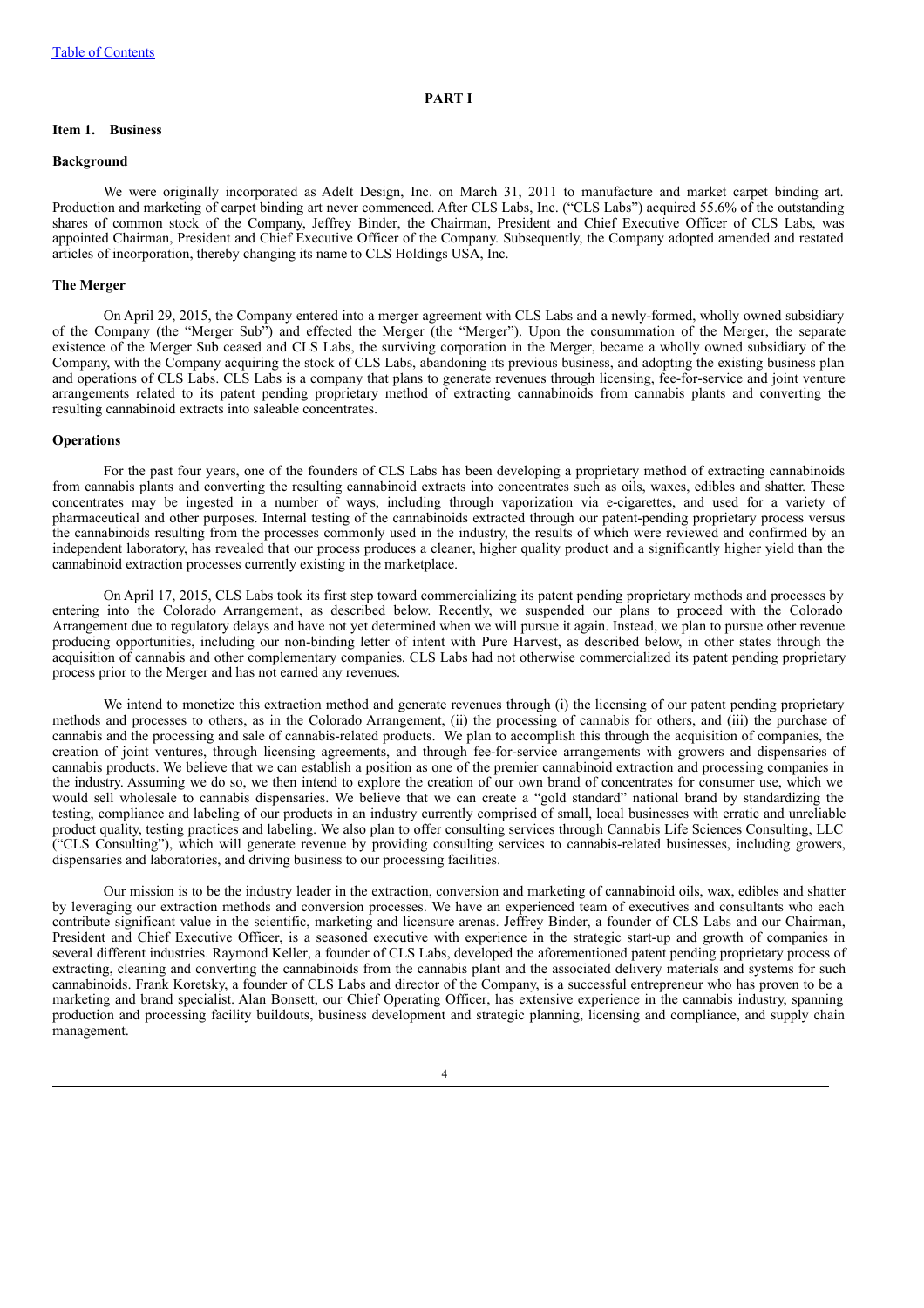Mr. Keller developed our patent pending proprietary process for extracting, cleaning and converting cannabinoids from cannabis plants. He has also created various delivery systems and materials to ready the converted cannabis product for different uses by different potential distributors. Mr. Keller contributed this intellectual property to CLS Labs in exchange for stock in CLS Labs, which was subsequently exchanged for stock in the Company in the Merger. A patent application has been filed with respect to the process. As there can be no assurances that the application will be granted, the process is currently maintained as a trade secret by the Company. We believe that this patent pending proprietary process will allow us to extract and convert cannabinoids contained in cannabis in a manner that produces a greater yield than methods currently used in the industry. We believe this ability and the ability to convert these refined cannabinoids into products that can be used in multiple delivery systems will provide us with a strategic advantage in the cannabis industry.

## **Competitive Advantages**

Our patent pending proprietary process is expected to reduce growers' costs and provide them with double the amount of Delta-9 THC *compared to our competitors.*

Although the current standard within the marijuana extraction industry is to process only the bud and trim from plants, the sophistication of our lab and patent pending proprietary process allow us to use the entire plant, with no trimming or preparation required by the grower prior to delivery. We estimate that this will result in cost savings for growers of 18%-22% versus our competitors' current methods. Further, the trimming process damages some of the crystals present on the plants, thus reducing the levels of Delta-9 THC, marijuana's primary psychoactive ingredient. By processing the entire plant, we expect to eliminate this loss of crystals. We believe that this, along with our patent pending proprietary extraction and conversion method, will result in a concentration of Delta-9 THC that is approximately twice that of the current industry standard.

## We expect to produce a much larger amount of Delta-9 THC from plants resulting in higher revenues to us.

As it is customary within the industry to charge growers per gram of Delta-9 THC returned to them following processing, in producing twice the concentration of Delta-9 THC, we anticipate that we will generate per-plant revenues twice that of the current industry standard while also providing greater per-plant value to growers.

#### *Our patent pending proprietary process is expected to result in market-changing product consistency.*

The sophistication of our patent pending proprietary process and proposed labs will allow us to analyze, break down and mix the various cannabinoids extracted from marijuana plants. Doing so will allow us to control the different cannabinoid levels in our products, and should result in market-changing product consistency. As the cannabinoid makeup of plants varies significantly from grower-togrower, the products generated by most extractors vary based on the source of the plants. Our potential ability to produce a consistent product regardless of the grower will likely be highly desirable among both consumers looking for reliable products and dispensaries desiring to market a consistent brand of products sourced from multiple growers.

## We expect to produce cleaner, safer products as a result of the advanced testing that will be used at our sophisticated labs.

Although states currently require testing of marijuana plants for certain chemicals and pesticides prior to processing, such testing does not identify many harmful and undesirable contaminates such as heavy metals, which might be present in plants as a by-product of certain fertilizers used in their growth. Through our patent pending proprietary process, we will conduct testing that is significantly more extensive than current state laws require or industry standards dictate, then remove such harmful contaminates. This should result in a cleaner, safer product that we believe will be preferred by growers and consumers alike.

## We expect to provide one-stop, multi-state services to companies wishing to build private label brands that deliver consistent products.

Marijuana cannot currently be transported across state lines, which means that a processor with a single facility cannot process marijuana grown in more than one state. This means that companies that wish to produce private label products in multiple states must contract with multiple processors to process, package and label their products, which leads to a lack of internal consistency within the brand. Our multi-state business plan should allow us to provide consistent processing, packaging and labeling services, setting us apart from these "mom and pop" extractors prevalent in the industry. This should allow us to produce currently unavailable multi-state consistency in private label products.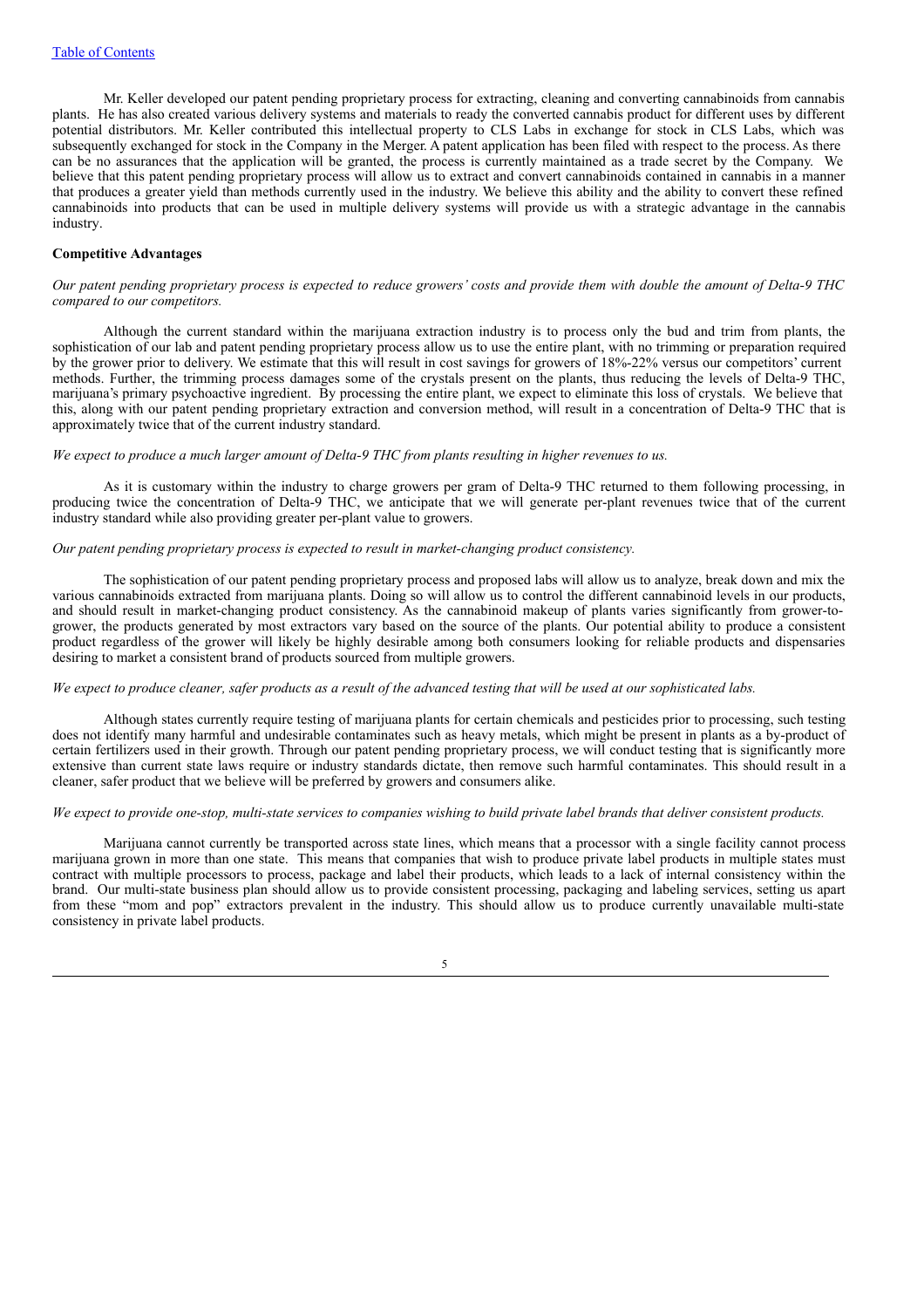#### **The Colorado Arrangement**

As CLS Labs is currently unable to obtain a license in Colorado to operate a cannabis processing facility due to residency requirements, on April 17, 2015, it entered into an arrangement through CLS Labs Colorado with Picture Rock Holdings, LLC ("PRH"), which will be licensed by the State of Colorado as a marijuana infused product manufacturer and retailer, to, among other things, (i) license its patent pending proprietary technology, methods and processes to PRH in exchange for a fee; (ii) build a processing facility and lease such facility, including equipment, to PRH; and (iii) loan certain funds to PRH to be used by PRH in connection with its financing of the building out, equipping, and development of the grow facility that will be operated by a licensed third-party marijuana grower (the "Grower").

## *Licensing Agreement*

On April 17, 2015, CLS Labs Colorado entered into a Licensing Agreement with PRH whereby, in exchange for a license fee payable over the ten (10) year term of the agreement, CLS Labs Colorado granted to PRH an exclusive license for the State of Colorado of certain proprietary inventions and formulas relating to the extraction from, separation and processing (the "Process") of marijuana to produce certain marijuana-infused products, including edibles, e-liquids, waxes and shatter (the "Products"), and to practice and use the Process in conjunction with the manufacture, production, sale, and distribution of the Products. The Licensing Agreement was subsequently amended effective June 30, 2015, October 31, 2015, April 11, 2016 and May 31, 2016. Pursuant to the Licensing Agreement, as amended, its term will commence once CLS Labs Colorado has completed building a fully equipped lab at the Leased Real Property and payments by PRH to CLS Labs Colorado will commence in the month following the month in which PRH commences generating revenue through the grow facility.

CLS Labs Colorado is currently unable to estimate when it will commence generating revenue through the grow facility due to difficulties it has encountered in obtaining regulatory approvals required to complete construction of its processing facility. Pursuant to Colorado law, PRH cannot obtain Colorado marijuana-infused products licenses (the "MIP Licenses") for the Leased Real Property until the processing facility is built out and ready for operation. PRH has an agreement with one of its affiliates that holds the required MIP Licenses to transfer such MIP Licenses to PRH, subject to State of Colorado Department of Revenue Marijuana Enforcement Division ("MED") approval, within three (3) days after the MED is ready to attached the MIP Licenses to the Leased Real Property. However, CLS Labs Colorado has been advised that the solutions to be used in its proprietary conversion process are not included in Colorado's list of designated solutions that may be used for cannabis extraction. We have advised the state that the solutions will be used in the conversion, not the extraction, process. The matter has been referred to the Colorado attorney general's office for consideration. We cannot complete the construction of our processing facility until this matter is resolved. Based on our internal review, similar requirements relating to either extraction or processing do not exist in other relevant states. Assuming this issue is resolved favorably to us, we would anticipate completion of our Colorado processing facility and the commencement of operations by PRH within six months after such resolution, and we would anticipate the receipt of revenues from PRH between 30 and 90 days after it commences operations. Due to the delays, however, we have decided to place our proposed Colorado operations on hold and pursue revenue producing opportunities in other states. Once we commence generating revenues elsewhere, we will likely re-visit our plans in Colorado.

Pursuant to the Licensing Agreement, if during its term, applicable state and local laws change to permit, in whole or in part, the ownership or issuance of a MIP License, directly or indirectly, by or to a person or entity who is not a Colorado resident, CLS Labs Colorado has the option to demand the transfer of up to a fifty six percent (56%) ownership interest in the MIP Licenses owned by PRH to CLS Labs Colorado or its designees. In exchange for such a transfer, the license fee due to CLS Labs Colorado under the Licensing Agreement will be reduced in proportion to the percentage ownership interest in the MIP Licenses transferred by PRH to CLS Labs Colorado or its designees.

#### *Lease and Sublease*

In connection with the Colorado Arrangement, on April 17, 2015, pursuant to an Industrial Lease Agreement (the "Lease"), CLS Labs Colorado leased 14,392 square feet of warehouse and office space (the "Leased Real Property") in a building in Denver, Colorado where certain intended activities, including growing, extraction, conversion, assembly and packaging of cannabis and other plant materials, are permitted by and in compliance with state, city and local laws, rules, ordinances and regulations. The Lease has an initial term of seventy-two (72) months and provides CLS Labs Colorado with two options to extend the term of the lease by up to an aggregate of ten (10) additional years. In August 2017, as a result of our decision to suspend our proposed operations in Colorado, CLS Labs Colorado asked its landlord to be relieved from its obligations under the Lease, but the parties have not yet reached an agreement on how to proceed.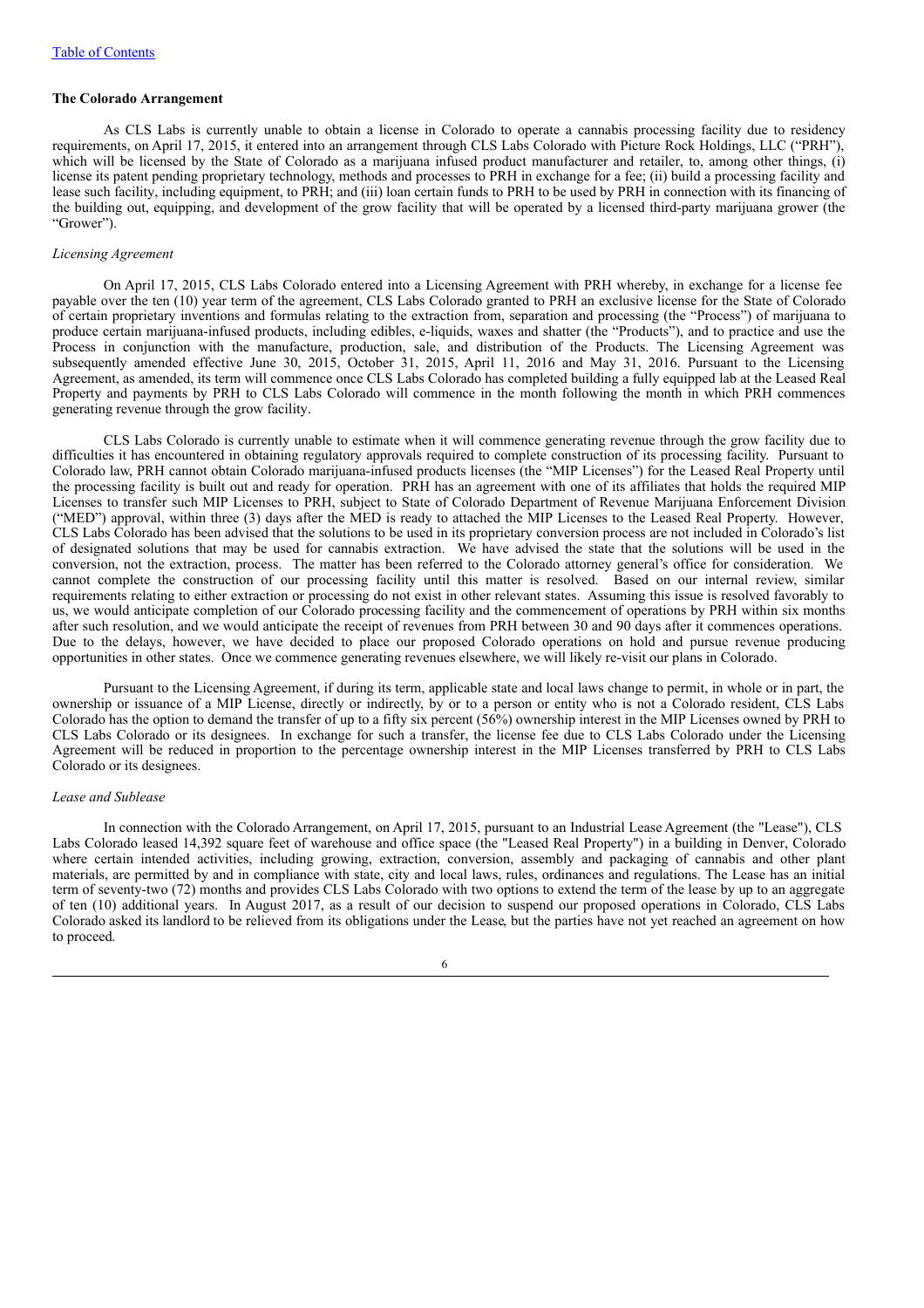Contemporaneously with the execution of the Lease, CLS Labs Colorado entered into a Sublease Agreement with PRH (the "Sublease"), thereby subletting the entire Leased Real Property to PRH. The Sublease was subsequently amended effective October 31, 2015, April 11, 2016 and May 31, 2016. Pursuant to the Sublease, as amended, rent payments will commence in the month following the date upon which PRH commences generating revenues through the grow facility, which commencement is anticipated to occur in the first quarter of 2017. The balance of the terms of the Sublease is the same as the Lease and PRH is required to pay CLS Labs Colorado monthly rent equal to the total rent due under the Lease for the corresponding month. As a result of our decision to suspend our plans to enter the Colorado market, PRH has vacated the subleased premises but the sublease remains effective.

#### *Equipment Lease*

In addition to the above-referenced Sublease, on April 17, 2015, CLS Labs Colorado and PRH entered into an Equipment Lease Agreement (the "Equipment Lease") whereby, in exchange for a lease payment, CLS Labs Colorado agreed to commence building a fully equipped lab at the Leased Real Property, including purchasing all equipment necessary to extract, convert and provide quality control of all cannabis products of PRH. The term of the Equipment Lease commences upon delivery of the equipment and terminates upon the earlier of ten (10) years from its effective date or such earlier date upon which the Lease is terminated. PRH has the option to renew the Equipment Lease for a period of five (5) years, or such lesser period as remains under the Lease at the time of the renewal.

If during the term of the Equipment Lease applicable state and local laws change to permit, in whole or in part, the ownership or issuance of an MIP License, directly or indirectly, by or to a person or entity who is not a Colorado resident, CLS Labs Colorado has the option to demand the transfer of up to a fifty six percent  $(56%)$  ownership interest in the MIP Licenses owned by PRH to CLS Labs Colorado or its designees. In the event of a transfer of MIP Licenses by PRH to CLS Labs Colorado or its designees, the payment due to CLS Labs Colorado under the Equipment Lease will be reduced proportionally by the percentage ownership interest in the MIP Licenses that is transferred.

## *The Promissory Note*

On April 17, 2015, CLS Labs Colorado loaned Five Hundred Thousand Dollars (\$500,000) to PRH pursuant to a promissory note (the "Note") to be used by PRH in connection with the financing of the building out, equipping, and development of the grow facility by PRH that will be operated by the Grower. Pursuant to the Note, as amended by the parties effective June 30, 2015, October 31, 2015, April 11, 2016 and May 31, 2016, PRH will repay the principal due under the Note in twenty (20) equal quarterly installments of Twenty Five Thousand Dollars (\$25,000) commencing in the month following the month in which PRH commences generating revenue at the grow facility, which commencement is currently unknown, and continuing until paid in full. Interest will accrue on the unpaid principal balance of the Note at the rate of twelve percent (12%) per annum and will be paid quarterly in arrears commencing after such initial payment and continuing until paid in full. All outstanding principal and any accumulated unpaid interest due under the Note is due and payable on the five-year anniversary of the initial payment thereunder. Due to the suspension of our plans to enter the Colorado market, we cannot predict when or if the Note will be paid.

#### *Sale of Non-Pharmaceutical Solutions*

In connection with the Colorado Arrangement, CLS Labs Colorado intends to enter into an agreement with PRH whereby PRH will purchase from CLS Labs certain proprietary, non-pharmaceutical solutions developed by CLS Labs or its affiliates that enable consumers who ingest the Products to absorb a greater percentage of the cannabinoid extracts contained therein and, in turn, will enable PRH to incorporate a lower percentage of cannabinoid extracts in the Products without diminishing the potency thereof. The terms of the proposed arrangement have not been finalized and a definitive agreement between the parties has not been reached.

#### **Pure Harvest Transaction**

As previously announced, we recently entered into a non-binding letter of intent with Pure Harvest Cannabis Producers, Inc., or Pure Harvest, a development stage cannabis company, which plans to become a licensed vertically integrated cannabis business involved in all aspects of the cannabis cycle, including plant science, cultivation, production, medical and recreational dispensaries and delivery. Pure Harvest intends to accomplish this through an active acquisition strategy combined with greenfield development. The CEO of Pure Harvest, David Lamadrid, is expected to join us as our new CEO if and when the transaction closes. Upon closing, we will likely relocate to Las Vegas, Nevada and change our name to "Pure Harvest Cannabis Producers, Inc." Jeffrey Binder is expected to remain on the board of directors of the combined company. Due diligence is proceeding at this time and we are developing the terms of the transaction, which may include directly acquiring a third party operating entity that had been in discussions previously with Pure Harvest. We have not yet executed any definitive agreements with Pure Harvest and so there can be no assurance that the transaction will close or what the ultimate terms of the transaction will be.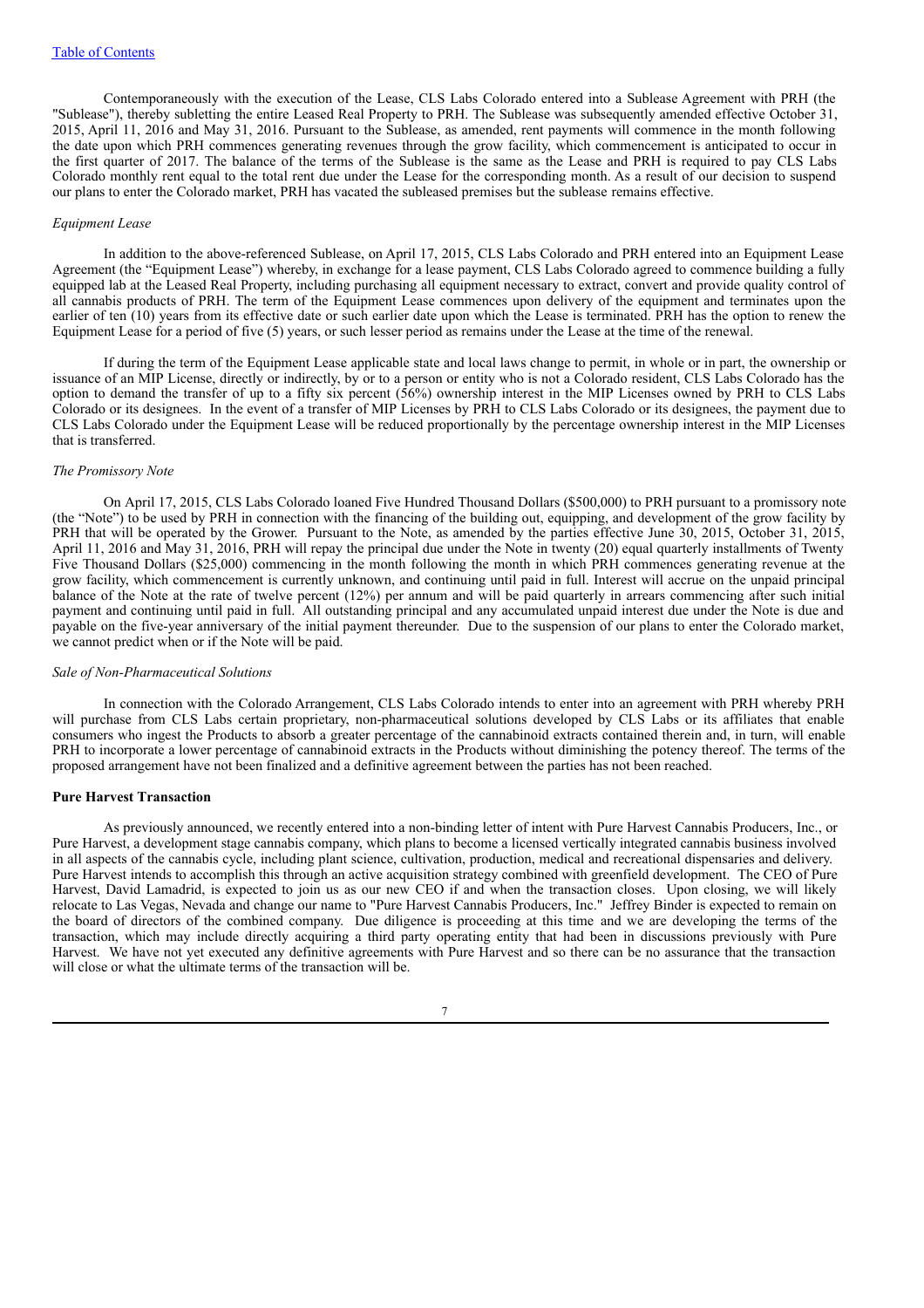#### **Products and Services**

## *Licensing Operations*

In states such as Colorado, where we are unable to obtain a license to operate a cannabis processing facility due to residency or other requirements that we cannot meet, we will continue to enter into arrangements similar to the Colorado Arrangement, whereby we will agree to build out a processing facility and then lease the facility and equipment therein to the customer for what will generally be a ten year term. As part of this arrangement, the customer will be required to enter into an agreement of equal length to license our proprietary technology, methods and processes solely for use in the processing facility.

#### *Processing Revenue*

We also intend to enter into arrangements with cannabis growers whereby we will process their cannabis for a fee. Under such arrangements, growers will deliver cannabis plants to one of our facilities for processing. We will then apply our proprietary extraction and conversion technology to generate cannabinoid concentrates which may be delivered to the grower in bulk form or, for an additional fee, in individually-labeled retail-ready packages of oils, edibles, wax or shatter. In exchange for our services, we will either charge the grower a flat fee by weight of the finished product or, in certain instances, we may render our services in exchange for a percentage of the finished product which we will then sell to cannabis distributors or dispensaries.

#### *Processing Facilities*

We may lease buildings at which to construct processing facilities. The revenue generated from processing will vary, state by state and facility by facility, depending upon state law requirements and other factors.

#### *Sale of Products and Brand Creation*

Rather than charging growers a fee for our processing services, we may at times purchase unprocessed cannabis plants from growers, process the cannabis in our facility, and then sell the resulting cannabinoid concentrates, such as oils, wax, edibles and shatter, in the wholesale market to distributors or dispensaries. Eventually, we may explore creation of our own brand of concentrates for consumer use, which we would wholesale to cannabis dispensaries. We believe that by standardizing our quality, testing, compliance and labeling, we can create a national brand of concentrates that will be instantly recognizable in each new state that legalizes marijuana sales.

#### *Consulting Services*

Through CLS Consulting, we will offer consulting services to cannabis-related businesses such as growers and dispensaries. CLS Consulting consultants will advise clients regarding a variety of areas, such as licensure, growing, marketing and distribution. In addition to the revenue generated for consulting services, we anticipate that CLS Consulting will generate processing and sales business for the Company from grower and dispensary clients.

## **Growth Strategy**

Our growth strategy includes the following plans:

- Securing capital for the construction of processing centers.
- Obtaining the necessary state and local licensure for each proposed facility.

Securing initial licensing, processing or sales arrangements, as applicable, with growers and dispensaries. Such arrangements may result from marketing efforts, relationships within the industry or the CLS Consulting business.

- Constructing processing facilities.
- Expanding per-facility capacity and increasing revenues.

Developing a national brand of cannabis concentrates, which will be sold wholesale to dispensaries, through standardization of the testing, compliance and labeling process.

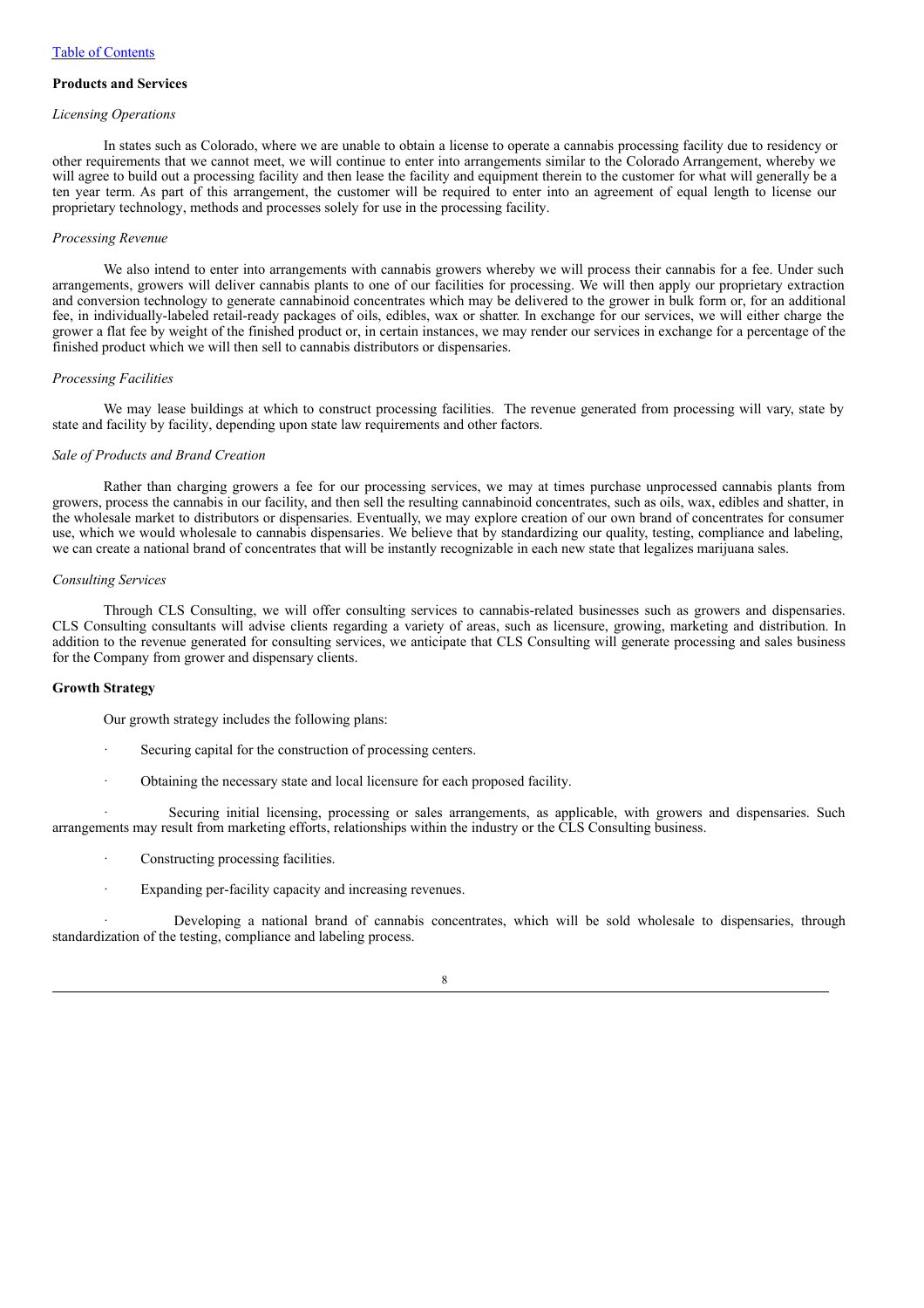We may also grow by acquiring existing cannabis industry companies that will benefit from the use of our proprietary technology as well as other companies in the cannabis industry that are compatible with our proposed operations, including but not limited to completion of the proposed Pure Harvest transaction.

## **Marketing, Distribution and Customers**

The medical marijuana industry is rapidly expanding and is expected to continue to expand as additional states legalize marijuana for medical use. Additionally, the recreational use of marijuana by adults is currently legal in eight states and the District of Columbia and a number of states have decriminalized the use of marijuana in some fashion. As various states continue to legalize marijuana for medical and/or recreational use, the number of potential grower and dispensary clients is expected to increase accordingly.

As such, our initial target market consists of licensed cannabis growers and dispensaries. As 10-20% of the cannabis plants harvested by licensed growers are currently being converted to cannabinoid oil, growers are expected to immediately recognize the value added by our premier methods, which should generate higher profit margins by producing a higher yield of cannabinoid oil per pound of cannabis versus the methods that are currently being employed. As our competitive advantage is directly related to our patent pending proprietary extraction method and conversion process, and as the value of our services should be immediately recognizable, we intend to target licensed, operating growers and dispensaries with an immediate and substantial need for cannabis processing. Upon attaining significant market share among growers and dispensaries, we may also target pharmaceutical clientele and other potential customers.

In cases where we either purchase cannabis for processing or keep a portion of the converted cannabis in exchange for processing a larger amount of product for a grower, we will likely sell such processed product either to the grower or dispensary who sold or supplied us with the raw cannabis or sell the processed product to an unrelated distributor or dispensary. In some cases, we might also process the product and package it for a certain type of use, such as an edible, and sell the processed product to a licensed bakery.

## **Competition**

The cannabinoid extraction business is extremely competitive. We will compete with numerous entities engaged in cannabinoid extraction and conversion, from large commercial enterprises to local "mom and pop" extractors that provide services and wholesale concentrates to local growers. Although many of our expected competitors enjoy established relationships with growers and dispensaries, we intend to differentiate our company by producing higher quality, tested and labeled products and generating a higher yield, and therefore higher profit margins, for growers and dispensaries. A significant challenge that we will encounter, however, is that the quality of cannabis products is not presently regulated or standardized. Products bear quality and concentration labels, but these labels may or may not be accurate or the result of scientific testing. As a result, we will have to educate the market about the value of our testing, compliance and labeling and the higher quality of the cannabinoid concentrates produced by our patent pending proprietary process as we cannot readily compare laboratory results of our products to other products on the market.

#### **Trademarks and Other Intellectual Property**

We have applied for United States federal trademarks for the names Cannabis Life Sciences and CLS Labs. Due to federal laws against the use of cannabis, we are uncertain whether any trademark that includes a reference to cannabis will issue. We have also acquired the Cannabis Life Science, Cannabis Life Sciences and CLS Labs domain names.

Our extraction and processing methods are proprietary, but we do not currently have any issued patents with respect to them. We filed a patent application regarding our proprietary process on October 27, 2015. This patent, if granted, is expected to result in marketchanging product consistency, cost savings for growers, and increased anticipated revenues for us due to the larger amount of Delta-9 THC that we believe we can produce through our patent pending proprietary process. As with our trade market, there can be no assurances that the patent application will be granted, for, among other reasons, the fact that it references cannabis.

Until such time as our patent application is granted (assuming it will be granted), we will rely on a combination of confidentiality agreements and procedures as well as trademark and trade secret laws to protect our intellectual property rights with respect to our proprietary process. Our means of protecting our proprietary rights, however, may not be adequate. Despite our efforts, we may be unable to prevent or deter infringement or other unauthorized use of our intellectual property. Time-consuming and expensive litigation may be necessary in the future to enforce these intellectual property rights even if our patent application is granted.

In addition, although we do not believe we are infringing on the rights of others, we cannot assure you that our intellectual property does not infringe the intellectual property rights of others, or will not in the future. If we become liable to third parties for infringing upon their intellectual property rights, we could be required to pay substantial damage awards and be forced to develop noninfringing methods and processes.

9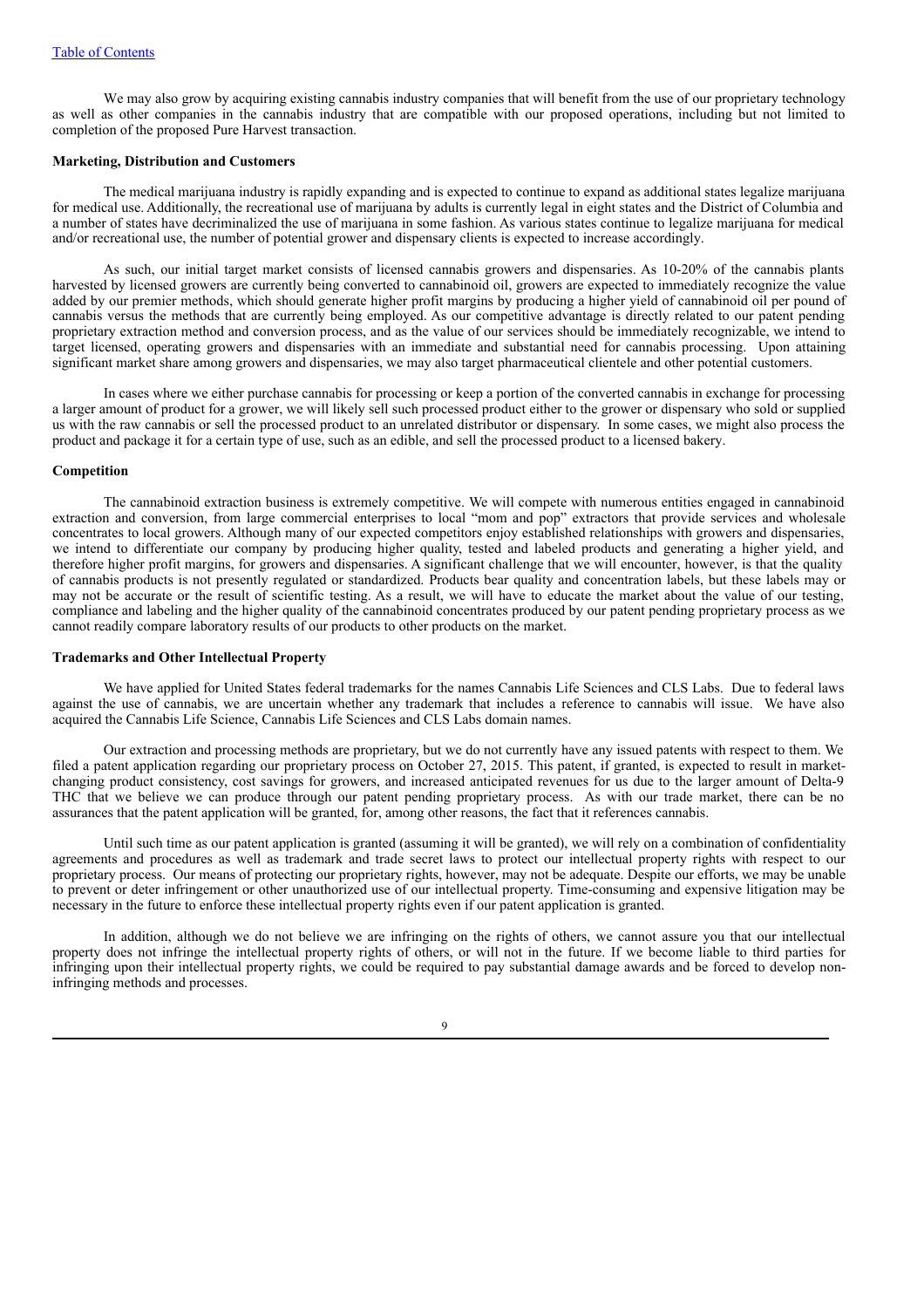## **Regulation and Licensure**

Despite 29 states and the District of Columbia having legalized or decriminalized marijuana use for medical purposes, the prescription, use and possession of marijuana remains illegal under federal law. As such, although we will only operate processing facilities in states that permit the possession, sale and use of cannabis, certain activities of our business, including the possession of cannabis for processing and the sale of cannabis concentrates, will be in violation of federal law. Although state-licensed businesses engaged in such activities are currently proceeding largely free from federal prosecution and recently-enacted federal spending legislation prohibits the Department of Justice from using federal funds to prevent states from implementing their own marijuana laws, changes in congress or in the executive administration, including presidential elections, could result in changes to current federal enforcement policies regarding cannabis-related activities which are legal under certain state laws. Therefore, by operating the business, we will face the possibility of civil and criminal sanctions.

Additionally, certain states in which we seek to operate may prohibit non-resident companies from conducting business directly in the state. In such states, we will seek to enter into a collaborative arrangement with a local entity holding the necessary licensure, whereby we will agree to lease our facilities, equipment and employees to the licensed entity in exchange for a fee. Such an arrangement may be difficult to secure and/or expensive to maintain, as we will be reliant on the licensee to maintain its license in order to continue operations. Further, various state and local licensure application and approval processes may require significant time and expense, and, upon becoming authorized to do business in a state, it may be difficult or expensive for us to comply with the oft-changing laws, regulations and licensure requirements of each state and municipality where we are doing business.

We will need to obtain applicable state licenses in each state in which we will operate processing facilities. License requirements and procedures vary from state to state. The initial state in which we plan to operate is Colorado. Subsequently, we will likely seek to operate in Nevada and Washington.

## **Employees**

We currently have two employees, Jeffrey Binder, who serves as the Chairman, President and Chief Executive Officer of the Company, and Alan Bonsett, who was appointed Chief Operating Officer of the Company effective August 15, 2015. We plan to hire a Chief Financial Officer, administrative staff, a lab manager and a consultant, for a total of approximately six employees. In addition, each processing facility will require six to eight employees, depending upon the size of the facility.

#### **Properties**

Our principal offices are located at 11767 South Dixie Highway, Suite 115, Miami, Florida 33156. We currently maintain an administrative office at 3355 SW 59th Avenue, Miami, Florida 33155. We will lease properties in the states in which we conduct our operations as we open processing facilities.

## **Item 1A. Risk Factors.**

Our business faces certain risks. The risks described below may not be the only risks we face. Additional risks that we do not yet know of or that we currently think are immaterial may also impair our business. If any of the events or circumstances described as risks below or elsewhere in this report actually occurs, our business, results of operations or financial condition could be materially and adversely affected.

## **Risks Related to the Marijuana Industry**

#### Because the use, sale or possession of marijuana is illegal under federal law, the Company and its officers and employees could be *subject to criminal and civil sanctions.*

The U.S. Government classifies marijuana as a Schedule I controlled substance, meaning marijuana is an illegal substance under federal law and its prescription, use, sale or possession is a violation thereof. Although 29 states and the District of Columbia allow the use of medical marijuana, eight states and the District of Columbia have legalized marijuana for adult recreational use, and recentlyenacted federal spending legislation prohibits the Department of Justice from using federal funds to prevent states from implementing their own marijuana laws, the United States Supreme Court has ruled that federal laws criminalizing the use of marijuana pre-empt state laws. Thus, even if we limit our business to marijuana-friendly states, by possessing, distributing or even aiding others in distributing marijuana or marijuana-based products such as cannabinoid oils, the Company, its officers, directors and employees may face the prospect of criminal and/or civil sanctions for engaging in activities in violation of federal law and the Company could be at risk of civil and/or criminal forfeiture actions against its assets and operations for such violations. As our business plan depends upon the possession, sale, and use of marijuana and certain cannabinoid extracts, such sanctions or forfeiture actions would be debilitating to the business of the Company and would have a material adverse effect on our operations.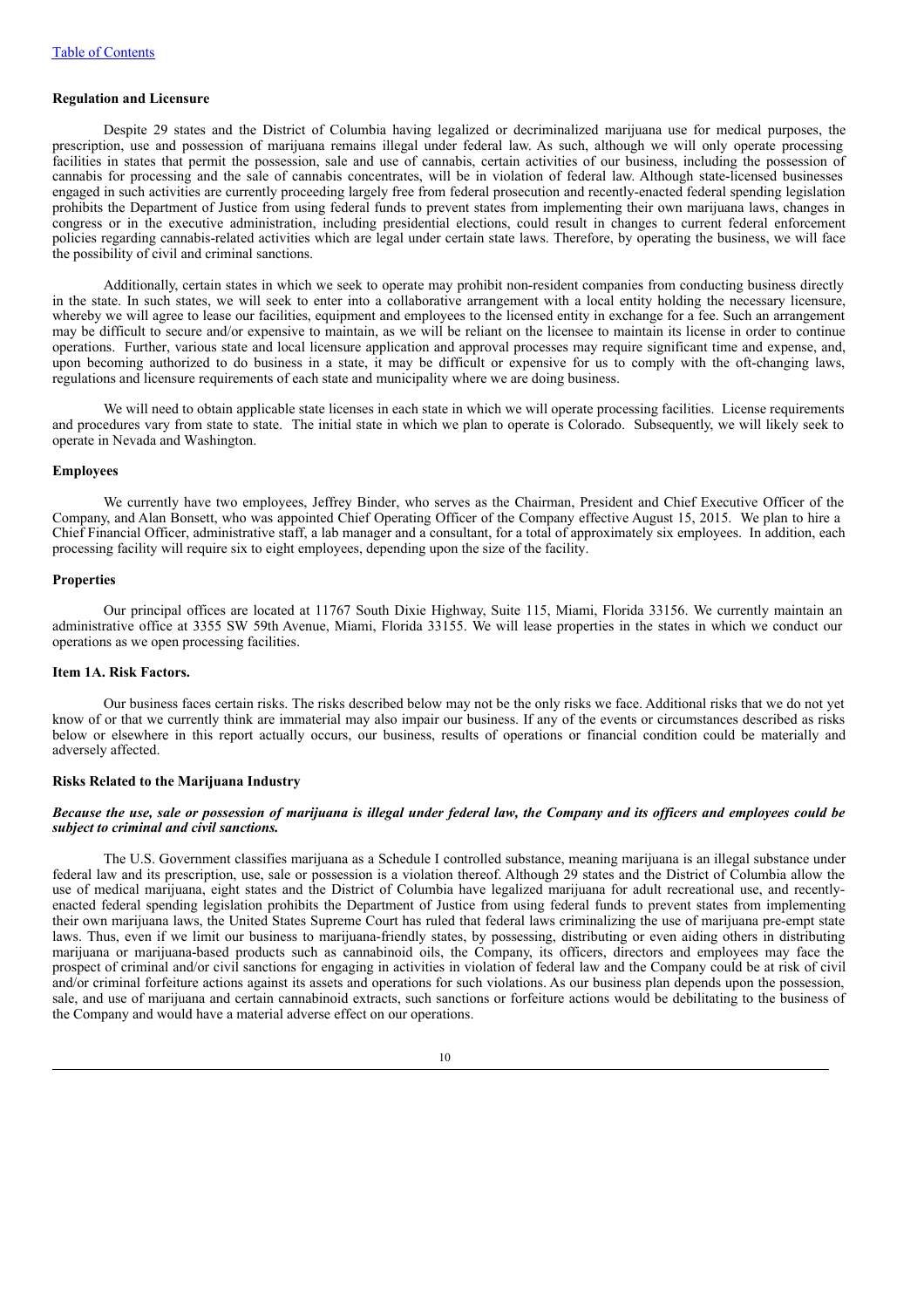## Changes in federal law enforcement policy concerning federal marijuana laws could force a suspension or termination of our *operations.*

The commercial production, processing, distribution and sale of marijuana within the various states of the United States that have legalized these activities for medical and/or recreational purposes is currently proceeding largely free from federal investigation and prosecution as the result of a number of formal written statements issued by the United States Department of Justice deferring federal law enforcement action on these activities to state and local laws and law enforcement under certain circumstances and federal spending legislation prohibiting the Department of Justice from using federal funds to prevent states from implementing their own marijuana laws. The statements issued by the Department of Justice are, however, only guidelines provided to federal law enforcement agencies in setting priorities for the investigation and prosecution of violations of federal laws criminalizing marijuana and the effects of the federal spending legislation are not yet apparent.

Further, major changes in the executive administration, including the election of President Trump, could result in changes to, or even the withdrawal or reversal of, current federal law enforcement policy concerning the investigation and prosecution of activities involving marijuana including those which are legal under certain state laws. Likewise, there are no guarantees that legislation enacted in subsequent years will contain similar marijuana-friendly provisions. In fact, the current administration has already announced its intention to reverse these positions and policies. As our business plan depends upon the possession, sale, and use of marijuana and certain cannabinoid extracts, a change or reversal of federal law enforcement policy and/or federal spending legislation concerning marijuana would be debilitating to our business as it could result in a temporary suspension or the permanent cessation of our operations.

#### Even in states where the sale and use of recreational or medical marijuana is permitted, we may be unable to obtain a license and may *have to rely on collaborative arrangements with licensed entities.*

Certain states in which we seek to operate may prohibit non-resident companies from conducting business directly in the state and/or may require certain licensure, such as a Medical Marijuana Infused Product Manufacturer License (MMIP), for us to conduct our business. In such states, we may be required to enter into a collaborative arrangement with a local entity holding the necessary MMIP license, whereby we would agree to lease our facilities and employees to the licensed entity. Securing such an arrangement may be difficult to enter into and/or expensive to maintain. Additionally, our operations would be entirely dependent on the licensed entity's ability to maintain the required licenses, and a loss of licensure by the licensed entity would have a material adverse effect on our operations.

## In states where we are permitted to operate directly, licensing requirements may be difficult and/or expensive to satisfy and maintain.

In states where we are permitted to operate directly, the licensure application and approval process may require significant time and expense. Additionally, upon becoming authorized to do business in a state, it may be difficult or expensive for us to comply with the various laws, regulations and licensure requirements of each state. Compliance may also include a subjective factor that could allow a state to revoke our MMIP license even though we believed we were complying with all applicable requirements. The loss of such an MMIP license for any reason would likely result in a material adverse effect on our operations.

## In states where the sale and use of recreational or medical marijuana is permitted, local ordinances and regulations may adversely *af ect the Company and our strategic collaborators, such as growers and dispensaries.*

In addition to the federal pre-emption and state law issues mentioned above, local laws and regulations may impact the Company and our strategic collaborators, such as growers and dispensaries, in jurisdictions where marijuana is legal under state law. Ordinances and regulations related to zoning, limiting the size of growers or levying exorbitant taxes and fees on marijuana-related businesses may have a material adverse effect on business and operations.

## Laws and regulations affecting the regulated marijuana industry are constantly changing and we cannot predict the impact of future *regulations.*

Local, state and federal medical marijuana laws and regulations are broad in scope and subject to evolving interpretations. Legal or regulatory changes in the jurisdictions in which we operate or intend to operate may require us to incur substantial costs associated with compliance or alterations to our business plan. Further, violations of these ever-changing laws and regulations, or allegations of such violations, could disrupt our business and result in a material adverse effect on our operations.

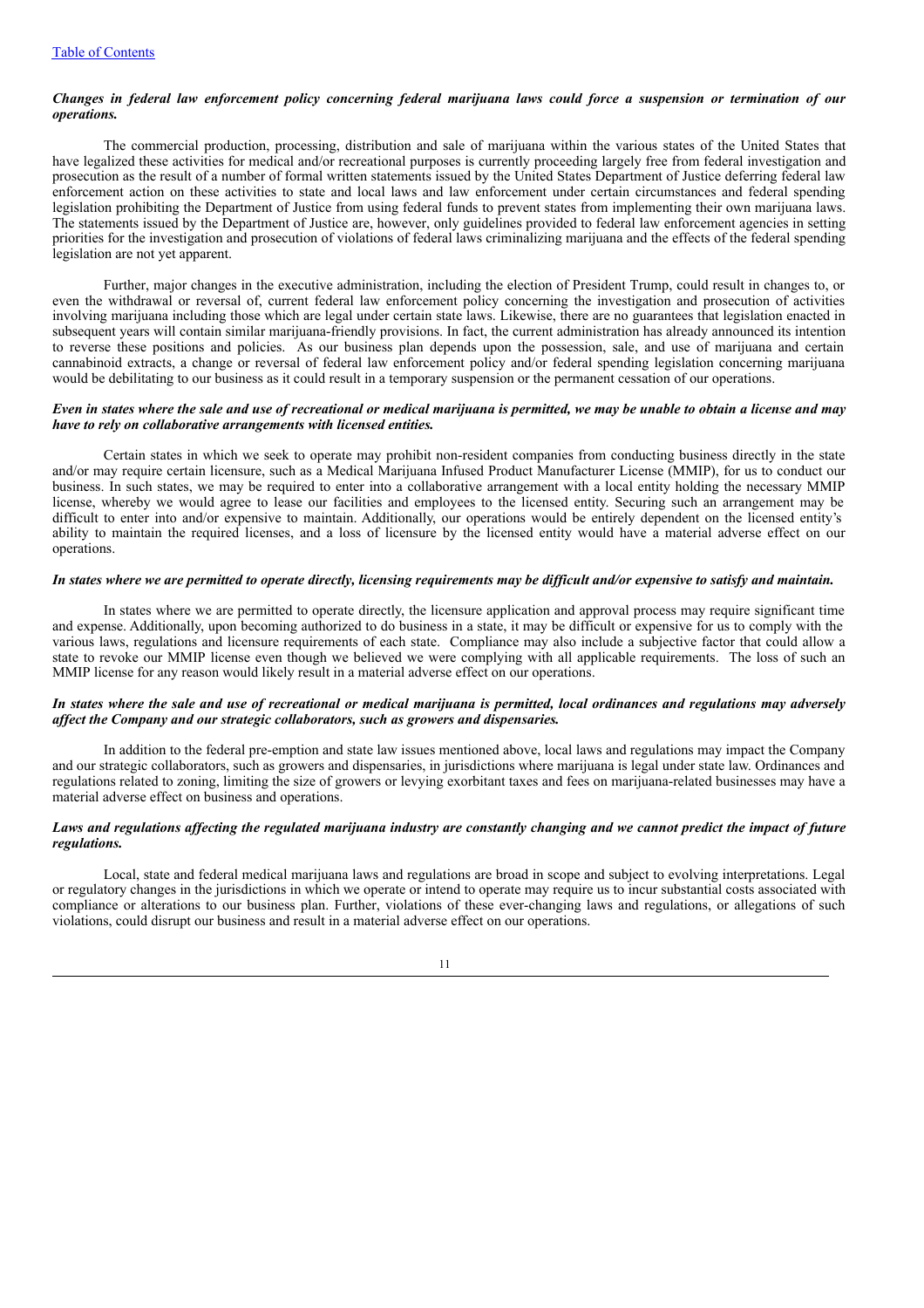#### Our ability to achieve significant financial success is dependent on additional states and local governments legalizing marijuana.

There can be no assurance that the number of states that allow the use of medical or recreational marijuana will increase and there can be no assurance that the 23 existing states that permit the medical use of marijuana will not reverse their position in the future. As our growth is dependent upon the continued legalization of marijuana for medical and recreational use, the failure of additional states and local governments to legalize marijuana would significantly curtail our growth potential.

### The difficulty of the Company to obtain various insurances that are typically available to businesses may expose us to additional risk *and financial liabilities.*

Workers compensation, general liability, and directors and officers insurance, among other types of business-related insurance, may be more difficult and/or more expensive to secure due to our engagement in the marijuana industry. If we are forced to go without such insurance or pay a substantially higher premium than anticipated, we may be prevented from engaging in certain strategic collaborations or partnerships, our growth may be inhibited, and we may be exposed to additional risk and financial liabilities.

### The Company and its clients, partners and strategic collaborators may have difficulty accessing the service of banks.

On February 14, 2014, the U.S. government issued rules allowing banks to legally provide financial services to state-licensed marijuana-related businesses. However, such guidance fell short of the explicit legal authorization that banking industry officials requested from the federal government. To date, it is unclear whether many banks have relied on the guidance and accepted marijuanarelated companies as customers. If we, as well as our clients, partners and strategic collaborators, have difficulty accessing the service of banks, we may not have access to the capital necessary to maintain our operations or may be subject to the security risks of a cash business.

#### *The market for our products is unproven.*

While consumer demand for marijuana-based products is well established, consumer demand for marijuana e-cigarettes and other products utilizing cannabinoid extracts is unproven. Lack of acceptance by end users and/or the failure of distributors or customers to accept the price point of our products could have a material adverse effect on us and could prevent us from ever becoming profitable. Further, the cost of educating the market regarding marijuana e-cigarettes and other products utilizing cannabinoid extracts could prove to be unfeasible.

#### *The medical marijuana industry faces strong opposition.*

Well-funded, politically significant businesses may provide strong economic and political opposition to the medical marijuana industry and the industry could face a material threat from the pharmaceutical companies as marijuana continues to take market share from their products. Any inroads the pharmaceutical industry makes in halting or rolling back the medical marijuana movement could have a detrimental impact on the market for our products and thus on our business, operations and financial condition.

## **Financial Risks**

#### *CLS Labs is newly formed and has minimal operations.*

CLS Labs was formed on May 1, 2014 and it has not yet generated revenues. Accordingly, the Company's operations are subject to all of the risks inherent with start-up business enterprises. The likelihood of the Company's success must be considered in light of the problems, expenses, difficulties, complications and delays frequently encountered in connection with the start-up and initial growth of a new business and the competitive and growing market in which the Company operates. The Company must be regarded as a high-risk new and unproven venture with all the unforeseen costs, expenses, problems, and difficulties to which such ventures are subject and no assurance can be given that the Company will ever have enough revenues so as to be profitable.

#### *We may never be profitable.*

We have never earned a profit. We expect to incur losses during the foreseeable future and may never become profitable. We need to obtain additional financing until we are able to earn a profit. There can be no assurance that we can implement our business plan, that we will become profitable, or that our securities will have any value. Continued losses could make it difficult to fund our operations or successfully execute our business plan.

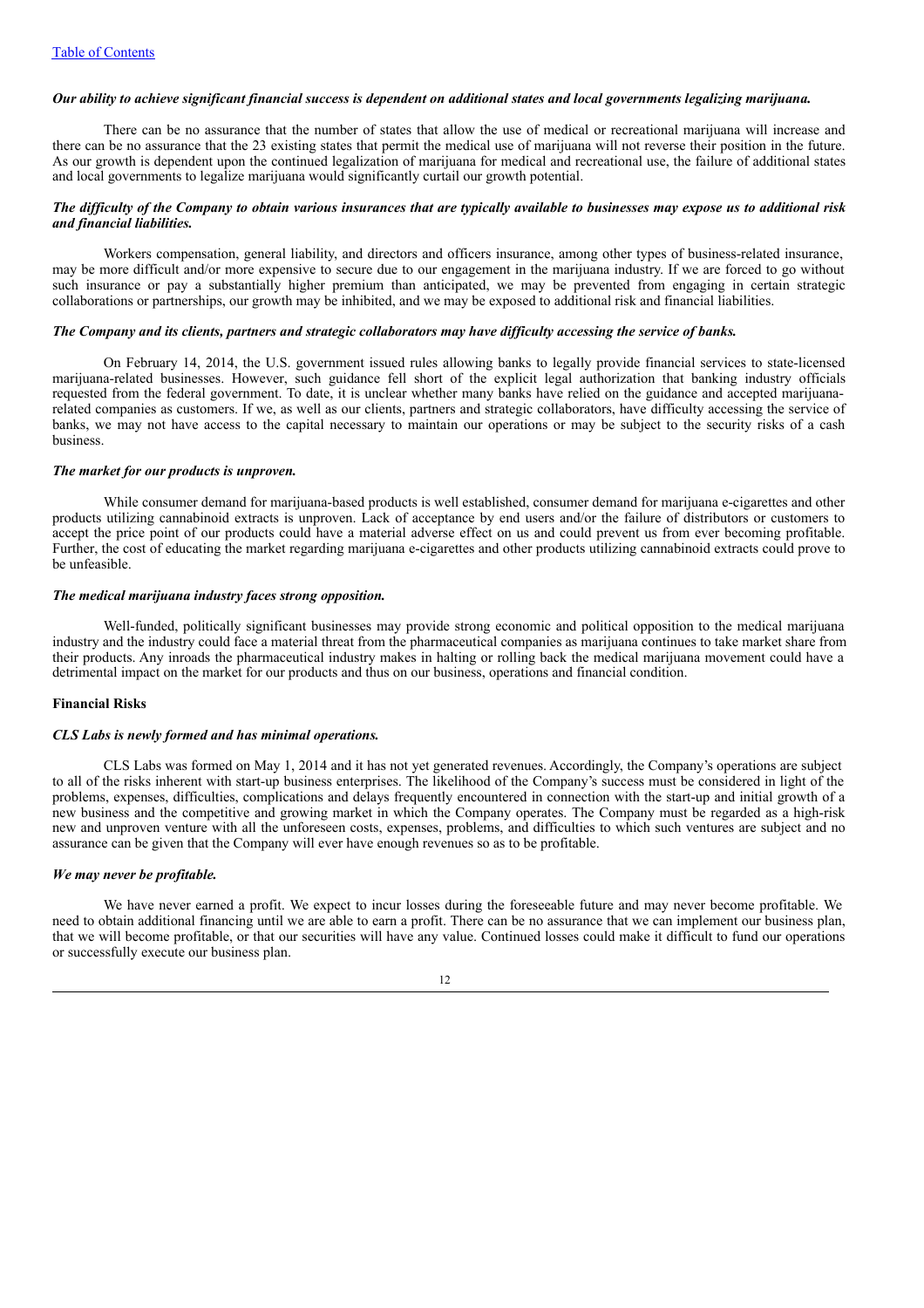#### *We may encounter start-up delays.*

We cannot project the timing of our initial sales. We have already encountered delays in commencing our Colorado operations, and as a result, have put such proposed operations on hold while we seek to commence operations elsewhere. Delays in licensure, raising capital, acquiring businesses, establishing and implementing our management team, securing relationships with partners and strategic collaborators such as growers and dispensaries, building out facilities, developing products, finalizing sales and marketing structures and/or implementing other portions of CLS Labs' business plan may delay start-up in other states, which could negatively affect an investment in the Company.

#### We have not yet identified or hired a complete management, operations or sales and marketing team and if it takes longer than *anticipated or if costs are more than anticipated to do so, we could be adversely af ected.*

We have not yet identified a complete management, sales or marketing team. As a result, aside from the directors and officers referenced in this annual report, stockholders will not have the benefit of knowing the identities and backgrounds of such team members in making their investment decisions. In addition, we have estimated the compensation we will have to pay to recruit a qualified management, operations and sales and marketing team and have not engaged a compensation consultant or other professional to estimate such costs, but have relied solely on the judgment of its directors. If the budgeted compensation expense is not adequate to retain a qualified management, operations, and sales and marketing team, we may need to scale back other aspects of its proposed operations or we may need to raise additional capital to commence operations. In addition, if it takes longer than anticipated to recruit a qualified team, the commencement of operations could be delayed. All of these potential issues could have a material adverse impact on the Company.

#### We plan to commence operations by acquiring existing businesses, but we may not be successful identifying appropriate targets, and even if we are successful in doing so, we may not be able to acquire and operate such targets profitably.

Due to the delays we have encountered in commencing operations in Colorado, we are now considering whether to commence operations by acquiring an existing business in the marijuana industry. We are pursuing several possible candidates and have not yet agreed upon terms for the acquisition of any candidate. Assuming we are able to do so, we will need to fund and close the acquisition, which will mean that we will need to raise additional capital. In addition, assuming we close on an acquisition target, we could encounter unknown liabilities or other risks associated with the business of which we were unaware at the time of the closing of the acquisition. All of these potential issues, if they arise, could have a material adverse effect on us.

#### **Risks Related to Our Common Stock**

#### We are subject to penny stock regulations and restrictions and you may have difficulty selling shares of our common stock.

Our common stock is subject to the provisions of Section 15(g) and Rule 15g-9 of the Exchange Act, commonly referred to as the "penny stock rule." Section 15(g) sets forth certain requirements for transactions in penny stock, and Rule 15g-9(d) incorporates the definition of "penny stock" that is found in Rule 3a51-1 of the Exchange Act. The SEC generally defines a penny stock to be any equity security that has a market price less than \$5.00 per share, subject to certain exceptions. We are subject to the SEC's penny stock rules.

Since our common stock is deemed to be penny stock, trading in the shares of our common stock is subject to additional sales practice requirements on broker-dealers who sell penny stock to persons other than established customers and accredited investors. "Accredited investors" are persons with assets in excess of \$1,000,000 (excluding the value of such person's primary residence) or annual income exceeding \$200,000 or \$300,000 together with their spouse. For transactions covered by these rules, broker-dealers must make a special suitability determination for the purchase of such security and must have the purchaser's written consent to the transaction prior to the purchase. Additionally, for any transaction involving a penny stock, unless exempt, the rules require the delivery, prior to the first transaction, of a risk disclosure document, prepared by the SEC, relating to the penny stock market. A broker-dealer also must disclose the commissions payable to both the broker-dealer and the registered representative and current quotations for the securities. Finally, monthly statements must be sent disclosing recent price information for the penny stocks held in an account and information about the limited market in penny stocks. Consequently, these rules may restrict the ability of brokers-dealers to trade and/or maintain a market in our common stock and may affect the ability of the Company's stockholders to sell their shares of common stock.

There can be no assurance that our shares of common stock will qualify for exemption from the penny stock rule. In any event, even if our common stock was exempt from the penny stock rule, we would remain subject to Section 15(b)(6) of the Exchange Act, which gives the SEC the authority to restrict any person from participating in a distribution of penny stock if the SEC finds that such a restriction would be in the public interest.

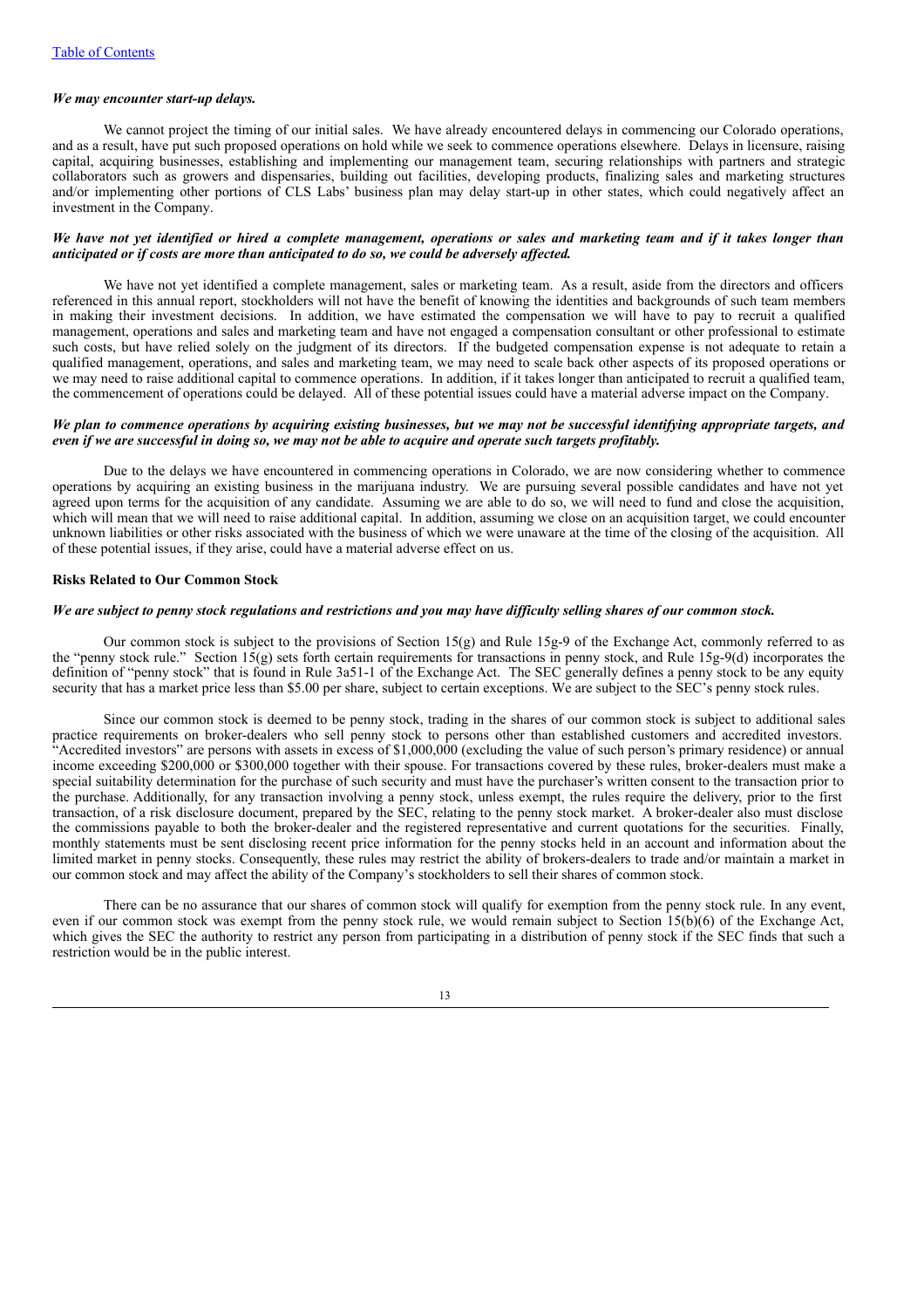#### The issuance of a large number of shares of our common stock could significantly dilute existing stockholders and negatively impact *the market price of our common stock.*

On March 18, 2016, we (i) entered into a securities purchase agreement with Old Main Capital, LLC, whereby Old Main agreed to purchase an aggregate of up to \$500,000 in subscription amount corresponding to an aggregate of up to \$555,555 in principal amount of 10% original issue discount convertible promissory notes and (ii) issued Old Main an 8% convertible promissory note in the principal amount of \$200,000 for Old Main's commitment to enter into an equity line transaction with us and prepare all of the related transaction documents. Subsequently, on April 18, 2016, we entered into an equity purchase agreement with Old Main providing that, upon the terms and subject to the conditions thereof, Old Main is committed to purchase, on an unconditional basis, shares of common stock at an aggregate price of up to \$4,000,000 over the course of its 24-month term.

Although the 10% Notes were converted into common stock or repaid prior to May 31, 2017, pursuant to the terms of the 8% Note, upon conversion of the 8% Note, Old Main will receive one share of our common stock for the lesser of each \$1.07 or 75% of the lowest VWAP in the 15 trading days ending on the trading day that is immediately prior to the conversion date, which is referred to as the "fixed conversion price." This could result in the issuance of a substantial number of shares. For example , if Old Main had converted the 8% Note on August 15, 2017, it would have received approximately 595,749 shares of our common stock, which currently would represent approximately 1.8% of our outstanding common stock following issuance. Old Main will receive additional shares of common stock if we elect to sell shares to it under the equity purchase agreement. The number of shares we will sell under the equity purchase agreement will be determined, in general, based on 80% of the actual market price. As a result, if we sell shares of common stock under the equity purchase agreement or Old Main converts the 8% Note into common stock, we will be issuing common stock at below market prices, which could cause the market price of our common stock to decline, and if such issuances are significant in number, the amount of the decline in our market price could be significant. The terms of the 8% Note also state that, absent certain exceptions, if we issue additional common stock, options or warrants at less than the "fixed conversion price," then the "fixed conversion price" with respect to the 8% Note will be reduced to such issuance price, which would result in our issuance of more shares upon conversion of such note by Old Main. In general, we are unlikely to sell shares of common stock under the equity purchase agreement or issue additional shares of our common stock at prices below the "fixed conversion price" at a time when the additional dilution to stockholders would be substantial unless we are unable to obtain capital to meet our financial obligations from other sources on better terms at such time. However, if we were to sell such shares of common stock or issue shares of common stock at a time when the market price of our common stock is substantially less than the "fixed conversion price" associated with the 8% Note, the dilution that could result from such issuances could have a material adverse impact on existing stockholders and could cause the price of our common stock to fall rapidly based on the amount of such dilution.

### We will require additional capital in order to meet our liquidity and capital needs during the next year and if we are unable to borrow such funds or sell shares of our common stock at prices that equal or exceed the conversion price of the 8% Note, then the sale of our common stock at lower prices will result in the downward adjustment of the conversion price of the 8% Note, which could be *substantial, and which will dilute existing stockholders.*

We will require additional capital, particularly during the balance of 2017, to sustain our business, to repay our debt, including the 8% Note, which matures September 15, 2017, and to complete potential acquisitions of target companies. Because we do not expect to begin to generate revenue until we complete at least one acquisition, we will need to either borrow funds or sell equity to meet our liquidity and capital needs. If we are unable to borrow funds on acceptable terms or sell our common stock at prices equal to or greater than the conversion price of the 8% Note, then we may be forced to sell our common stock for a price per share less than the conversion price of the 8% Note. If we do so, we will trigger the anti-dilution provision in the 8% Note, which will cause the conversion price of the 8% Note to be reduced to the price at which we sell our common stock. Depending on the sale price our common stock, this could cause significant dilution to our existing stockholders.

#### The shares of our common stock we may issue in the future and the options we may issue in the future may have an adverse effect on *the market price of our common stock and cause dilution to investors.*

We may issue shares of common stock and warrants to purchase common stock pursuant to private offerings and we may issue options to purchase common stock to our executive officers pursuant to their employment agreements. The sale, or even the possibility of sale, of shares pursuant to a separate offering or to executive officers could have an adverse effect on the market price of our common stock or on our ability to obtain future financing.

#### Our amended and restated articles of incorporation and bylaws could discourage acquisition proposals, delay a change in control or *prevent other transactions.*

Provisions of our amended and restated articles of incorporation and bylaws, as well as provisions of Nevada Corporation Law, may discourage, delay or prevent a change in control of the Company or other transactions that you as a shareholder may consider favorable and may be in your best interest. The amended and restated articles of incorporation and bylaws contain provisions that: authorize the issuance of shares of "blank check" preferred stock that could be issued by our board of directors to increase the number of outstanding shares and discourage a takeover attempt; limit who may call special meetings of shareholders; and require advance notice for business to be conducted at shareholder meetings, among other anti-takeover provisions.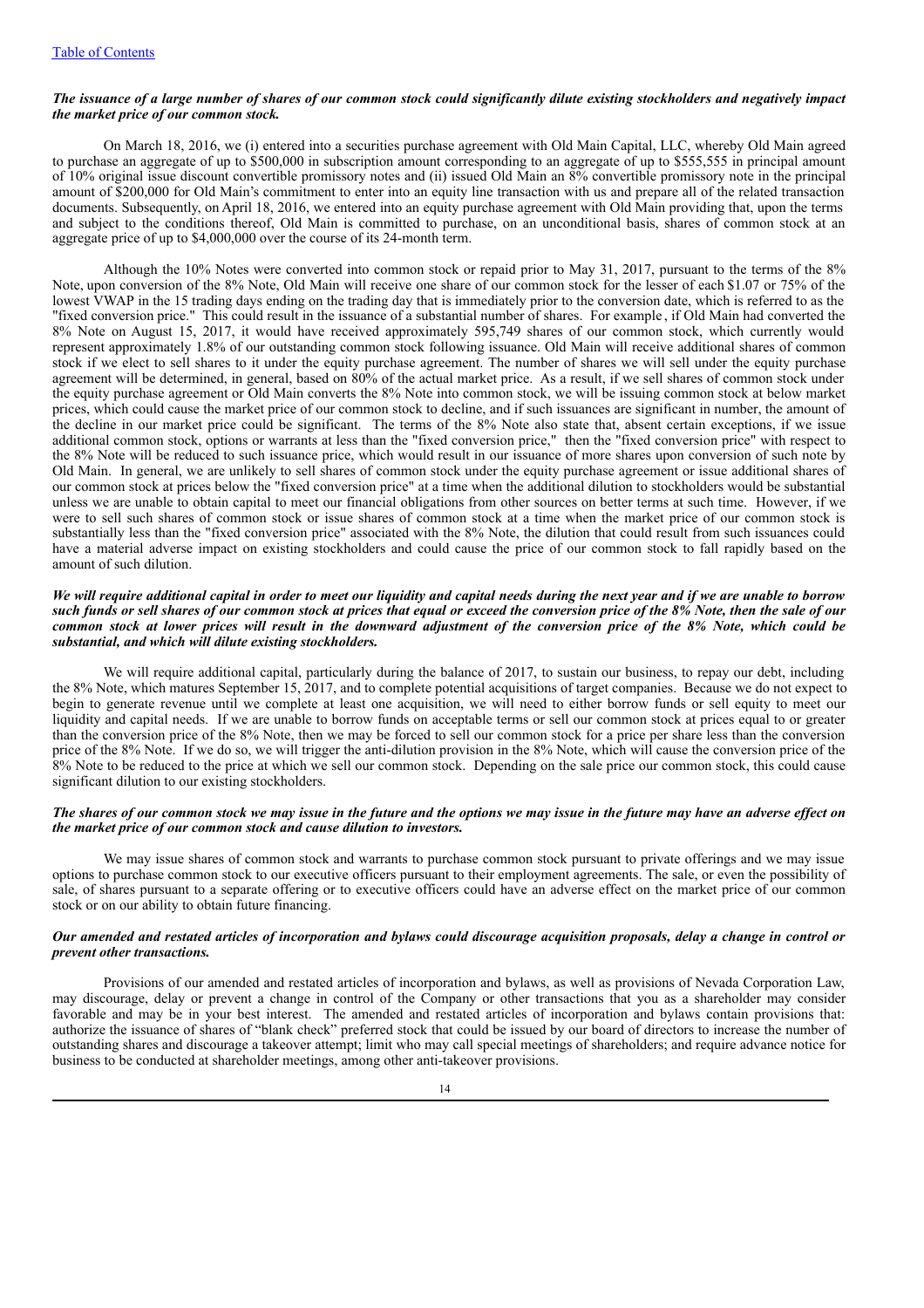Our directors have the authority to issue common and preferred shares without shareholder approval, and preferred shares can be issued with such rights, preferences, and limitations as may be determined by our board of directors. The rights of the holders of common stock will be subject to, and may be adversely affected by, the rights of any holders of preferred stock that may be issued in the future. Although we authorized a series A preferred stock in 2017, we presently have no commitments or contracts to issue any shares of preferred stock. Authorized and unissued preferred stock could delay, discourage, hinder or preclude an unsolicited acquisition of our company, could make it less likely that shareholders receive a premium for their shares as a result of any such attempt, and could adversely affect the market prices of and the voting and other rights, of the holders of outstanding shares of our common stock.

#### *We have not retained independent professionals for investors.*

We have not retained any independent professionals to comment on or otherwise protect the interests of potential investors. Although we have retained our own counsel, neither such counsel nor any other independent professionals have made any examination of any factual matters herein, and potential investors should not rely on our counsel regarding any matters herein described.

## We may sell additional equity securities in the future and your ownership interest in the Company may be diluted as a result of such *sales.*

We intend to sell additional equity securities in order to fully implement our business plan. Such sales will be made at prices determined by our board of directors based on the market value of the Company and could be made at prices less than the price of the shares of our common stock purchased by investors, in which case, such investors could experience dilution of their investment.

#### *Our common stock is thinly traded.*

Although our common stock trades on the OTCQB, there is limited trading in our common stock in the over-the-counter market. Such thinly traded, illiquid stocks are more susceptible to significant and sudden price changes than stocks that are widely followed by the investment community and that are actively traded on an exchange. Thus, we cannot assure investors that there will at any time in the future be an active trading market for our common stock. Our stock is not listed on a stock exchange and we currently do not intend to seek listing on an exchange. Even if we successfully list the common stock on a stock exchange, we nevertheless could not assure shareholders that an organized public market for our common stock would develop. Investors should purchase shares for long-term investment only and should purchase our securities if and only if they are capable of making and are seeking to make a long-term investment in the Company.

## Financial Industry Regulatory Authority ("FINRA") sales practice requirements may also limit a stockholder's ability to buy and sell *our common stock, which could depress the price of our common stock.*

In addition to the "penny stock" rules described above, FINRA has adopted rules that require a broker-dealer to have reasonable grounds for believing that the investment is suitable for that customer before recommending an investment to a customer. Prior to recommending speculative low priced securities to their non-institutional customers, broker-dealers must make reasonable efforts to obtain information about the customer's financial status, tax status, investment objectives, and other information. Under interpretations of these rules, FINRA believes that there is a high probability that speculative low priced securities will not be suitable for at least some customers. Thus, the FINRA requirements make it more difficult for broker-dealers to recommend that their customers buy our common stock, which may limit your ability to buy and sell our shares of common stock, have an adverse effect on the market for our shares of common stock, and thereby depress our price per share of common stock.

## Our securities are traded on the OTCOB, which may not provide as much liquidity for our investors as more recognized senior *exchanges such as the NASDAQ Stock Market or other national or regional exchanges.*

Our securities are quoted on the OTCQB Market ("the OTC Markets"). The OTC Markets are inter-dealer, over-the- counter markets that provide significantly less liquidity than the NASDAQ Stock Market or other national or regional exchanges. Securities traded on these OTC Markets are usually thinly traded, highly volatile, have fewer market makers and are not followed by analysts. The SEC's order handling rules, which apply to NASDAQ-listed securities, do not apply to securities quoted on the OTC Markets. Quotes for stocks included on the OTC Markets are not listed in newspapers. Therefore, prices for securities traded solely on the OTC Markets may be difficult to obtain and holders of our securities may be unable to resell their securities at or near their original acquisition price, or at any price.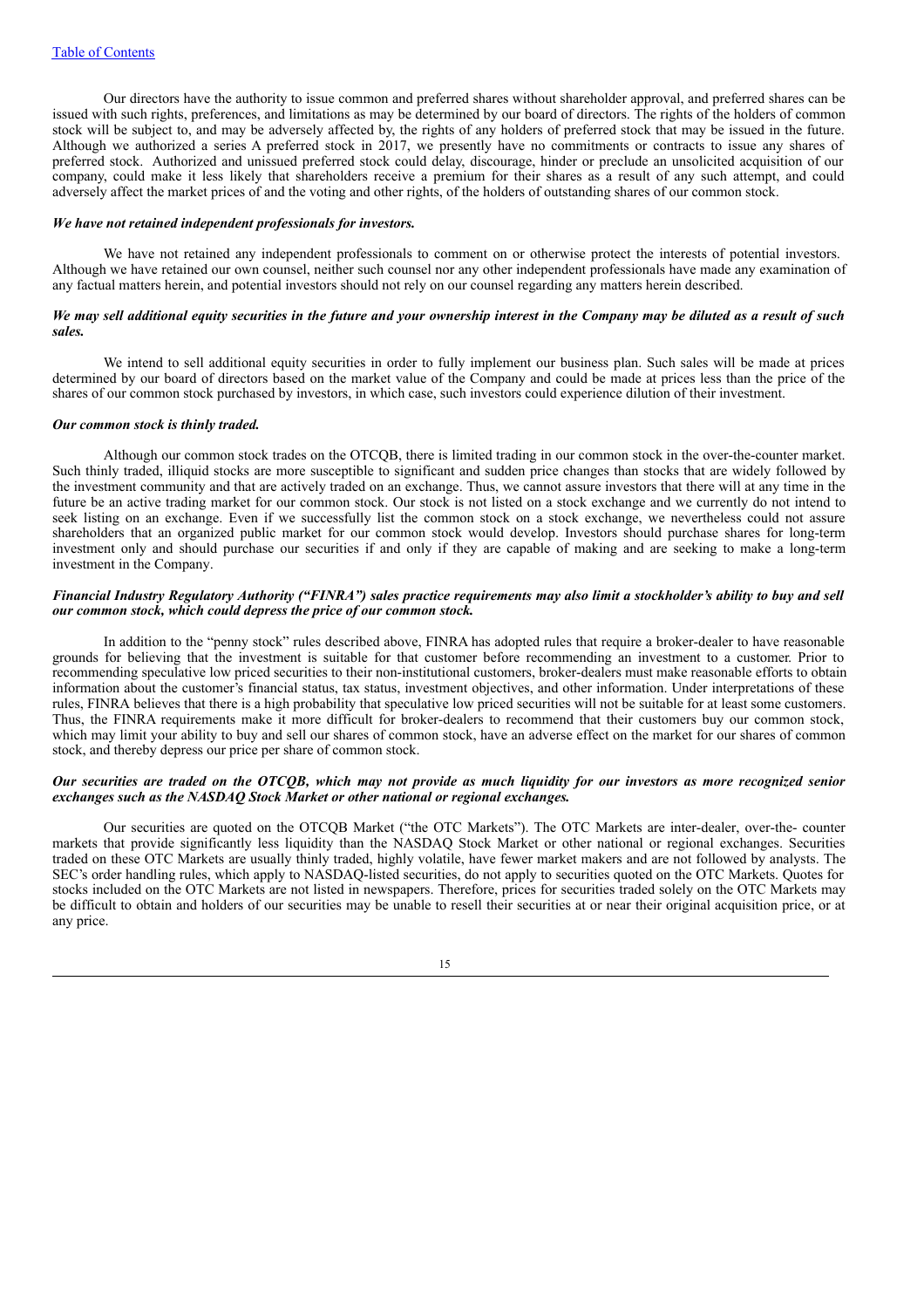#### Our stock price may be volatile and you may not be able to sell your shares for more than what you paid.

Our stock price may be subject to significant volatility, and you may not be able to sell shares of common stock at or above the price you paid for them. The trading price of our common stock has been subject to fluctuations in the past and the market price of the common stock could continue to fluctuate in the future in response to various factors, including, but not limited to: quarterly variations in operating results; our ability to control costs and improve cash flow; announcements of innovations or new products by us or by our competitors; changes in investor perceptions; and new products or product enhancements by us or our competitors.

## Old Main may sell a large number of shares, resulting in substantial diminution to the value of shares held by existing stockholders.

Pursuant to the equity purchase agreement, we are prohibited from delivering a put notice to Old Main to the extent that the issuance of shares would cause Old Main to beneficially own more than 4.99% of our then-outstanding shares of common stock. These restrictions however, do not prevent Old Main from selling shares of common stock received in connection with the Equity Line or 8% Note and then receiving additional shares of common stock in connection with a subsequent issuance. In this way, Old Main could sell more than 4.99% of the outstanding shares of common stock in a relatively short time frame while never holding more than 4.99% at any one time. As a result, existing stockholders and new investors could experience substantial diminution in the value of their shares of common stock. Additionally, we do not have the right to control the timing and amount of any sales by Old Main of the shares issued under the 8% Note or the Equity Line.

#### **Risks Relating to Competitive Factors**

#### We compete in an industry characterized by extensive research and development efforts and rapid technological progress.

New developments occur and are expected to continue to occur at a rapid pace in the marijuana industry, and there can be no assurance that discoveries or commercial developments by our competitors will not render some or all of our potential products obsolete or non-competitive, which could have a material adverse effect on our business, financial condition and results of operations. We expect to compete with fully integrated and well-established companies in the near- and long-term. Most of these companies have substantially greater financial, manufacturing and marketing experience and resources than us and represent substantial long-term competition. Such companies may succeed in discovering and developing products and/or extraction processes more rapidly than us and may be more successful than us in manufacturing, sales and marketing.

## *Acquisitions and strategic collaborations, including the Pure Harvest transaction, may never materialize or may fail.*

We intend to explore a variety of acquisitions and strategic collaborations with existing marijuana growers, dispensaries and related businesses. At the current time, we have entered into a non-binding letter of intent with Pure Harvest but cannot predict what form such transaction or any future acquisition or strategic collaboration might take. We are likely to face significant competition in seeking appropriate acquisitions or strategic collaborators, and these acquisitions and strategic collaborations can be complicated and time consuming to negotiate and document. We may not be able to negotiate acquisitions and strategic collaborations, including the Pure Harvest transaction, on acceptable terms, or at all, and we are unable to predict when, if ever, we will enter into any such acquisitions or strategic collaborations due to the numerous risks and uncertainties associated with them, or whether the Pure Harvest transaction will close.

## **Risks Relating to Intellectual Property Protection**

#### *Our pending patent application may not be approved.*

Our success depends on our ability to protect our proprietary process and methods. Although we filed a patent application regarding our extraction and conversion process, there can be no assurances that such application will result in the issuance of a patent. Further, even if a patent is issued, there can be no assurances that future patent claims will be held valid and enforceable against thirdparty infringement or that our methods and processes will not infringe any third-party patent or intellectual property or that such claims will afford us protection against competitors with similar technology or permit the commercialization of our products without infringing third-party patents or other intellectual property rights.

## If we are unable to protect the secrecy of our proprietary process and methods, we may not be able to compete effectively or operate *profitably.*

Our success will depend, in large part, on our ability to protect the secrecy of our patent pending process and methods. As we hire employees, enter into strategic collaborations and bring our products to market, maintaining this secrecy will become increasingly difficult, especially if our patent application is denied or the issuance of the patent is delayed. If competitors are made aware of the aspects of our proprietary process and methods that are not protected by a patent, they may be able to duplicate them or independently develop similar or alternative technologies without infringing on our intellectual property rights.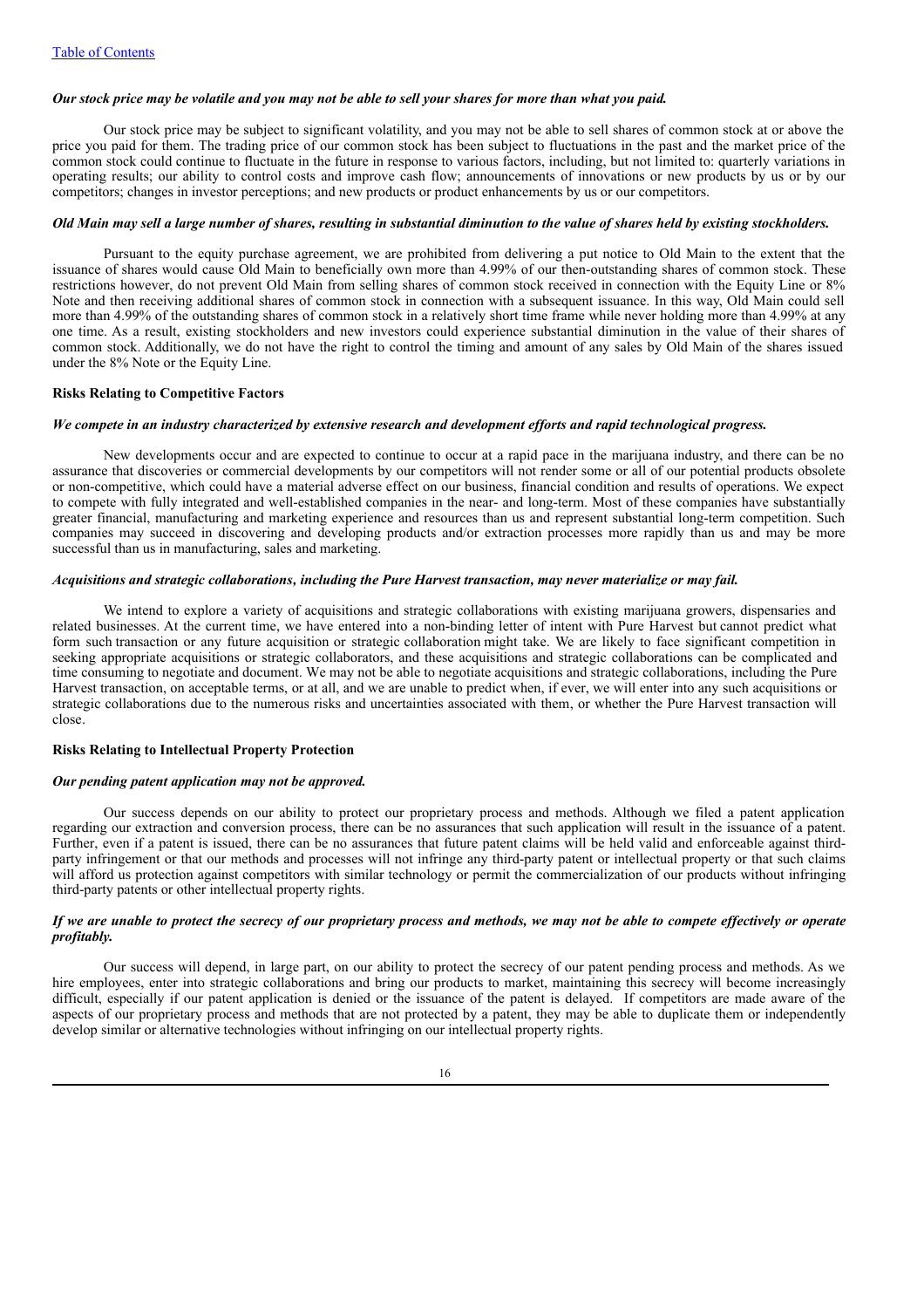We may rely on trade secrets to protect our process and methods and may attempt to protect these trade secrets, in part, with confidentiality and non-disclosure agreements with our employees, consultants, partners, strategic collaborators and certain contractors, but there can be no assurance that these agreements would not be breached, that we would have adequate remedies for any breach, or that our trade secrets will not otherwise become known or be independently discovered by competitors. If our patent pending proprietary process, methods or related trade secrets become known to competitors, we may be unable to compete effectively, resulting in a material adverse effect on our business, financial condition and results of operations.

#### We may be subject to litigation with respect to the ownership and use of intellectual property that will be costly to defend or pursue and *uncertain in its outcome.*

Our success also will depend, in part, on refraining from infringing patents or otherwise violating intellectual property owned or controlled by others. Others may have filed patent applications or have received, or may obtain, issued patents in the United States or elsewhere relating to aspects of our extraction processes or methods, and they may institute litigation against us to protect their intellectual property rights. Such litigation, regardless of the merits, would be extremely expensive and detrimental to our operations. Additionally, it is uncertain whether the issuance of any third-party patents will require us to alter our products or processes, obtain licenses, or cease certain activities. If any licenses are required, there can be no assurance that we will be able to obtain any such licenses on commercially favorable terms, if at all, and if these licenses are not obtained, we might be prevented from pursuing the development and commercialization of certain of our potential products.

#### **Other Risks**

#### *There are other unidentified risks.*

The risks set forth above are not a complete list of the risks facing our potential investors. We acknowledge that there may exist significant risks yet to be recognized or encountered to which we may not be able to effectively respond. There can be no assurance that we will succeed in addressing these risks or future potential risks, and any failure to do so could have a material adverse effect on our business, financial condition and results of operations.

### **Item 2. Properties.**

Our principal offices are located at 11767 South Dixie Highway, Suite 115, Miami, Florida 33156. We currently maintain an administrative office at 3355 SW 59th Avenue, Miami, Florida 33155. We will lease properties in the states in which we conduct our operations as we open processing facilities.

#### **Item 3. Legal Proceedings.**

From time to time, we may become involved in various lawsuits and legal proceedings, which arise, in the ordinary course of business. However, litigation is subject to inherent uncertainties, and an adverse result in these or other matters may arise from time to time that may harm our business. We are currently not aware of any such legal proceedings or claims that we believe will have a material adverse effect on our business, financial condition or operating results.

#### **Item 4. Mine Safety Disclosures.**

Not Applicable.

17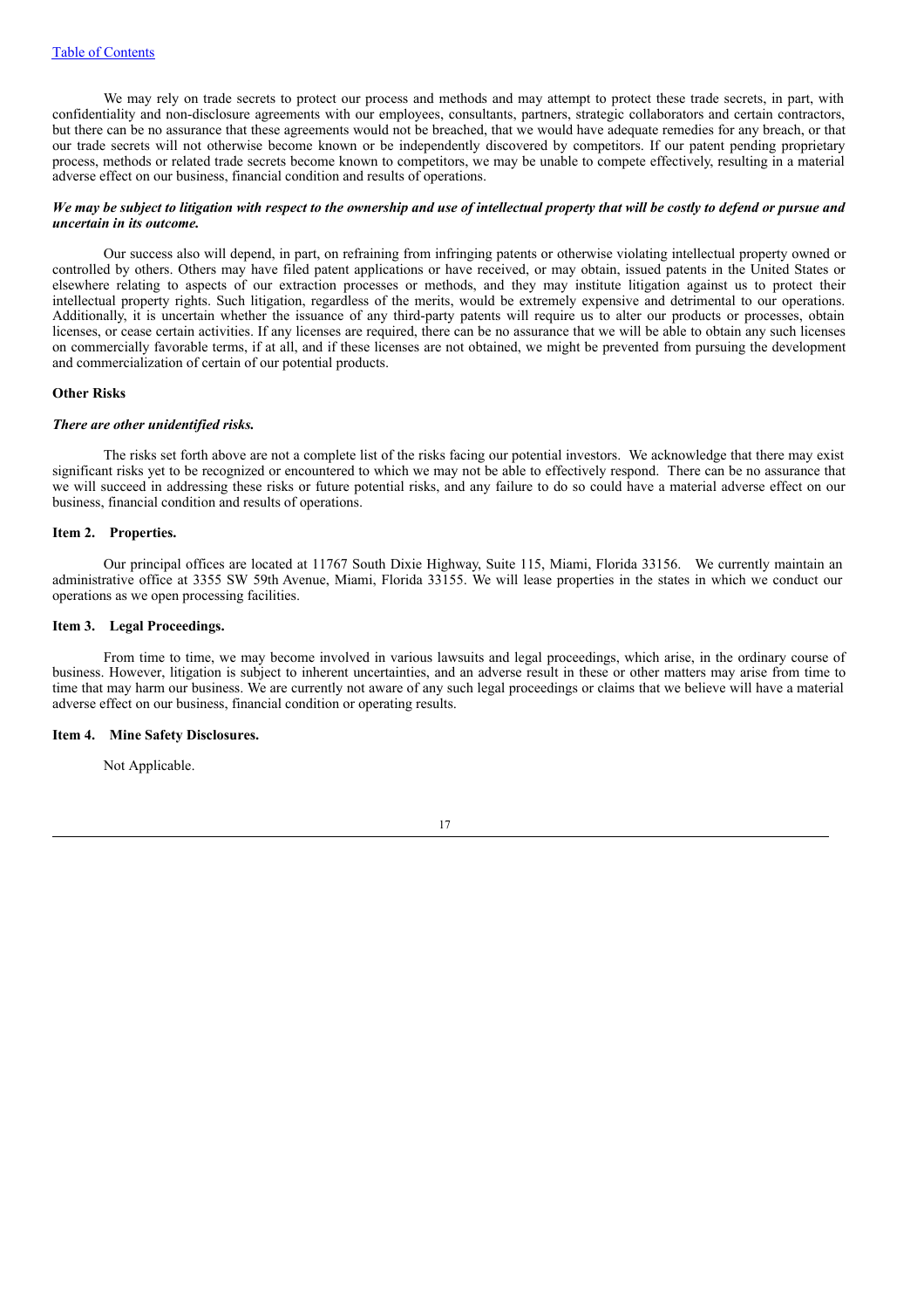## **PART II**

#### Item 5. Market for Registrant's Common Equity, Related Stockholder Matters and Issuer Purchases of Equity Securities.

The Company was initially incorporated on March 31, 2011 as Adelt Design, Inc. Effective August 21, 2013; our common stock became eligible for quotation on the OTC Bulletin Board under the symbol ADSN. On November 12, 2014, CLS Labs acquired 6,250,000 shares, or 55.6%, of the outstanding common stock of the Company from its founder, Larry Adelt. As a condition to CLS Labs' purchase of these shares, and pursuant to five stock purchase agreements each dated November 12, 2014, five people or entities unaffiliated with the Company purchased an aggregate of 4,984,376 shares of common stock in the Company from twenty-four stockholders other than Mr. Adelt. The total number of shares acquired by these five purchasers represented 44.3% of the Company's outstanding shares of common stock. On November 20, 2014, we adopted amended and restated articles of incorporation therein changing the Company's name to CLS Holdings USA, Inc. Effective December 10, 2014 we changed our stock symbol to "CLSH" to reflect the name change of the Company. Our common stock is currently eligible for quotation on the OTC Bulletin Board under the symbol "CLSH". As of August 15, 2017, we had 32,876,944 shares of common stock outstanding held by approximately twelve stockholders of record. We have no outstanding shares of preferred stock.

#### **Dividend Policy**

We have never paid any cash dividends on our capital stock and do not anticipate paying any cash dividends on our common stock in the foreseeable future. We intend to retain future earnings to fund ongoing operations and future capital requirements. Any future determination to pay cash dividends will be at the discretion of our board of directors and will be dependent upon financial condition, results of operations, capital requirements and such other factors as the board of directors deems relevant.

#### **Securities Authorized for Issuance under Equity Compensation Plans**

The following table summarizes as of May 31, 2017 the shares of our common stock subject to outstanding awards or available for future awards under our equity compensation plans.

| <b>Plan Category</b>                                           | Number of<br>shares to be<br>issued upon<br>exercise of<br>outstanding<br>options,<br>warrants and<br>rights | Weighted-<br>average<br>exercise price<br>of outstanding<br>options,<br>warrants and<br>rights | Number of<br>shares remaining<br>available for<br>future issuance<br>under equity<br>compensation<br>plans<br>(excluding shares)<br>reflected in the<br>first column) |
|----------------------------------------------------------------|--------------------------------------------------------------------------------------------------------------|------------------------------------------------------------------------------------------------|-----------------------------------------------------------------------------------------------------------------------------------------------------------------------|
|                                                                |                                                                                                              |                                                                                                |                                                                                                                                                                       |
| Equity compensation plans approved by security holders         | $- -$                                                                                                        | --                                                                                             |                                                                                                                                                                       |
| Equity compensation plans not approved by security holders (1) | --                                                                                                           | --                                                                                             |                                                                                                                                                                       |
| Total                                                          |                                                                                                              | --                                                                                             | $- -$                                                                                                                                                                 |

 $\overline{(1)}$  Pursuant to their respective employment agreements, Jeffrey Binder and Alan Bonsett are entitled to receive annual stock options, exercisable at the fair market value of our common stock on the date of grant, in an amount equal to 2% of our annual EBITDA up to \$42.5 million and 4% of our annual EBITDA in excess of \$42.5 million. Michael Abrams was also entitled to receive stock options upon the same terms, but he is not entitled to any future awards pursuant to the terms of his separation from the Company effective September 1, 2015. We are currently unable to determine the number of shares that could be granted under these plans.

#### **Item 6. Selected Financial Data.**

Not applicable.

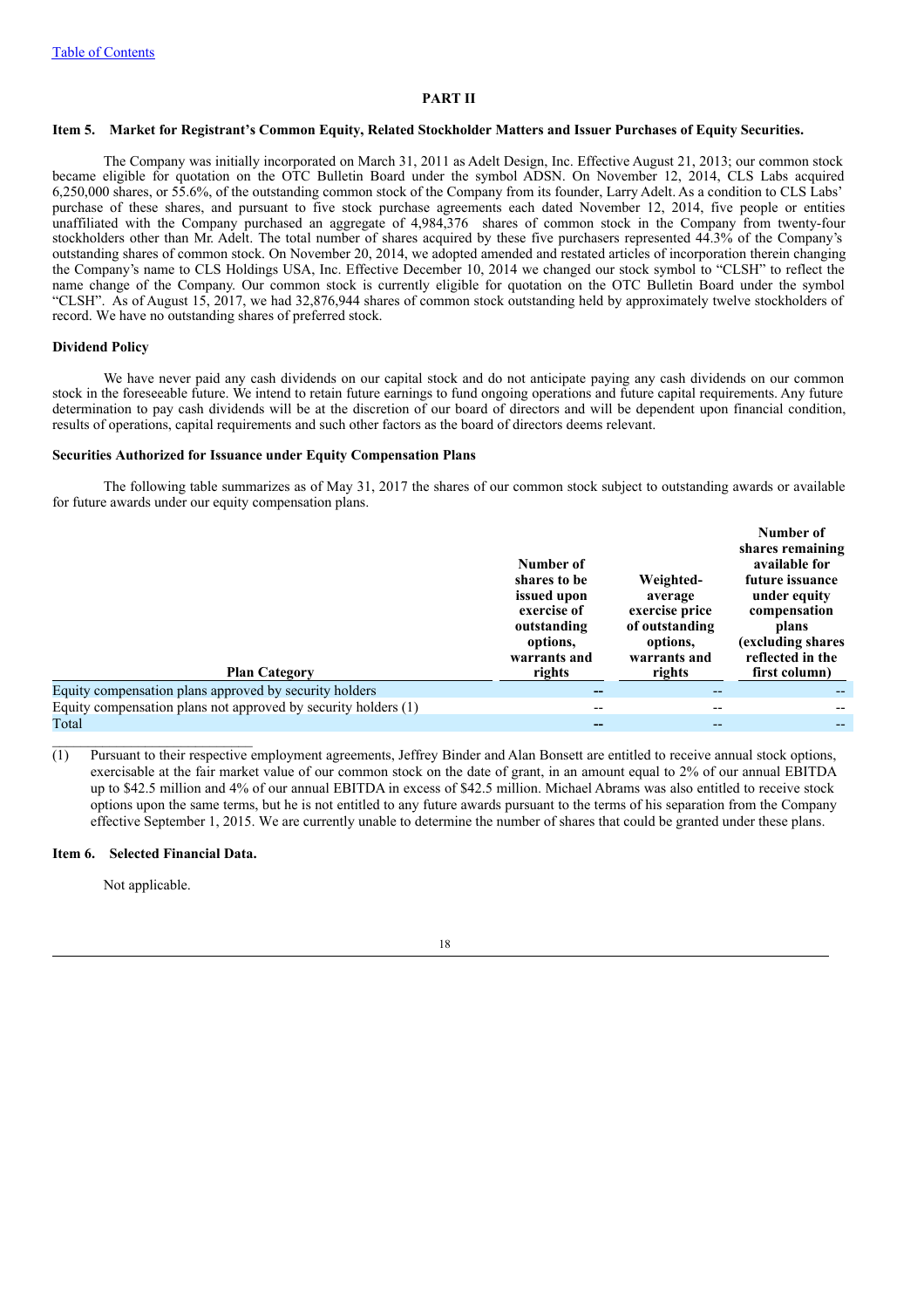#### **Item 7. Management's Discussion and Analysis of Financial Condition and Results of Operations.**

## **Overview and Outlook**

We were incorporated on March 31, 2011 as Adelt Design, Inc. to manufacture and market carpet binding art. Production and marketing of carpet binding art never commenced. On November 20, 2014, we adopted amended and restated articles of incorporation, thereby changing our name to CLS Holdings USA, Inc. Effective December 10, 2014, we effected a reverse stock split of our issued and outstanding common stock at a ratio of 1-for-0.625 (the "Reverse Split"), wherein 0.625 shares of our common stock were issued in exchange for each share of common stock issued and outstanding.

On April 29, 2015, the Company, CLS Labs and the Merger Sub consummated the Merger, whereby the Merger Sub merged with and into CLS Labs, with CLS Labs remaining as the surviving entity. As a result of the Merger, we acquired the business of CLS Labs and abandoned our previous business. As such, only the financial statements of CLS Labs are included in this annual report.

CLS Labs was originally incorporated in the state of Nevada on May 1, 2014 under the name RJF Labs, Inc. before changing its name to CLS Labs, Inc. on October 24, 2014. It was formed to commercialize a proprietary method of extracting cannabinoids from cannabis plants and converting the resulting cannabinoid extracts into concentrates such as oils, waxes, edibles and shatter. These concentrates may be ingested in a number of ways, including through vaporization via electronic cigarettes ("e-cigarettes"), and used for a variety of pharmaceutical and other purposes. Testing in conjunction with two Colorado growers of this extraction method and conversion process has revealed that it produces a cleaner, higher quality product and a significantly higher yield than the cannabinoid extraction processes currently existing in the marketplace.

On April 17, 2015, CLS Labs took its first step toward commercializing its proprietary methods and processes by entering into the Colorado Arrangement through its wholly owned subsidiary, CLS Labs Colorado, with certain Colorado entities, including PRH. Recently, we suspended our plans to proceed with the Colorado Arrangement due to regulatory delays and have not yet determined when we will pursue it again. Instead, we plan to pursue other revenue producing opportunities in other states through the acquisition of cannabis and other complementary companies, including the Pure Harvest transaction. CLS Labs had not otherwise commercialized its proprietary process prior to the Merger and has not earned any revenues.

We intend to generate revenue through (i) the licensing of our patent pending proprietary methods and processes to others, as in the Colorado Arrangement, (ii) the processing of cannabis for others, and (iii) the purchase of cannabis and the processing and sale of cannabis-related products. We plan to accomplish this through the acquisition of companies, the creation of joint ventures, through licensing agreements, and through fee-for-service arrangements with growers and dispensaries of cannabis products. We believe that we can establish a position as one of the premier cannabinoid extraction and processing companies in the industry. Assuming we do so, we then intend to explore the creation of our own brand of concentrates for consumer use, which we would sell wholesale to cannabis dispensaries. We believe that we can create a "gold standard" national brand by standardizing the testing, compliance and labeling of our products in an industry currently comprised of small, local businesses with erratic and unreliable product quality, testing practices and labeling. We also plan to offer consulting services through a consulting subsidiary, CLS Consulting, which will generate revenue by providing consulting services to cannabis-related businesses, including growers, dispensaries and laboratories, and driving business to our processing facilities.

We had a net loss of \$4,865,724 for the year ended May 31, 2017, resulting in an accumulated deficit as of May 31, 2017 of \$8,991,610. These conditions raise substantial doubt about our ability to continue as a going concern.

## **Results of Operations for the years ended May 31, 2017 and May 31, 2016.**

#### *Revenues*

The Company had no revenues for the years ended May 31, 2017 and 2016.

#### *Selling, general and administrative expenses*

Selling, general and administrative expenses decreased \$595,455, or approximately 45%, to \$718,770 during the year ended May 31, 2017, compared to \$1,314,225 for the year ended May 31, 2016. General and administrative expenses consisted primarily of general office expenses, travel costs, rent expense, financing fees, bank charges and payroll expenses. The decrease in selling general and administrative expenses for the year ended May 31, 2017 was primarily due to a decrease in non-cash compensation and to a decrease in commitment fees associated with our credit arrangements. We expect general and administrative expenses to increase in future periods as we implement our business plan and commence operations.

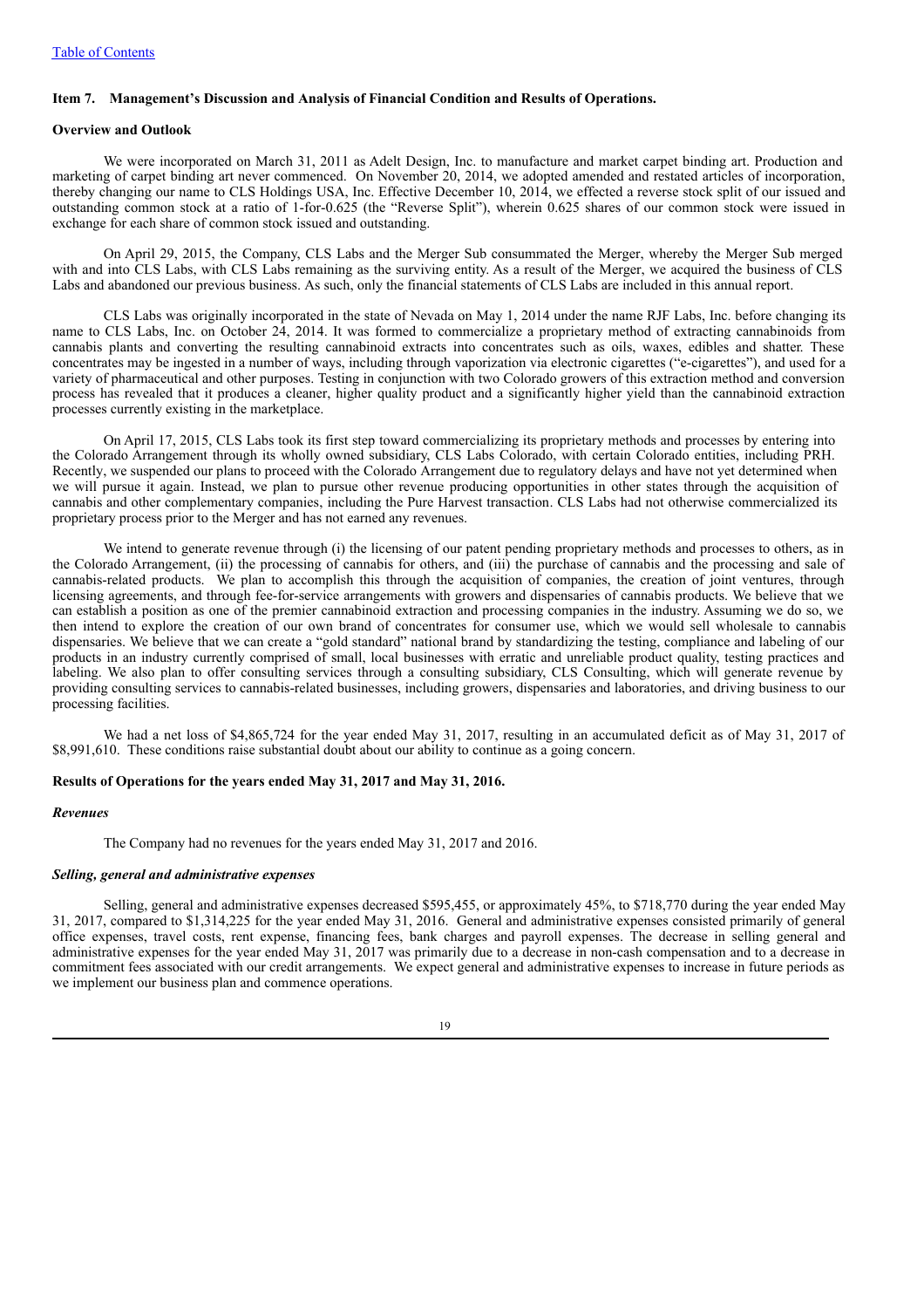#### *Startup Costs*

Startup costs were \$141,739 for the year ended May 31, 2017, compared to \$0 for the year ended May 31, 2016. Startup costs consisted of costs incurred in preparing to commence operation of our processing facility in Colorado.

#### *Professional fees*

Professional fees decreased \$205,364, or approximately 21%, to \$750,446 during the year ended May 31, 2017, compared to \$955,810 for the year ended May 31, 2016. This decrease was due primarily to decreases in consulting and investor relations fees and legal fees associated with SEC capital raising filings during the year ended May 31, 2017 as we began to implement the Colorado Arrangement and pursued fewer capital raising opportunities. We expect professional fees to increase in future periods as our business grows.

## *Interest expense*

Our interest expense was \$2,571,171 for the year ended May 31, 2017, an increase of \$2,169,150 or 540% compared to \$402,021 for the year ended May 31, 2016. Interest expense consisted of \$1,075 of imputed interest associated with \$17,930 due to related parties, \$204,363 of interest on related party debt, \$91,215 of interest on third party debt, \$1,160,887 of amortization of discounts on convertible notes payable to third parties, and \$1,114,101 of amortization of discounts on convertible notes payable to related parties. The amortization of discounts on notes payable is attributable to the beneficial conversion feature of these notes. Interest expense increased primarily due to the restructuring of the terms of the 2016 Convertible Notes and the related party notes (pursuant to the Omnibus Loan Agreement), which resulted in writing-off the balance of the discount on the notes, and creating a new discount at the time of the restructuring.

#### *Loss on modification of debt*

During the year ended May 31, 2017, we recognized a loss on the modification of related party debt in the amount of \$951,239. Effective May 31, 2017, pursuant to the Omnibus Loan Agreement, the holders of an aggregate of \$2,537,750 of principal and \$166,490 of accrued interest converted these amounts at the rate of \$0.25 per share into an aggregate of 7,609,910 shares of our common stock. Loss on modification of debt was calculated as the difference between the market price of our common stock at the conversion date of \$0.125 and the conversion price of \$0.25, or \$951,239.

Also during the year ended May 31, 2017, we recognized a loss on the modification of debt in the amount of \$43,334. On November 28, 2016, we entered into an amendment to the 10% Notes. In exchange for amending the terms of the 10% Notes we increased the outstanding principal balance of such notes by 10%, resulting in a loss on the modification of the 10% Notes in the amount of \$33,334. On March  $27, 2017$ , we entered into an amendment to the 8% Note. In exchange for amending the terms of the 8% Note, we increased the outstanding principal balance of such note by 10%, resulting in a loss on the modification of the 8% Note in the amount of \$10,000.

#### *Change in fair value of derivative liability*

During the years ended May 31, 2017 and 2016, we had outstanding convertible promissory notes that contained a conversion price reset feature that require us to value and record a derivative liability related to this provision on a quarterly basis. We revalued the derivative liability at May 31, 2017 at \$95,276, which resulted in a gain of \$310,975. We also revalued the derivative liability at May 31, 2016, at \$418,537, which resulted in a gain of \$61,757, which we included in results of operations for the year May 31, 2016. Management utilizes a lattice model to estimate the fair value of derivative liabilities.

#### *Net loss*

For the reasons above, our net loss for the year ended May 31, 2017 was \$4,865,724 compared to \$2,610,299 for the year ended May 31, 2016. The net loss per diluted share for the year ended May 31, 2017 was \$0.23. This amount was computed based on the weighted average of 20,778,765 shares outstanding during the fiscal year. The net loss per diluted share for the year ended May 31, 2016 was \$0.13. This amount was computed based on the weighted average of 20,146,260 shares outstanding during the fiscal year.

#### 20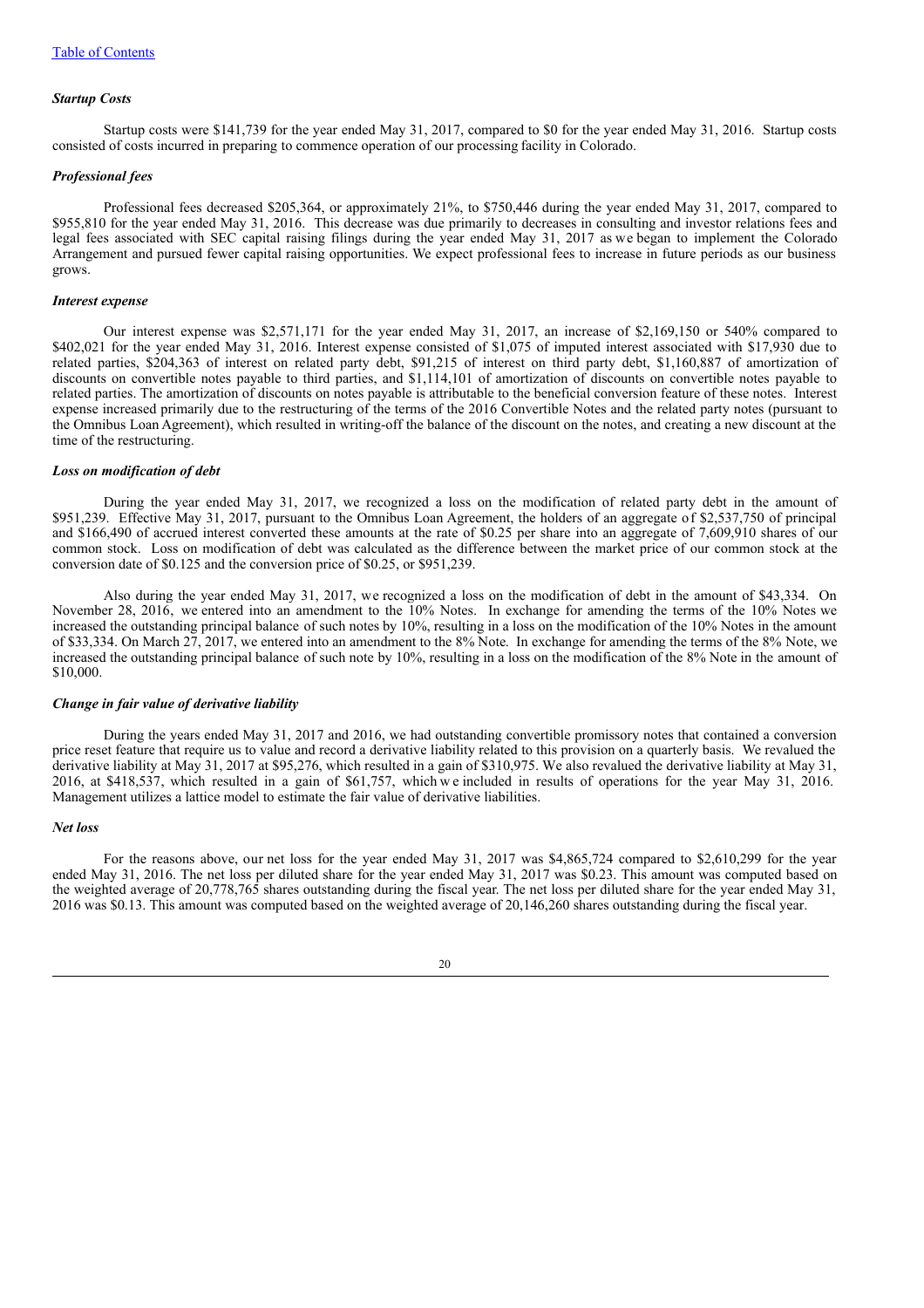## **Liquidity and Capital Resources**

The following table summarizes our current total assets, liabilities and working capital at May 31, 2017 and 2016:

|                            | <b>May 31,</b><br>2017 | <b>May 31,</b><br>2016 |
|----------------------------|------------------------|------------------------|
| <b>Current Assets</b>      | 79.720                 | 94.986                 |
| <b>Current Liabilities</b> | 1.826.478 \$           | 1.339.444              |
| Working Capital (Deficit)  | $(1,746,758)$ \$       | (1,244,458)            |

At May 31, 2017 and May 31, 2016, we had a working capital deficit of \$1,746,758 and \$1,244,458, respectively. This working capital deficit occurred primarily because we have not yet commenced earning revenues. Due to the suspension of our plans to commence operations in Colorado, we cannot estimate when we will commence earning revenues. During the year ended May 31, 2017, we obtained loans from our officers and directors to cover operating expenses and expenses associated with the construction of our processing facility in Colorado. This working capital deficit will likely continue to increase until we begin earning revenues but should not be viewed as an indicator of our future performance once we commence earning revenues. We have operated at a loss since inception.

Cash flows used in operations were \$1,182,305 during the year ended May 31, 2017, an increase of \$30,878, or 2.7%, compared to \$1,151,427 during the year ended May 31, 2016. Although our net loss for the year ended May 31, 2017 increased by \$2,255,425, or 86%, from the year ended May 31, 2016, most of this increase was due to non-cash expenses, such as the amortization of debt discount of \$2,274,988, and cash used in operations increased by only \$30,878, or approximately 2.7% for the year.

Cash flows from used in investing activities were \$35,013 for the year ended May 31, 2017, a decrease of \$74,387, or 68.0%, compared to \$109,400 during the year ended May 31, 2016. During the year ended May 31, 2017, we invested in construction in progress at our Colorado facility, which construction slowed as we waited for regulatory approvals. During the year ended May 31, 2016, we invested in equipment and had construction in progress at our Colorado facility.

Cash flows provided by financing activities were \$1,207,384 during the year ended May 31, 2017, an increase of \$67,164 or 5.9% compared to \$1,140,250 during the year ended May 31, 2016. During the year ended May 31, 2017, we borrowed approximately \$1,597,550 from our officers and directors. During the year ended May 31, 2016, we borrowed approximately \$840,250 from our officers and directors and issued the 10% Notes to Old Main for cash.

#### *April 2015 Note*

On April 29, 2015, we issued a convertible promissory note (the "April 2015 Note") to an unaffiliated individual in the amount of \$200,000. Interest accrues on the April 2015 Note at a rate of 15% per annum. On the first anniversary of the April 2015 Note, all then-accrued interest was due thereunder. Thereafter, principal together with accrued interest is due in eight (8) equal quarterly payments, in arrears, commencing on July 1, 2016. All outstanding principal and any accumulated unpaid interest thereon is due and payable on the third anniversary of note. At the holder's election, at any time prior to payment or prepayment of the April 2015 Note in full, all principal and accrued interest under the April 2015 Note may be converted in whole, but not in part, into our securities. For each dollar converted, the holder shall receive two shares of common stock and a three-year warrant to purchase 1.33 shares of common stock at \$0.75 per share. During the year ended May 31, 2017, the Company repaid principal in the amount of \$100,000 and interest in the amount of \$53,837 on this note. The principal balance on this note was \$100,000 at May 31, 2017.

#### *Old Main Notes*

On March 18, 2016, we entered into a Securities Purchase Agreement (the "Purchase Agreement") with Old Main, whereby Old Main agreed to purchase an aggregate of up to \$500,000 in subscription amount corresponding to an aggregate of up to \$555,555 in principal amount of 10% Original Issuance Discount Convertible Promissory Notes (the "10% Notes") due, subject to the terms therein, in installments as set forth below. The purchase was originally to occur, at our option, in up to five tranches, with the first tranche of \$200,000 being purchased on March 18, 2016; the second tranche of \$50,000 being purchased on the first Friday, which is a trading day after the date (the "Filing Date") that a registration statement (the "Registration Statement") registering shares of our common stock issuable upon conversion or repayment of the 10% Notes, was filed with the SEC; the third tranche of \$50,000 being purchased on the first Friday, which is a trading day at least three (3) trading days after we received initial comments from the SEC on the Registration Statement, or the date that we were notified by the SEC that the Registration Statement would not be reviewed; and the fourth and fifth tranches of \$100,000 each being purchased after the date that the Registration Statement was declared effective by the SEC (the "SEC Effective Date"). On October 6, 2016, we amended the Purchase Agreement and related documents (the "First Amendment") to reduce the aggregate principal amount under the 10% Notes from \$555,555 to \$333,333, all \$300,000 in subscription amount of which had been funded and used by us for general working capital purposes. We also increased the interest rate of the 10% Notes from 10% to 15% effective August 1, 2016. Finally, pursuant to the First Amendment, we agreed with Old Main that we would not register the resale of the shares underlying the 2016 Convertible Notes, as defined below, pursuant to the Registration Statement but would utilize the Registration Statement solely to register the resale of shares of common stock sold by us to Old Main pursuant to the equity line agreement, as described below.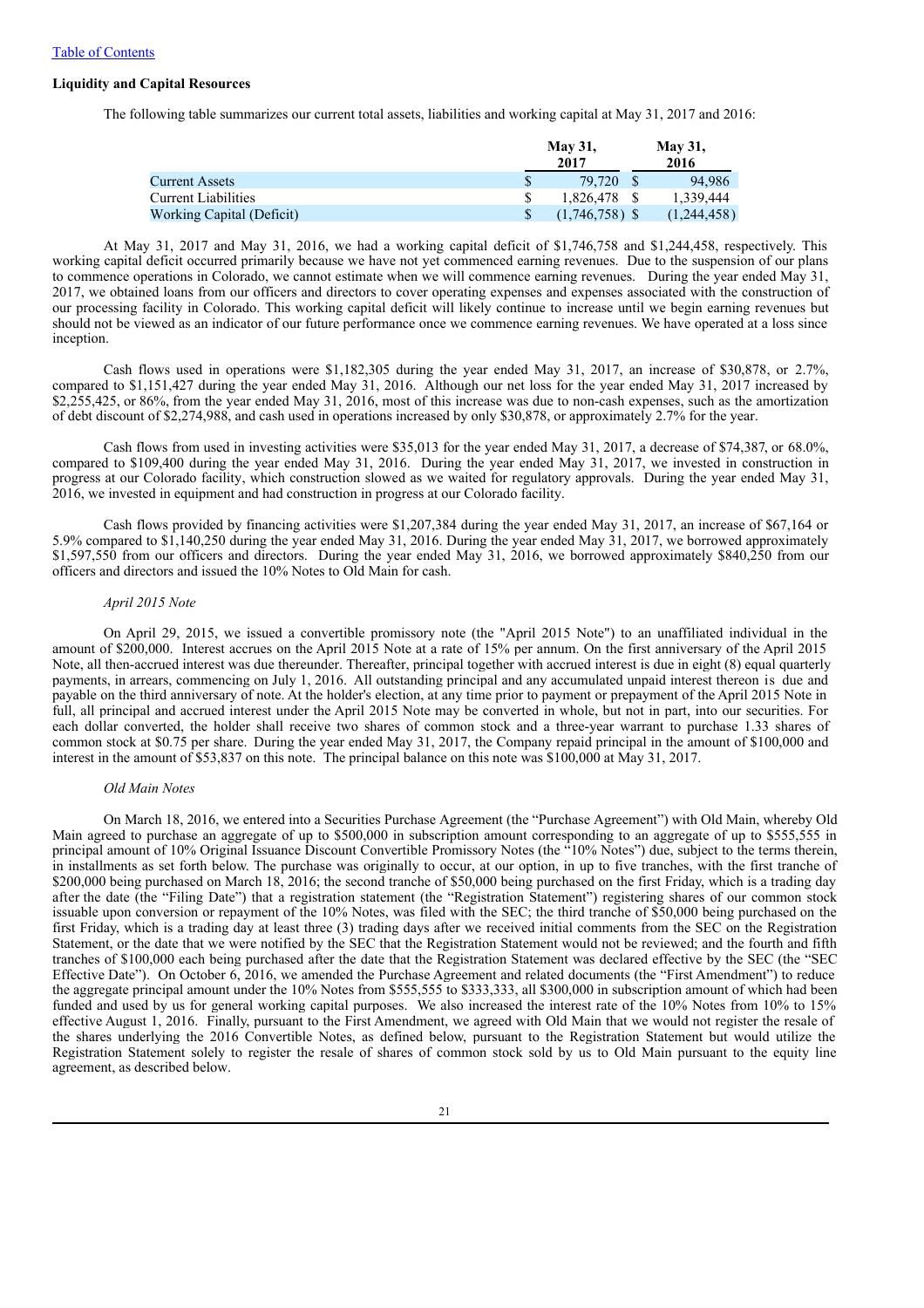As a result of the First Amendment, effective September 1, 2016, we deferred the commencement of amortization payments on the 10% Notes by 30 days. As amended, at the earlier of October 18, 2016 or two (2) trading days after the SEC Effective Date, we were required to redeem 1/24th of the face amount of the 10% Notes and any accrued but unpaid interest on a bi-weekly basis. Such amortization payment may be made, at our option, in cash or, subject to certain conditions, in our common stock pursuant to a conversion rate equal to the lower of (a) \$0.80 (the "Fixed Conversion Price") or (b) 75% of the lowest daily volume weighted average price of the common stock of (the "VWAP") in the 20 consecutive trading days immediately prior to the applicable conversion date. At any time after the issue date of the Notes, the holder could convert the 10% Notes into shares of our common stock at the holder's option. The conversion price was to be the Fixed Conversion Price. Subject to certain exclusions, if we sold or issued our common stock or certain common stock equivalents at an effective price per share that was lower than the Fixed Conversion Price, the conversion price would be reduced to equal to such lower price.

On November 28, 2016, we entered into a Second Amendment to the 10% Notes issued on March 18, April 22 and May 27, 2016 (the "Second Amendment") to amend the Agreements, as amended by the First Amendment, in certain respects. Pursuant to the Second Amendment, among other things, the 10% Notes were converted from installment notes to "balloon" notes, with all principal and interest on the 10% Notes due on September 18, 2017 and the outstanding principal balances of the 10% Notes were increased by 10%; the Fixed Conversion Prices associated with the 10% Notes were changed to variable conversion prices equal to the lesser of the prior Fixed Conversion Price or 75% of the lowest VWAP in the fifteen trading days ending on the trading day immediately prior to the conversion date; our ability to repay the 10% Notes with our common stock was deleted except pursuant to a voluntary conversion by Old Main; and Old Main was prohibited from selling, per trading day, an amount of our common stock in excess of the greater of \$5,000 or 25% of the average number of shares of common stock sold per day for the five trading days preceding the day of sale multiplied by the average daily VWAP during the immediately preceding 5-trading day period. The Second Amendment resulted in a loss on modification of debt in the amount of \$33,334.

On March 27, 2017, we entered into Amendment #3 to the Convertible Promissory Notes issued on March 18, April 22 and May 27, 2016 (the "Third Amendment") to further amend the 10% Notes, as amended by the First Amendment and Second Amendment, in certain respects. In the Third Amendment, we agreed, among other things, to prepay all amounts due under the 10% Notes on or before April 1, 2017, which amount was agreed to be \$372,700 (the "Settlement Amount"). If we failed to pay the Settlement Amount on or before April 1, 2017, Old Main had the right to declare the Third Amendment null and void. On April 3, 2017, (the first business day after March 31, 2017) we paid the Settlement amount of \$372,700 to Old Main.

During the twelve months ended May 31, 2017, Old Main converted an aggregate of \$137,500 in principal of the 10% Notes, in eight transactions, into 1,685,981 shares of common stock.

On March 18, 2016, we also issued Old Main an 8% Convertible Promissory Note (the "8% Note") in the principal amount of \$200,000 for Old Main's commitment to enter into an equity line transaction with us and prepare all of the related transaction documents. The 8% Note initially bore interest at the rate of 8% per annum. As a result of the First Amendment, we also deferred the commencement of amortization payments on the 8% Note so that they commenced at the earlier of February 3, 2017 or on the SEC Effective Date. On such date, we were to begin to redeem 1/6th of the face amount of the 8% Note and any accrued but unpaid interest on a monthly basis. Such amortization payment was to be made, at our option, in cash or, subject to certain conditions, in our common stock pursuant to a conversion rate equal to the lower of (a) \$1.07 (the "8% Note Fixed Conversion Price") or (b) 75% of the lowest VWAP in the twenty (20) consecutive trading days ending on the trading day that is immediately prior to the applicable conversion date. Subject to certain exclusions, if we sold or issued our common stock or certain common stock equivalents at an effective price per share that is lower than the 8% Note Fixed Conversion Price, the conversion price would have been reduced to equal to such lower price.

On November 28, 2016, we entered into the Second Amendment to amend the agreements, as amended by the First Amendment, in certain respects. Pursuant to the Second Amendment, among other things, the 8% Note was converted from an installment note to a "balloon" note, with all principal and interest on the 8% Note due on March 18, 2017; the Fixed Conversion Price associated with the 8% Note was changed to a variable conversion price equal to the lesser of the prior Fixed Conversion Price or 75% of the lowest VWAP in the fifteen trading days ending on the trading day immediately prior to the conversion date; our ability to repay the 8% Note with our common stock was deleted except pursuant to a voluntary conversion by Old Main; and Old Main was prohibited from selling, per trading day, an amount of our common stock in excess of the greater of \$5,000 or 25% of the average number of shares of common stock sold per day for the five trading days preceding the day of sale multiplied by the average daily VWAP during the immediately preceding 5-trading day period.

On March 27, 2017, we entered into the Third Amendment, which, among other things, increased the outstanding amount due under the 8% Note as of March 18, 2017 by 5%. In exchange for doing so, Old Main agreed to extend the maturity of the 8% Note until July 1, 2017 and to suspend conversions under the 8% Note until July 1, 2017. At May 31, 2017, the principal balance due under the 8% note was \$210,000. The Third Amendment resulted in a loss on modification of debt in the amount of \$10,000.

 $22$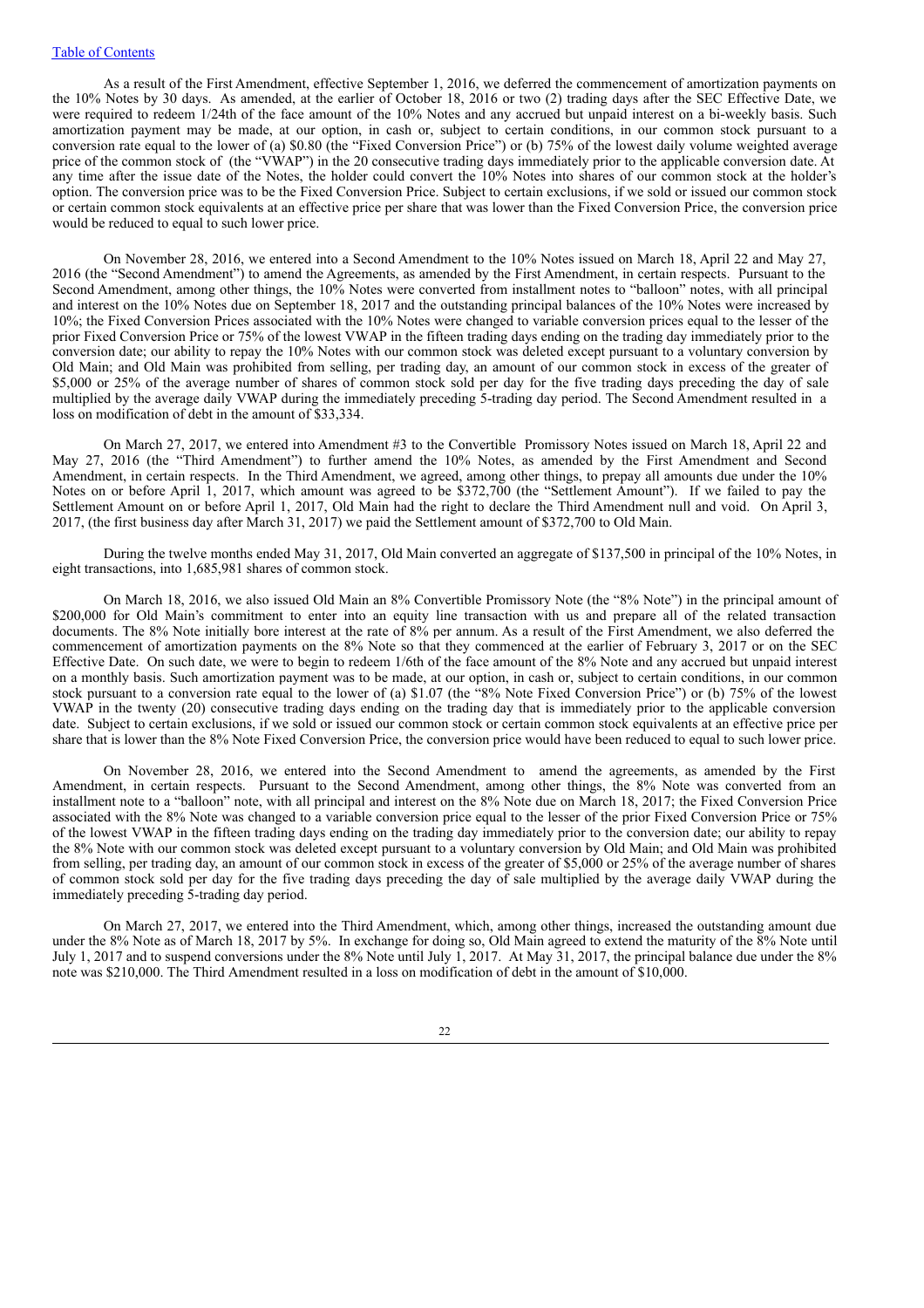On July 6, 2017, we entered into the fourth amendment to the 8% Note (the "Fourth Amendment") to further amend the terms of the 8% Note, which is the only note that remains outstanding. Pursuant to the Fourth Amendment, the maturity date of the 8% Note was extended to July 15, 2017 and the outstanding balance of the 8% Note as of June 30, 2017 was increased by multiplying it by 1.075. The Fourth Amendment was effective on June 30, 2017.

On August 23, 2017, we entered into the fifth amendment to the 8% Note (the "Fifth Amendment") to further amend the terms of the 8% Note. Pursuant to the Fifth Amendment, the maturity date of the 8% Note was extended to September 15, 2017 and the outstanding balance remained unchanged. The Fifth Amendment was effective on July 15, 2017.

On April 18, 2016, we also entered into an equity line agreement with Old Main whereby we may issue and sell to Old Main, at our option from time to time, up to \$4,000,000 of our common stock at a purchase price equal to 80% of the lowest VWAP of the common stock during a five day "Valuation Period."

On October 6, 2016, we entered into an amendment to the equity line agreement to amend the new commitment period, which is 24 months from the date of this amendment. Second, the equity line agreement was amended to prohibit us from delivering a subsequent put notice from the beginning of any "Valuation Period" until the fourth trading day immediately following the closing associated with the prior put notice. Third, the beneficial ownership limitation was amended to increase the beneficial ownership limitation to 9.99% and to remove the ability of Old Main to increase or decrease the beneficial ownership limitation.

#### *Koretsky and Af iliate Notes*

Between August 11, 2015 and May 31, 2017, we borrowed an aggregate of \$1,657,000 from Frank Koretsky, a director of the Company, and \$150,000 from CLS CO 2016, LLC and \$465,000 from Newcan Investment Partners, LLC, two entities that are affiliated with Mr. Koretsky. These loans were unsecured, accrued interest between 6% and 15% per year, were due either on demand or within three years after the date of the applicable note, and, in some cases, were convertible into shares of our common stock and warrants at rates between \$.25 and 1.07 per share. Effective on May 31, 2017, we entered into the Omnibus Loan Amendment Agreement, whereby the portion of these loans that was advanced prior to December 31, 2017 was converted into our common stock, together with accrued interest on these loans. As a result of these conversions, Mr. Koretsky, CLS CO 2016 and Newcan converted an aggregate of \$1,485,000, \$150,000, and \$460,000 in principal, and \$130,069, 49,247 and \$7,747 in accrued interest, into an aggregate of 6,460,276, 636,988 and 1,870,988 shares of common stock at \$.25 per share. Pursuant to the Omnibus Loan Amendment Agreement, the conversion rate on all of the loans made by Mr. Koretsky, CO CLS 2016, and Newcan was reduced, if applicable, to \$.25 per share and Mr. Koretsky and his affiliates gave up the right to receive warrants upon conversion. Thus, each of Mr. Koretsky, CLS CO 2016 and Newcan received 4,560,849, 488,159 and 1,433,841 shares of common stock in excess of what they would have received had they converted their loans into common stock prior to the effective date of the Omnibus Loan Amendment Agreement.

Effective March 31, 2017, \$120,000 of the Koretsky Funding Notes was exchanged for Newcan Convertible Note 1. This note is unsecured and bears interest at the rate of 10% per annum. No payments are required until April 1, 2018, at which time all accrued interest becomes due and payable. Principal will be payable in eight equal quarterly installments, together with accrued interest, beginning on July 1, 2018. At Mr. Koretsky's election, at any time prior to payment or prepayment of the loans in full, all principal and accrued interest under the loans may be converted, in whole or in part, into our common stock at the rate of one share for each \$0.25 converted.

After excluding the loans from Mr. Koretsky, CLS CO 2016 and Newcan that were converted into our common stock effective as of May 31, 2017, there was a balance of \$120,000 in loans that remained outstanding as of December 31, 2016. This amount consisted of the \$120,000 principal balance of the Koretsky Funding Loans (which were exchanged for Newcan Convertible Note 1 on March 31, 2017). During 2017, Newcan advanced an additional \$621,658 of unsecured, book entry loans prior to May 31, 2017. These loans bore interest at the rate of 10% per annum and were convertible into our common stock at the rate of one share for each \$0.25 converted as a result of the effect of the Omnibus Loan Amendment Agreement, which added the conversion feature to these loans. On August 23, 2017, these loans were exchanged for a convertible note dated August 23, 2017 (the "Newcan Convertible Note 4"). The Newcan Convertible Note 4 is unsecured and bears interest at the rate of 10% per annum. No payments are required until October 1, 2018, at which time all accrued interest becomes due and payable. Principal will be payable in eight equal quarterly installments, together with accrued interest, beginning on January 2, 2019. At Mr. Koretsky's election, at any time prior to payment or prepayment of the Newcan Convertible Note 4 in full, all principal and accrued interest under the Newcan Convertible Note 4 may be converted, in whole or in part, into our common stock at the rate of one share for each \$0.25 converted.

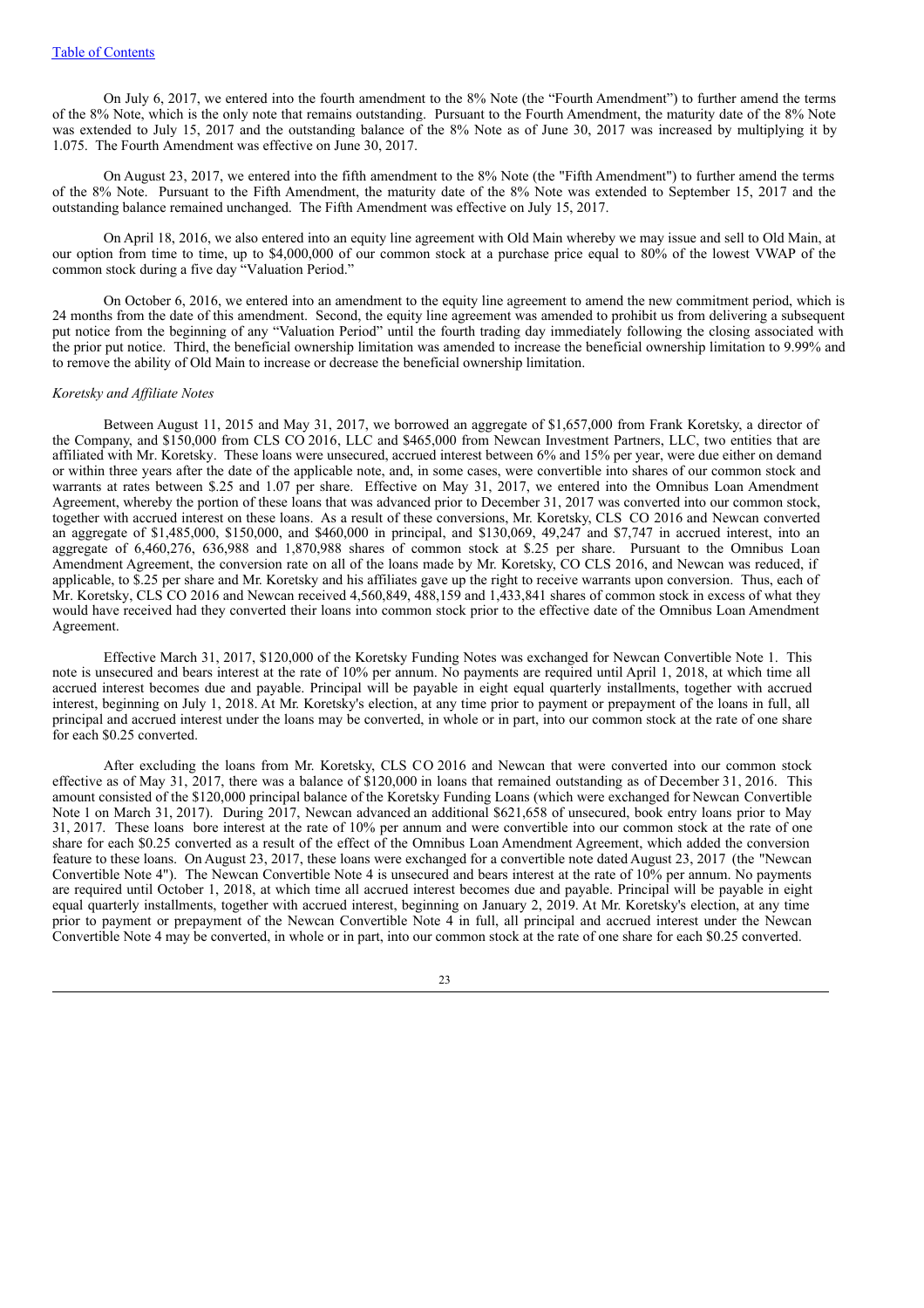Subsequent to May 31, 2017, Newcan has loaned us an aggregate additional \$70,000 pursuant to the Newcan Funding Notes. These book entry loans were unsecured, bore interest at the rate of 10% per annum and were convertible into our common stock at the rate of one share for each \$0.25 converted. On August 23, 2017, these loans were exchanged for a convertible note dated August 23, 2017 (the "Newcan Convertible Note 5"). The Newcan Convertible Note 5 is unsecured and bears interest at the rate of 10% per annum. No payments are required until October 1, 2018, at which time all accrued interest becomes due and payable. Principal will be payable in eight equal quarterly installments, together with accrued interest, beginning on January 2, 2019. At Mr. Koretsky's election, at any time prior to payment or prepayment of the Newcan Convertible Note 5 in full, all principal and accrued interest under the Newcan Convertible Note 5 may be converted, in whole or in part, into our common stock at the rate of one share for each \$0.25 converted.

#### *Binder Notes*

Between June 1, 2015 and May 31, 2017, we borrowed an aggregate of \$251,800 from Jeffrey Binder, a director and officer of the Company. These loans were unsecured, accrued interest between 6% and 10% per year, were due either on demand or within three years after the date of the applicable note, and, in some cases, were convertible into shares of our common stock and warrants at rates between \$.25 and 1.07 per share. Effective on May 31, 2017, we entered into the Omnibus Loan Amendment Agreement, whereby the portion of these loans that was advanced prior to May 31, 2017 was converted into our common stock, together with accrued interest on these loans. As a result of these conversions, Mr. Binder converted an aggregate of \$442,750 in principal and \$19,427 in accrued interest, into an aggregate of 1,848,708 shares of common stock at \$.25 per share. Pursuant to the Omnibus Loan Amendment Agreement, the conversion rate on all of the loans made by Mr. Binder was reduced, if applicable, to \$.25 per share and Mr. Binder gave up the right to receive warrants upon conversion. Thus, Mr. Binder received 1,127,061 shares of common stock in excess of what he would have received had he converted his loans into common stock prior to the effective date of the Omnibus Loan Amendment Agreement.

Effective March 31, 2017, \$47,000 of the Binder Funding Notes and \$25,000 of accrued salary due to Mr. Binder were exchanged for Binder Convertible Note 4. This note is unsecured and bears interest at the rate of 10% per annum. No payments are required until April 1, 2018, at which time all accrued interest becomes due and payable. Principal will be payable in eight equal quarterly installments, together with accrued interest, beginning on July 1, 2018. At Mr. Binder's election, at any time prior to payment or prepayment of the loans in full, all principal and accrued interest under the loans may be converted, in whole or in part, into our common stock at the rate of one share for each \$0.25 converted.

All of Mr. Binder's loans that were outstanding as of December 31, 2016 were converted to common stock effective May 31, 2017, including all of his accrued deferred salary as of December 31, 2016. As of May 31, 2017, there was a balance of \$149,550 in loans from Mr. Binder that remained outstanding. This amount consisted of the \$72,000 principal balance of Binder Convertible Note 4, which related to advances made and salary accrued after January 1, 2017, and an additional \$77,550 of unsecured, book entry loans. These loans bore interest at the rate of 10% per annum and were convertible into our common stock at the rate of one share for each \$0.25 converted as a result of the effect of the Omnibus Loan Amendment Agreement, which added the conversion feature to these loans. On August 23, 2017, \$77,500 of these loans plus accrued salary due to Mr. Binder in the amount of \$37,500 were exchanged for a convertible note dated August 23, 2017 in the amount of \$115,050 (the "Binder Convertible Note 5"). The Binder Convertible Note 5 is unsecured and bears interest at the rate of 10% per annum. No payments are required until October 1, 2018, at which time all accrued interest becomes due and payable. Principal will be payable in eight equal quarterly installments, together with accrued interest, beginning on January 2, 2019. At Mr. Binder's election, at any time prior to payment or prepayment of the Binder Convertible Note 5 in full, all principal and accrued interest under the Binder Convertible Note 5 may be converted, in whole or in part, into our common stock at the rate of one share for each \$0.25 converted.

Subsequent to May 31, 2017, Mr. Binder has loaned us an aggregate additional \$47,767 pursuant to the Binder Funding Notes. These book entry loans were unsecured, bore interest at the rate of 10% per annum and were convertible into our common stock at the rate of one share for each \$0.25 converted. On August 23, 2017, these loans plus an additional \$25,000 in accrued salary due to Mr. Binder were exchanged for a convertible note dated August 23, 2017 in the amount of \$72,767 (the "Binder Convertible Note 6"). The Binder Convertible Note 6 is unsecured and bears interest at the rate of 10% per annum. No payments are required until October 1, 2018, at which time all accrued interest becomes due and payable. Principal will be payable in eight equal quarterly installments, together with accrued interest, beginning on January 2, 2019. At Mr. Binder's election, at any time prior to payment or prepayment of the Binder Convertible Note 6 in full, all principal and accrued interest under the Binder Convertible Note 6 may be converted, in whole or in part, into our common stock at the rate of one share for each \$0.25 converted.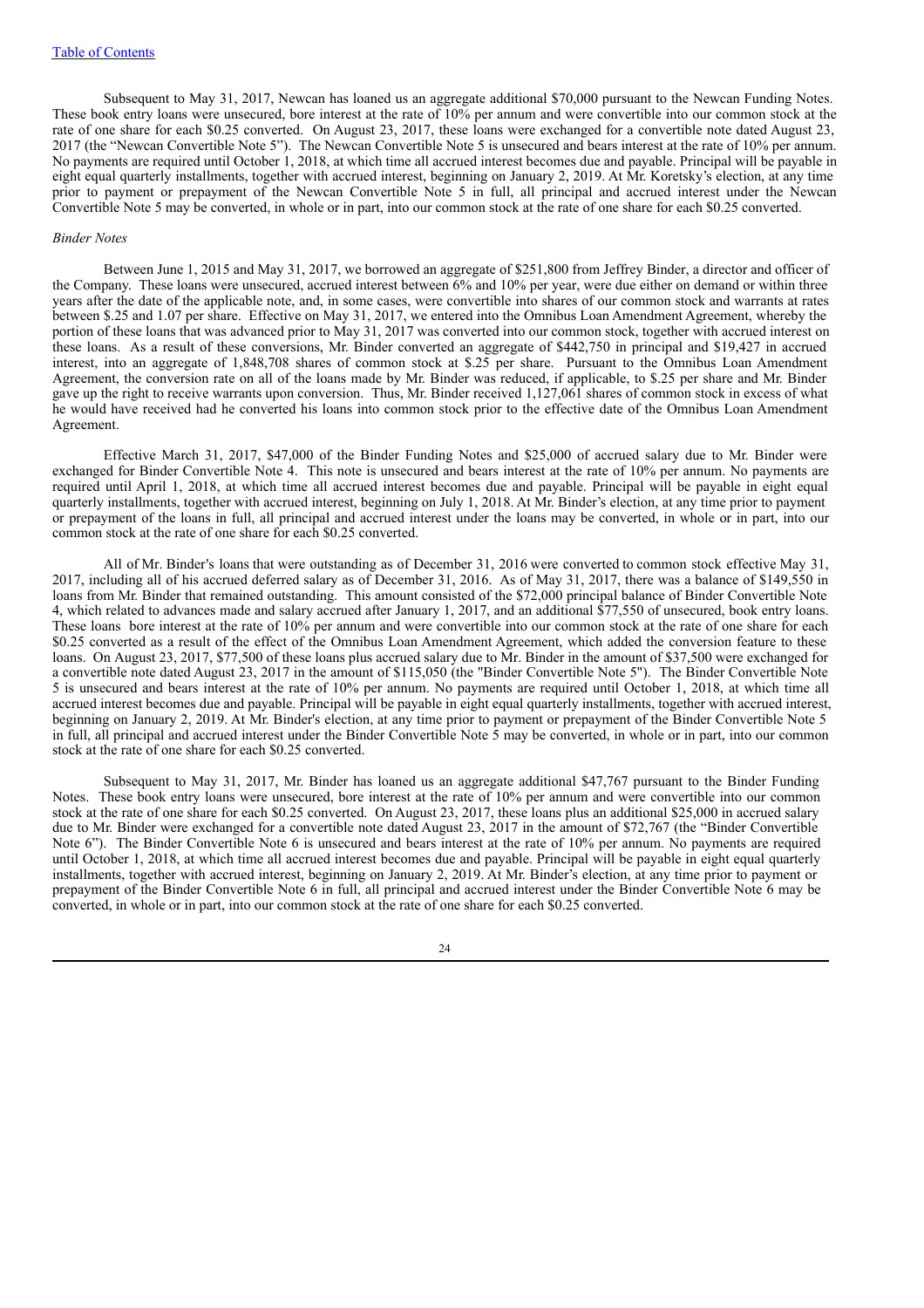#### Table of Contents

## *Omnibus Loan Amendment Agreement*

On May 31, 2017, we entered into an Omnibus Loan Amendment Agreement (the "Omnibus Loan Amendment") with Jeffrey I. Binder, Frank Koretsky, Newcan Investment Partners LLC and CLS CO 2016, LLC (collectively, the "Insiders"). Pursuant to the Omnibus Loan Amendment, we agreed with the Insiders to amend certain terms of loans the Insiders made to us for working capital purposes, which loans were initially demand loans, and, except for recent loans made in 2017, were later memorialized as convertible loans (the "Insider Loans"), in exchange for the agreement of the Insiders to convert all Insider Loans where funds were advanced prior to January 1, 2017, which total \$2,537,750, plus \$166,490 of accrued interest thereon, into an aggregate of 10,816,960 shares of our common stock, and forego the issuance of warrants to purchase our common stock upon conversion. This resulted in the issuance of an additional 7,609,910 shares compared to the original number of shares issuable upon conversion of the Insider Loans prior to the Omnibus Loan Agreement. We valued the shares at \$0.125, which was the market price of our stock at the conversion date, and charged the amount of \$951,239 to loss on modification of debt during the twelve months ended May 31, 2017.

We entered into the Omnibus Loan Amendment in order to ease the debt burden on us and prevent us from defaulting on the Insider Loans. Pursuant to the Omnibus Loan Amendment, the following amendments were made to the Insider Loans: (a) we reduced the conversion price on the Insider Loans from between \$0.75 and \$1.07 per share of common stock to \$0.25 per share of common stock, in those cases where the conversion price was greater than \$0.25, which reduced conversion price exceeds the closing price of the common stock during the last three months; (b) we deleted the requirement to issue warrants to purchase our common stock upon conversion of the Insider Loans; (c) we amended one Insider Loan to permit conversion of only the portion of the Insider Loan related to services that were provided to us prior to January 1, 2017; and (d) we amended the terms of the Insider Loans where funds were advanced on or after January 1, 2017, which Insider Loans were not converted into our common stock, to provide for, where not already the case, a 10% interest rate per annum, a \$0.25 conversion price per share of common stock, and the deletion of the requirement that we issue warrants to purchase our common stock upon conversion of such Insider Loans.

## *CLS CO Note*

On August 3, 2016, we borrowed \$150,000 from CLS CO 2016, an entity affiliated with Mr. Koretsky. This note was unsecured and bore interest at the rate of 15% per annum. All interest accruing during the first year was to be added to principal. Commencing on November 1, 2017, principal was to be payable in four equal quarterly installments, together with accrued interest. At the note holder's election, at any time prior to payment or prepayment of the loan in full, all principal and accrued interest under the loan was to be converted, in whole or in part, into our securities. Upon such an election, the holder was to receive one "Unit" for each \$1.07 converted, with each Unit consisting of one (1) share of common stock and a five-year warrant to purchase (1) share of common stock at a price of \$1.07 per share. Pursuant to the Omnibus Loan Agreement, on May 31, 2017, (i) the conversion rate of this convertible note was reduced to \$0.25 per share, and (ii) the requirement to issue warrants upon conversion was deleted. Also on May 31, 2017, principal and accrued interest in the amounts of \$150,000 and \$9,247, respectively, on the note payable to CLS CO 2016 were converted into a total of 636,988 shares of our common stock.

Over the next twelve months we will require significant additional capital to cover our projected cash flow deficits due to the repayment of the April 2015 Note, payments on the 8% Note, payments on the loans from Jeffrey Binder, Frank Koretsky, and Newcan Investment Partners, LLC, the implementation of our business plan, and the development of alternative revenue sources. Additionally, we anticipate that we will devote resources to research and development related to the refinement of our patent pending proprietary methods and processes and development of new products. We estimate research and development costs of between \$50,000 and \$100,000 during the next 12 months.

We currently have two employees, Jeffrey Binder, who serves as the Chairman, President and Chief Executive Officer of the Company, and Alan Bonsett, who serves as the Chief Operating Officer of the Company. In an effort to assist us conserve cash, Mr. Binder deferred all of his salary through May 31, 2016, which deferred salary totaled \$250,000, and on July 20, 2016 he accepted a convertible promissory note from us in lieu of such salary. Mr. Binder also deferred all of his salary from June 1, 2016 through July 31, 2017 and on February 28, 2017, March 31, 2017 and August 23, 2017, Mr. Binder accepted promissory notes from us which include the amounts of \$112,500, \$37,500, and \$25,000, in lieu of such salary. Mr. Binder has deferred all his salary form March 1, 2017 through the date hereof as well. During the year ended May 31, 2016, we issued to Mr. Bonsett a one-time signing bonus of 250,000 shares of restricted common stock of the Company, which became fully vested one year from the effective date of his employment agreement. We valued the shares at \$327,500. During the years ended May 31, 2017 and 2016 we recognized \$0 and \$327,500 in share-based compensation, respectively.

We do not currently have the capital necessary to meet our liquidity needs, fund our capital requirements or implement our business plan. We intend to fund our cash flow and capital requirements during the next year from the proceeds of the equity line agreement, the sale of our debt and equity securities, by obtaining additional loans and with cash generated through operations from companies we may acquire in the future. There can be no assurance that we will be able to meet our needs, however, as we have not yet received any commitments for the purchase of our equity securities or for additional loans, and although we have entered into a non-binding letter of intent with Pure Harvest, we have not entered into any definitive agreements to acquire Pure Harvest or other companies. Because we do not know when we will re-visit commencing operations in Colorado, there can be no assurance that PRH will ever generate sufficient cash to repay the \$500,000 loan from CLS Labs Colorado or meet PRH's obligations under the Licensing Agreement or Equipment Lease. Further, due to delay we encountered with the construction of our Colorado processing facility, we have placed our proposed Colorado operations on hold and will pursue revenue opportunities in other states. We anticipate that we will incur operating losses during the next twelve months.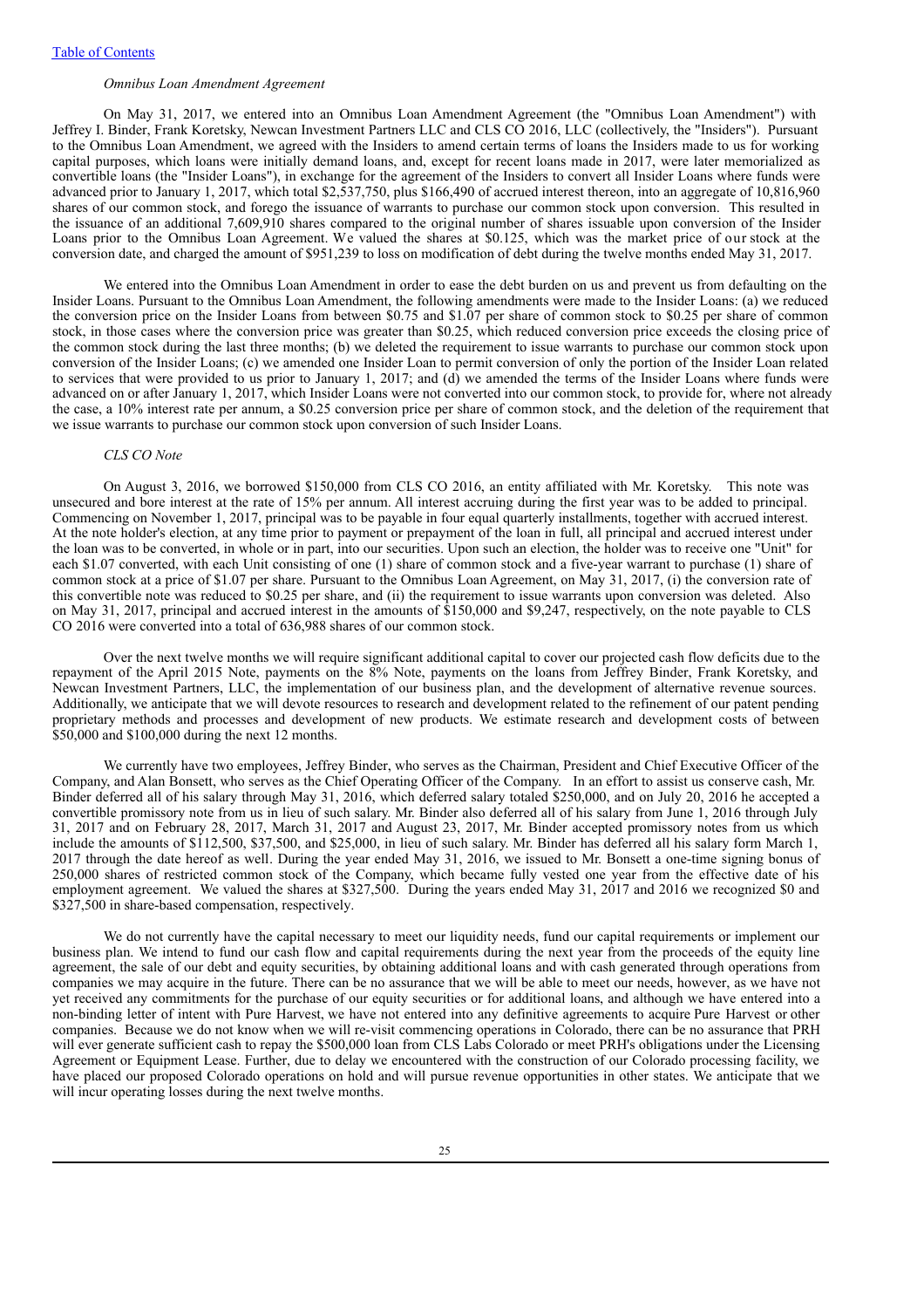## **Consulting Agreements**

We have also utilized the services of outside investor relations consultants. Pursuant to a consulting agreement, we agreed to pay a consultant a monthly fee of \$6,000 at the beginning of each month and agreed to issue the consultant 120,000 shares of restricted common stock vesting at a rate of 10,000 shares per month. During the three months ended May 31, 2015, we paid \$12,000 to the consultant and 10,000 (post Reverse Split) shares vested. We terminated the consulting agreement during the year ended May 31, 2016 and issued the 60,000 shares of common stock that had vested, of which 50,000 shares with a value of \$37,500 had been included in stock payable as of May 31, 2015.

On July 22, 2015, pursuant to a consulting agreement, we agreed to issue 5,000 shares of common stock, valued at \$5,750, to a consulting firm in exchange for investor relations consulting services. On August 17, 2015, the consulting agreement was amended, whereby we agreed to issue 5,000 additional shares of common stock, valued at  $$6,650$ . On August  $26$ , 2015, we extended the consulting agreement and agreed to issue the consultant an additional 10,000 shares of common stock, valued at \$12,700. On October 9, 2015, we extended the consulting agreement and agreed to issue the consultant an additional 10,000 shares of common stock, valued at \$11,700. On December 15, 2015, we extended the consulting agreement and agreed to issue the consultant an additional 10,000 shares of common stock, valued at \$8,000. All shares were valued based on the closing market price on the grant date. During the year ended May 31, 2016, we issued 40,000 shares to this consultant, valued at \$32,750.

During the year ended May 31, 2016, pursuant to a consulting agreement, we agreed to issue 10,000 shares of common stock per month, valued at \$11,600 per month, to a consultant in exchange for investor relations consulting services. The consulting agreement was terminated during the first month of its term. The parties are in discussions regarding whether any shares of our common stock have been earned and it is uncertain whether any shares will be issued. As of May 31, 2016 and May 31, 2017, we have included 20,000 shares of common stock, valued at \$23,200 in stock payable on the accompanying balance sheets. The shares were valued based on the closing market price on the grant date.

On December 29, 2015, pursuant to a consulting agreement, we agreed to issue 25,000 shares of common stock per month, valued at \$21,250, to a consultant in exchange for investor relations consulting services. The consulting agreement was terminated during the first month of its term. The parties are in discussions regarding whether any shares of our common stock have been earned and it is uncertain whether any shares will be issued. As of May 31, 2016, and May 31, 2017, we had 50,000 shares of common stock, valued at \$42,500 included in stock payable on the accompanying balance sheet. The shares were valued based on the closing market price on the grant date.

In May 2017, pursuant to a consulting agreement, we agreed to issue 25,000 shares of common stock, valued at \$3,250, to a consultant in exchange for strategic advisory services. These shares have not yet been issued, and the amount of \$3,250 is included in stock payable on the accompanying balance sheet.

In June 2017, we entered into a letter agreement to amend our September 22, 2014 Investor Relations Consulting Agreement. Pursuant to the amendment, we agreed to issue the consultant 24,000 shares of our restricted common stock to satisfy \$6,000 of past due invoices for services previously rendered by the consultant from January 2017 through June 2017.

#### *Going concern*

Our financial statements were prepared using accounting principles generally accepted in the United States of America applicable to a going concern, which contemplate the realization of assets and liquidation of liabilities in the normal course of business. We have incurred continuous losses from operations since inception, have an accumulated deficit of \$8,991,610 and had a working capital deficit of \$1,746,758 at May 31, 2017. In addition, we do not currently have the cash resources to meet our operating commitments during the next twelve months. Our ability to continue as a going concern must be considered in light of the problems, expenses, and complications frequently encountered by developmental stage companies.

Our ability to continue as a going concern is dependent on our ability to generate sufficient cash from operations to meet our cash needs, to borrow capital and to raise equity to acquire companies, support the opening of processing facilities and to finance ongoing operations. There can be no assurance, however, that we will be successful in our efforts to raise additional debt or equity capital and/or that our cash generated by our future operations will be adequate to meet our needs. These factors, among others, indicate that we may be unable to continue as a going concern for a reasonable period of time.

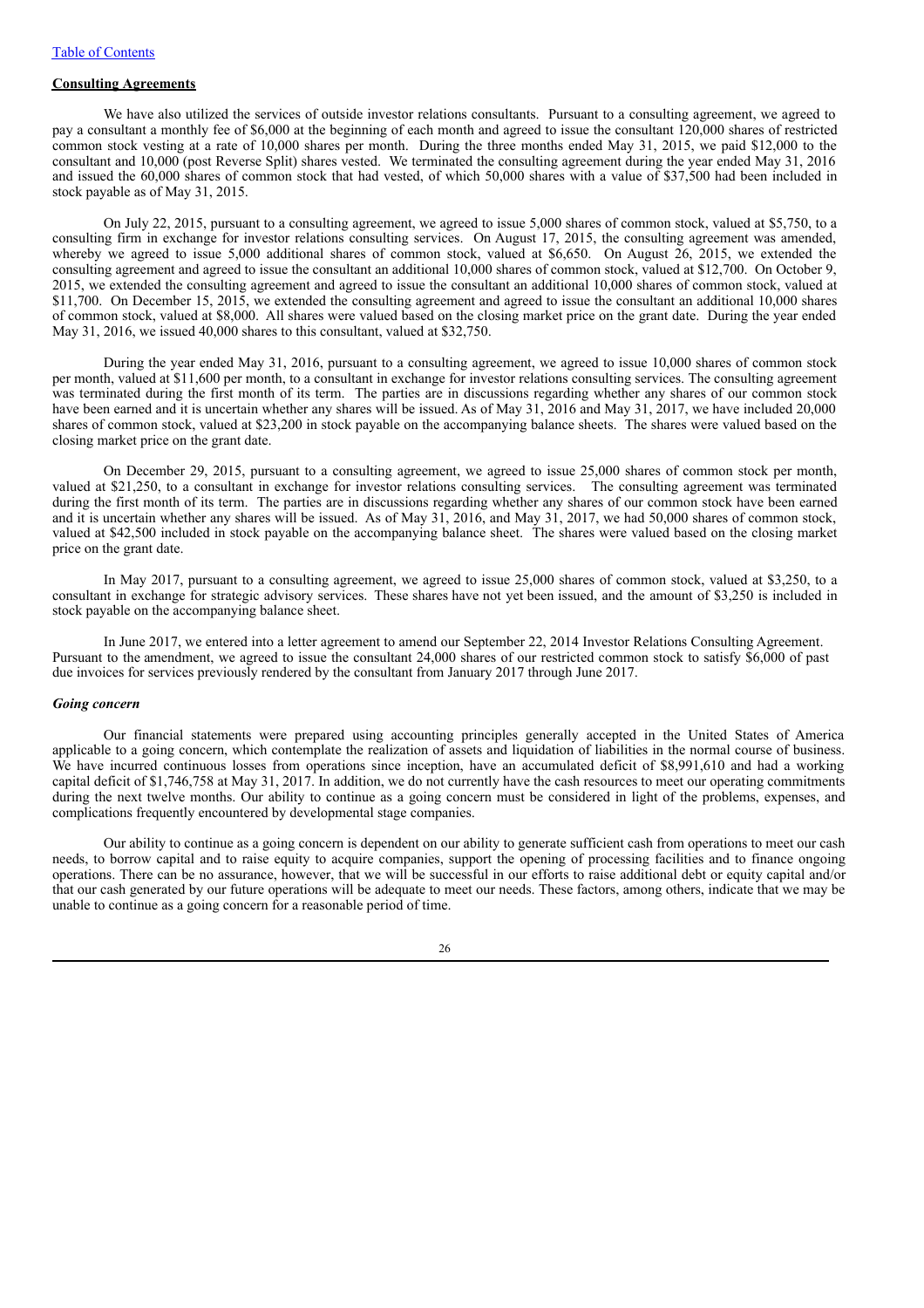## **Off-Balance Sheet Arrangements**

We do not have any off-balance sheet arrangements that have, or are reasonably likely to have, a current or future effect on our financial condition, changes in financial condition, revenues or expenses, results or operations, liquidity, capital expenditures or capital resources that are material to stockholders.

#### **Critical Accounting Estimates**

Management uses various estimates and assumptions in preparing our financial statements in accordance with generally accepted accounting principles. These estimates and assumptions affect the reported amounts of assets and liabilities, the disclosure of contingent assets and liabilities, and the reported revenues and expenses. Accounting estimates that are the most important to the presentation of our results of operations and financial condition, and which require the greatest use of judgment by management, are designated as our critical accounting estimates. We have the following critical accounting estimates:

Estimates and assumptions used in valuation of derivative liability: Management utilizes a lattice model to estimate the fair value of derivative liabilities. The model includes subjective assumptions that can materially affect the fair value estimates.

#### **Recently Issued Accounting Standards**

In August 2016, the Financial Accounting Standards Board (the "FASB" ) issued ASU 2016-15, *Statement of Cash Flows (Topic 230)*. The update addresses eight specific cash flow issues and is intended to reduce diversity in practice in how certain cash receipts and cash payments are presented and classified in the statement of cash flows. This update will be effective for reporting periods beginning after December 15, 2017, including interim periods within the reporting period. Early adoption is permitted. We are currently evaluating the potential impact of the update on our financial statements.

In January 2017, the FASB issued ASU No. 2017-04, *Simplifying the Test for Goodwill Impairment* , which simplifies the subsequent measurement of goodwill by eliminating Step 2 from the goodwill impairment test. In computing the implied fair value of goodwill under Step 2, current U.S. GAAP requires the performance of procedures to determine the fair value at the impairment testing date of assets and liabilities (including unrecognized assets and liabilities) following the procedure that would be required in determining the fair value of assets acquired and liabilities assumed in a business combination. Instead, the amendments under this ASU require the goodwill impairment test to be performed by comparing the fair value of a reporting unit with its carrying amount. An impairment charge should be recognized for the amount by which the carrying amount exceeds the reporting unit's fair value; however, the loss recognized should not exceed the total amount of goodwill allocated to that reporting unit. The ASU becomes effective for us on January 1, 2020. The amendments in this ASU will be applied on a prospective basis. Early adoption is permitted for interim or annual goodwill impairment tests performed.

In May 2017, the FASB issued ASU No. 2017-09, *Stock Compensation - Scope of Modification Accounting*, which provides guidance on which changes to the terms or conditions of a share-based payment award require an entity to apply modification accounting. The ASU requires that an entity account for the effects of a modification unless the fair value (or calculated value or intrinsic value, if used), vesting conditions and classification (as equity or liability) of the modified award are all the same as for the original award immediately before the modification. The ASU becomes effective for us on January 1, 2018, and will be applied prospectively to an award modified on or after the adoption date. Early adoption is permitted, including adoption in any interim period. We are currently assessing the impact that this standard will have on any awards that are modified once this standard is adopted.

There are various other updates recently issued, most of which represented technical corrections to the accounting literature or application to specific industries and are not expected to a have a material impact on our consolidated financial position, results of operations or cash flows.

There are various other updates recently issued, most of which represented technical corrections to the accounting literature or application to specific industries and are not expected to a have a material impact on our consolidated financial position, results of operations or cash flows.

## **Item 7A. Quantitative and Qualitative Disclosure about Market Risk.**

This item is not applicable as we are currently considered a smaller reporting company.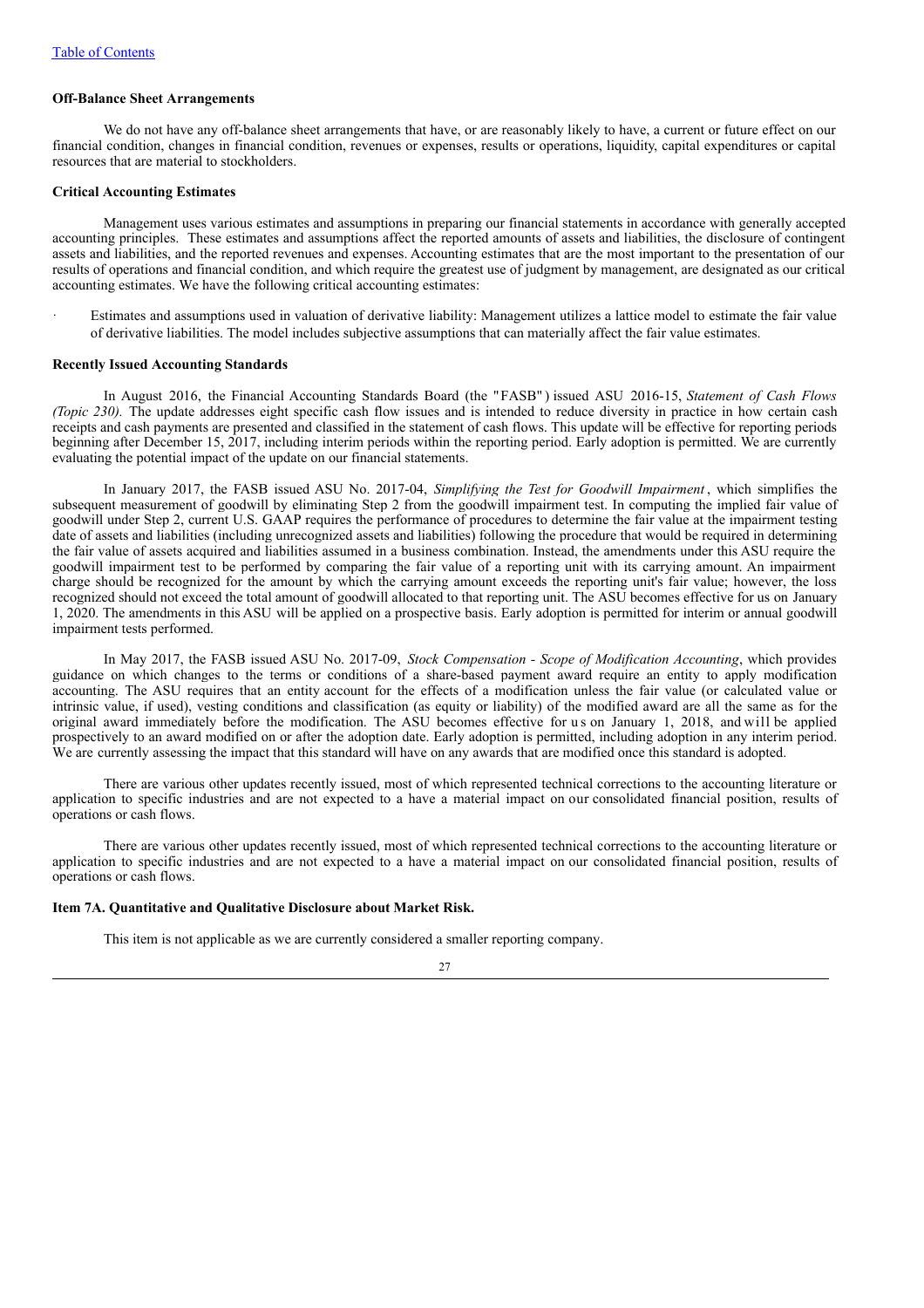## **Item 8. Financial Statements and Supplementary Data.**

## **INDEX TO FINANCIAL STATEMENTS**

|                                                                            | Page  |
|----------------------------------------------------------------------------|-------|
| <b>Financial Statements</b>                                                |       |
| Report of Independent Registered Public Accounting Firm                    | $F-1$ |
| <b>Consolidated Balance Sheets</b>                                         | $F-2$ |
| <b>Consolidated Statements of Operations</b>                               | $F-3$ |
| <b>Consolidated Statement of Changes in Stockholders' Equity (Deficit)</b> | $F-4$ |
| <b>Consolidated Statements of Cash Flows</b>                               | $F-5$ |
| <b>Consolidated Notes to Financial Statements</b>                          | $F-6$ |
|                                                                            |       |

28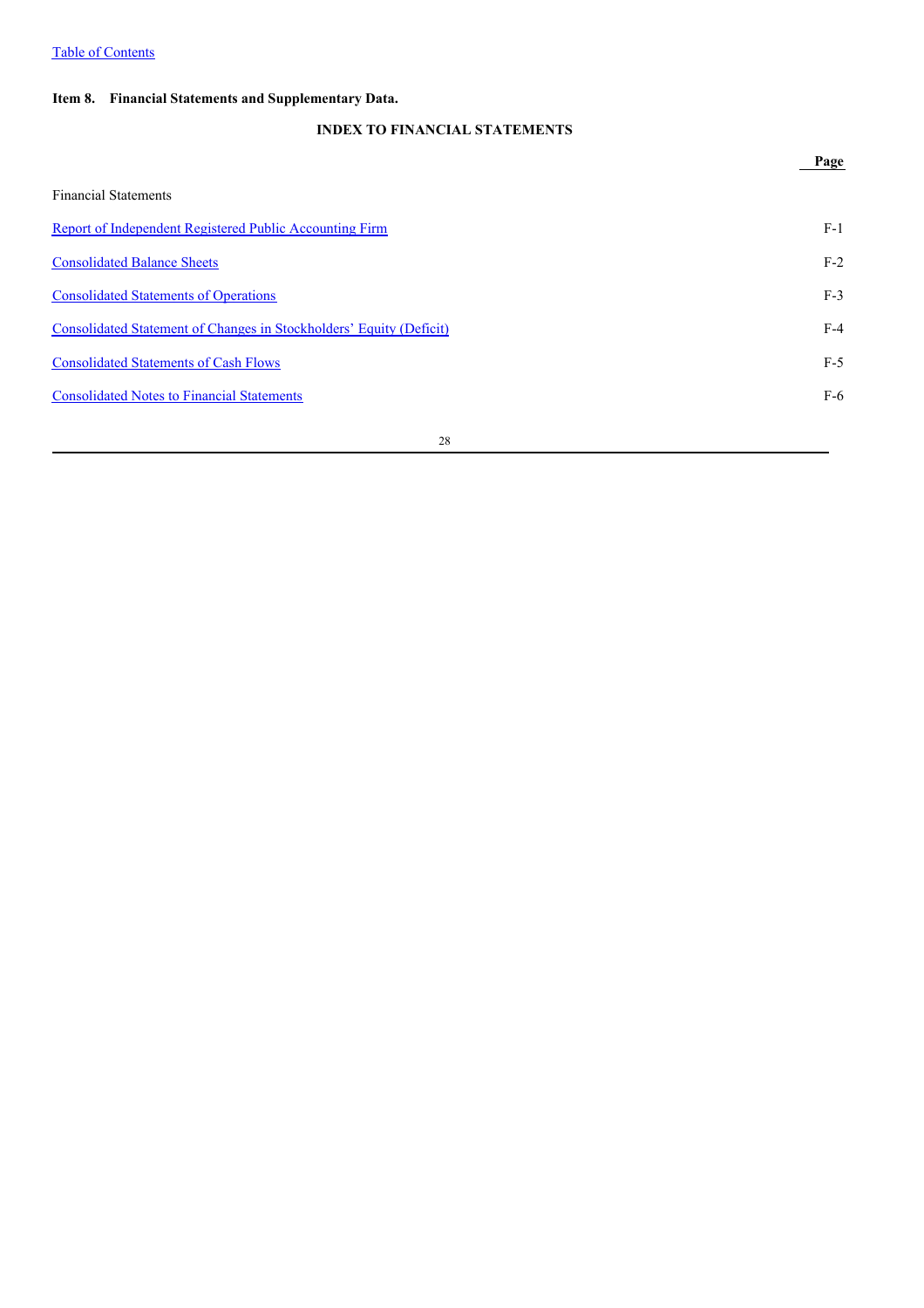

## REPORT OF INDEPENDENT REGISTERED PUBLIC ACCOUNTING FIRM

To the Board of Directors and Stockholders of CLS Holdings USA, Inc.

We have audited the accompanying consolidated balance sheets of CLS Holdings USA, Inc. as of May 31, 2017 and 2016, and the related consolidated statements of operations, stockholders' equity (deficit), and cash flows for each of the years in the two-year period ended May 31, 2017. CLS Holdings USA, Inc.'s management is responsible for these consolidated financial statements. Our responsibility is to express an opinion on these consolidated financial statements based on our audits.

We conducted our audits in accordance with the standards of the Public Company Accounting Oversight Board (United States). Those standards require that we plan and perform the audit to obtain reasonable assurance about whether the consolidated financial statements are free of material misstatement. The company is not required to have, nor were we engaged to perform, an audit of its internal control over financial reporting. Our audit included consideration of internal control over financial reporting as a basis for designing audit procedures that are appropriate in the circumstances, but not for the purpose of expressing an opinion on the effectiveness of the company's internal control over financial reporting. Accordingly, we express no such opinion. An audit also includes examining, on a test basis, evidence supporting the amounts and disclosures in the consolidated financial statements, assessing the accounting principles used and significant estimates made by management, as well as evaluating the overall consolidated financial statement presentation. We believe that our audits provide a reasonable basis for our opinion.

In our opinion, the consolidated financial statements referred to above present fairly, in all material respects, the financial position of CLS Holdings USA, Inc. as of May 31, 2017 and 2016, and the results of its operations and its cash flows for each of the years in the two-year period ended May 31, 2017, in conformity with accounting principles generally accepted in the United States of America.

The accompanying consolidated financial statements have been prepared assuming that the Company will continue as a going concern. As discussed in Note 2 to the consolidated financial statements, the Company suffered a net loss from operations and has a net capital deficiency, which raises substantial doubt about its ability to continue as a going concern. Management's plans regarding those matters are also described in Note 3. The consolidated financial statements do not include any adjustments that might result from the outcome of this uncertainty.

*/s/ M&K CPAS, PLLC*

Houston, Texas

August 29, 2017

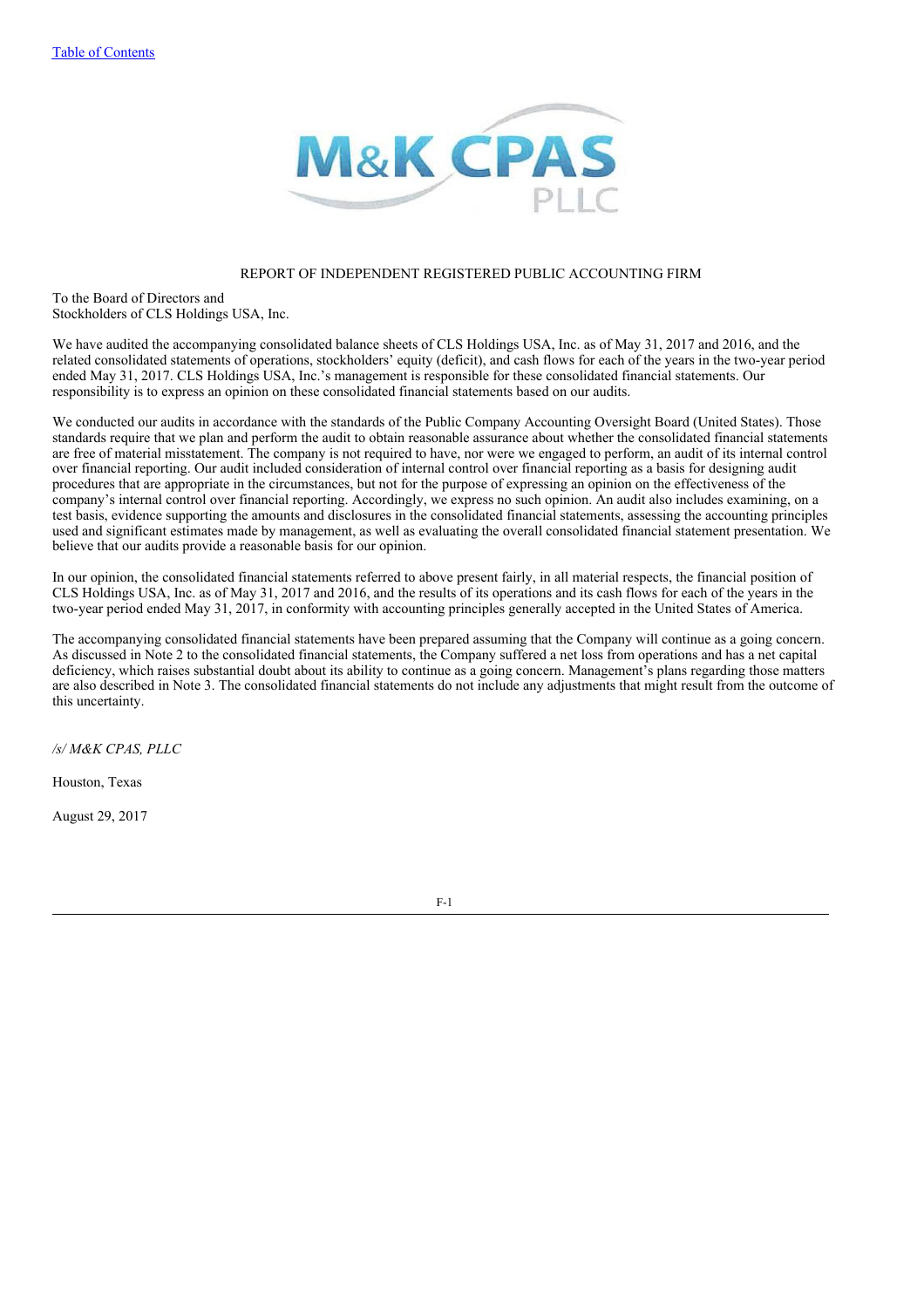## **CLS Holdings USA, Inc. Consolidated Balance Sheet**

|                                                                                                                                                                            |    | May 31,<br>2017 |               | May 31,<br>2016 |  |
|----------------------------------------------------------------------------------------------------------------------------------------------------------------------------|----|-----------------|---------------|-----------------|--|
| <b>ASSETS</b>                                                                                                                                                              |    |                 |               |                 |  |
| Current assets                                                                                                                                                             |    |                 |               |                 |  |
| Cash and cash equivalents                                                                                                                                                  | \$ | 78,310          | <sup>\$</sup> | 88,244          |  |
| Prepaid expenses                                                                                                                                                           |    | 1,410           |               | 6,742           |  |
| Total current assets                                                                                                                                                       |    | 79,720          |               | 94,986          |  |
| Security deposit                                                                                                                                                           |    | 50,000          |               | 50,000          |  |
| Property, plant and equipment, net of accumulated depreciation of \$1,784 and \$892                                                                                        |    | 890             |               | 1,782           |  |
| Construction in progress                                                                                                                                                   |    |                 |               | 106,726         |  |
| Intangible assets, net of accumulated amortization of \$828 and \$396                                                                                                      |    | 1,330           |               | 1,762           |  |
| Total assets                                                                                                                                                               | \$ | 131,940         | $\frac{S}{2}$ | 255,256         |  |
| LIABILITIES AND STOCKHOLDERS' EQUITY                                                                                                                                       |    |                 |               |                 |  |
| Current liabilities                                                                                                                                                        |    |                 |               |                 |  |
| Accounts payable and accrued liabilities                                                                                                                                   | \$ | 581,765         | -\$           | 432,260         |  |
| Accrued compensation, related party                                                                                                                                        |    | 53,750          |               | 266,250         |  |
| Due to related party                                                                                                                                                       |    | 17,930          |               | 17,930          |  |
| Accrued interest                                                                                                                                                           |    | 20,171          |               | 41,116          |  |
| Accrued interest, related party                                                                                                                                            |    | 106,022         |               | 68,148          |  |
| Notes payable, related parties                                                                                                                                             |    | 699,208         |               |                 |  |
| Convertible notes payable, net of discount of \$57,644 and \$227,475                                                                                                       |    | 252,356         |               | 72,525          |  |
| Convertible notes payable, related party, net of discount of \$0 and \$95,447                                                                                              |    |                 |               | 22,678          |  |
| Derivative liability                                                                                                                                                       |    | 95,276          |               | 418,537         |  |
| Total current liabilities                                                                                                                                                  |    | 1,826,478       |               | 1,339,444       |  |
|                                                                                                                                                                            |    |                 |               |                 |  |
| Noncurrent liabilities                                                                                                                                                     |    |                 |               |                 |  |
| Convertible notes payable, net of discount of \$0 and \$390,021                                                                                                            |    |                 |               | 43,312          |  |
| Convertible notes payable, related parties, net of discount of \$0 and \$1,018,657                                                                                         |    | 192,000         |               | 230,718         |  |
| Notes payable, related parties                                                                                                                                             |    |                 |               | 72,750          |  |
| <b>Total Liabilities</b>                                                                                                                                                   |    | 2,018,478       |               | 1,686,224       |  |
|                                                                                                                                                                            |    |                 |               |                 |  |
| Commitments and contingencies                                                                                                                                              |    |                 |               |                 |  |
| Stockholder's equity                                                                                                                                                       |    |                 |               |                 |  |
| Common stock, \$0.0001 par value; 250,000,000 shares authorized; 32,852,944 and 20,350,003<br>shares issued and outstanding at May 31, 2017 and May 31, 2016, respectively |    | 3,286           |               | 2,035           |  |
| Preferred stock, \$0.001 par value; 20,000,000 shares authorized; no shares issued                                                                                         |    |                 |               |                 |  |
| Additional paid-in capital                                                                                                                                                 |    | 7,032,836       |               | 2,627,183       |  |
| Stock payable                                                                                                                                                              |    | 68,950          |               | 65,700          |  |
| Accumulated deficit                                                                                                                                                        |    | (8,991,610)     |               | (4, 125, 886)   |  |
| Total stockholder's equity (deficit)                                                                                                                                       |    | (1,886,538)     |               | (1,430,968)     |  |
| Total liabilities and stockholders' equity (deficit)                                                                                                                       | \$ | 131,940         | $\mathbb{S}$  | 255,256         |  |

See notes to consolidated financial statements.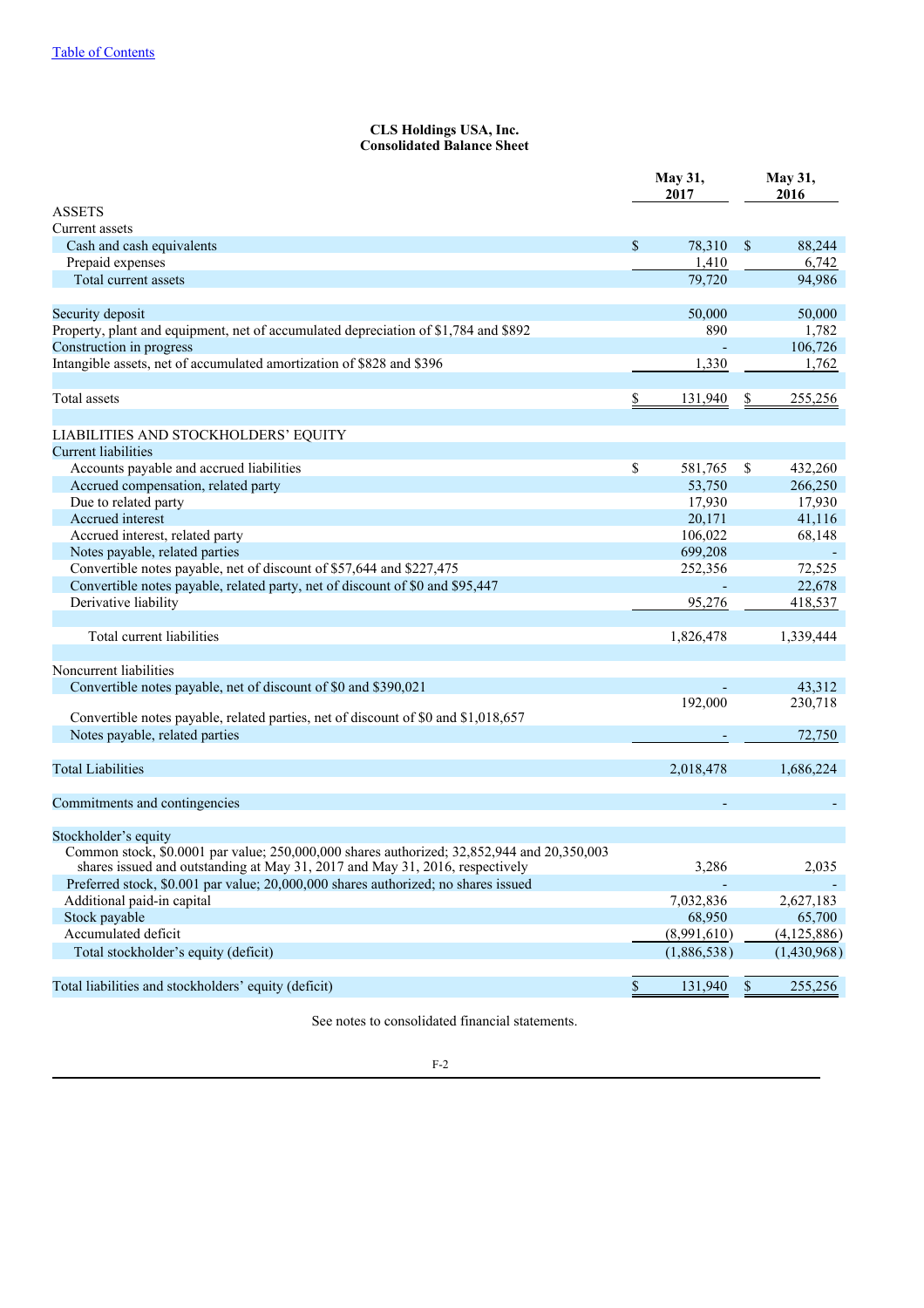## **CLS Holdings USA, Inc. Consolidated Statements of Operations**

|                                               | For the Year<br>Ended May 31,<br>2017 | For the Year<br>Ended May 31,<br>2016 |  |  |
|-----------------------------------------------|---------------------------------------|---------------------------------------|--|--|
| Revenue                                       | $\mathcal{S}$                         | $\mathcal{S}$                         |  |  |
| Cost of goods sold                            |                                       |                                       |  |  |
| Gross margin                                  |                                       |                                       |  |  |
| Selling, general and administrative expenses  | 718,770                               | 1,314,225                             |  |  |
| Startup costs                                 | 141,739                               |                                       |  |  |
| Professional fees                             | 750,446                               | 955,810                               |  |  |
| Total operating expenses                      | 1,610,955                             | 2,270,035                             |  |  |
| Operating loss                                | (1,610,955)                           | (2,270,035)                           |  |  |
| Other (income) expense:                       |                                       |                                       |  |  |
| Interest expense                              | 2,571,171                             | 402,021                               |  |  |
| Loss on modification of related party debt    | 951,239                               |                                       |  |  |
| Loss on modification of debt                  | 43,334                                |                                       |  |  |
| Change in fair value of derivative            | (310,975)                             | (61, 757)                             |  |  |
| Total other expense                           | 3,254,769                             | 340,264                               |  |  |
| Income (Loss) before income taxes             | (4,865,724)                           | (2,610,299)                           |  |  |
| Income tax expense                            |                                       |                                       |  |  |
| Net income (loss)                             | \$<br>(4,865,724)                     | \$<br>(2,610,299)                     |  |  |
| Net income (loss) per share - basic           | (0.23)<br>\$                          | (0.13)<br>$\boldsymbol{\mathsf{S}}$   |  |  |
| Net income (loss) per share - diluted         | (0.23)<br>S                           | \$<br>(0.13)                          |  |  |
| Weighted average shares outstanding - basic   | 20,778,785                            | 20,146,260                            |  |  |
| Weighted average shares outstanding - diluted | 20,778,785                            | 20,146,260                            |  |  |

See notes to consolidated financial statements.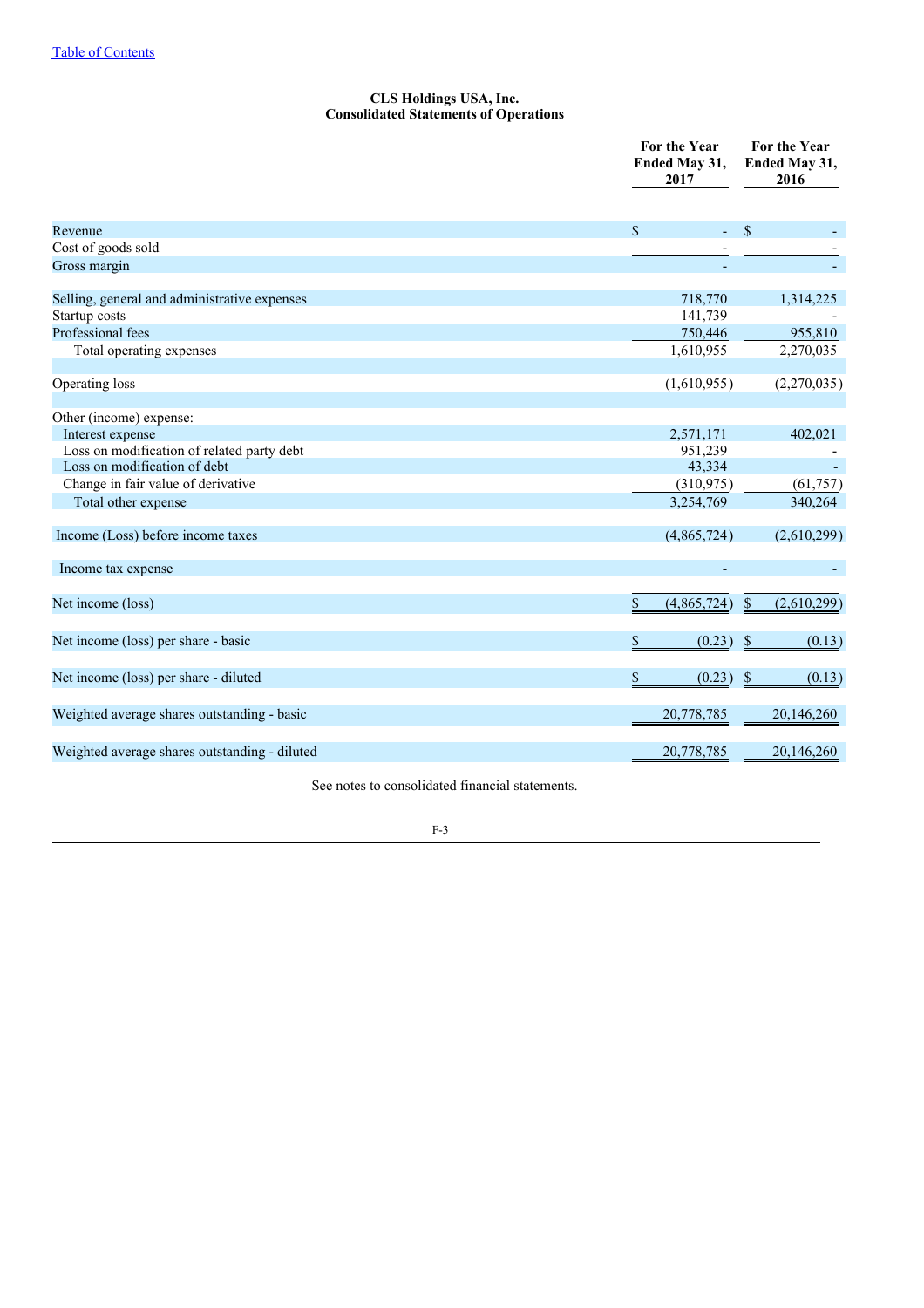## **CLS Holdings USA, Inc. Consolidated Statements of Stockholders' Equity**

|                                                             | Amount     | <b>Common Stock</b><br>Value | <b>Additional</b><br>Paid In<br>Capital | <b>Stock</b><br>Payable | Accumulated<br><b>Deficit</b> |   | <b>Total</b> |
|-------------------------------------------------------------|------------|------------------------------|-----------------------------------------|-------------------------|-------------------------------|---|--------------|
| Balance, May 31, 2015                                       | 20,000,003 | 2,000<br>\$                  | \$<br>887,614                           | \$<br>37,500            | $(1,515,587)$ \$<br>S.        |   | (588, 473)   |
| Stock issued for services                                   | 100,000    | 10                           | 89,840                                  | 28,200                  |                               |   | 118,050      |
| Share based compensation                                    | 250,000    | 25                           | 327,475                                 |                         |                               |   | 327,500      |
| Discount on notes from beneficial<br>conversion feature     |            |                              | 1,321,176                               |                         |                               |   | 1,321,176    |
| Imputed interest                                            |            |                              | 1,078                                   |                         |                               |   | 1,078        |
| Net loss                                                    |            |                              |                                         |                         | (2,610,299)                   |   | (2,610,299)  |
| Balance, May 31, 2016                                       | 20,350,003 | 2,035                        | 2,627,183                               | 65,700                  | (4,125,886)                   |   | (1,430,968)  |
|                                                             |            |                              |                                         |                         |                               |   |              |
| Settlement of derivative liability                          |            |                              | 612,850                                 |                         |                               |   | 612,850      |
| Common stock issued for conversion<br>of debt               | 1,685,981  | 169                          | 137,331                                 |                         |                               |   | 137,500      |
| Common stock issued for conversion<br>of related party debt | 10,816,960 | 1,082                        | 2,703,158                               |                         |                               |   | 2,704,240    |
| Common stock payable for services                           |            |                              |                                         | 3,250                   |                               |   | 3,250        |
| Loss on modification of related party<br>debt               |            |                              | 951,239                                 |                         |                               |   | 951,239      |
| Imputed interest                                            |            |                              | 1,075                                   |                         |                               |   | 1,075        |
| Net loss                                                    |            |                              |                                         |                         | (4,865,724)                   |   | (4,865,724)  |
| Balance, May 31, 2017                                       | 32,852,944 | 3,286                        | 7,032,836                               | 68,950                  | (8,991,610)                   | S | (1,886,538)  |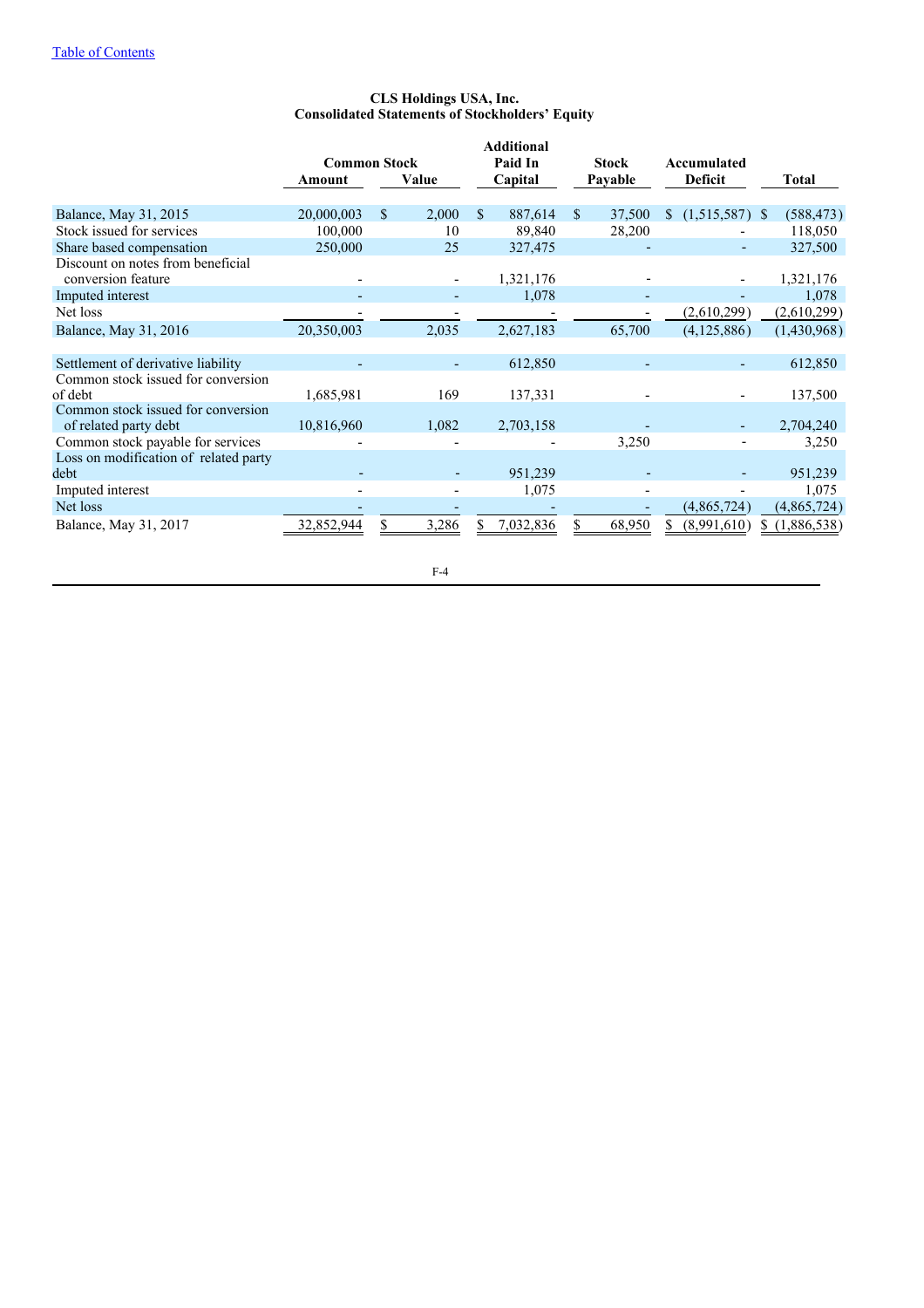## **CLS Holdings USA, Inc. Consolidated Statements of Cash Flows**

|                                                                                     |           | For the Year<br>Ended May 31,<br>2017 |               | For the Year<br>Ended May 31,<br>2016 |
|-------------------------------------------------------------------------------------|-----------|---------------------------------------|---------------|---------------------------------------|
| <b>CASH FLOWS FROM OPERATING ACTIVITIES</b>                                         |           |                                       |               |                                       |
| Net income (loss)                                                                   | \$        | $(4,865,724)$ \$                      |               | (2,610,299)                           |
| Adjustments to reconcile net loss to net cash used in operating activities:         |           |                                       |               |                                       |
| Imputed interest                                                                    |           | 1,075                                 |               | 1,078                                 |
| Change in fair value of derivative                                                  |           | (310,975)                             |               | (61, 757)                             |
| Interest expense - excess of discount over principal                                |           |                                       |               | 11,330                                |
| Loss on modification of debt                                                        |           | 43,334                                |               |                                       |
| Loss on modification of debt – related party                                        |           | 951,239                               |               |                                       |
| Issuance of stock for services                                                      |           | 3,250                                 |               | 118,050                               |
| Note issued as commitment                                                           |           |                                       |               | 200,000                               |
| Stock-based compensation                                                            |           |                                       |               | 327,500                               |
| Amortization of debt discounts                                                      |           | 2,274,519                             |               | 286,317                               |
| Depreciation and amortization expense                                               |           | 1,324                                 |               | 1,288                                 |
| Start-up costs                                                                      |           | 141,739                               |               |                                       |
| Changes in assets and liabilities:                                                  |           |                                       |               |                                       |
| Prepaid expenses                                                                    |           | 5,332                                 |               | 25,058                                |
| Accounts payable and accrued expenses                                               |           | 238,387                               |               | 285,993                               |
| Accrued compensation                                                                |           | 150,000                               |               | 161,243                               |
| Due to related parties                                                              |           |                                       |               | (525)                                 |
| Accrued interest, related party                                                     |           | 204,364                               |               | 64,811                                |
| Accrued interest                                                                    |           | (20, 169)                             |               | 38,486                                |
| Net cash used in operating activities                                               |           | (1,182,305)                           |               | (1,151,427)                           |
| <b>CASH FLOWS FROM INVESTING ACTIVITIES</b>                                         |           |                                       |               |                                       |
| Payments to acquire equipment                                                       |           |                                       |               | (2,674)                               |
| Payment for construction in progress                                                |           | (35,013)                              |               | (106, 726)                            |
| Net cash used in investing activities                                               |           | (35,013)                              |               | (109, 400)                            |
| <b>CASH FLOWS FROM FINANCING ACTIVITIES</b>                                         |           |                                       |               |                                       |
| Proceeds from related party convertible notes payable                               |           | 150,000                               |               | 767,500                               |
| Proceeds from related party notes payable                                           |           | 1,447,550                             |               | 72,750                                |
| Proceeds from issuance of convertible note                                          |           |                                       |               | 300,000                               |
| Principal payments on related party notes payable                                   |           | (61,000)                              |               |                                       |
| Principal payments on notes payable                                                 |           | (329, 166)                            |               |                                       |
|                                                                                     |           |                                       |               |                                       |
| Net cash provided by financing activities                                           |           | 1,207,384                             |               | 1,140,250                             |
| Net increase in cash and cash equivalents                                           |           | (9, 934)                              |               | (120, 577)                            |
| Cash and cash equivalents at beginning of period                                    |           | 88,244                                |               | 208,821                               |
| Cash and cash equivalents at end of period                                          | \$        | 78,310                                | \$            | 88,244                                |
| SUPPLEMENTAL DISCLOSURE OF CASH FLOW INFORMATION:                                   |           |                                       |               |                                       |
| Interest paid                                                                       | <u>\$</u> | 53,837                                | $\frac{1}{2}$ |                                       |
| Income taxes paid                                                                   | \$        |                                       | \$            |                                       |
|                                                                                     |           |                                       |               |                                       |
| NON-CASH INVESTING AND FINANCING ACTIVITIES:                                        |           |                                       |               |                                       |
| Convertible note issued for unpaid accrued salary                                   | \$        | 362,500                               | \$            |                                       |
| Discount on notes due to derivatives                                                | \$        | 600,564                               | \$            | 502,296                               |
| Discount on related party notes from beneficial conversion feature and warrants     | \$        |                                       | $\mathbb{S}$  | 1,321,176                             |
| Related party notes payable reclassified as related party convertible notes payable | \$<br>\$  | 849,750                               | \$            | 1,367,500                             |
| Common stock issued for conversion of related party notes payable                   |           | 2,704,240                             | \$            |                                       |
| Common stock issued for conversion of convertible notes payable                     | \$        | 137,500                               | \$            |                                       |
| Settlement of derivative liability                                                  | \$        | 612,850                               |               |                                       |

See notes to consolidated financial statements.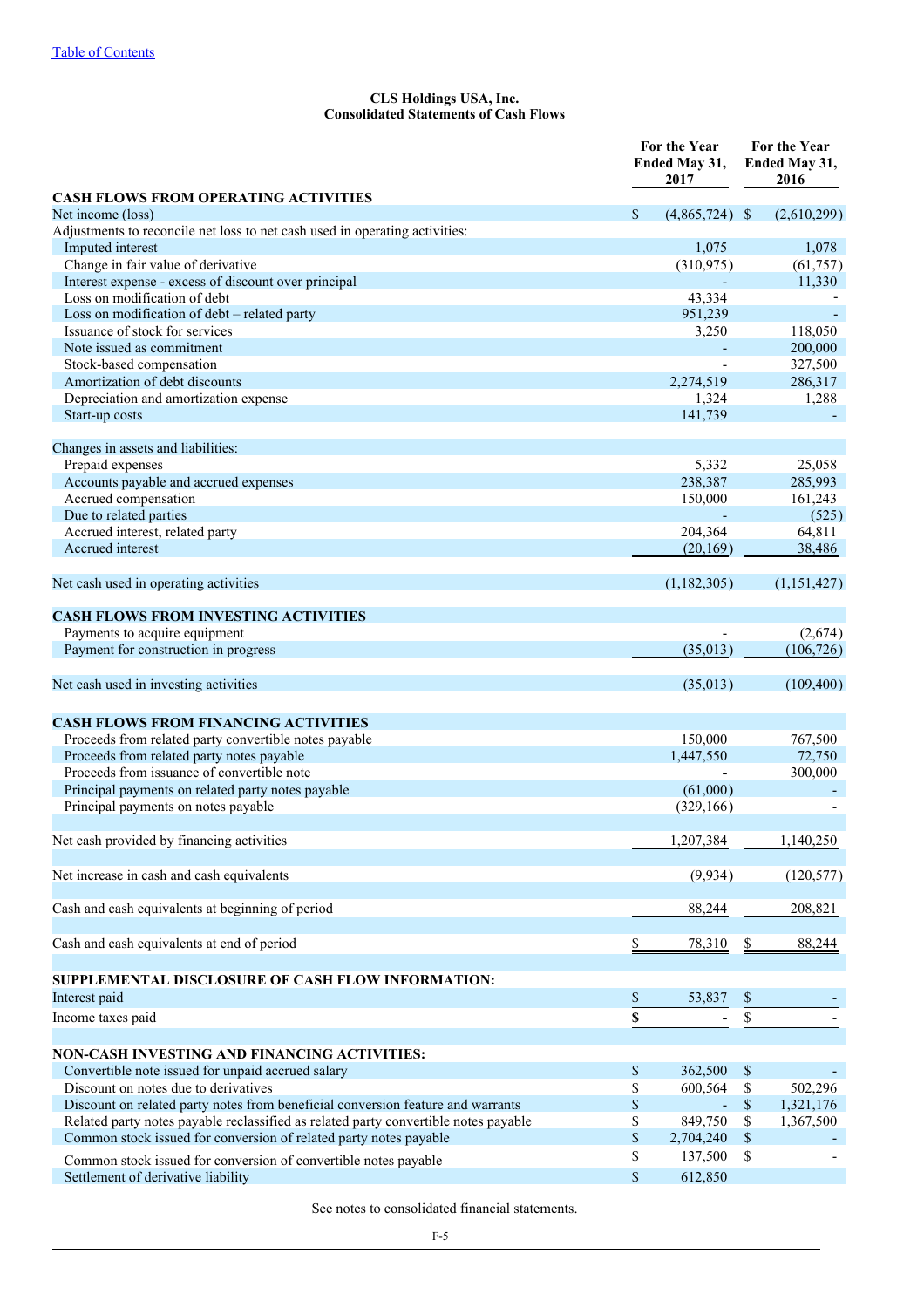## **CLS HOLDINGS USA, INC. NOTES TO CONSOLIDATED FINANCIAL STATEMENTS**

## **NOTE 1 – BUSINESS ORGANIZATION AND NATURE OF OPERATIONS**

CLS Holdings USA, Inc. (the "Company") was originally incorporated as Adelt Design, Inc. ("Adelt") on March 31, 2011 to manufacture and market carpet binding art. Production and marketing of carpet binding art never commenced.

On November 12, 2014, CLS Labs, Inc. ("CLS Labs") acquired 10,000,000 shares, or 55.6%, of the outstanding shares of common stock of Adelt from its founder, Larry Adelt. On that date, Jeffrey Binder, the Chairman, President and Chief Executive Officer of CLS Labs, was appointed Chairman, President and Chief Executive Officer of the Company. On November 20, 2014, Adelt adopted amended and restated articles of incorporation, thereby changing its name to CLS Holdings USA, Inc. Effective December 10, 2014, the Company effected a reverse stock split of its issued and outstanding common stock at a ratio of 1-for-0.625 (the "Reverse Split"), wherein 0.625 shares of the Company's common stock were issued in exchange for each share of common stock issued and outstanding. As a result, 6,250,000 (post Reverse-Split) shares of the Company's common stock were issued to CLS Labs in exchange for the 10,000,000 shares that it owned by virtue of the above-referenced purchase from Larry Adelt.

On April 29, 2015, the Company, CLS Labs and CLS Merger Inc., a Nevada corporation and wholly owned subsidiary of CLS Holdings, entered into an Agreement and Plan of Merger (the "Merger Agreement") and completed a merger, whereby CLS Merger Inc. merged with and into CLS Labs, with CLS Labs remaining as the surviving entity (the "Merger"). Upon the consummation of the Merger, the shares of the common stock of CLS Holdings owned by CLS Labs were extinguished and the former stockholders of CLS Labs were issued an aggregate of 15,000,000 (post Reverse Split) shares of common stock in CLS Holdings in exchange for their shares of common stock in CLS Labs. As a result of the Merger, the Company acquired the business of CLS Labs and abandoned its previous business.

The Company has a patent pending proprietary method of extracting cannabinoids from cannabis plants and converting the resulting cannabinoid extracts into concentrates such as oils, waxes, edibles and shatter. These concentrates may be ingested in a number of ways, including through vaporization via electronic cigarettes ("e-cigarettes"), and used for a variety of pharmaceutical and other purposes. Internal testing of this extraction method and conversion process has revealed that it produces a cleaner, higher quality product and a significantly higher yield than the cannabinoid extraction processes currently existing in the marketplace. The Company has not commercialized its patent pending proprietary process or otherwise earned any revenues. The Company plans to generate revenues through licensing, fee-for-service and joint venture arrangements related to its patent pending proprietary method of extracting cannabinoids from cannabis plants and converting the resulting cannabinoid extracts into saleable concentrates.

## **NOTE 2 – GOING CONCERN**

As shown in the accompanying financial statements, the Company has incurred net losses from operations resulting in an accumulated deficit of \$8,991,610 as of May 31, 2017. Further losses are anticipated in the development of its business raising substantial doubt about the Company's ability to continue as a going concern. The ability to continue as a going concern is dependent upon the Company generating profitable operations in the future and/or obtaining the necessary financing to meet its obligations and repay its liabilities arising from normal business operations when they come due. Management intends to finance operating costs over the next twelve months from operations, with loans and/or the sale of debt or equity securities. These financial statements do not include any adjustments relating to the recoverability and classification of recorded asset amounts, or amounts and classification of liabilities that might result from this uncertainty.

## **NOTE 3 – SUMMARY OF SIGNIFICANT ACCOUNTING POLICIES**

#### *Basis of Presentation*

These financial statements and related notes are presented in accordance with accounting principles generally accepted in the United States and are expressed in US dollars. The Company has adopted a fiscal year end of May 31st.

#### *Principals of Consolidation*

The accompanying consolidated financial statements include the accounts of CLS Holdings USA, Inc., and its wholly owned operating subsidiaries, CLS Labs, Inc. and CLS Labs Colorado, Inc. All material intercompany transactions have been eliminated upon consolidation of these entities.

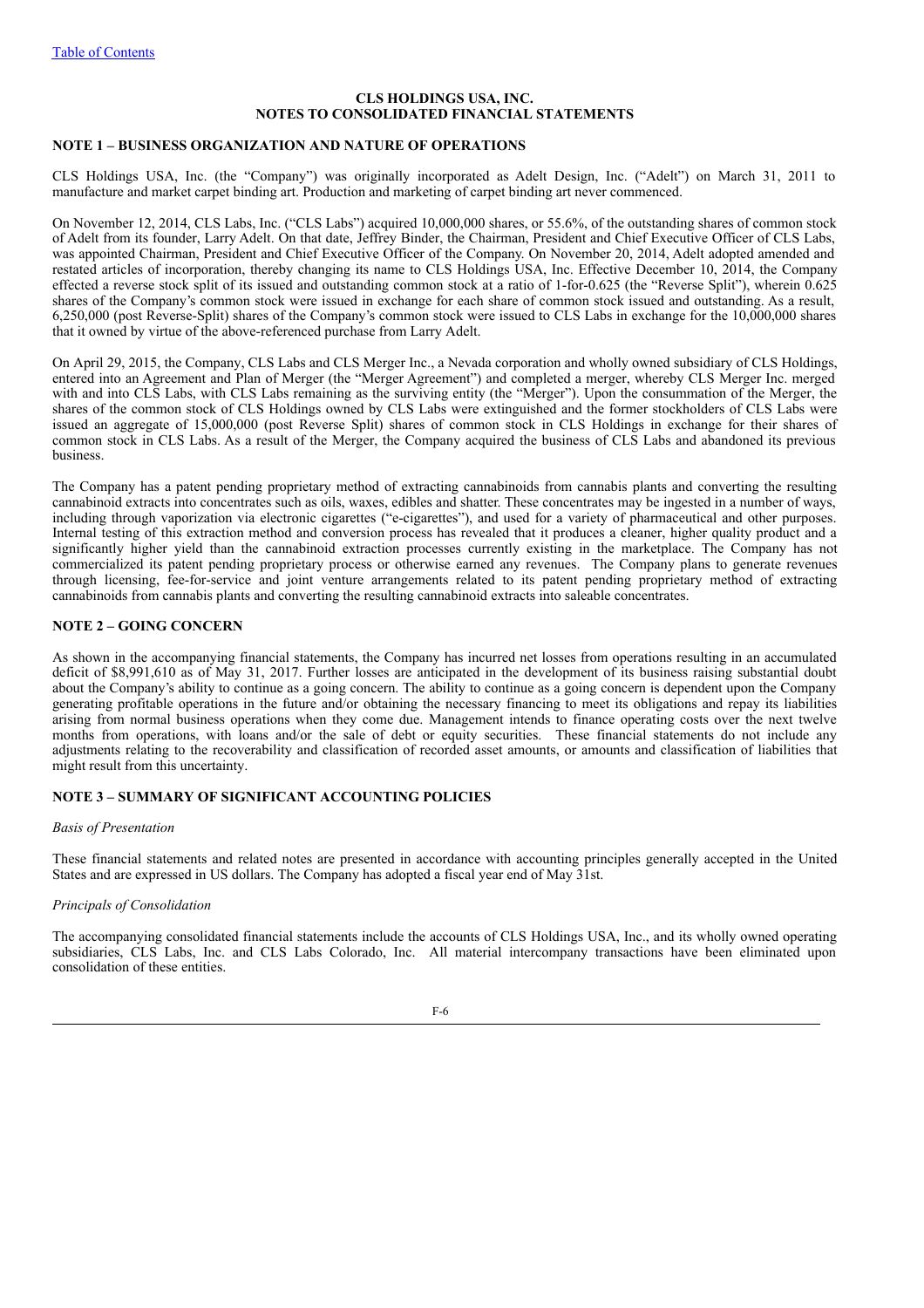## *Use of Estimates*

The preparation of financial statements in conformity with generally accepted accounting principles requires management to make estimates and assumptions that affect the reported amounts of assets and liabilities and disclosure of contingent assets and liabilities at the date of the financial statements and the reported amount of revenues and expenses during the reporting period. Actual results could differ from those estimates.

#### *Cash and Cash Equivalents*

The Company considers all highly liquid investments with maturities of three months or less to be cash equivalents. The Company had cash and cash equivalents of \$78,310 and \$88,244 as of May 31, 2017 and 2016.

#### *Equipment*

Property and equipment is recorded at the lower of cost or estimated net recoverable amount, and is depreciated using the straight-line method over its estimated useful life. Computer equipment is being depreciated over a three-year period.

## *Concentrations of Credit Risk*

The Company maintains its cash in bank deposit accounts, the balances of which at times may exceed federally insured limits. The Company continually monitors its banking relationships and consequently has not experienced any losses in such accounts.

#### *Advertising and Marketing Costs*

Advertising and marketing costs are expensed as incurred. The Company incurred no advertising and marketing costs for the years ended May 31, 2017 and 2016.

#### *Research and Development*

Research and development expenses are charged to operations as incurred. The Company incurred research and development costs of \$0 and \$0 for the years ended May 31, 2017 and 2016, respectively.

#### *Fair Value of Financial Instruments*

Pursuant to Accounting Standards Codification ("ASC") No. 825 - *Financial Instruments*, the Company is required to estimate the fair value of all financial instruments included on its balance sheets. The carrying amounts of the Company's cash and cash equivalents, note receivable, notes payable, accounts payable and accrued expenses, none of which is held for trading, approximate their estimated fair values due to the short-term maturities of those financial instruments.

A three-tier fair value hierarchy is used to prioritize the inputs in measuring fair value as follows:

Level 1 - Quoted prices in active markets for identical assets or liabilities.

Level 2 - Quoted prices for similar assets or liabilities in active markets, quoted prices for identical or similar assets or liabilities in markets that are not active, or other inputs that are observable, either directly or indirectly.

Level 3 - Significant unobservable inputs that cannot be corroborated by market data.

## *Derivative Financial Instruments*

Derivatives are recorded on the condensed consolidated balance sheet at fair value. The conversion features of certain of the convertible notes are embedded derivatives and are separately valued and accounted for on the consolidated balance sheet with changes in fair value recognized during the period of change as a separate component of other income/expense. Fair values for exchange-traded securities and derivatives are based on quoted market prices. The pricing model the Company used for determining fair value of its derivatives is the Lattice Model. Valuations derived from this model are subject to ongoing internal and external verification and review. The model uses market-sourced inputs such as interest rates and stock price volatilities. Selection of these inputs involves management's judgment and may impact net income. The derivative component of the convertible notes issued on March 18, 2016 (the "2016 Convertible Notes") was valued at issuance, at conversion or redemption, and at each period end. The following assumptions were used for the valuation of the derivative liability related to the 2016 Convertible Notes: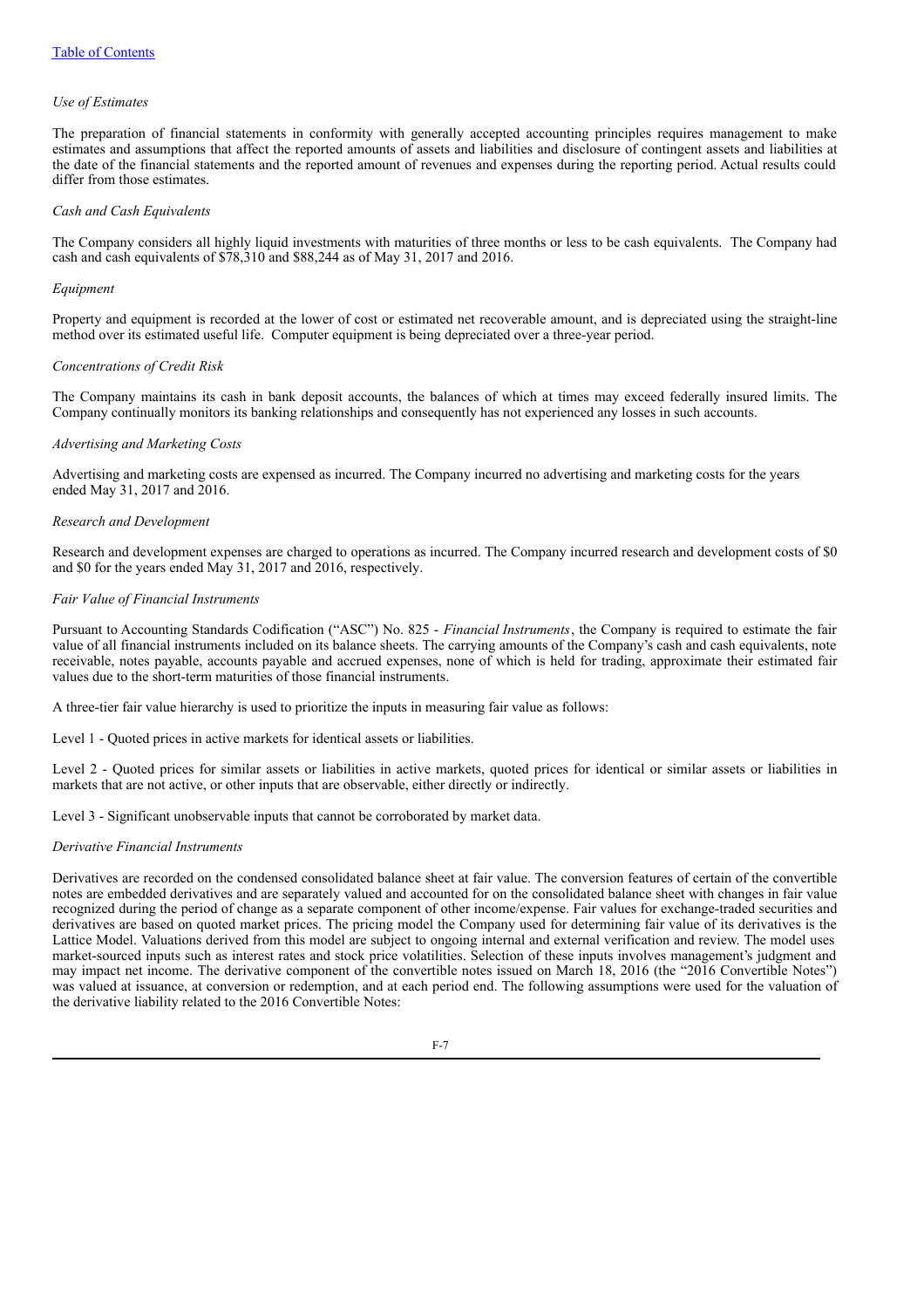## Table of Contents

For the year ended May 31, 2017:

- That the quoted market price of the common stock, which decreased from \$0.0409 as of November 30, 2016 to \$0.1250 as of May 31, 2017, would fluctuate with the Company's projected volatility;

- That the conversion price of the amended 2016 Convertible Notes would be equal to the lesser of (i) \$1.07 or \$0.80; or (ii) 75% of the lowest Volume Weighted Average Price ("VWAP") in the 15 consecutive trading days ending on the trading day that is immediately prior to the applicable conversion date;

- That an event of default at a 24% interest rate would occur 0% of the time, increasing 1.00% per month to a maximum of 10%, and that instead of a penalty, there would be an alternative conversion price;

- That the projected volatility curve from an annualized analysis for each valuation period would be based on the historical volatility of the Company and the term remaining for each note. The projected volatility was from 265% to 407% during the year ended May 31, 2017;

- That the Company would redeem the notes expiring on September 18, 2017 (with a 130% penalty), projected initially at 50% of the time and increasing monthly by 5.0% to a maximum of 75.0% (from alternative financing being available for a redemption event to occur);

- That the holder would automatically convert the notes at the maximum of 2 times the conversion price or the stock price if the common stock underlying the 2016 Convertible Notes was eligible for sale in compliance with securities laws (assumed at September 18, 2016) and the Company was not in default; and

- That unless an Event of Default occurred, the holder would sell, per trading day, an amount of Common Stock up to the greater of (i) \$5,000 or (ii) 25% multiplied by the "Aggregate Amount," as defined in the 2016 Convertible Notes.

## For the year ended May 31, 2016:

- That the quoted market price of the common stock of \$1.06 – \$0.88 would fluctuate with the Company's projected volatility;

- That the original conversion prices of the 2016 Convertible Notes, which are fixed at \$1.07 and \$0.80, or upon default/fundamental transaction at 52%, of the 20 trading day lowest VWAP, would remain in effect;

- That an event of default at a 24% interest rate would occur 0% of the time, increasing 1.00% per month to a maximum of 10%, and that instead of a penalty, there would be an alternative conversion price;

- That the projected volatility curve from an annualized analysis for each valuation period would be based on the historical volatility of the Company and the term remaining for each note. The projected volatility was from 138% through 161% at issuance, conversion, and at May 31, 2016;

- That the Company would redeem the notes (with a 130% prepayment penalty) projected initially at 0% of the time and increasing monthly by 1.0% to a maximum of 10.0% (from alternative financing being available for a redemption event to occur); and

- That the holder would automatically convert the notes at the maximum of 2 times the conversion price or the stock price if the registration statement was effective (assumed after 180 days) and the Company was not in default.

#### *Revenue Recognition*

The Company applies revenue recognition provisions pursuant to ASC No. 605, Revenue Recognition, which provides guidance on the recognition, presentation and disclosure of revenue in financial statements filed with the SEC. The guidance outlines the basic criteria that must be met to recognize revenue and provides guidance for disclosure related to revenue recognition policies.

## *Basic and Diluted Earnings or Loss Per Share*

Basic net earnings per share is based on the weighted average number of shares outstanding during the period, while fully diluted net earnings per share is based on the weighted average number of shares of common stock and potentially dilutive securities assumed to be outstanding during the period using the treasury stock method. Potentially dilutive securities consist of options and warrants to purchase common stock, and convertible debt. Basic and diluted net loss per share are computed based on the weighted average number of shares of common stock outstanding during the period. At May 31, 2017 and 2016, the Company excluded from the calculation of fully diluted shares outstanding a total of 1,180,350 and 2,658,441 shares, respectively, issuable upon the conversion of notes payable because the result would have been anti-dilutive.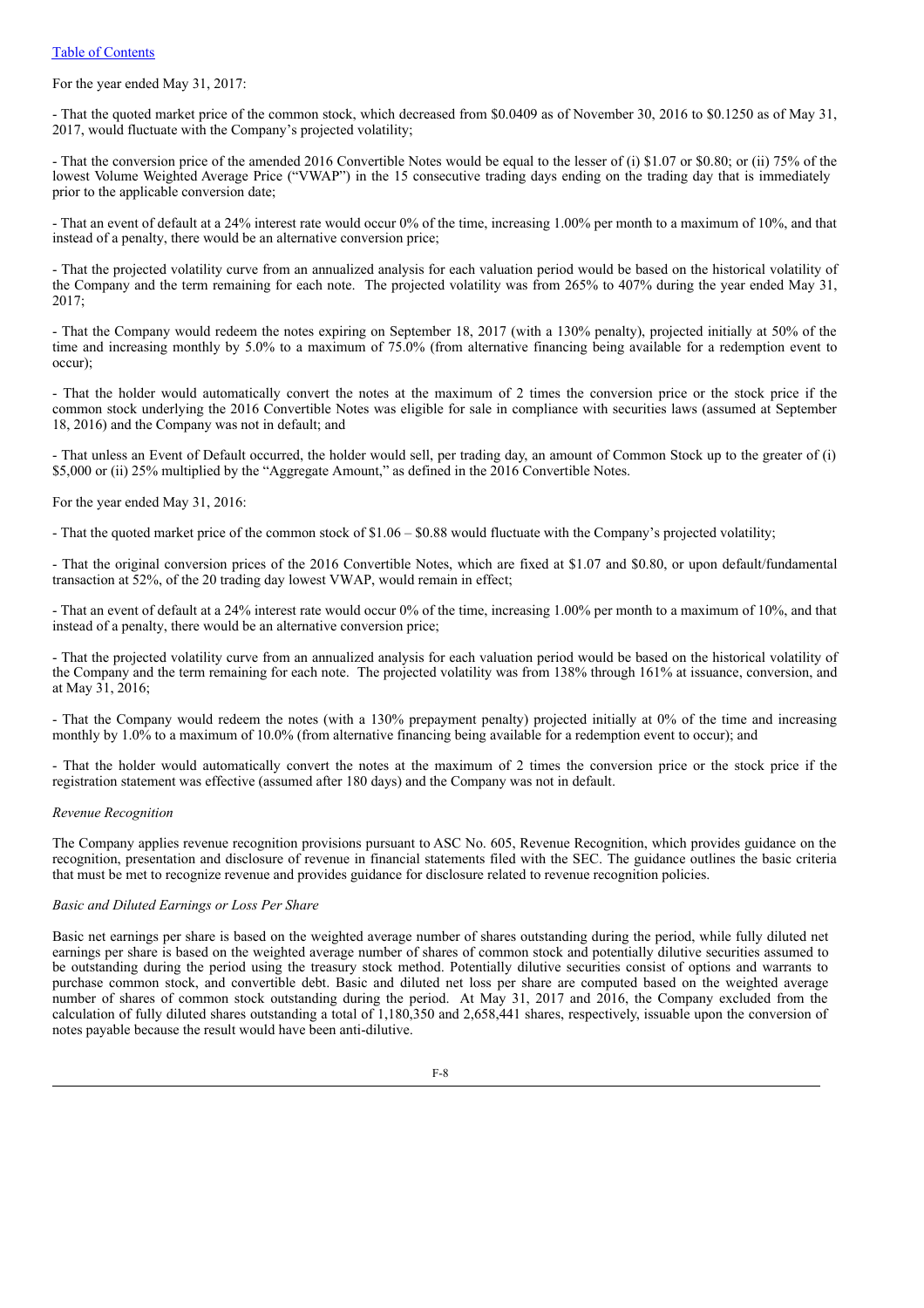The Company uses the treasury stock method to calculate the impact of outstanding stock options and warrants. Stock options and warrants for which the exercise price exceeds the average market price over the period have an anti-dilutive effect on earnings per common share and, accordingly, are excluded from the calculation.

A net loss causes all outstanding stock options and warrants to be antidilutive. As a result, the basic and dilutive losses per common share are the same for the year ended May 31, 2017 and 2016.

#### *Income Taxes*

The Company accounts for income taxes under the asset and liability method in accordance with ASC 740. The Company recognizes deferred tax liabilities and assets for the expected future tax consequences of events that have been included in the financial statements or tax returns. Under this method, deferred tax liabilities and assets are determined based on the difference between the financial statement and tax bases of assets and liabilities using enacted tax rates in effect for the year in which the differences are expected to reverse. The components of the deferred tax assets and liabilities are classified as current and non-current based on their characteristics. A valuation allowance is provided for certain deferred tax assets if it is more likely than not that the Company will not realize tax assets through future operations.

## *Commitments and Contingencies*

Certain conditions may exist as of the date the financial statements are issued, which may result in a loss to the Company but which will only be resolved when one or more future events occur or fail to occur. The Company's management and its legal counsel assess such contingent liabilities, and such assessment inherently involves an exercise of judgment. In assessing loss contingencies related to legal proceedings that are pending against the Company or unasserted claims that may result in such proceedings, the Company's legal counsel evaluates the perceived merits of any legal proceedings or unasserted claims brought to such legal counsel's attention as well as the perceived merits of the amount of relief sought or expected to be sought therein.

If the assessment of a contingency indicates that it is probable that a material loss has been incurred and the amount of the liability can be estimated, then the estimated liability would be accrued in the Company's financial statements. If the assessment indicates that a potentially material loss contingency is not probable, but is reasonably possible, or is probable but cannot be estimated, then the nature of the contingent liability, together with an estimate of the range of possible loss if determinable and material, would be disclosed.

Loss contingencies considered remote are generally not disclosed unless they involve guarantees, in which case the nature of the guarantee would be disclosed.

#### *Recent Accounting Pronouncements*

In August 2016, the Financial Accounting Standards Board (the "FASB") issued ASU 2016-15, *Statement of Cash Flows (Topic 230).* The update addresses eight specific cash flow issues and is intended to reduce diversity in practice in how certain cash receipts and cash payments are presented and classified in the statement of cash flows. This update will be effective for reporting periods beginning after December 15, 2017, including interim periods within the reporting period. Early adoption is permitted. The Company is currently evaluating the potential impact of the update on our financial statements.

In January 2017, the FASB issued ASU No. 2017-04, *Simplifying the Test for Goodwill Impairment* , which simplifies the subsequent measurement of goodwill by eliminating Step 2 from the goodwill impairment test. In computing the implied fair value of goodwill under Step 2, current U.S. GAAP requires the performance of procedures to determine the fair value at the impairment testing date of assets and liabilities (including unrecognized assets and liabilities) following the procedure that would be required in determining the fair value of assets acquired and liabilities assumed in a business combination. Instead, the amendments under this ASU require the goodwill impairment test to be performed by comparing the fair value of a reporting unit with its carrying amount. An impairment charge should be recognized for the amount by which the carrying amount exceeds the reporting unit's fair value; however, the loss recognized should not exceed the total amount of goodwill allocated to that reporting unit. The ASU becomes effective for us on January 1, 2020. The amendments in this ASU will be applied on a prospective basis. Early adoption is permitted for interim or annual goodwill impairment tests performed.

In May 2017, the FASB issued ASU No. 2017-09, *Stock Compensation - Scope of Modification Accounting*, which provides guidance on which changes to the terms or conditions of a share-based payment award require an entity to apply modification accounting. The ASU requires that an entity account for the effects of a modification unless the fair value (or calculated value or intrinsic value, if used), vesting conditions and classification (as equity or liability) of the modified award are all the same as for the original award immediately before the modification. The ASU becomes effective for us on January 1, 2018, and will be applied prospectively to an award modified on or after the adoption date. Early adoption is permitted, including adoption in any interim period. The Company is currently assessing the impact that this standard will have on any awards that are modified once this standard is adopted.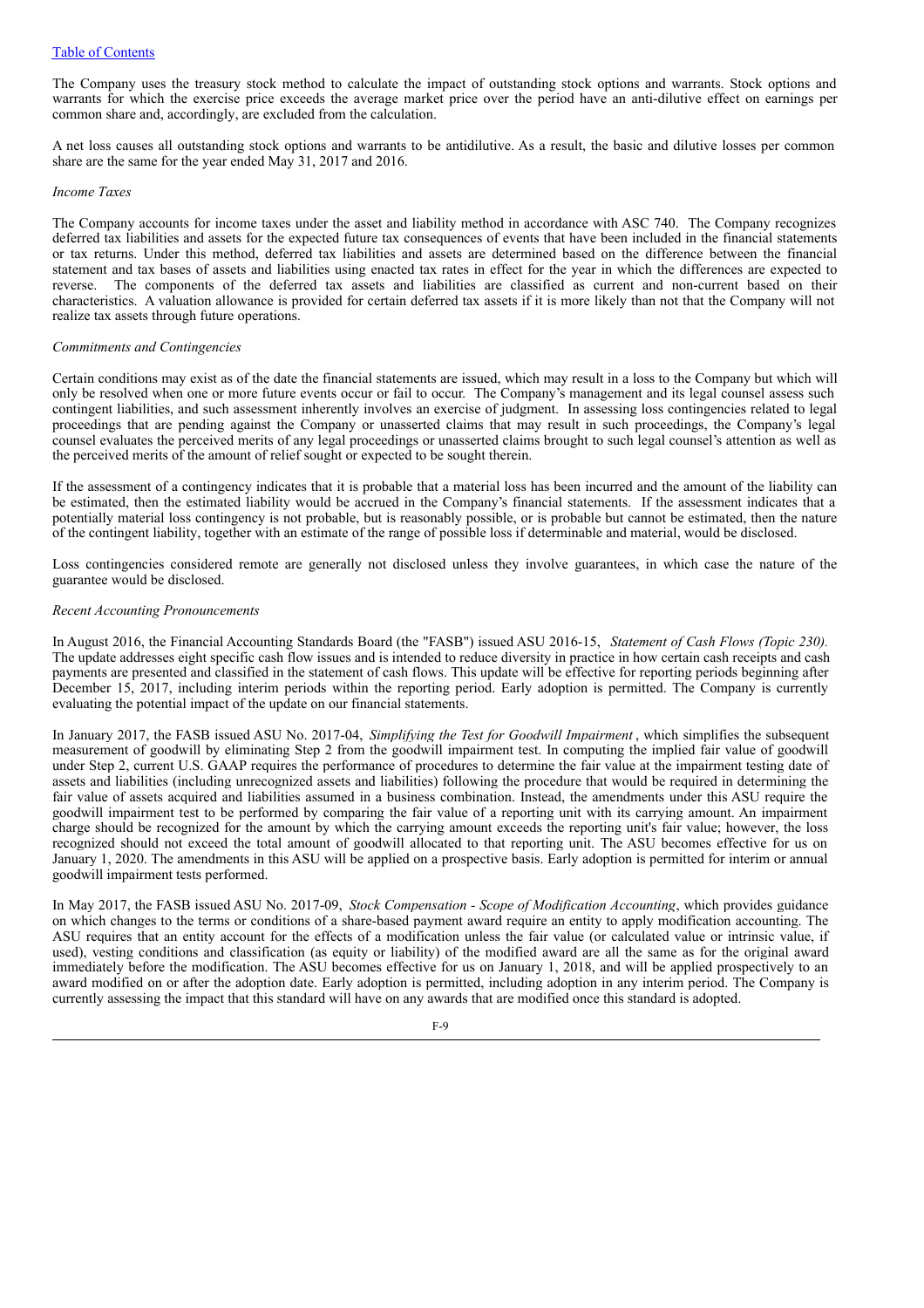## Table of Contents

There are various other updates recently issued, most of which represented technical corrections to the accounting literature or application to specific industries and are not expected to a have a material impact on the Company's consolidated financial position, results of operations or cash flows.

There are various other updates recently issued, most of which represented technical corrections to the accounting literature or application to specific industries and are not expected to a have a material impact on the Company's consolidated financial position, results of operations or cash flows.

## **NOTE 4 – PREPAID EXPENSES**

The Company had prepaid expenses of \$1,410 and \$6,742 at May 31, 2017 and May 31, 2016, respectively, consisting of prepaid legal fees.

## **NOTE 5 – CONSTRUCTION IN PROGRESS**

The Company had construction in progress in the amount of \$0 and \$106,726 at May 31, 2017 and 2016, respectively, on improvements to its leased facility in Colorado. During the year ended May 31, 2017, the Company capitalized an additional \$35,013 to construction in progress at its leased facility in Colorado. Also during the year ended May 31, 2017, the Company wrote-off the amount of \$141,739 of construction in progress at its leased facility in Colorado.

## **NOTE 6 – SECURITY DEPOSIT**

The Company had a security deposit in the amount of \$50,000 at May 31, 2017 and 2016. This amount consists of a deposit to secure office and warehouse space.

## **NOTE 7 – NOTE RECEIVABLE**

During the year ended May 31, 2015, the Company loaned \$500,000 (the "Note") to Picture Rock Holdings, LLC, a Colorado limited liability company ("PRH"). Pursuant to the Note, as amended by the parties effective June 30, 2015, October 31, 2015, April 11, 2016, and May 31, 2016, PRH will repay the principal due under the Note in twenty (20) equal quarterly installments of Twenty Five Thousand Dollars (\$25,000) commencing in the month following the month in which PRH commences generating revenue at the grow facility, which commencement was originally anticipated to occur in the first quarter of 2017, and continuing until paid in full. The Company is currently unable to estimate when it will commence generating revenues at the grow facility. Interest will accrue on the unpaid principal balance of the Note at the rate of twelve percent (12%) per annum and will be paid quarterly in arrears commencing after such initial payment and continuing until paid in full. All outstanding principal and any accumulated unpaid interest due under the Note is due and payable on the five-year anniversary of the initial payment thereunder. In the event of default as defined in the agreements underlying the Note, all amounts under the Note shall be due and payable at once. During the year ended May 31, 2015, the Company recorded an impairment related to the note receivable in the amount of \$500,000. This receivable is recorded on the balance sheet as of May 31, 2017 and 2016 in the amount of \$0, net of allowance in the amount of \$500,000 (see note 10).

## **NOTE 8 – ACCOUNTS PAYABLE AND ACCRUED LIABILITIES**

The Company had accounts payable and accrued liabilities of \$581,765 and \$432,260 at May 31, 2017 and May 31, 2016, respectively, consisting of legal fees, consulting fees and other trade payables.

## **NOTE 9 – RELATED PARTY TRANSACTIONS**

For the year ended May 31, 2017:

As of May 31, 2017, the Company owed \$37,500 to Jeffrey Binder, its President and Chief Executive Officer, for accrued salary. In July 2016, \$250,000 was transferred from accrued salary to a convertible promissory note due to Mr. Binder; in February 2017, an additional \$112,500 was transferred from accrued salary to a convertible promissory note due to Mr. Binder (see note 10 ).

As of May 31, 2017, the Company had accrued salary due to Michael Abrams, a former officer of the Company, prior to his September 1, 2015 termination, in the amount of \$16,250.

As of May 31, 2017, the Company had amounts due to related parties of \$17,930, representing expenses paid by officers and directors on behalf of the Company. The Company accrued interest at the rate of 6% per annum on these liabilities, and recorded interest expense on these liabilities in the amounts of \$1,075 during the year ended May 31, 2017. This interest accrual was charged to additional paid-in capital.

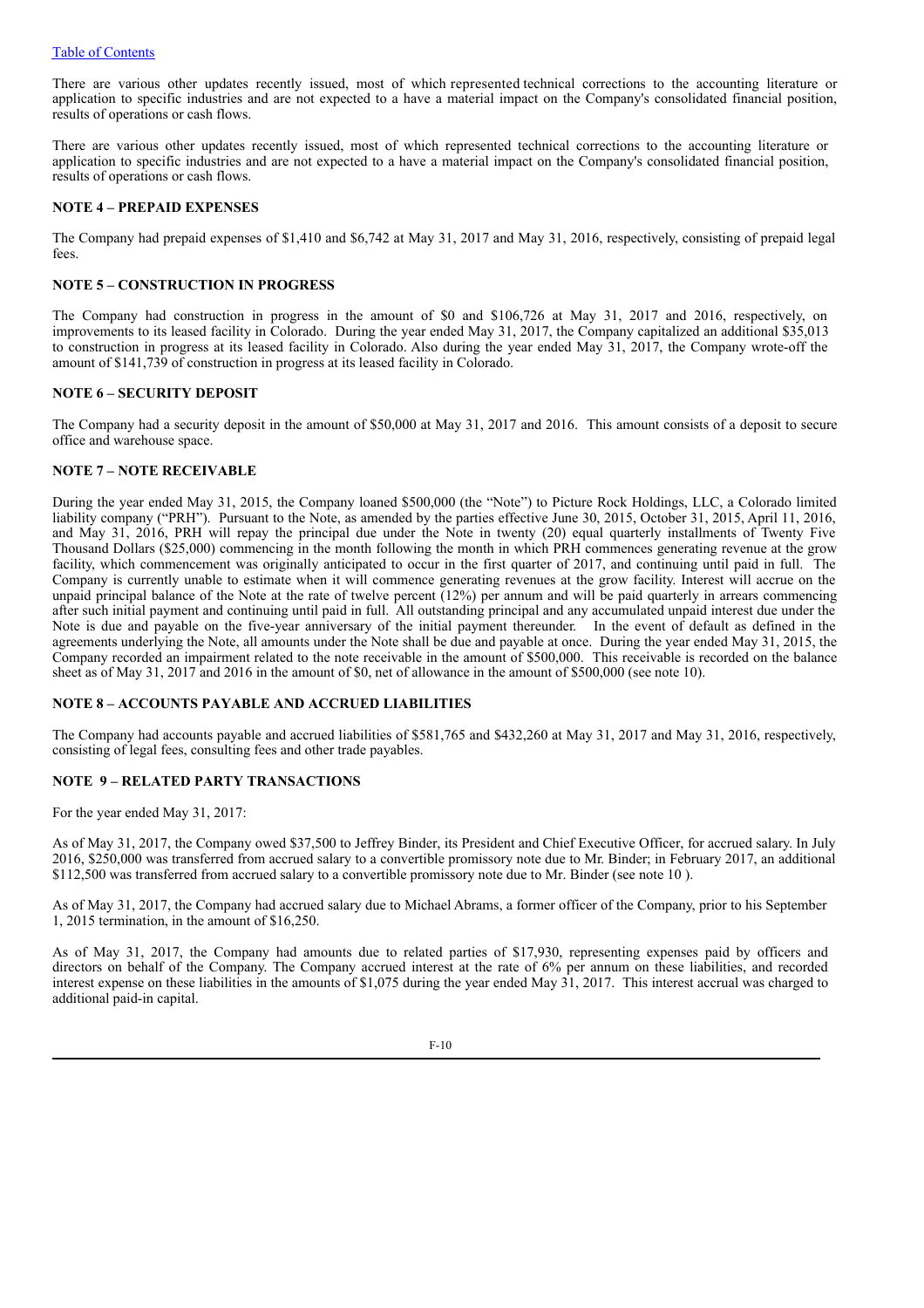On May 31, 2017, the Company entered into the Omnibus Loan Amendment Agreement (the "Omnibus Loan Agreement") with Jeffrey I. Binder, Frank Koretsky, Newcan Investment Partners LLC and CLS CO 2016, LLC (collectively, the "Insiders"). See note 10. Pursuant to the Omnibus Loan Agreement, effective May 31, 2017, the following amounts of principal and accrued interest were converted to common stock of the Company:

|                                |    |                  | Accrued  |                |
|--------------------------------|----|------------------|----------|----------------|
|                                |    | <b>Principal</b> | # Shares |                |
| Jeffrey Binder                 | \$ | 442,750          | 19.427   | (1,848,708)    |
| Frank Koretsky                 |    | 1,485,000        | 130,069  | (6,460,276)    |
| Newcan Investment Partners LLC |    | 460,000          | 7.747    | (1,870,988)    |
| <b>CLS CO 2016 LLC</b>         |    | 150,000          | 9.247    | (636,988)      |
| Total                          | S  | 2,537,750        | 166,490  | (10, 816, 960) |

For the year ended May 31, 2016:

As of May 31, 2016, the Company owed \$250,000 to Jeffrey Binder, its President and Chief Executive Officer, for accrued salary.

As of May 31, 2016, the Company had accrued salary due to Michael Abrams, a former officer of the Company, prior to his September 1, 2015 termination, in the amount of \$16,250.

As of May 31, 2016, the Company had amounts due to related parties of \$17,930, representing expenses paid by officers and directors on behalf of the Company. The Company accrued interest at the rate of 6% per annum on these liabilities, and recorded interest expense on these liabilities in the amounts of \$1,078 during the year ended May 31, 2016. This interest accrual was charged to additional paid-in capital.

## **Related Party Notes Payable**

The Company has convertible notes payable and notes payable outstanding to Jeffrey Binder, an officer and director, and to Frank Koretsky, a director (see note 10).

## **NOTE 10 – NOTES PAYABLE**

#### Related Party Notes Payable

On May 31, 2017, the Company entered into an Omnibus Loan Amendment Agreement (the "Omnibus Loan Amendment") with Jeffrey I. Binder, Frank Koretsky, Newcan Investment Partners LLC and CLS CO 2016, LLC (collectively, the "Insiders"). Pursuant to the Omnibus Loan Amendment, the Company agreed with the Insiders to amend certain terms of loans the Insiders made to the Company for working capital purposes, which loans were initially demand loans, and, except for recent loans made in 2017, were later memorialized as convertible loans (the "Insider Loans"), in exchange for the agreement of the Insiders to convert all Insider Loans where funds were advanced prior to January 1, 2017, which totaled \$2,537,750, plus \$166,490 of accrued interest thereon, into an aggregate of 10,816,960 shares of the Company's common stock at \$0.25 per share, and forego the issuance of warrants to purchase the Company's common stock upon conversion. This resulted in the issuance of an additional 7,609,910 shares compared to the original number of shares issuable upon conversion of the Insider Loans prior to the Omnibus Loan Agreement. The Company valued the shares at \$0.125, which was the market price of the Company's stock at the conversion date, and charged the amount of \$951,239 to loss on modification of debt during the twelve months ended May 31, 2017. The Company entered into the Omnibus Loan Amendment in order to ease the debt burden on the Company and prevent it from defaulting on the Insider Loans.

Pursuant to the Omnibus Loan Amendment, the following amendments were made to the Insider Loans: (a) the Company reduced the conversion price on the Insider Loans from between \$0.75 and \$1.07 per share of common stock to \$0.25 per share of common stock, in those cases where the conversion price was greater than \$0.25, which reduced conversion price exceeded the closing price of the common stock during the three months prior to the Omnibus Loan Amendment; (b) the Company deleted the requirement to issue warrants to purchase the Company's common stock upon conversion of the Insider Loans; (c) the Company amended one Insider Loan to permit conversion of only the portion of the Insider Loan related to services that were provided to it prior to January 1, 2017; and (d) the Company amended the terms of the Insider Loans where funds were advanced on or after January 1, 2017, which Insider Loans were not converted into the Company's common stock, to provide for, where not already the case, a 10% interest rate per annum, a \$0.25 conversion price per share of common stock, and the deletion of the requirement that the Company issue warrants to purchase its common stock upon conversion of such Insider Loans.

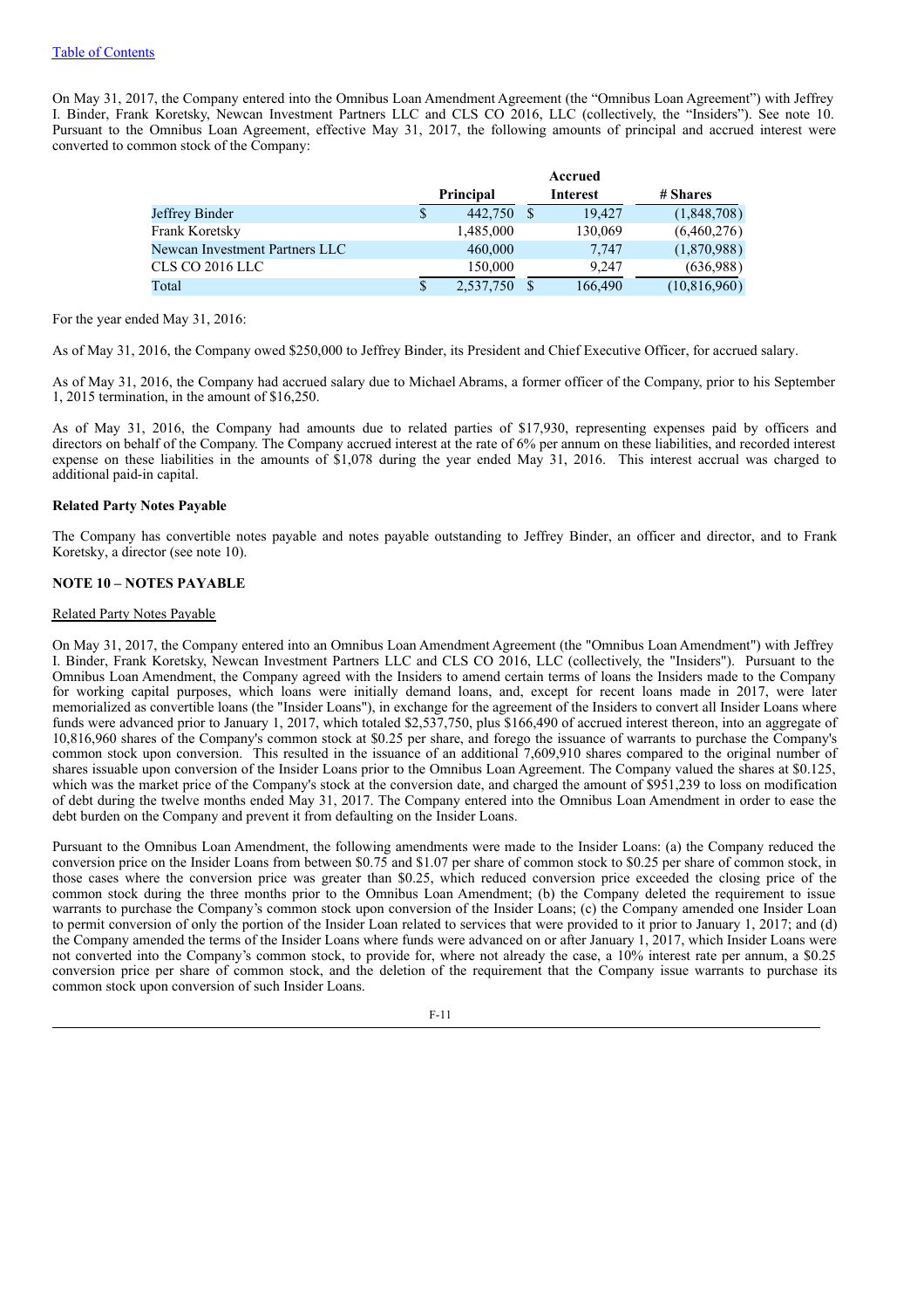## Table of Contents

The following tables summarize the Company's loan balances at May 31, 2017 and 2016:

|                                                                                                                                                                                                                                                                                                                                                                                                                                                                                                                                                                                                                                                                                                                                                                                                                                                                                                                                                                                                                                                                                                                                                                                                                                                                                                                                                                                                                                                                                                                                                                                                                    |    | May 31,<br>2017 |                    | May 31,<br>2016 |
|--------------------------------------------------------------------------------------------------------------------------------------------------------------------------------------------------------------------------------------------------------------------------------------------------------------------------------------------------------------------------------------------------------------------------------------------------------------------------------------------------------------------------------------------------------------------------------------------------------------------------------------------------------------------------------------------------------------------------------------------------------------------------------------------------------------------------------------------------------------------------------------------------------------------------------------------------------------------------------------------------------------------------------------------------------------------------------------------------------------------------------------------------------------------------------------------------------------------------------------------------------------------------------------------------------------------------------------------------------------------------------------------------------------------------------------------------------------------------------------------------------------------------------------------------------------------------------------------------------------------|----|-----------------|--------------------|-----------------|
| Note payable to Jeffrey Binder, an officer and director of the Company, for advances to fund<br>operations (the "Binder Funding Notes"). The Binder Funding Notes bear interest at a rate of 6%<br>for loans made through November 30, 2016, and at a rate of 10% for loans made after November<br>30, 2016. The Binder Funding Notes have no maturity date and are due on demand. During the<br>twelve months ended May 31, 2016, Mr. Binder advanced a total of \$95,250 to the Company<br>under the Binder Funding Note 1; during the year ended May 31, 2016, \$92,500 of this amount<br>was transferred out of the Binder Funding Note 1 and used to fund two new convertible notes<br>payable to Mr. Binder (See Binder Convertible Notes 1 and 2 below). During the twelve months<br>ended May 31, 2016, the Company accrued interest in the amount of \$1,308 on the Binder<br>Funding Note 1. In July 2016, the remaining principal balance of \$2,750 in the Binder Funding<br>Note 1 was transferred to a new Convertible Note payable to Mr. Binder (the "Binder Convertible<br>Note 3").                                                                                                                                                                                                                                                                                                                                                                                                                                                                                                              |    |                 |                    |                 |
| During the twelve months ended May 31, 2017, Mr. Binder advanced a total of \$145,850 to the<br>Company under the Binder Funding Note 1. Also during the year ended May 31, 2017, Mr.<br>Binder loaned the Company an additional \$49,700; which was credited to the Binder Funding<br>Note 1. Also during the year ended May 31, 2017, principal in the amount of \$59,750 and<br>accrued interest in the amount of \$813 was transferred out of the Binder Funding Note 1 and used<br>to fund two new convertible notes payable to Mr. Binder (See Binder Convertible Notes 3 and 4<br>below). Also during the year ended May 31, 2017, the Company made principal payments in the<br>aggregate amount of \$61,000 under the Binder Funding Note 1. During the year ended May 31,<br>2017, the Company accrued interest in the amount of \$1,910 on the Binder Funding Note 1.<br>Effective May 31, 2017, pursuant to the Omnibus Loan Agreement, a conversion feature was<br>added to the Binder Funding Notes whereby principal and accrued interest is convertible into<br>common stock of the Company at a rate of \$0.25 per share.                                                                                                                                                                                                                                                                                                                                                                                                                                                                         | \$ | 77,550          | $\mathbf{\hat{s}}$ | 2,750           |
| Note payable to Frank Koretsky, a director of the Company, for advances to fund operations (the<br>"Koretsky Funding Notes"). The Koretsky Funding Notes bear interest at a rate of 6% for loans<br>made through November 30, 2016, and at a rate of 10% for loans made after November 30, 2016.<br>The Koretsky Funding Notes have no maturity date and are due on demand. During the twelve<br>months ended May 31, 2017, Mr. Koretsky advanced \$550,000 to the Company under the<br>Koretsky Funding Notes. Also during the twelve months ended May 31, 2017, \$210,000 of<br>principal and \$1,346 of accrued interest was transferred out of the Koretsky Funding Notes and<br>used to fund a new convertible notes payable to Mr. Koretsky (see Koretsky Convertible Note 3<br>below). Also during the twelve months ended May 31, 2017, principal and accrued interest in the<br>amounts of \$410,000 and \$4,046, respectively, were transferred out of the Koretsky Funding<br>Notes and contributed to the Newcan Funding Notes (see Newcan Funding Notes, below). During<br>the twelve months ended May 31, 2017, the Company accrued interest in the amount of \$5,104                                                                                                                                                                                                                                                                                                                                                                                                                                |    |                 |                    |                 |
| on the Koretsky Funding Notes.                                                                                                                                                                                                                                                                                                                                                                                                                                                                                                                                                                                                                                                                                                                                                                                                                                                                                                                                                                                                                                                                                                                                                                                                                                                                                                                                                                                                                                                                                                                                                                                     |    |                 |                    | 70,000          |
| Notes payable to Newcan Investment Partners, LLC ("Newcan"), an entity owned by Frank<br>Koretsky, a director of the Company, for advances to fund operations (the "Newcan Funding<br>Notes"). The Newcan Funding Notes bear interest at a rate of 10%. The Newcan Funding<br>Notes have no maturity date and are due on demand. During the twelve months ended May 31,<br>2017, principal and interest in the amount of \$410,000 and \$4,046, respectively, were transferred<br>from the Koretsky Funding Notes into the Newcan Funding Notes (see Koretsky Funding Notes,<br>above). Also during the year ended May 31, 2017, Newcan advanced \$791,658 to the Company<br>under the Newcan Funding Notes. Also during the year ended May 31, 2017, principal in the<br>amount of \$460,000 and accrued interest in the amount of \$7,747, respectively, were transferred<br>from the Newcan Finding Notes and used to fund the Newcan Convertible Notes 2 and 3 (see<br>below); also during the year ended May 31, 2017, principal and accrued interest in the amounts of<br>\$120,000 and \$2,121, respectively, were transferred out of the Newcan Funding Notes in order<br>to fund the Newcan Convertible Note 1; see below. During the twelve months ended May 31,<br>2017, the Company accrued interest in the amount of \$13,434 on this note. Effective May 31,<br>2017, pursuant to the Omnibus Loan Agreement, a conversion feature was added to the Newcan<br>Funding Notes whereby principal and accrued interest is convertible into common stock of the<br>Company at a rate of \$0.25 per share. |    | 621,658         |                    |                 |
| Total - Notes Payable, Related Parties                                                                                                                                                                                                                                                                                                                                                                                                                                                                                                                                                                                                                                                                                                                                                                                                                                                                                                                                                                                                                                                                                                                                                                                                                                                                                                                                                                                                                                                                                                                                                                             | S  | 699,208         | S                  | 72,750          |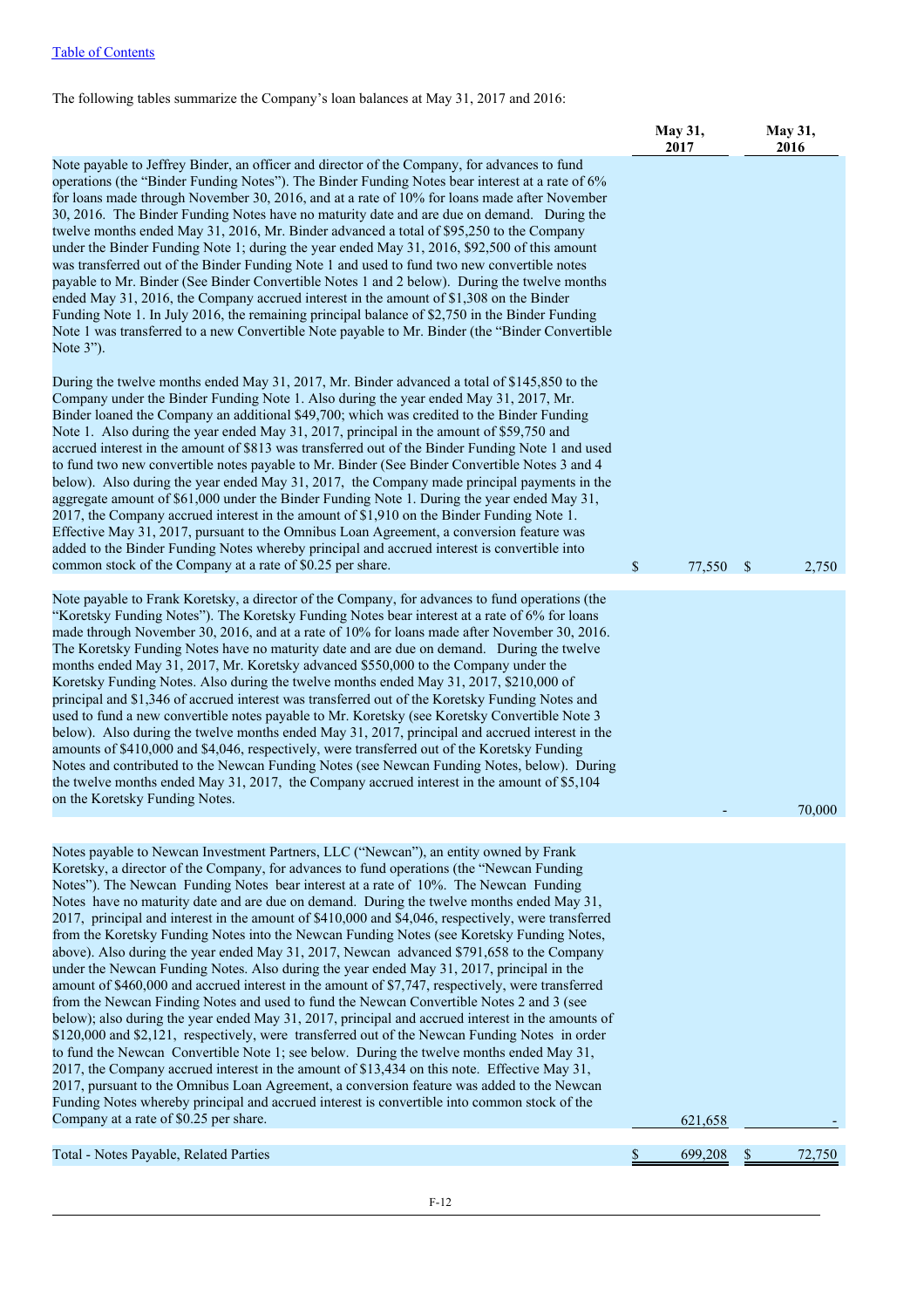|                                                                                                                                                                                                                                                                                                                                                                                                                                                                                                                                                                                                                                                                                                                                                                                                                                                                                                                                                                                                                                                                                                                                                                                                                                                                                                                                                                                                                                                        | May 31,<br>2017 | May 31,<br>2016 |
|--------------------------------------------------------------------------------------------------------------------------------------------------------------------------------------------------------------------------------------------------------------------------------------------------------------------------------------------------------------------------------------------------------------------------------------------------------------------------------------------------------------------------------------------------------------------------------------------------------------------------------------------------------------------------------------------------------------------------------------------------------------------------------------------------------------------------------------------------------------------------------------------------------------------------------------------------------------------------------------------------------------------------------------------------------------------------------------------------------------------------------------------------------------------------------------------------------------------------------------------------------------------------------------------------------------------------------------------------------------------------------------------------------------------------------------------------------|-----------------|-----------------|
| Unsecured convertible note issued to Jeffrey Binder, an officer and director of the Company,<br>dated January 12, 2016 and due January 1, 2019 (the "Binder Convertible Note 1"). This note<br>bears interest at the rate of 6% per annum. No payments are required until January 1, 2017, at<br>which time all accrued interest becomes due and payable. Commencing on April 1, 2017, the first<br>of eight principal payments in the amount of \$6,250 will be due; subsequent principal payments<br>will due on the first day of each July, October, January, and April until paid in full. This note and<br>accrued interest under the note may be converted, in whole or in part, into one "Unit" for each<br>\$0.75 converted, with each Unit consisting of one (1) share of common stock and a five-year<br>warrant to purchase (1) share of common stock at a price of \$1.00 per share (post Reverse-Split).<br>The Company recognized a discount of \$50,000 on the value of the beneficial conversion feature<br>at the time of issuance. During the twelve months ended May 31, 2016, \$9,599 of this discount<br>was charged to operations. During the twelve months ended May 31, 2016, the Company accrued<br>interest in the amount of \$1,151 on this note.                                                                                                                                                                           |                 |                 |
| Pursuant to the Omnibus Loan Agreement, on May 31, 2017, (i) the conversion rate of the Binder<br>Convertible Note 1 was changed to \$0.25 per share, and principal and accrued interest in the<br>amounts of \$50,000 and \$3,872, respectively, were converted into a total of 215,488 shares of<br>common stock; and (ii) the requirement to issue warrants upon conversion was deleted. During<br>the twelve months ended May 31, 2017, the remaining discount on the Binder Convertible Note 1<br>in the amount of \$40,401 was charged to operations, and the Company accrued interest in the<br>amount of \$3,000.                                                                                                                                                                                                                                                                                                                                                                                                                                                                                                                                                                                                                                                                                                                                                                                                                              |                 | 50,000          |
| Unsecured convertible note issued to Jeffrey Binder, an officer and director of the Company,                                                                                                                                                                                                                                                                                                                                                                                                                                                                                                                                                                                                                                                                                                                                                                                                                                                                                                                                                                                                                                                                                                                                                                                                                                                                                                                                                           |                 |                 |
| dated April 8, 2016 and due April 1, 2019 (the "Binder Convertible Note 2"). During the year<br>ended May 31, 2016, Mr. Binder made advances to the Company in the aggregate amount of<br>\$95,250 (see Binder Funding Notes); \$42,500 of this amount was used to fund the Binder<br>Convertible Note 2. This note bears interest at the rate of 6% per annum through February 29,<br>2017 and 10% per annum thereafter. No payments are required until April 1, 2017, at which time<br>all accrued interest becomes due and payable. Commencing on July 1, 2017, the first of eight<br>principal payments in the amount of \$5,313 will be due; subsequent principal payments will due<br>on the first day of each October, January, April, and July until paid in full. This note and accrued<br>interest under the note may be converted, in whole or in part, into one "Unit" for each \$1.07<br>converted, with each Unit consisting of one (1) share of common stock and a five-year warrant to<br>purchase (1) share of common stock at a price of \$1.07 per share (post Reverse-Split). The<br>Company recognized a discount of \$37,840 on the value of the beneficial conversion feature at<br>the time of issuance. During the twelve months ended May 31, 2016, \$7,263 of this discount was<br>charged to operations. During the twelve months ended May 31, 2016, the Company accrued<br>interest in the amount of \$773 on this note. |                 |                 |
| Pursuant to the Omnibus Loan Agreement, on May 31, 2017, (i) the conversion rate of the Binder<br>Convertible Note 2 was changed to \$0.25 per share, and principal and accrued interest in the<br>amounts of \$42,500 and \$3,583, respectively, were converted into a total of 184,332 shares of<br>common stock; and (ii) the requirement to issue warrants upon conversion was deleted. During<br>the twelve months ended May 31, 2017, the remaining discount on the Binder Convertible Note 2<br>in the amount of \$35,260 was charged to operations, and the Company accrued interest in the                                                                                                                                                                                                                                                                                                                                                                                                                                                                                                                                                                                                                                                                                                                                                                                                                                                    |                 |                 |
| amount of \$4,287.                                                                                                                                                                                                                                                                                                                                                                                                                                                                                                                                                                                                                                                                                                                                                                                                                                                                                                                                                                                                                                                                                                                                                                                                                                                                                                                                                                                                                                     |                 | 42,500          |
| E <sub>12</sub>                                                                                                                                                                                                                                                                                                                                                                                                                                                                                                                                                                                                                                                                                                                                                                                                                                                                                                                                                                                                                                                                                                                                                                                                                                                                                                                                                                                                                                        |                 |                 |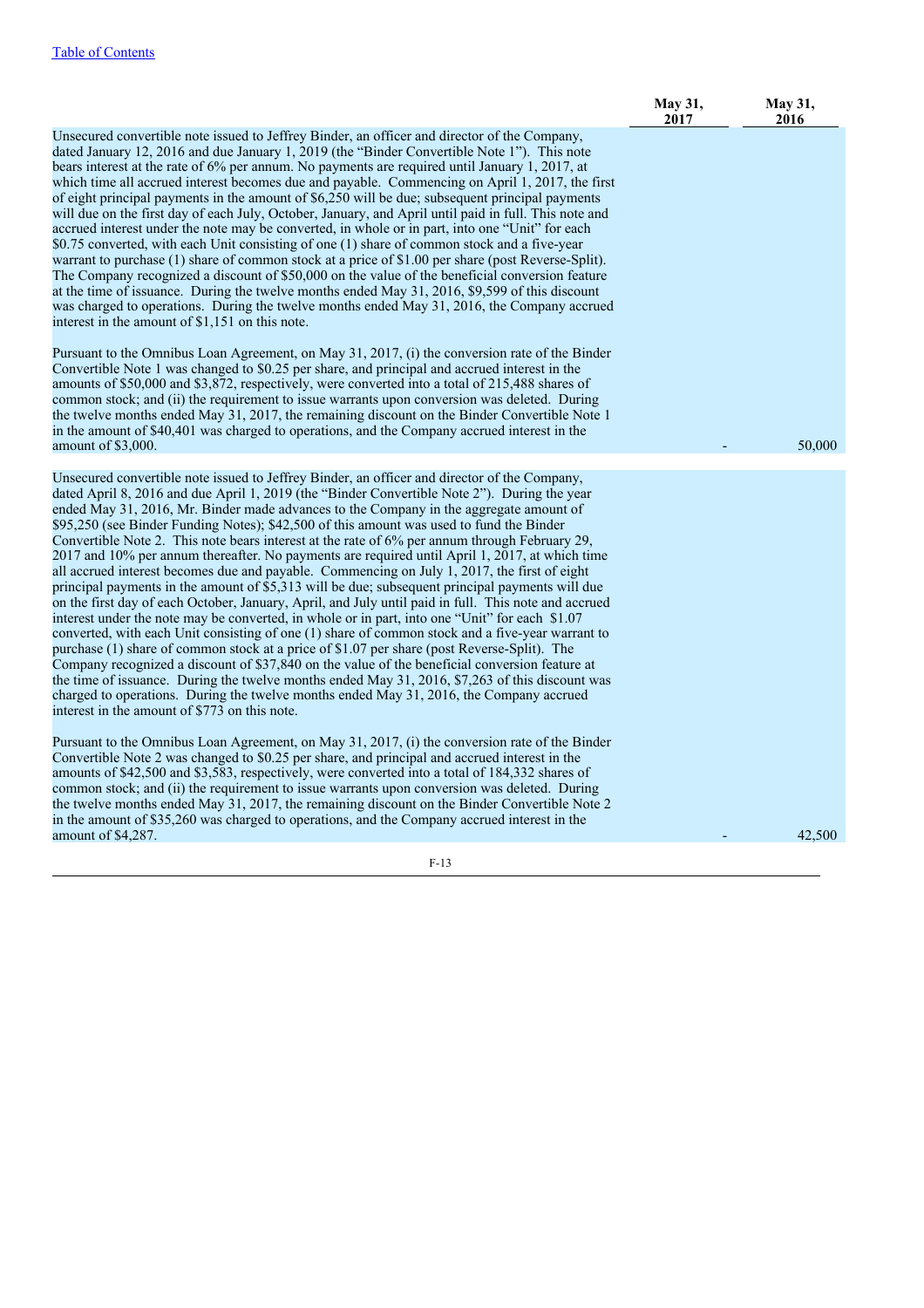|                                                                                                                                                                                                                                                                                                                                                                                                                                                                                                                                                                                                                                                                                                                                                                                                                                                                                                                                                                                                                                                                                                                           | <b>May 31,</b><br>2017 | <b>May 31,</b><br>2016 |
|---------------------------------------------------------------------------------------------------------------------------------------------------------------------------------------------------------------------------------------------------------------------------------------------------------------------------------------------------------------------------------------------------------------------------------------------------------------------------------------------------------------------------------------------------------------------------------------------------------------------------------------------------------------------------------------------------------------------------------------------------------------------------------------------------------------------------------------------------------------------------------------------------------------------------------------------------------------------------------------------------------------------------------------------------------------------------------------------------------------------------|------------------------|------------------------|
| Unsecured convertible note issued to Jeffrey Binder, an officer and director of the Company, dated<br>July 20, 2016 and due July 1, 2019 (the "Binder Convertible Note 3"). The Binder Convertible<br>Note 3 was funded with the conversion of \$250,000 of unpaid accrued salary due to Mr. Binder<br>and \$12,750 of advances Mr. Binder made to the Company under the Binder Funding Notes. This<br>note bears interest at the rate of 10% per annum. No payments are required until July 1, 2017, at<br>which time all accrued interest becomes due and payable. Commencing on October 1, 2017, the<br>first of eight principal payments in the amount of \$32,844 will become due; subsequent principal<br>payments will become due on the first day of each, January, April, July and October until paid in<br>full. This note and accrued interest under the note may be converted, in whole or in part, into one<br>"Unit" for each \$1.07 converted, with each Unit consisting of one (1) share of common stock and<br>a five-year warrant to purchase (1) share of common stock at a price of \$1.07 per share. |                        |                        |
| Pursuant to the Omnibus Loan Agreement, on May 31, 2017, (i) the conversion rate of the Binder<br>Convertible Note 3 was changed to \$0.25 per share, and principal and accrued interest in the<br>amounts of \$262,750 and \$11,972, respectively, were converted into a total of 1,098,888 shares of<br>common stock; and (ii) the requirement to issue warrants upon conversion was deleted. During<br>the twelve months ended May 31, 2017, the Company accrued interest in the amount of $$22,742$<br>on the Binder Convertible Note 3.                                                                                                                                                                                                                                                                                                                                                                                                                                                                                                                                                                              |                        |                        |
| Unsecured convertible note issued to Jeffrey Binder, an officer and director of the Company, dated                                                                                                                                                                                                                                                                                                                                                                                                                                                                                                                                                                                                                                                                                                                                                                                                                                                                                                                                                                                                                        |                        |                        |
| March 31, 2017 (the "Binder Convertible Note 4"). The Binder Convertible Note 4 was funded<br>with the conversion of \$112,500 of unpaid accrued salary due to Mr. Binder and \$47,000 of<br>advances Mr. Binder made to the Company under the Binder Funding Notes. This note bears<br>interest at the rate of 10% per annum. No interest payments are required until April 1, 2018, at<br>which time all accrued interest becomes due and payable. Commencing on July 1, 2018, the first<br>of eight principal payments in the amount of \$19,938 will become due; subsequent principal<br>payments will become due on the first day of each October, January, April, and July until paid in<br>full. This note and accrued interest under the note may be converted, in whole or in part, into one<br>"Unit" for each \$0.25 converted, with each Unit consisting of one (1) share of common stock and<br>a five-year warrant to purchase (1) share of common stock at a price of \$0.25 per share.                                                                                                                    |                        |                        |
| Pursuant to the Omnibus Loan Agreement, on May 31, 2017, the requirement to issue warrants<br>upon conversion was deleted, and principal in the amount of \$87,500 was converted into a total<br>of 350,000 shares of common stock. The remaining principal balance of \$72,000 will be due in<br>eight quarterly payments in the amount of \$9,000 commencing July 1, 2018; subsequent<br>principal payments will become due on the first day of each October, January, April, and July<br>until paid in full. During the twelve months ended May 31, 2017, the Company accrued interest                                                                                                                                                                                                                                                                                                                                                                                                                                                                                                                                 |                        |                        |
| in the amount of \$2,666 on the Binder Convertible Note 4.                                                                                                                                                                                                                                                                                                                                                                                                                                                                                                                                                                                                                                                                                                                                                                                                                                                                                                                                                                                                                                                                | 72,000                 |                        |
|                                                                                                                                                                                                                                                                                                                                                                                                                                                                                                                                                                                                                                                                                                                                                                                                                                                                                                                                                                                                                                                                                                                           |                        |                        |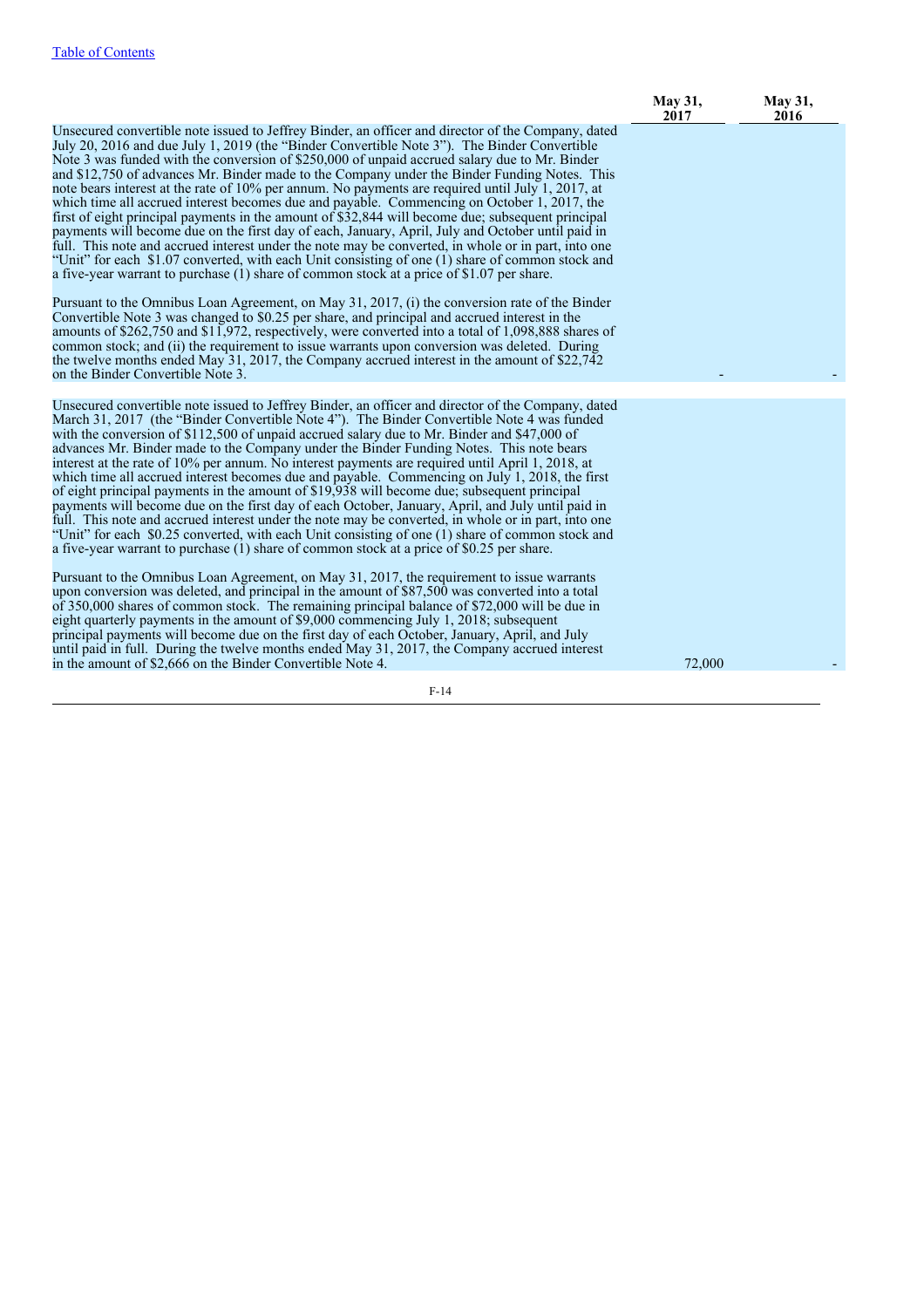|                                                                                                                                                                                                                                                                                                                                                                                                                                                                                                                                                                                                                                                                                                                                                                                                                                                                                                                                                                                                                                                                                                                                                                                                                                                                                                                                                                                                                                                                                                                                                                                                                                                                                                                                                                                                                                                                                                                                                                                                                                                                                                                                                                                                                                                                                    | May 31,<br>2017 | May 31,<br>2016 |
|------------------------------------------------------------------------------------------------------------------------------------------------------------------------------------------------------------------------------------------------------------------------------------------------------------------------------------------------------------------------------------------------------------------------------------------------------------------------------------------------------------------------------------------------------------------------------------------------------------------------------------------------------------------------------------------------------------------------------------------------------------------------------------------------------------------------------------------------------------------------------------------------------------------------------------------------------------------------------------------------------------------------------------------------------------------------------------------------------------------------------------------------------------------------------------------------------------------------------------------------------------------------------------------------------------------------------------------------------------------------------------------------------------------------------------------------------------------------------------------------------------------------------------------------------------------------------------------------------------------------------------------------------------------------------------------------------------------------------------------------------------------------------------------------------------------------------------------------------------------------------------------------------------------------------------------------------------------------------------------------------------------------------------------------------------------------------------------------------------------------------------------------------------------------------------------------------------------------------------------------------------------------------------|-----------------|-----------------|
| Unsecured convertible note issued to Frank Koretsky, a director of the Company, dated January<br>12, 2016 and due January 1, 2019 (the "Koretsky Convertible Note 1"). During the years ended<br>May 31, 2016 and 2015, Mr. Koretsky made advances to the Company in the amounts of<br>\$745,000 and \$600,000, respectively (a total of \$1,345,000) pursuant to note payable agreements<br>(see Koretsky Funding Note 1). During the year ended May 31, 2016, \$895,000 of this amount<br>was used to fund the Koretsky Convertible Note 1. This note bears interest at the rate of 6% per<br>annum. No payments are required until January 1, 2017, at which time all accrued interest<br>becomes due and payable. Commencing on April 1, 2017, the first of eight principal payments in<br>the amount of \$111,875 will be due; subsequent principal payments will due on the first day of<br>each July, October, January, and April until paid in full. This note and accrued interest under the<br>note may be converted, in whole or in part, into one "Unit" for each \$0.75 converted, with each<br>Unit consisting of one (1) share of common stock and a five-year warrant to purchase (1) share of<br>common stock at a price of \$1.00 per share (post Reverse-Split). The Company recognized a<br>discount of \$895,000 on the value of the beneficial conversion feature at the time of<br>issuance. During the twelve months ended May 31, 2016, \$171,822 of this discount was charged<br>to operations. During the twelve months ended May 31, 2016 the Company accrued interest in<br>the amount of \$20,597 on this note.                                                                                                                                                                                                                                                                                                                                                                                                                                                                                                                                                                                                                                      |                 |                 |
| Pursuant to the Omnibus Loan Agreement, on May 31, 2017, (i) the conversion rate of the<br>Koretsky Convertible Note 1 was changed to \$0.25 per share, and principal and accrued interest in<br>the amounts of \$895,000 and \$83,089, respectively, were converted into a total of 3,912,356<br>shares of common stock; and (ii) the requirement to issue warrants upon conversion was deleted.<br>During the twelve months ended May 31, 2017, the remaining discount on the Koretsky<br>Convertible Note 1 in the amount of \$732,178 was charged to operations, and the Company<br>accrued interest in the amount of \$53,700.                                                                                                                                                                                                                                                                                                                                                                                                                                                                                                                                                                                                                                                                                                                                                                                                                                                                                                                                                                                                                                                                                                                                                                                                                                                                                                                                                                                                                                                                                                                                                                                                                                                |                 | 895,000         |
| Unsecured convertible note issued to Frank Koretsky, a director of the Company, dated April 8,<br>2016 and due April 1, 2019 (the "Koretsky Convertible Note 2"). During the years ended May 31,<br>2016 and 2015, Mr. Koretsky made advances to the Company in the amounts of \$745,000 and<br>\$600,000, respectively (a total of \$1,345,000), pursuant to note payable agreements (see Koretsky<br>Funding Notes). During the year ended May 31, 2016, \$380,000 of this amount was used to fund<br>the Koretsky Convertible Note 2. This note bears interest at the rate of 6% per annum through<br>February 29, 2017 and 10% per annum thereafter. No payments are required until April 1, 2017, at<br>which time all accrued interest becomes due and payable. Commencing on July 1, 2017, the first<br>of eight principal payments in the amount of \$47,500 will be due; subsequent principal payments<br>will due on the first day of each October, January, April, and July until paid in full. This note and<br>accrued interest under the note may be converted, in whole or in part, into one "Unit" for each<br>\$1.07 converted, with each Unit consisting of one (1) share of common stock and a five-year<br>warrant to purchase (1) share of common stock at a price of \$1.07 per share (post Reverse-Split).<br>The Company recognized a discount of \$338,336 on the value of the beneficial conversion feature<br>at the time of issuance. During the twelve months ended May 31, 2016, \$64,939 of this discount<br>was charged to operations. During the twelve months ended May 31, 2016, the Company accrued<br>interest in the amount of \$7,100 on this note.<br>Pursuant to the Omnibus Loan Agreement, on May 31, 2017, (i) the conversion rate of the<br>Koretsky Convertible Note 2 was changed to \$0.25 per share, and principal and accrued interest in<br>the amounts of \$380,000 and \$35,302, respectively, were converted into a total of 1,661,208<br>shares of common stock; and (ii) the requirement to issue warrants upon conversion was deleted.<br>During the twelve months ended May 31, 2017, the remaining discount on the Koretsky<br>Convertible Note 2 in the amount of \$315,265 was charged to operations, and the Company |                 |                 |
| accrued interest in the amount of \$38,000.                                                                                                                                                                                                                                                                                                                                                                                                                                                                                                                                                                                                                                                                                                                                                                                                                                                                                                                                                                                                                                                                                                                                                                                                                                                                                                                                                                                                                                                                                                                                                                                                                                                                                                                                                                                                                                                                                                                                                                                                                                                                                                                                                                                                                                        |                 | 380,000         |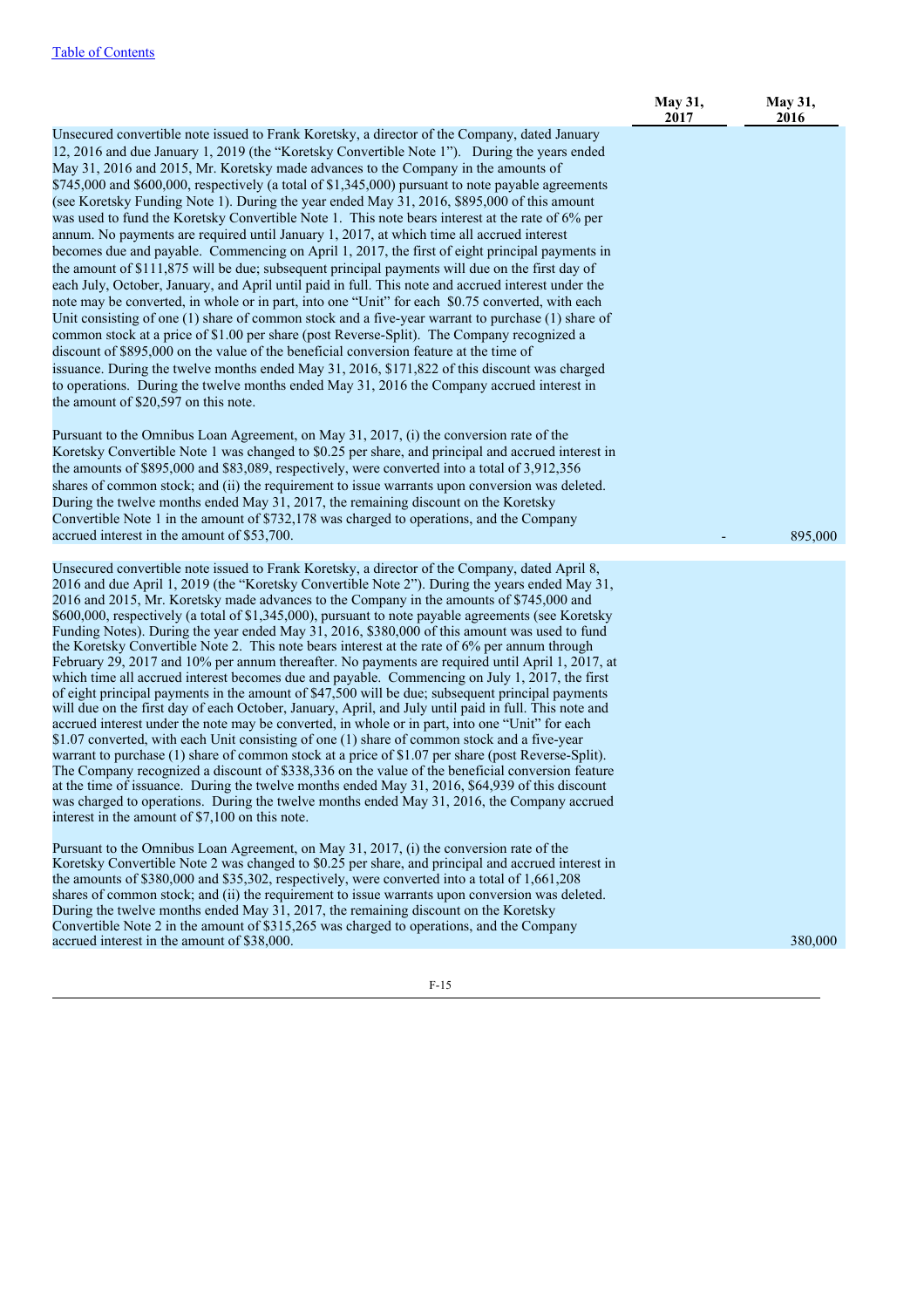| May 31,<br>2017 | May 31,<br>2016 |
|-----------------|-----------------|
|                 |                 |
|                 |                 |
| 120,000         |                 |
|                 |                 |
|                 |                 |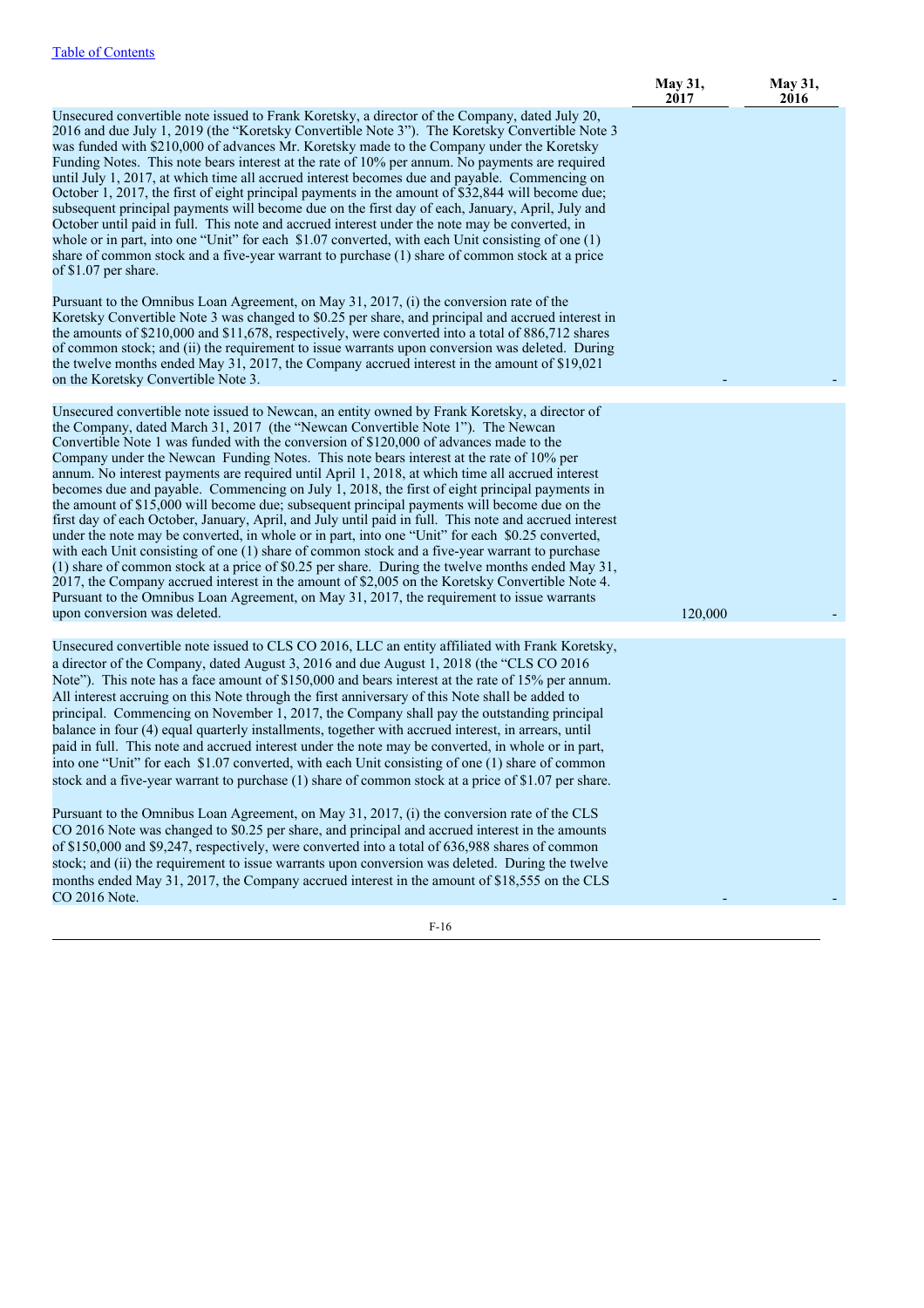|                                                                                                                                                                                                                                                                                                                                                                                                                                                                                                                                                                                                                                                                                                                                                                                                                                                                                                                                                                                                                                                                                                                                                                                                                                                                                                                                                                                                                                                                                                                                       | May 31,<br>2017 |                                   | <b>May 31,</b><br>2016 |
|---------------------------------------------------------------------------------------------------------------------------------------------------------------------------------------------------------------------------------------------------------------------------------------------------------------------------------------------------------------------------------------------------------------------------------------------------------------------------------------------------------------------------------------------------------------------------------------------------------------------------------------------------------------------------------------------------------------------------------------------------------------------------------------------------------------------------------------------------------------------------------------------------------------------------------------------------------------------------------------------------------------------------------------------------------------------------------------------------------------------------------------------------------------------------------------------------------------------------------------------------------------------------------------------------------------------------------------------------------------------------------------------------------------------------------------------------------------------------------------------------------------------------------------|-----------------|-----------------------------------|------------------------|
| Unsecured convertible note issued to Newcan, dated January 10, 2017 and due January 2, 2020<br>(the "Newcan Convertible Note 2"). The Newcan Convertible Note 2 was funded with \$410,000<br>of advances Newcan made to the Company under the Newcan Funding Notes. This note bears<br>interest at the rate of 10% per annum. No payments are required until January 2, 2018, at which<br>time all accrued interest becomes due and payable. Commencing on April 1, 2018, the first of<br>eight principal payments in the amount of \$51,250 will become due; subsequent principal<br>payments will become due on the first day of each, July, October, January, and April until paid in<br>full. This note and accrued interest under the note may be converted, in whole or in part, into one<br>"Unit" for each \$1.07 converted, with each Unit consisting of one (1) share of common stock and<br>a five-year warrant to purchase (1) share of common stock at a price of \$1.07 per share.<br>Pursuant to the Omnibus Loan Agreement, on May 31, 2017, (i) the conversion rate of the<br>Newcan Convertible Note 2 was changed to \$0.25 per share, and principal and accrued interest in<br>the amounts of \$410,000 and \$7,527, respectively, were converted into a total of 1,670,108<br>shares of common stock; and (ii) the requirement to issue warrants upon conversion was deleted.<br>During the twelve months ended May 31, 2017, the Company accrued interest in the amount of                                      |                 |                                   |                        |
| \$15,838 on the Newcan Convertible Note 2.                                                                                                                                                                                                                                                                                                                                                                                                                                                                                                                                                                                                                                                                                                                                                                                                                                                                                                                                                                                                                                                                                                                                                                                                                                                                                                                                                                                                                                                                                            |                 |                                   |                        |
| Unsecured convertible note issued to Newcan, dated January 10, 2017 and due January 2, 2020<br>(the "Newcan Convertible Note 3"). The Newcan Convertible Note 3 was funded with \$50,000<br>of advances Newcan made to the Company under the Newcan Funding Notes. This note bears<br>interest at the rate of 10% per annum. No payments are required until January 2, 2018, at which<br>time all accrued interest becomes due and payable. Commencing on April 1, 2018, the first of<br>eight principal payments in the amount of \$6,250 will become due; subsequent principal<br>payments will become due on the first day of each July, October, January, and April until paid in<br>full. This note and accrued interest under the note may be converted, in whole or in part, into one<br>"Unit" for each \$1.07 converted, with each Unit consisting of one (1) share of common stock and<br>a five-year warrant to purchase (1) share of common stock at a price of \$1.07 per share.<br>Pursuant to the Omnibus Loan Agreement, on May 31, 2017, (i) the conversion rate of the<br>Newcan Convertible Note 3 was changed to \$0.25 per share, and principal and accrued interest in<br>the amounts of \$50,000 and \$220, respectively, were converted into a total of 200,880 shares of<br>common stock; and (ii) the requirement to issue warrants upon conversion was deleted. During<br>the twelve months ended May 31, 2017, the Company accrued interest in the amount of \$2,822<br>on the Newcan Convertible Note 3. |                 |                                   |                        |
| Total - Convertible Notes Payable, Related Parties                                                                                                                                                                                                                                                                                                                                                                                                                                                                                                                                                                                                                                                                                                                                                                                                                                                                                                                                                                                                                                                                                                                                                                                                                                                                                                                                                                                                                                                                                    | \$<br>192,000   | \$                                | 1,367,500              |
| Less: Discount                                                                                                                                                                                                                                                                                                                                                                                                                                                                                                                                                                                                                                                                                                                                                                                                                                                                                                                                                                                                                                                                                                                                                                                                                                                                                                                                                                                                                                                                                                                        |                 |                                   | (1,114,104)            |
| Convertible Notes Payable, Related Parties, Net of Discounts                                                                                                                                                                                                                                                                                                                                                                                                                                                                                                                                                                                                                                                                                                                                                                                                                                                                                                                                                                                                                                                                                                                                                                                                                                                                                                                                                                                                                                                                          | \$<br>192,000   | \$                                | 253,396                |
| Convertible Notes Payable, Related Parties, Current Portion                                                                                                                                                                                                                                                                                                                                                                                                                                                                                                                                                                                                                                                                                                                                                                                                                                                                                                                                                                                                                                                                                                                                                                                                                                                                                                                                                                                                                                                                           | \$              | \$                                | 118,125                |
| Convertible Notes Payable, Related Parties, Long-term Portion                                                                                                                                                                                                                                                                                                                                                                                                                                                                                                                                                                                                                                                                                                                                                                                                                                                                                                                                                                                                                                                                                                                                                                                                                                                                                                                                                                                                                                                                         | \$<br>192,000   | $\mathbb{S}$                      | 1,249,375              |
| Convertible Notes Payable, Related Parties, Net of Discounts, Current Portion                                                                                                                                                                                                                                                                                                                                                                                                                                                                                                                                                                                                                                                                                                                                                                                                                                                                                                                                                                                                                                                                                                                                                                                                                                                                                                                                                                                                                                                         | \$              | $\mathbb{S}% _{t}\left( t\right)$ | 22,678                 |
| Convertible Notes Payable, Related Parties, Net of Discounts, Long-term Portion                                                                                                                                                                                                                                                                                                                                                                                                                                                                                                                                                                                                                                                                                                                                                                                                                                                                                                                                                                                                                                                                                                                                                                                                                                                                                                                                                                                                                                                       | \$<br>192,000   | $\mathbb{S}$                      | 230,718                |
| $F-17$                                                                                                                                                                                                                                                                                                                                                                                                                                                                                                                                                                                                                                                                                                                                                                                                                                                                                                                                                                                                                                                                                                                                                                                                                                                                                                                                                                                                                                                                                                                                |                 |                                   |                        |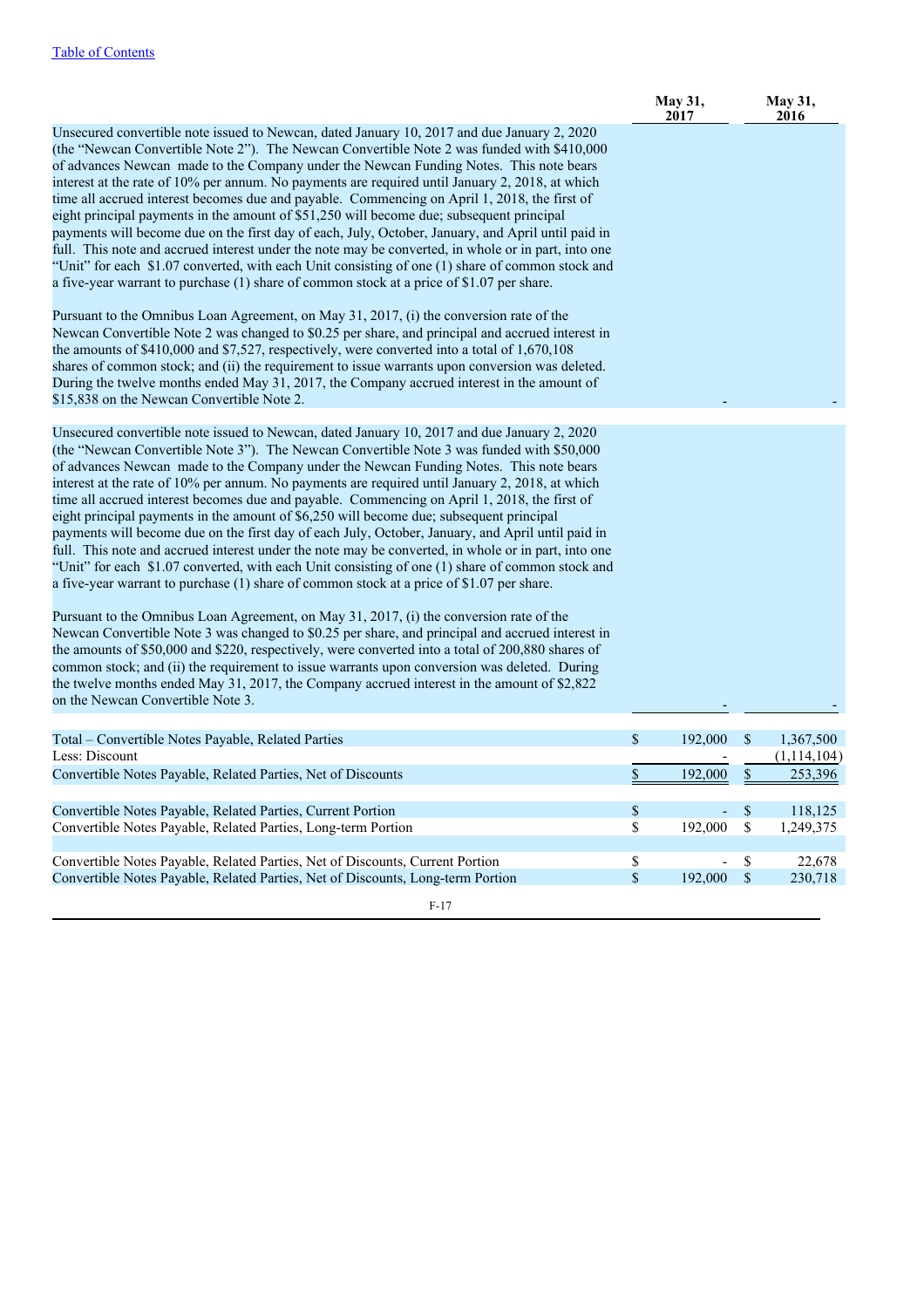|                                                                                                                                                                                                                                                                                                                                                                                                                                                                                                                                                                                                                                                                                                                                                                                                                                                                                                                                                                                                                                                                                                                                                                                                                                                                                                                                                                                                                                                                                                                                                                                                                                                                                                                                                                                                                                                                                                                                                                                                                                                                                                                                                               | May 31,<br>2017 | May 31,<br>2016 |
|---------------------------------------------------------------------------------------------------------------------------------------------------------------------------------------------------------------------------------------------------------------------------------------------------------------------------------------------------------------------------------------------------------------------------------------------------------------------------------------------------------------------------------------------------------------------------------------------------------------------------------------------------------------------------------------------------------------------------------------------------------------------------------------------------------------------------------------------------------------------------------------------------------------------------------------------------------------------------------------------------------------------------------------------------------------------------------------------------------------------------------------------------------------------------------------------------------------------------------------------------------------------------------------------------------------------------------------------------------------------------------------------------------------------------------------------------------------------------------------------------------------------------------------------------------------------------------------------------------------------------------------------------------------------------------------------------------------------------------------------------------------------------------------------------------------------------------------------------------------------------------------------------------------------------------------------------------------------------------------------------------------------------------------------------------------------------------------------------------------------------------------------------------------|-----------------|-----------------|
| Convertible promissory note issued to an unaffiliated third party due April 29, 2018 (the "April<br>2015 Note"). During the twelve months ended May 31, 2015, the lender loaned the Company the<br>amount of \$200,000 pursuant to this note. The April 2015 Note bears interest at a rate of 15% per<br>annum. On the first anniversary of this note, the all then accrued interest became due. Thereafter,<br>the Company is required to make eight equal payments of principal together with accrued interest,<br>quarterly in arrears, commencing on July 1, 2016 until paid in full. The note and any accrued<br>unpaid interest is convertible into common stock of the Company. For each dollar converted, the<br>note holder shall receive two shares of common stock and one three-year warrant to purchase 1.33<br>shares of common stock at \$0.75 per share. The Company recognized a discount of \$200,000 on<br>the April 2015 Note related to the value of the beneficial conversion feature at the time of<br>issuance. During the twelve months ended May 31, 2016, \$66,667 of this discount was charged to<br>operations. During the twelve months ended May 31, 2016, the Company accrued interest in the<br>amount of \$30,082 on this note.<br>During the year ended May 31, 2017, the Company repaid principal in the amount of \$100,000<br>and interest in the amount of \$53,837 on this note. Also during the year ended May 31, 2017, the<br>Company charged \$100,545 of the discount to operations, and accrued interest in the amount of<br>\$22,440 on the April 2015 Note.                                                                                                                                                                                                                                                                                                                                                                                                                                                                                                                                                   | 100,000         | 200,000         |
|                                                                                                                                                                                                                                                                                                                                                                                                                                                                                                                                                                                                                                                                                                                                                                                                                                                                                                                                                                                                                                                                                                                                                                                                                                                                                                                                                                                                                                                                                                                                                                                                                                                                                                                                                                                                                                                                                                                                                                                                                                                                                                                                                               |                 |                 |
| Convertible Promissory Note payable to Old Main Capital, LLC ("Old Main") dated March 18,<br>2016, for the purchase of up to \$555,555 in 10% Original Issue Discount Convertible Promissory<br>Notes (the "10% Notes"). During the year ended May 31, 2016, Old Main loaned the Company<br>the amount of \$333,332 pursuant to these notes. These notes bear interest at the rate of 10% per<br>annum. Old Main may, at its option, convert all or a portion of the notes and accrued but unpaid<br>interest into shares of common stock at a conversion price of \$0.80 per share (post Reverse-Split)<br>(the "Fixed Conversion Price"). The Fixed Conversion Price is subject to adjustment if, at any<br>time while this note is outstanding, the Company should issue any equity security with an<br>effective price per share that is lower than the Fixed Conversion Price (the "Base Conversion<br>Price"), other than certain exempt issuances. In such an instance, the Fixed Conversion Price will<br>be lowered to match the Base Conversion Price. The shares underlying the 10% Notes are<br>subject to a registration rights agreement. At the earlier of September 18, 2016 or two trading<br>days after the registration statement is declared effective, the Company must begin to redeem<br>1/24th of the face amount of the notes and any accrued but unpaid interest on a bi-weekly basis.<br>Such amortization payments may be made, at our option, in cash or, subject to certain conditions,<br>in common stock pursuant to a conversion rate equal to the lower of (a) \$0.80 or (b) $75\%$ of the<br>lowest daily volume weighted average price of the common stock in the twenty consecutive<br>trading days immediately prior to the conversion date. The Company recognized a discount of<br>\$330,188 on the 10% Notes related to the value of the original issue discount and embedded<br>derivative. During the twelve months ended May 31, 2016, \$4,056 of this discount was charged<br>to operations. During the twelve months ended May 31, 2016, the Company accrued interest in<br>the amount of \$5,160 on this note. |                 |                 |
| On October 6, 2016, the 10% Notes were amended to increase the interest rate to 15% (effective<br>August 1, 2016) and subsequently amended November 28, 2016 to convert the 10% Notes from<br>installment notes to "balloon" notes, with all principal and accrued interest due on September 18,<br>2017. In exchange for amending the terms of the 10% Notes, the Company increased the<br>outstanding principal balance by 10% to \$366,666; pursuant to this modification, the Company<br>recorded a loss on modification of debt in the amount of \$33,334. In addition, the Fixed<br>Conversion Price was changed to a variable conversion price equal to the lesser of the prior Fixed<br>Conversion Price or 75% of the lowest VWAP in the fifteen trading days ending on the trading<br>day immediately prior to the conversion date. The 10% Notes were revalued as of the November<br>28, 2016 amendment and the Company recognized a discount of \$366,666 on the value of the<br>embedded derivative. During the three months ended February 28, 2017, Old Main converted an<br>aggregate of \$100,000 of principal, in six transactions, into 828,173 shares of common stock.<br>On March 27, 2017, the Company entered into a further amendment to the Convertible<br>Promissory Notes issued on March 18, April 22 and May 27, 2016, whereby the Company agreed<br>to prepay all amounts due under the 10% Notes on or before April 1, 2017, which amount was                                                                                                                                                                                                                                                                                                                                                                                                                                                                                                                                                                                                                                                                                  |                 |                 |
| agreed to be \$372,670, consisting of principal in the amount of \$229,166, accrued interest in the<br>amount of \$57,504, and a prepayment penalty in the amount of \$86,000. The payment to Old<br>Main of \$372,670 was made from the proceeds of loans to the Company made by Newcan and<br>Jeffrey Binder, who are either officers and directors of the Company or affiliates of officers and<br>directors of the Company. These loans are reflected in the Newcan Funding Notes (see above,<br>\$323,000); and the Binder Funding Note 1 (see above, \$49,700). Also, during the year ended<br>May 31, 2017, the Company accrued interest in the amount of \$52,344 on the 10% notes.                                                                                                                                                                                                                                                                                                                                                                                                                                                                                                                                                                                                                                                                                                                                                                                                                                                                                                                                                                                                                                                                                                                                                                                                                                                                                                                                                                                                                                                                   |                 | 333,332         |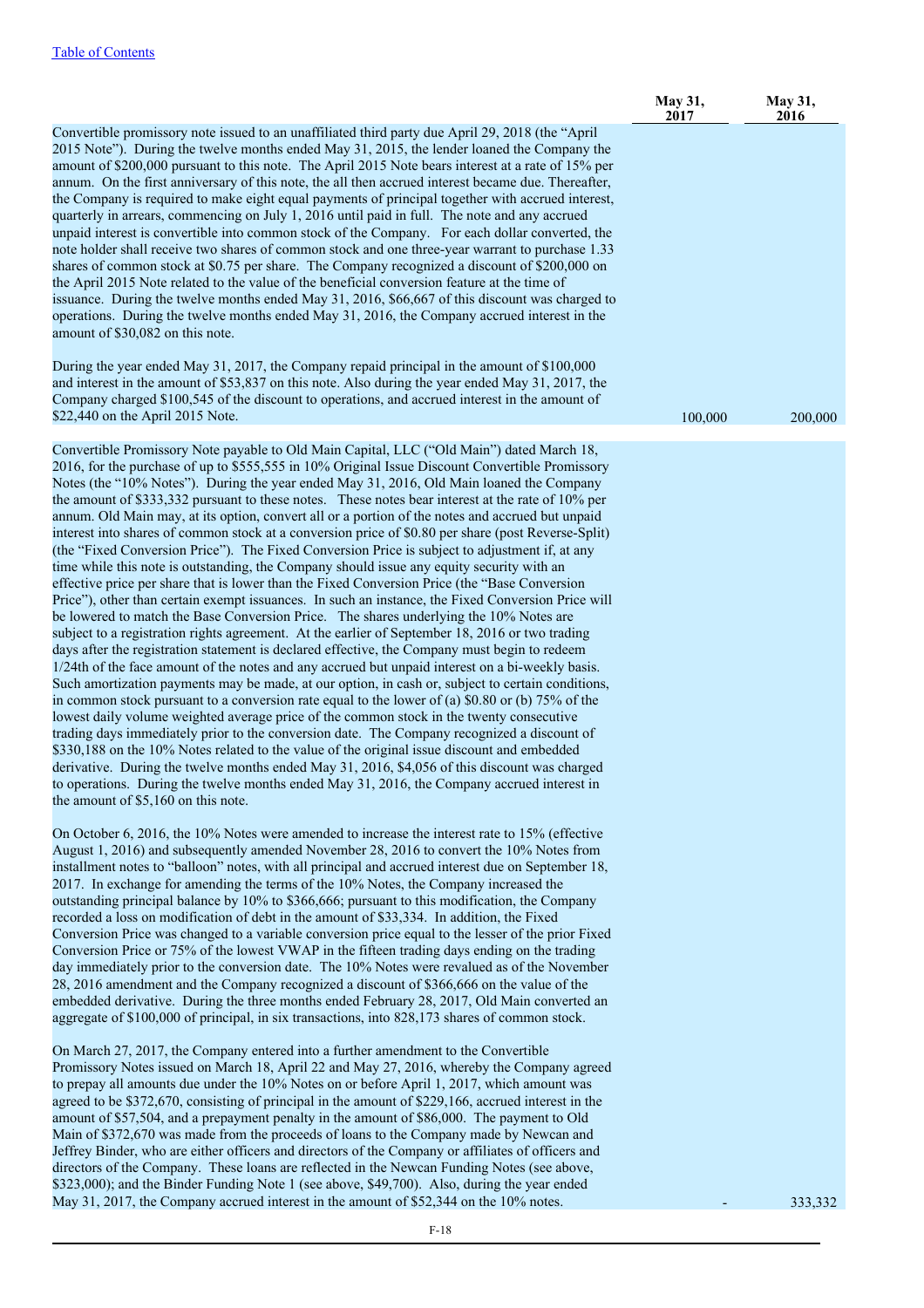|                                                                                                                                                                                                                                                                                                                                                                                                                                                                                                                                                                                                                                                                                                                                                                                                                                                                                                                                                                                                                                                                                                                                                                                                                                                                                                                                                                                                                                                                                                                                                                                                                                                                                                                                                                                                                                                     | <b>May 31,</b><br>2017         |               | <b>May 31,</b><br>2016 |
|-----------------------------------------------------------------------------------------------------------------------------------------------------------------------------------------------------------------------------------------------------------------------------------------------------------------------------------------------------------------------------------------------------------------------------------------------------------------------------------------------------------------------------------------------------------------------------------------------------------------------------------------------------------------------------------------------------------------------------------------------------------------------------------------------------------------------------------------------------------------------------------------------------------------------------------------------------------------------------------------------------------------------------------------------------------------------------------------------------------------------------------------------------------------------------------------------------------------------------------------------------------------------------------------------------------------------------------------------------------------------------------------------------------------------------------------------------------------------------------------------------------------------------------------------------------------------------------------------------------------------------------------------------------------------------------------------------------------------------------------------------------------------------------------------------------------------------------------------------|--------------------------------|---------------|------------------------|
| Convertible promissory note payable to Old Main dated March 18, 2016 and bearing interest at a<br>rate of 8% (the "8% Note"). The 8% Note was issued for Old Main's commitment to enter into<br>an equity line transaction with the Company and prepare all of the related transaction<br>documents. Old Main may, at its option, convert all or a portion of the note and accrued but<br>unpaid interest into shares of common stock at a conversion price of \$1.07 per share (post<br>Reverse-Split) (the "8% Fixed Conversion Price"). The 8% Fixed Conversion Price is subject to<br>adjustment if, at any time while this note is outstanding, the Company should issue any equity<br>security with an effective price per share that is lower than the 8% Fixed Conversion Price (the<br>"8% Base Conversion Price"), other than certain exempt issuances. In such an instance, the 8%<br>Fixed Conversion Price will be lowered to match the 8% Base Conversion Price. The shares<br>underlying the 8% Note are subject to a registration rights agreement. At the earlier of<br>September 18, 2016 or two trading days after this registration statement becomes effective, the<br>Company must begin to redeem 1/6th of the face amount of the note and any accrued but unpaid<br>interest on a monthly basis. Such amortization payment may be made, at its option, in cash or,<br>subject to certain conditions, in common stock pursuant to a conversion rate equal to the lower of<br>(a) \$1.07 (post Reverse-Split) or (b) 75% of the lowest daily volume weighted average price of<br>the common stock in the twenty consecutive trading days ending on the trading day that is<br>immediately prior to the applicable conversion date. The Company recognized a discount of<br>\$172,108 on the value of the embedded derivative. |                                |               |                        |
| On November 28, 2016, the 8% Note was amended converting the note from an installment note<br>to a "balloon" note, with all principal and accrued interest due on March 18, 2017. In<br>addition, the Fixed Conversion Price was changed to a variable conversion price equal to the<br>lesser of the prior Fixed Conversion Price or 75% of the lowest VWAP in the fifteen trading days<br>ending on the trading day immediately prior to the conversion date. The November 28, 2016<br>amendment required an extinguishment analysis of the 8% Note resulting in gain on<br>extinguishment of debt in the amount of \$81,496 for the nine months ended February 28, 2017.<br>The gain on extinguishment of debt was included in additional paid-in capital at February 28,<br>2017. The 8% Note was revalued as of the November 28, 2016 amendment and the Company<br>recognized a discount of \$169,476 on the value of the embedded derivative. At February 28,<br>2017 and May 31, 2016, the amount of discount remaining on these notes was \$118,998 and<br>$$163,586$ , respectively.                                                                                                                                                                                                                                                                                                                                                                                                                                                                                                                                                                                                                                                                                                                                                       |                                |               |                        |
| On March 27, 2017, the Company entered into a further amendment to the convertible<br>promissory notes issued on March 18, April 22 and May 27, 2016, whereby the Company agreed<br>to increase the outstanding amount due under the 8% Note as of March 18, 2017 by 5%, or<br>\$10,000. In exchange for doing so, Old Main agreed to extend the maturity of the 8% Note until<br>July 1, 2017 and to suspend conversions under the 8% Note until July 1, 2017. Also during the<br>year ended May 31, 2017, the Company accrued interest in the amount of \$17,207 on the 8%<br>Note.                                                                                                                                                                                                                                                                                                                                                                                                                                                                                                                                                                                                                                                                                                                                                                                                                                                                                                                                                                                                                                                                                                                                                                                                                                                               | 210,000                        |               | 200,000                |
|                                                                                                                                                                                                                                                                                                                                                                                                                                                                                                                                                                                                                                                                                                                                                                                                                                                                                                                                                                                                                                                                                                                                                                                                                                                                                                                                                                                                                                                                                                                                                                                                                                                                                                                                                                                                                                                     |                                |               |                        |
| Total - Convertible Notes Payable                                                                                                                                                                                                                                                                                                                                                                                                                                                                                                                                                                                                                                                                                                                                                                                                                                                                                                                                                                                                                                                                                                                                                                                                                                                                                                                                                                                                                                                                                                                                                                                                                                                                                                                                                                                                                   | \$<br>310,000                  | \$            | 733,332                |
| Less: Discount                                                                                                                                                                                                                                                                                                                                                                                                                                                                                                                                                                                                                                                                                                                                                                                                                                                                                                                                                                                                                                                                                                                                                                                                                                                                                                                                                                                                                                                                                                                                                                                                                                                                                                                                                                                                                                      | (57, 644)                      |               | (617, 495)             |
| Convertible Notes Payable, Net of Discounts                                                                                                                                                                                                                                                                                                                                                                                                                                                                                                                                                                                                                                                                                                                                                                                                                                                                                                                                                                                                                                                                                                                                                                                                                                                                                                                                                                                                                                                                                                                                                                                                                                                                                                                                                                                                         | \$<br>252,356                  | <u>\$</u>     | 115,837                |
|                                                                                                                                                                                                                                                                                                                                                                                                                                                                                                                                                                                                                                                                                                                                                                                                                                                                                                                                                                                                                                                                                                                                                                                                                                                                                                                                                                                                                                                                                                                                                                                                                                                                                                                                                                                                                                                     |                                |               |                        |
| Total - Convertible Notes Payable, Current Portion                                                                                                                                                                                                                                                                                                                                                                                                                                                                                                                                                                                                                                                                                                                                                                                                                                                                                                                                                                                                                                                                                                                                                                                                                                                                                                                                                                                                                                                                                                                                                                                                                                                                                                                                                                                                  | \$<br>310,000                  | \$            | 300,000                |
| Total - Convertible Notes Payable, Long-term Portion                                                                                                                                                                                                                                                                                                                                                                                                                                                                                                                                                                                                                                                                                                                                                                                                                                                                                                                                                                                                                                                                                                                                                                                                                                                                                                                                                                                                                                                                                                                                                                                                                                                                                                                                                                                                | \$<br>$\overline{\phantom{a}}$ | \$            | 433,332                |
| Total - Convertible Notes Payable, Net of Discounts, Current Portion                                                                                                                                                                                                                                                                                                                                                                                                                                                                                                                                                                                                                                                                                                                                                                                                                                                                                                                                                                                                                                                                                                                                                                                                                                                                                                                                                                                                                                                                                                                                                                                                                                                                                                                                                                                | \$<br>252,356                  | \$            | 72,525                 |
| Total - Convertible Notes Payable, Net of Discounts, Long-term Portion                                                                                                                                                                                                                                                                                                                                                                                                                                                                                                                                                                                                                                                                                                                                                                                                                                                                                                                                                                                                                                                                                                                                                                                                                                                                                                                                                                                                                                                                                                                                                                                                                                                                                                                                                                              | \$                             | \$            | 43,312                 |
|                                                                                                                                                                                                                                                                                                                                                                                                                                                                                                                                                                                                                                                                                                                                                                                                                                                                                                                                                                                                                                                                                                                                                                                                                                                                                                                                                                                                                                                                                                                                                                                                                                                                                                                                                                                                                                                     |                                |               |                        |
| Discounts on notes payable amortized to interest expense:                                                                                                                                                                                                                                                                                                                                                                                                                                                                                                                                                                                                                                                                                                                                                                                                                                                                                                                                                                                                                                                                                                                                                                                                                                                                                                                                                                                                                                                                                                                                                                                                                                                                                                                                                                                           | \$<br>252,356                  | $\frac{S}{2}$ | 286,317                |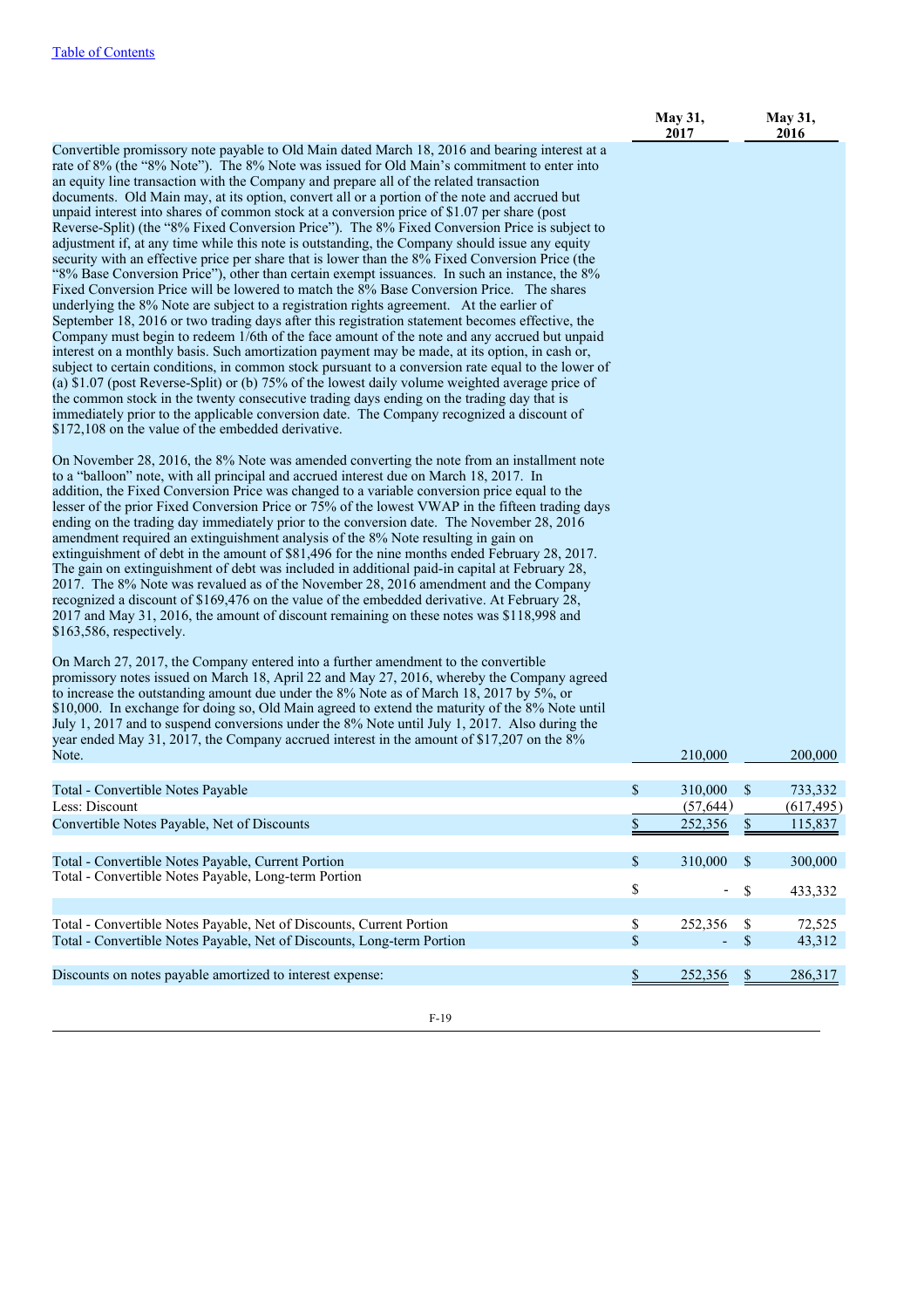Beneficial Conversion Features

The 8% Note and the 10% Notes contain conversion features that create derivative liabilities. The pricing model the Company used for determining fair value of its derivatives is the Lattice Model. Valuations derived from this model are subject to ongoing internal and external verification and review. The model uses market-sourced inputs such as interest rates and stock price volatilities. Selection of these inputs involves management's judgment and may impact net income. The derivative components of the 8% and 10% Convertible Notes were valued at issuance, at conversion, at restructure, and at period end. See note 3 and note 10.

Certain other of the Company's notes payable contain beneficial conversion features which are not derivatives, but which require valuation in order to determine the discount to the related note payable. The value of these conversion features is calculated using the Black-Scholes valuation model. The following table illustrates certain key information regarding the conversion option valuation assumptions under the Black-Scholes valuation model at May 31, 2016 and 2015:

|                          | <b>May 31.</b>    |                    |
|--------------------------|-------------------|--------------------|
|                          | 2017              | 2016               |
| Volatility               | $64\%$ to $138\%$ | 89% to 107%        |
| Dividends                |                   |                    |
| Risk-free interest rates | 0.86\% to 1.19\%  | 1.18\% to $0.91\%$ |
| Term (years)             | $1.25$ to 3       |                    |

## **NOTE 11 – STOCKHOLDERS' EQUITY**

The Company's authorized capital stock consists of 250,000,000 shares of common stock, par value \$0.0001 per share and 20,000,000 shares of preferred stock, par value \$0.001 per share. The Company had 32,852,944 and 20,350,003 shares of common stock issued and outstanding as of May 31, 2017 and 2016, respectively.

The Company recorded imputed interest of \$1,075 and \$1,078 during the year ended May 31, 2017 and 2016 on related party payables due to a director and officer of the Company.

On August 1, 2015, the Company and Alan Bonsett entered into a five-year employment agreement. Pursuant to the agreement, Mr. Bonsett commenced serving as the Company's Chief Operating Officer on August 15, 2015. Mr. Bonsett was entitled to a one-time signing bonus of 250,000 shares of restricted common stock of the Company, which became fully vested one year from the effective date of the agreement. The shares were issued on January 19, 2016. The Company valued the shares at \$327,500 based on the stock price at August 3, 2015. During the year ended May 31, 2016, the Company recognized \$327,500 in share based compensation.

On April 18, 2016, the Company entered into an equity purchase agreement (the "Equity Purchase Agreement") with Old Main providing that, upon the terms and subject to the conditions thereof, Old Main is committed to purchase, on an unconditional basis, shares of common stock (the "Commitment Shares") at an aggregate price of up to \$4,000,000 over the course of a 24-month term (the "Equity Line"). From time to time over the 24-month term of the Equity Purchase Agreement, the Company may, in its sole discretion, provide Old Main with a put notice (each, a "Put Notice"), to purchase a specified number of Commitment Shares (each, the "Put Amount Requested"). The actual amount of proceeds the Company receives pursuant to each Put Notice (each, the "Put Amount") will be determined by multiplying the Put Amount Requested by the applicable purchase price. The purchase price of each Commitment Share will equal 80% of the market price of the Company's common stock during the five consecutive trading days immediately following the clearing date associated with the applicable Put Notice.

On November 28, 2016, the Company amended the 2016 Convertible Notes, which was treated as an extinguishment and reissuance of the debt. As a result, the Company recorded a gain on the settlement of derivative liability in the amount of \$254,114, which was included in additional paid-in-capital at May 31, 2017.

Common Stock

Year ended May 31, 2017:

From December 21, 2016, through March 14, 2017, Old Main, holder of the 2016 Convertible Notes, converted an aggregate of \$137,500 of principal, in eight transactions, into 1,685,981 shares of common stock. As a result of the conversions, the Company charged the amount \$143,325 to additional paid-in capital related to settlement of derivative liability. See note 10.

In May 2017, the Company agreed to issue 25,000 shares of common stock with a fair value of \$3,250 to a service provider. At May 31, 2017, these shares had not been issued, and the amount of \$3,250 is included in stock payable on the Company's balance sheet.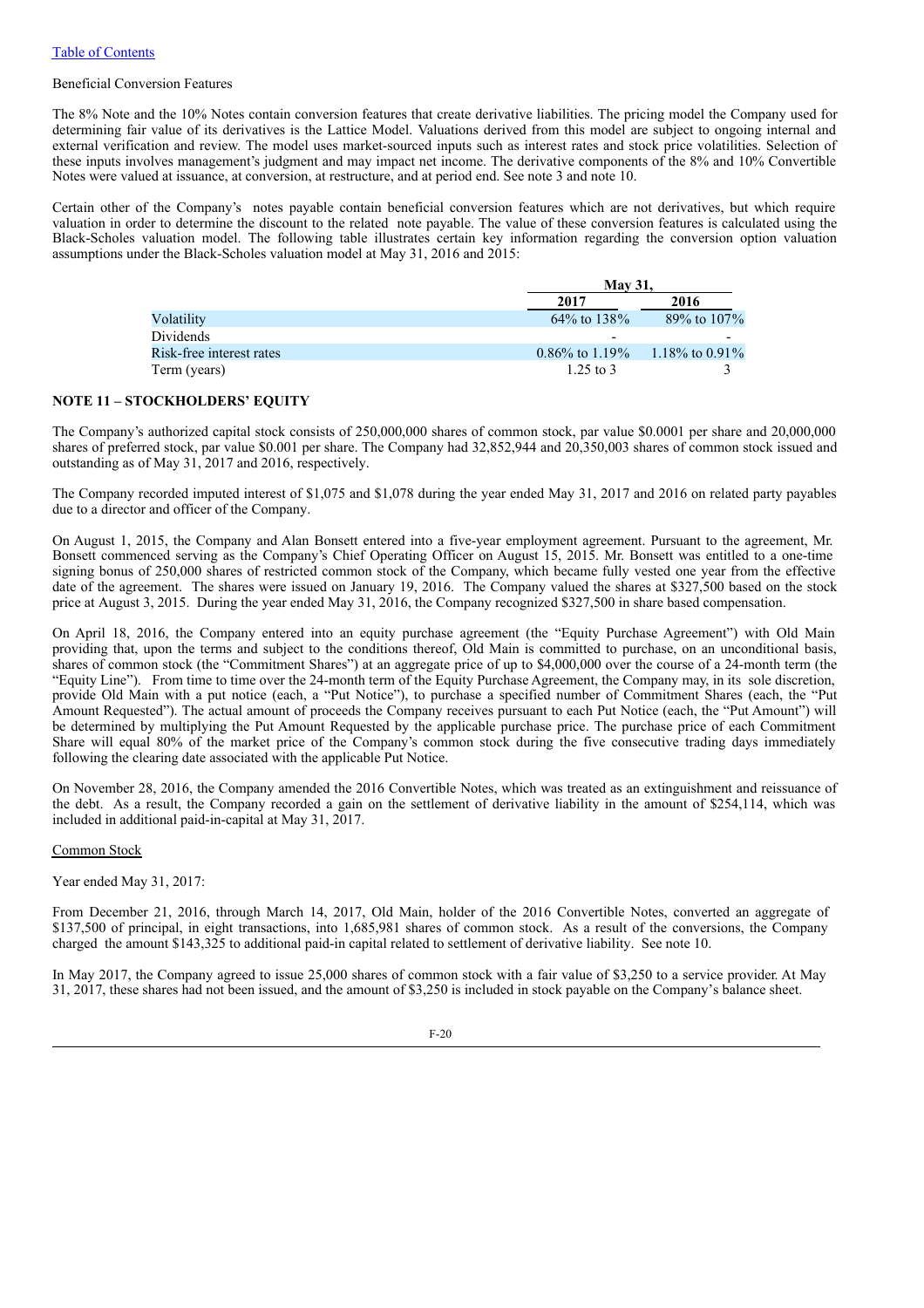In March 2017, the Company entered into a modification agreement regarding the 8% Promissory Note due to Old Main, and the derivative liability in the amount of \$70,143 related to the conversion feature of this note was charged to additional paid-in capital. See note 10.

In May 2017, the Company paid the 10% Notes due to Old Main, and the derivative liability in the amount of \$145,268 related to the conversion feature of this note was charged to additional paid-in capital. See note 10.

On May 31, 2017, pursuant to the Omnibus Loan Agreement, four related party convertible noteholders converted principal and interest in the aggregate amount of \$2,537,750 and \$166,490, respectively, into a total of 10,816,960 shares of common stock. As a result of the conversions, the Company charged the amount \$951,239 to loss on modification of debt. See note 10.

#### Year ended May 31, 2016:

On August 28, 2015, the Company issued 60,000 shares of common stock, valued at \$45,000, to a consultant for services. Of these shares, 50,000 were valued at \$37,500, and were included in stock payable as of May 31, 2015. The shares were valued based on the closing market price of the common stock on the grant date.

On July 22, 2015, pursuant to a consulting agreement, we agreed to issue 5,000 shares of common stock, valued at \$5,750, to a consulting firm in exchange for investor relations consulting services. On August 17, 2015, the consulting agreement was amended, whereby we agreed to issue 5,000 additional shares of common stock, valued at \$6,650. On August 26, 2015, we extended the consulting agreement and agreed to issue the consultant an additional 10,000 shares of common stock, valued at \$12,700. On October 9, 2015, we extended the consulting agreement and agreed to issue the consultant an additional 10,000 shares of common stock, valued at \$11,700. On December 15, 2015, we extended the consulting agreement and agreed to issue the consultant an additional 10,000 shares of common stock, valued at \$8,000. All shares were valued based on the closing market price on the grant date. During the year ended May 31, 2016, we issued 40,000 shares to this consultant, valued at \$32,750.

On October 15, 2015, pursuant to a consulting agreement, the Company agreed to issue 10,000 shares of common stock per month, valued at \$11,600 per month, to a consultant in exchange for investor relations consulting services. The consulting agreement was terminated during the first month of its term. The parties are in discussions regarding whether any shares of the Company's common stock have been earned and it is uncertain whether any shares will be issued. As of May 31, 2016, the Company had included 20,000 shares of common stock, valued at \$23,200 in stock payable on the accompanying balance sheets. The shares were valued based on the closing market price of the common stock on the grant date.

On December 29, 2015, pursuant to a consulting agreement commencing on January 4, 2016, the Company agreed to issue 25,000 shares of common stock per month, valued at \$21,250 per month, to a consultant in exchange for investor relations consulting services. The consulting agreement was terminated during the first month of its term. The parties are in discussions regarding whether any shares of the Company's common stock have been earned and it is uncertain whether any shares will be issued. As of May 31, 2016, the Company had 50,000 shares of common stock, valued at \$42,500 included in stock payable on the accompanying balance sheet. The shares were valued based on the closing market price of the common stock on the grant date.

On January 19, 2016, the Company issued 250,000 shares of restricted common stock with a fair value of \$327,500 to its Chief Operating Officer as a signing bonus. The shares vested on August 1, 2016.

## **NOTE 12 – INCOME TAXES**

The Company accounts for income taxes under FASB ASC 740-10, which provides for an asset and liability approach of accounting for income taxes. Under this approach, deferred tax assets and liabilities are recognized based on anticipated future tax consequences, using currently enacted tax laws, attributed to temporary differences between the carrying amounts of assets and liabilities for financial reporting purposes and the amounts calculated for income tax purposes.

As of May 31, 2017 and 2016, the Company had incurred a net operating loss and, accordingly, no provision for income taxes has been recorded. In addition, no benefit for income taxes has been recorded due to the uncertainty of the realization of any tax assets.

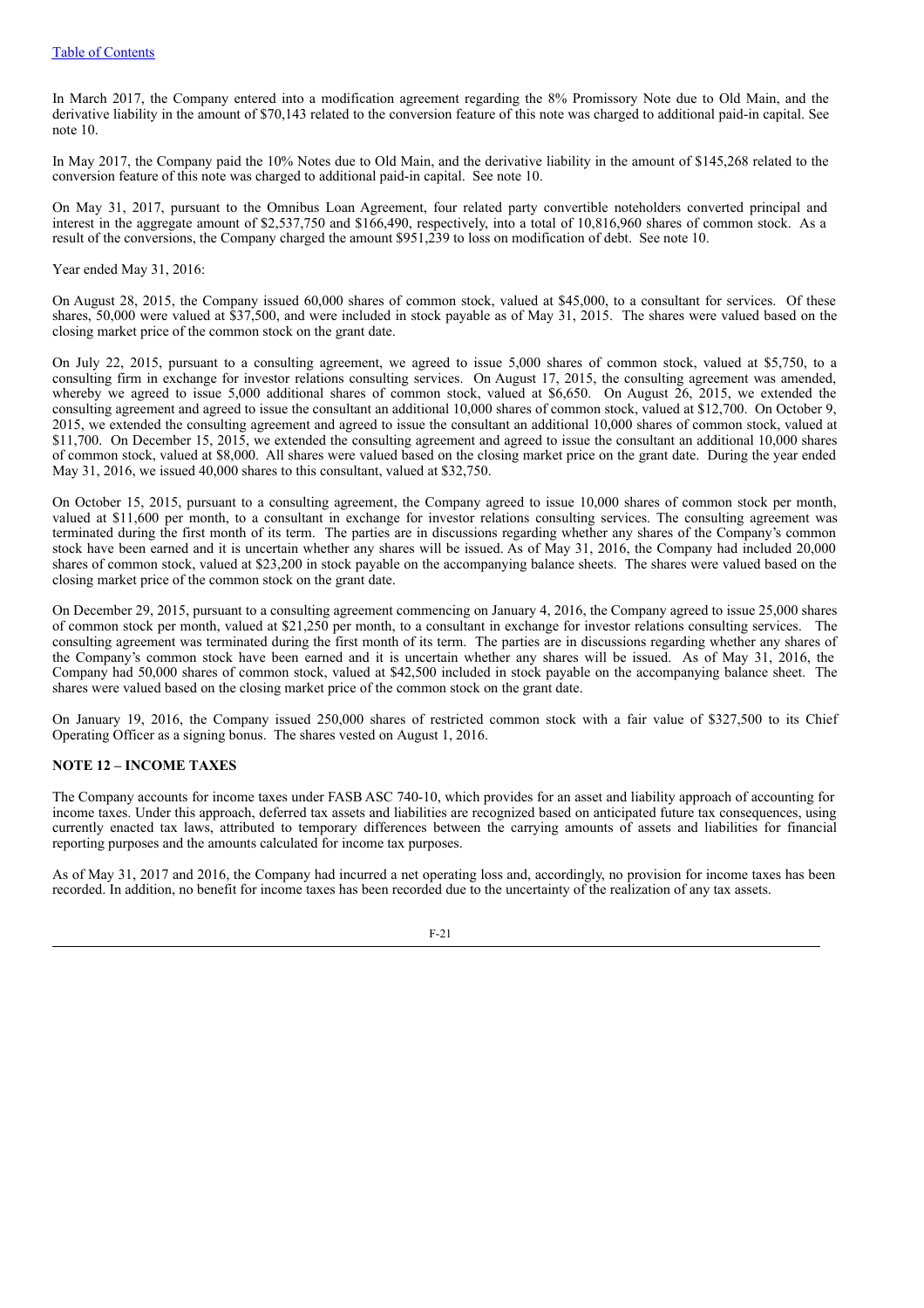The tax effects of the temporary differences that give rise to the Company's estimated deferred tax assets and liabilities are as follows:

|                                             | <b>May 31,</b><br>2017 | <b>May 31,</b><br>2016 |
|---------------------------------------------|------------------------|------------------------|
| Federal and state statutory rate            | 34%                    | 34%                    |
| Net operating loss carry forwards           | 1,386,438              | 787,513                |
| Valuation allowance for deferred tax assets | (1,386,438)            | (787,513)              |
| Net deferred tax assets                     | -                      | -                      |

As of May 31, 2017 and 2016, the Company had net operating loss carry forwards of approximately \$1,386,438 and \$787,513 available to offset future taxable income. The net operating loss carry forwards, if not utilized, will begin to expire in 2037.

Based on the available objective evidence, including the Company's history of losses, management believes it is more likely than not that the net deferred tax assets will not be fully realizable. Accordingly, the Company has provided for a full valuation allowance against its net deferred tax assets at May 31, 2017 and 2016. The Company had no uncertain tax positions as of May 31, 2017.

#### **NOTE 13 – COMMITMENTS AND CONTINGENCIES**

#### **Lease Arrangement**

The Company, through CLS Labs Colorado, leases 42,392 square feet of warehouse and office space (the "Leased Space") in a building located on 1.92 acres in Denver Colorado. CLS Labs Colorado subleases the Leased Space to Picture Rock Holdings, LLC as part of an arrangement whereby Picture Rock Holdings, LLC and its affiliate will conduct certain intended activities, including growing, extraction, conversion, assembly and packaging of cannabis and other plant materials, as permitted by and in compliance with state, city and local laws, rules, ordinances and regulations. Total expense for the lease was \$177,844 for the years ended May 31, 2017 and 2016.

Future annual minimum base rental payments for the lease as of May 31, 2017 are approximately as follows:

| 177,845 |
|---------|
| 177,845 |
| 177,845 |
| 148,202 |
|         |
| 681,737 |
|         |

#### **Employment Agreements**

CLS Labs and Jeffrey Binder entered into a five-year employment agreement effective October 1, 2014. Under the agreement, Mr. Binder serves as CLS Labs' Chairman, President and Chief Executive Officer and is entitled to receive an annual salary of \$150,000. Under the agreement, Mr. Binder is also entitled to receive a performance bonus equal to 2% of CLS Labs' annual EBITDA, up to a maximum annual cash compensation of \$1 million (including his base salary), and annual stock options, exercisable at the fair market value of CLS Labs' common stock on the date of grant, in an amount equal to 2% of its annual EBITDA up to \$42.5 million and 4% of its annual EBITDA in excess of \$42.5 million. On April 28, 2015, CLS Labs and the Company entered into an addendum to Mr. Binder's employment agreement whereby Mr. Binder agreed that following the Merger, in addition to his obligations to CLS Labs, he would serve the Company and its subsidiaries in such roles as the Company may request. In exchange, the Company agreed to assume the obligations of CLS Labs to grant Mr. Binder annual stock options, as referenced above. Mr. Binder continues to receive an annual salary of \$150,000 from CLS Labs for serving as its Chairman, President and Chief Executive Officer. My Binder deferred all of the salary payable to him under his employment agreement through May 31, 2016. On July 20, 2016, the Company issued Mr. Binder a convertible note in exchange for \$250,000 in deferred salary, among other amounts owed to Mr. Binder by the Company; on February 28, 2017, the Company issued Mr. Binder an additional convertible note in exchange for \$112,500 in deferred salary. As of May 31, 2017 and 2016, the Company had accrued compensation due to Mr. Binder in the amount of \$37,500 and \$250,000.

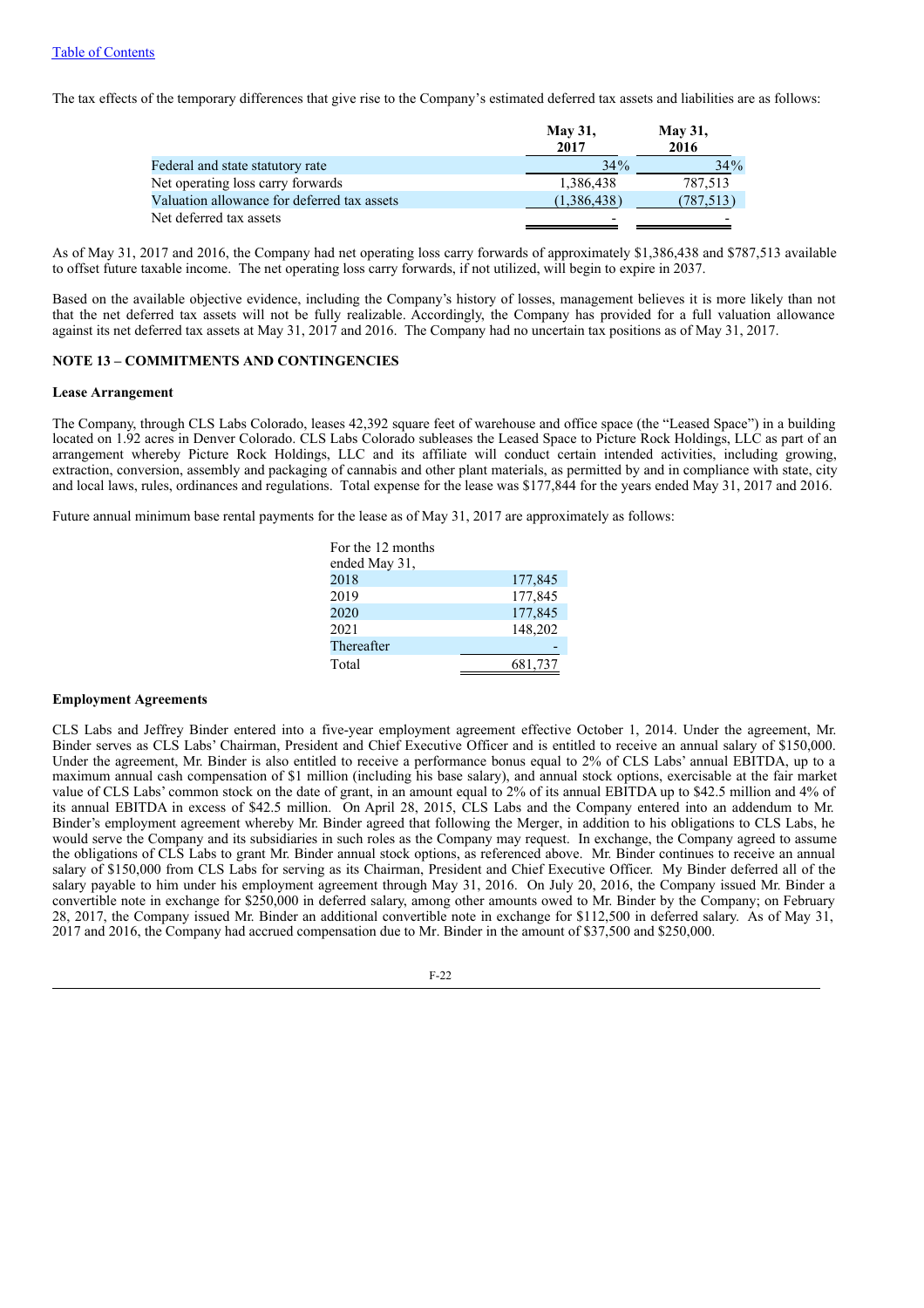Effective August 1, 2015, the Company and Alan Bonsett entered into a five-year employment agreement. Pursuant to the agreement, Mr. Bonsett commenced serving as the Company's Chief Operating Officer on August 15, 2015. Under the agreement, Mr. Bonsett is entitled to receive an annual salary of \$150,000. Further, he is entitled to receive a performance bonus equal to 2% of the Company's annual EBITDA, up to a maximum annual cash compensation of \$1 million (including his base salary), and annual stock options, exercisable at the fair market value of the Company's common stock on the date of grant, in an amount equal to 2% of its annual EBITDA up to \$42.5 million and 4% of its annual EBITDA in excess of \$42.5 million. Additionally, Mr. Bonsett is received a one-time signing bonus of 250,000 (post Reverse-Split) shares of restricted common stock of the Company, with a fair value of \$327,500, which became fully vested one year from the effective date of the agreement. Mr. Bonsett, as an owner of PRH, will indirectly receive the benefits of the Colorado Arrangement, as discussed in Note 10.

At May 31, 2016, the Company had accrued salary due to Michael Abrams, a former officer of the Company prior to his September 1, 2015 termination, in the amount of \$16,290.

## **NOTE 14 – FAIR VALUE OF FINANCIAL INSTRUMENTS**

The following summarizes the Company's derivative financial liabilities that are recorded at fair value on a recurring basis at May 31, 2017 and 2016.

| <b>Level 1</b> |  | Level 2                  |   | Level 3 |                              | Total                 |
|----------------|--|--------------------------|---|---------|------------------------------|-----------------------|
|                |  |                          |   |         |                              |                       |
|                |  |                          |   |         |                              | 95,276                |
|                |  |                          |   |         |                              |                       |
| <b>Level 1</b> |  | Level 2                  |   | Level 3 |                              | Total                 |
|                |  |                          |   |         |                              |                       |
|                |  | $\overline{\phantom{a}}$ | S | 418,537 |                              | 418,537               |
|                |  | $-$ \$<br>$-$ \$         |   | $- S$   | May 31, 2017<br>May 31, 2016 | 95,276 \$<br><b>S</b> |

The estimated fair values of the Company's derivative liabilities are as follows:

|                                           | <b>Derivative</b><br>Liability |
|-------------------------------------------|--------------------------------|
| <b>Liabilities Measured at Fair Value</b> |                                |
| Balance as of May 31, 2015                | $\mathcal{S}$                  |
| Issuances                                 | 480,294                        |
| Revaluation gain                          | (61, 757)                      |
| Balance as of May 31, 2016                | \$<br>418,537                  |
| Issuances                                 | 600,564                        |
| <b>Convert or Redeem</b>                  | (612, 850)                     |
| Revaluation gain                          | (310,975)                      |
| Balance as of May 31, 2017                | 95,276                         |

#### **NOTE 15 – SUBSEQUENT EVENTS**

On July 6, 2017, the Company entered into Amendment #4 to Convertible Promissory Note Issued on March 18, 2016 (the "Fourth Amendment") to further amend the terms of the 8% Note, which is the only Note that remains outstanding. Pursuant to the Fourth Amendment, the maturity date of the 8% Note was extended to July 15, 2017 and the outstanding balance of the 8% Note as of June 30, 2017 was increased by multiplying it by 1.075. The Fourth Amendment was effective on June 30, 2017.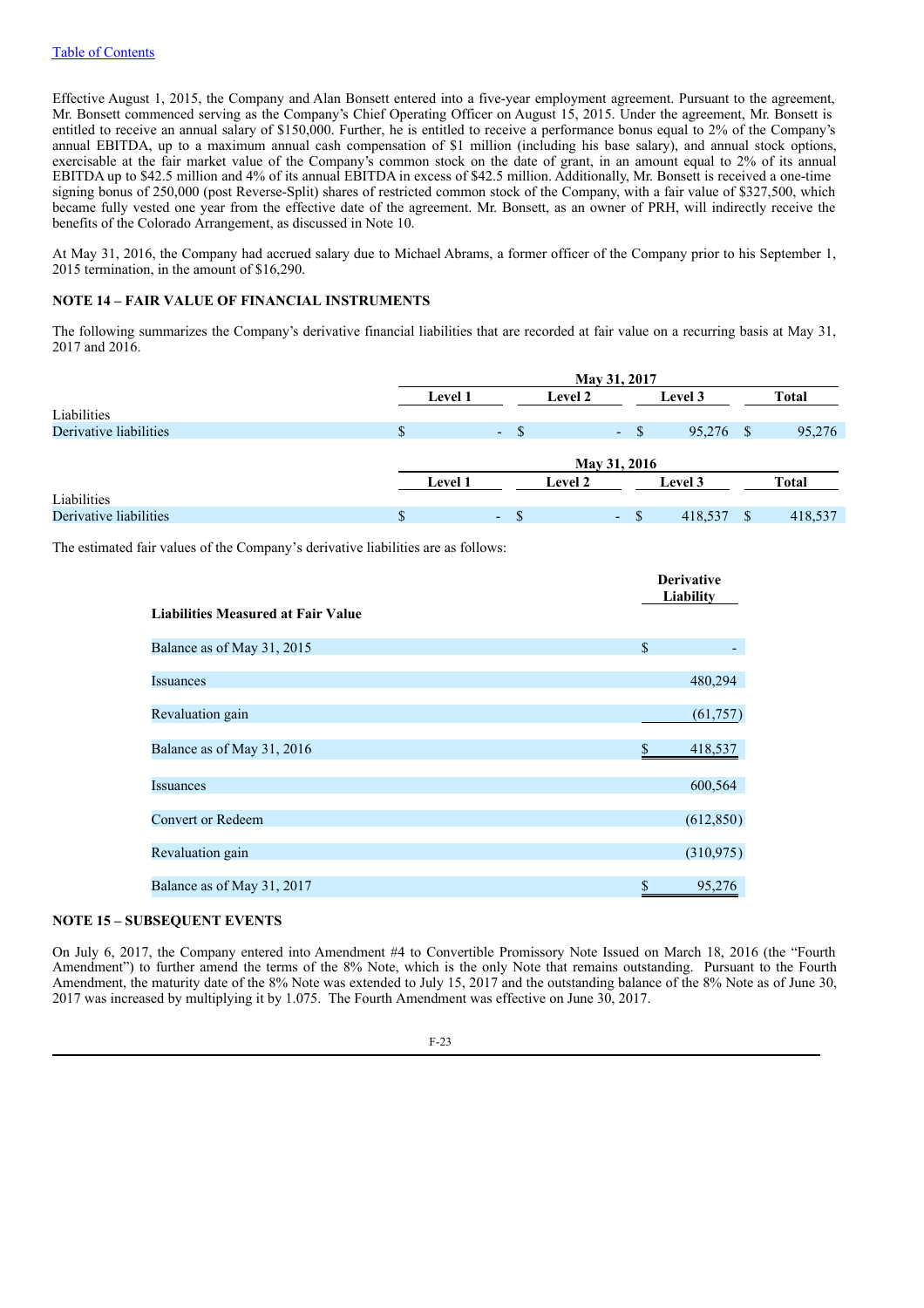In order to raise additional capital, make provision for the repayment of certain convertible promissory notes and acquire certain operating companies in synergistic businesses, on June 29, 2017, the Company entered into a non-binding letter of intent (the "LOI") with Pure Harvest Cannabis Producers, Inc. ("Pure Harvest") to (i) arrange for the sale of that certain 8% convertible promissory note in the original principal amount of \$200,000 made by the Corporation in favor of Old Main Capital, LLC (the "Old Main Note") by Old Main Capital, LLC; (ii) arrange for the sale of that certain 15% convertible promissory note in the original principal amount of \$200,000 made by the Corporation in favor of Dr. Trocki (the "Trocki Note") by Dr. Trocki; (iii) arrange for the sale of certain unrestricted shares of common stock of the Company by certain unaffiliated shareholders to certain persons named by Pure Harvest; (iv) arrange for the sale of certain restricted shares of common stock by the Company by certain affiliated shareholders to certain persons named by Pure Harvest; (v) arrange for the assumption of certain debt of the Corporation by certain of the Company's affiliates; (vi) structure certain private securities offerings of the Company's securities; and (vii) acquire certain assets of Pure Harvest. As the first step of implementing the LOI, the Company authorized and designated 650,000 shares of its preferred stock as "Series A Preferred Stock" with the intention of requiring the purchasers of the Old Main Note and the Trocki Note to convert such convertible debt into preferred stock. No preferred stock has been issued to date.

In June 2017, the Company entered into a letter agreement to amend its September 22, 2014 Investor Relations Consulting Agreement. Pursuant to the amendment, the Company agreed to issue the consultant 24,000 shares of its restricted common stock to satisfy \$6,000 of past due invoices for services previously rendered by the consultant from January 2017 through June 2017.

On August 23, 2017, Jeffrey Binder exchanged \$115,050 and \$72,767 in principal on Binder Funding Notes for the Binder Convertible Note 5 and the Binder Convertible Note 6. On the same date, Newcan Investment Partners, LLC exchanged \$621,658 and \$70,000 in principal on Newcan Funding Notes for Newcan Convertible Note 4 and Newcan Convertible Note 5. These notes bear interest at the rate of 10% per annum. No payments are required until October 1, 2018, at which time all accrued interest becomes due and payable. Commencing on January 2, 2019, the first of eight equal principal payments will become due; subsequent principal payments will become due on the first day of each April, July, October and January until paid in full. These notes and accrued interest under these notes may be converted, in whole or in part, into one share of common stock for each \$0.25 converted.

On August 23, 2017, the Company entered into Amendment #5 to Convertible Promissory Note Issued on March 18, 2016 (the "Fifth Amendment") to further amend the terms of the 8% Note. Pursuant to the Fifth Amendment, the maturity of the 8% Note was extended to September 15, 2017. The outstanding balance remained unchanged. The Fifth Amendment was effective on July 15, 2017.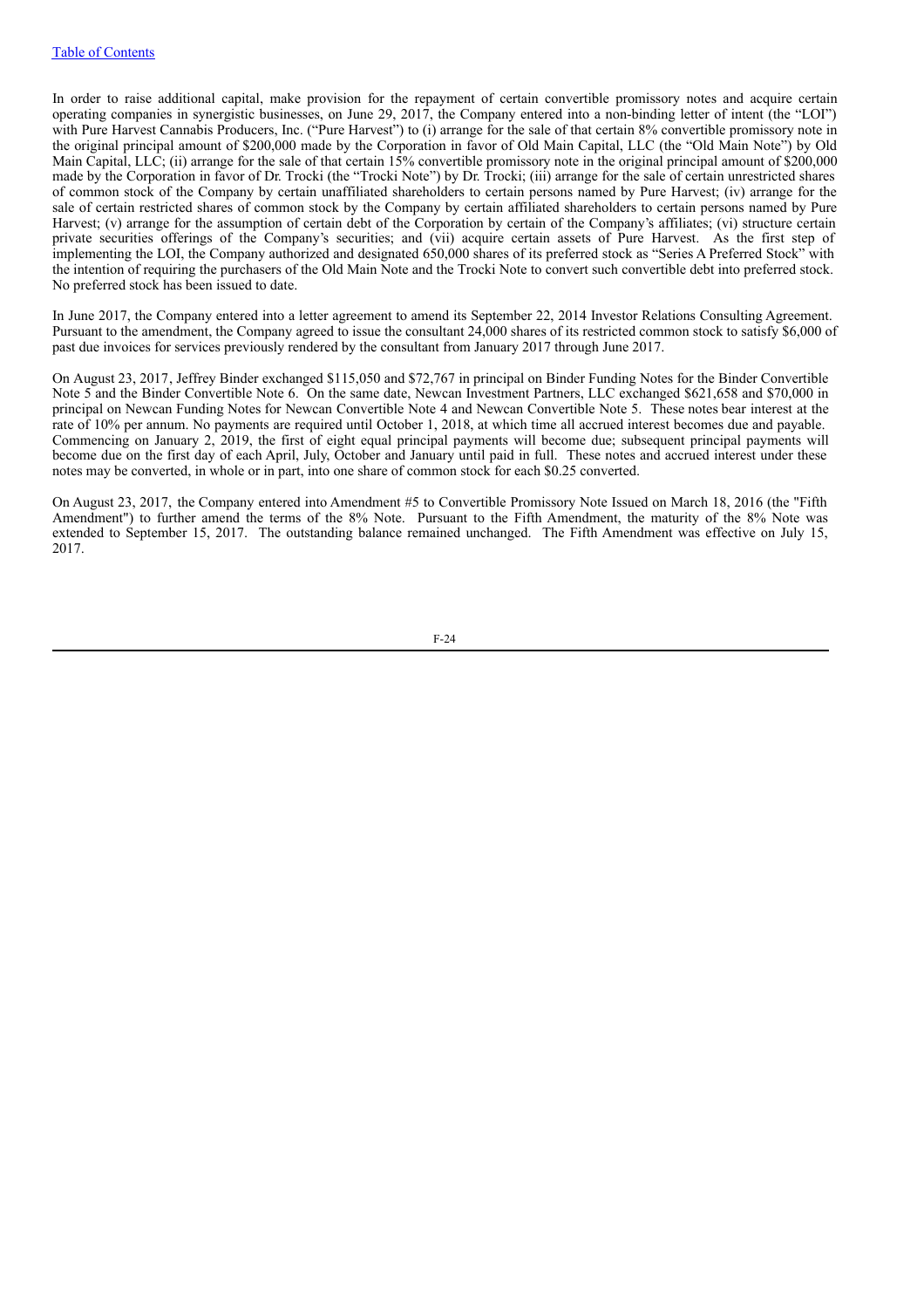## **Item 9. Changes in and Disagreements with Accountants on Accounting and Financial Disclosure.**

There have been no disagreements regarding accounting and financial disclosure matters with our independent certified public accountants.

### **Item 9A. Controls and Procedures.**

## *Evaluation of Disclosure Controls and Procedures*

Jeffrey Binder, our Chief Executive Officer, has evaluated the effectiveness of our disclosure controls and procedures (as defined in Rule 13a-15(e) under the Securities Exchange Act of 1934, as amended) as of the end of the period covered by this report. Based on the evaluation, Mr. Binder concluded that our disclosure controls and procedures are not effective in timely alerting him to material information relating to us that is required to be included in our periodic SEC filings and ensuring that information required to be disclosed by us in the reports we file or submit under the Act is accumulated and communicated to our management, including our chief financial officer, or person performing similar functions, as appropriate to allow timely decisions regarding required disclosure, for the following reasons:

- We do not have an independent board of directors or audit committee or adequate segregation of duties;
- We do not have an independent body to oversee our internal controls over financial reporting and lack segregation of duties due to our limited resources.

We plan to rectify these weaknesses by implementing an independent board of directors and hiring additional accounting personnel once we have additional resources to do so.

## *Changes in Internal Control over Financial Reporting*

There have been no changes in our internal controls over financial reporting that occurred during our last fiscal quarter that have materially affected, or are reasonably likely to materially affect, our internal control over financial reporting.

## **Item 9B. Other Information.**

None.

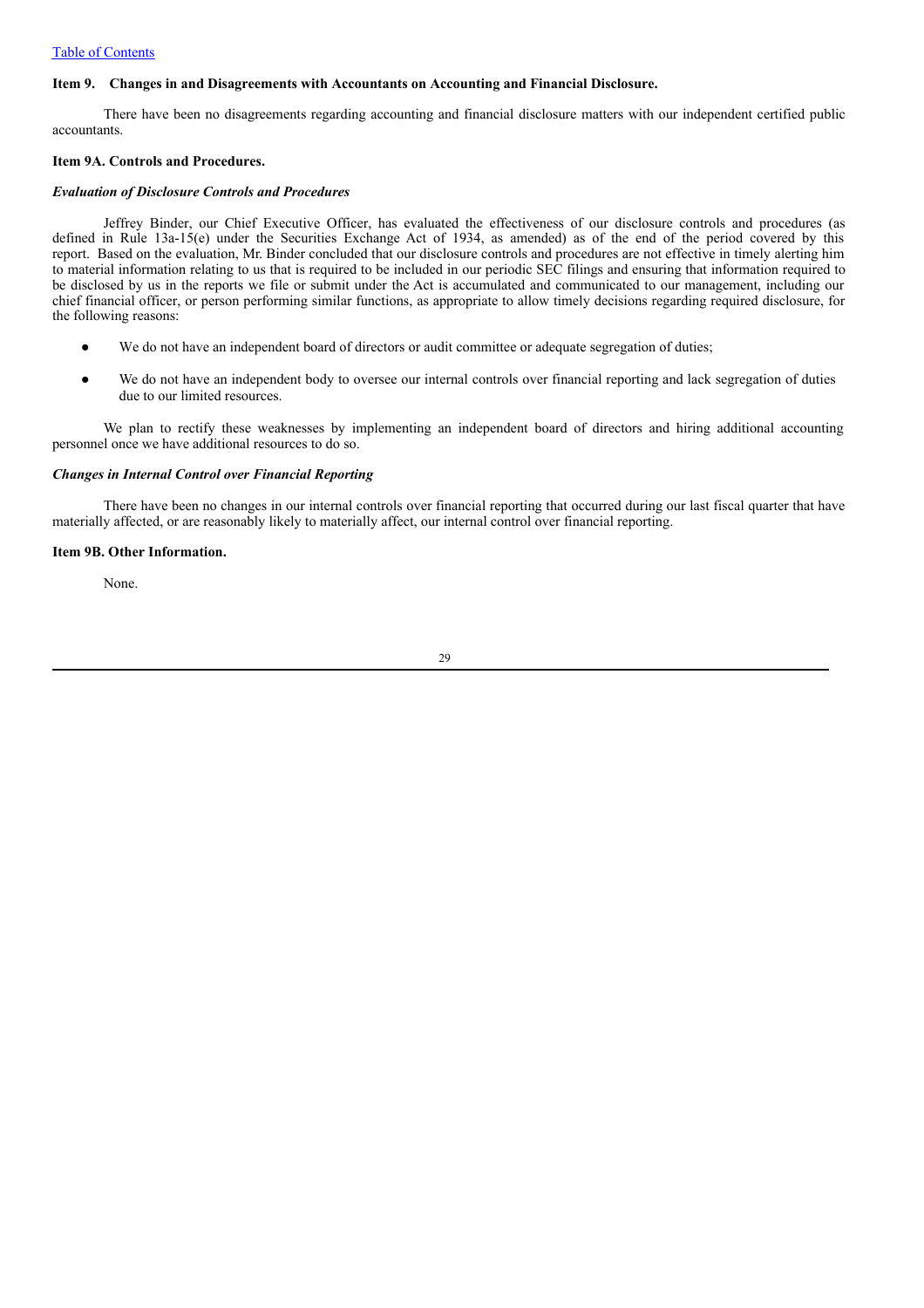## **PART III**

#### **Item 10. Directors, Executive Officers and Corporate Governance.**

Upon CLS Labs' acquisition of a majority interest in the Company on November 12, 2014, Jeffrey I. Binder, the Chairman, President and Chief Executive Officer of CLS Labs, was appointed Chairman, President and Chief Executive Officer of the Company, and Michael Abrams, the former Chief Operating Officer of CLS Labs, was appointed the Chief Operating Officer of the Company. Effective August 15, 2015, Mr. Abrams resigned as Chief Operating Officer of the Company and was replaced by Alan Bonsett. Mr. Binder and Mr. Bonsett remain the only two employees of the Company. Mr. Binder and Frank Koretsky are the directors of the Company.

Below are the names of and certain information, including business experience during the past five years, regarding our current executive officers and directors:

| Name           | Age | Title                                                     | Term Expires |
|----------------|-----|-----------------------------------------------------------|--------------|
| Jeffrey Binder | 70  | Chairman, President, Chief Executive Officer and Director | 2017         |
| Frank Koretsky |     | Director                                                  | 2016         |
| Alan Bonsett   | 43  | Chief Operating Officer                                   | $- -$        |

#### **Jeffrey Binder, Chairman, President, Chief Executive Officer and Director**

Mr. Binder was one of the individuals who founded CLS Labs in 2014 and he has served as its Chairman, President, Chief Executive Officer and a director since its inception. Upon CLS Labs' acquiring control of the Company on November 12, 2014, Mr. Binder was appointed Chairman, President, Chief Executive Officer and a director of the Company. He continues to serve in these roles. Since 2008, Mr. Binder has served as founder, Chairman and President of Power 3 Network, Inc., a company that develops websites and back offices for home-based businesses. In 2003, Mr. Binder founded Infinity 8, Inc., a software development company, where he served as its Chairman, Treasurer and a director until 2011. In addition to his employment history, Mr. Binder has invested in and mentored several start-up and mid-stage companies through his private holding company, JeMJ Financial Services, Inc., which he formed in 1988 and for which he serves as Chairman, President and a director. Through JeMJ, Mr. Binder invested in GGL Industries, Inc., a private holding company that owned Sterling Yacht and Classic Motor Carriages, as well as various other companies, and had extensive real estate holdings. Mr. Binder received his Juris Doctorate from the National Law Center, George Washington University, in 1971, where he received the honor of membership in the Order of the Coif. He also served as a legislative assistant to Adlai Stevenson II, a United States Senator for Illinois, and practiced Law at Sonnenschein Nath & Rosenthal, LLP, Chicago, Illinois for five years.

#### **Frank Koretsky, Director**

Mr. Koretsky is a founder and has served as a director of CLS Labs since its formation in 2014. Upon consummation of the Merger, Mr. Koretsky was also appointed a director of the Company. It is expected that Mr. Koretsky will serve as a consultant to the Company in the future. Since 1995, Mr. Koretsky has served as the President of East Coast News Corp., a leading company in the adult product distribution industry. As a result of Mr. Koretsky's business experience, he brings a strong background in management, marketing and branding to the Company.

## **Alan Bonsett, Chief Operating Officer**

Mr. Bonsett joined the Company on August 1, 2015 and was appointed Chief Operating Officer effective August 15, 2015. Mr. Bonsett has extensive experience in the cannabis industry, spanning production and processing facility buildouts, business development and strategic planning, licensing and compliance, and supply chain management from grower to processing center to dispensary. From December 2014 until July 2015, Mr. Bonsett was a principal of Picture Rock Holdings, LLC, a marijuana extraction company, and President of Picture Rock Management, Inc., its management company. From February 2014 until July 2015, Mr. Bonsett served as Chief Executive Officer of Redwood Investment Partners, LLC, a wholesale medical and recreational marijuana grow facility in Denver, Colorado. From March 2014 until July 2015, Mr. Bonsett was a member and head of sales and marketing of Herbal Medical Institute, LLC, a medically-infused marijuana production kitchen and wholesaler. From November 2014 until July 2015, Mr. Bonsett served as Chief Operating Officer of NoBo Investment Partners, LLC, a marijuana consulting firm. From November 2014 until April 2015, Mr. Bonsett was a consultant for Personalized Organic Treatments, LLC, a medical marijuana dispensary and grow facility. From June 2013 until October 2014, Mr. Bonsett served as co-owner and general manager of Colorado Product Services, LLC d/b/a Doctor's Garden, a multi-location medical marijuana dispensary and grow facility. From December 2012 until May 2013, Mr. Bonsett was employed as head of the wholesale department of Holly Medicinal Services, LLC d/b/a The Clinic, a multi-location medical marijuana dispensary and grow facility. Mr. Bonsett, who graduated from Arizona State University with a bachelor's degree in business, was self-employed as a real estate project manager from December 2009 until November 2012 and spent over twelve years as a mortgage and real estate professional prior to his involvement in the marijuana industry.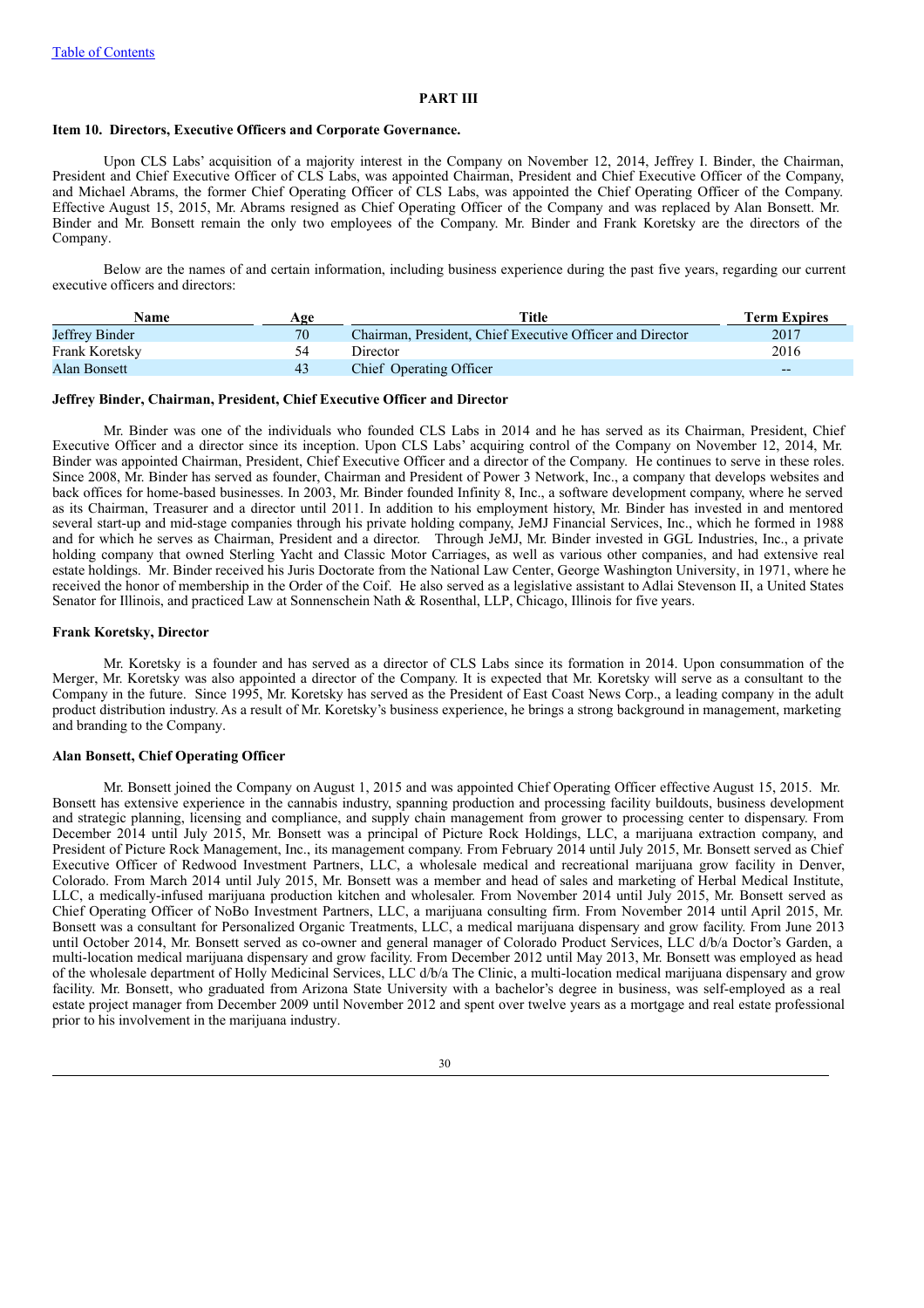Our amended and restated articles of incorporation provide that the board of directors be divided into three classes with each class serving a staggered three-year term. The term of Class I expires at our 2018 annual meeting, the term of Class II expired at our 2016 annual meeting, and the term of Class III expires at our 2017 annual meeting. Frank Koretsky serves as the sole member of Class II and Jeffrey Binder serves as the sole member of Class III. Class I is currently unrepresented. We did not hold a 2015 or 2016 annual meeting due to our present desire to conserve cash and focus on financing the Company. As a result, Mr. Koretsky is continuing to serve as our Class II director since his successor has not been elected, and the Class I director may be elected by our existing directors once we identify a suitable candidate. Executive officers are appointed by the board of directors and serve at its pleasure. None of our directors are independent, as that term is defined by Nasdaq rules. None of our directors is a financial expert, as that term is defined by the SEC.

We are not currently listed on any national securities exchange or quoted on an inter-dealer quotation system that has a requirement that certain of the members of the board of directors be independent. In evaluating the independence of its members and the composition of its planned committees, the board of directors utilizes the definition of "independence" developed by the Nasdaq Stock Market and in SEC rules, including the rules relating to the independence standards of audit committee members and the non-employee director definition of Rule 16b-3 promulgated under the Exchange Act. The board of directors has determined that none of its current members is independent.

The board of directors expects to continue to evaluate whether and to what extent the members of the board of directors are independent. The Company intends to appoint persons to the board of directors who will meet the corporate governance requirements imposed by a national securities exchange. Therefore, we expect that in the future a majority of our directors will be independent directors of which at least one director will qualify as an "audit committee financial expert," within the meaning of SEC rules.

Additionally, the board of directors expects to appoint an audit committee, governance committee and compensation committee and to adopt charters relative to each such committee in the future.

## *Board of Directors and Corporate Governance*

Upon the closing of the Merger, Frank Koretsky was appointed to our board of directors. The board currently consists of two (2) members and is divided into three classes with each class of directors serving a staggered three-year term. Frank Koretsky's term as a director expired in 2016 but he continues to hold office until his successor is elected. Jeffrey Binder holds office until our 2017 annual meeting.

### *Board Independence and Committees*

We are not currently listed on any national securities exchange or quoted on an inter-dealer quotation system that has a requirement that certain of the members of the board of directors be independent. In evaluating the independence of its members and the composition of its planned committees, the board of directors utilizes the definition of "independence" developed by the Nasdaq Stock Market and in SEC rules, including the rules relating to the independence standards in audit committee members and the non-employee director definition of Rule 16b-3 promulgated under the Exchange Act. The board of directors has determined that none of its current members is independent.

The board of directors expects to continue to evaluate whether and to what extent the members of the board of directors are independent. The Company intends to appoint persons to the board of directors who will meet the corporate governance requirements imposed by a national securities exchange. Therefore, the Company expects that in the future a majority of our directors will be independent directors of which at least one director will qualify as an "audit committee financial expert," within the meaning of SEC rules.

Additionally, the board of directors expects to appoint an audit committee, governance committee and compensation committee and to adopt charters relative to each such committee in the future.

## *Code of Ethics*

As we are not currently registered under the Exchange Act, we are not required to have adopted a written code of ethics. Nevertheless, the board of directors expects to adopt a code of ethics that is reasonably designed to deter wrongdoing and promote honest and ethical conduct; provide full, fair, accurate, timely and understandable disclosure in public reports; comply with applicable laws; ensure prompt internal reporting of code violations; and provide accountability for adherence to the code.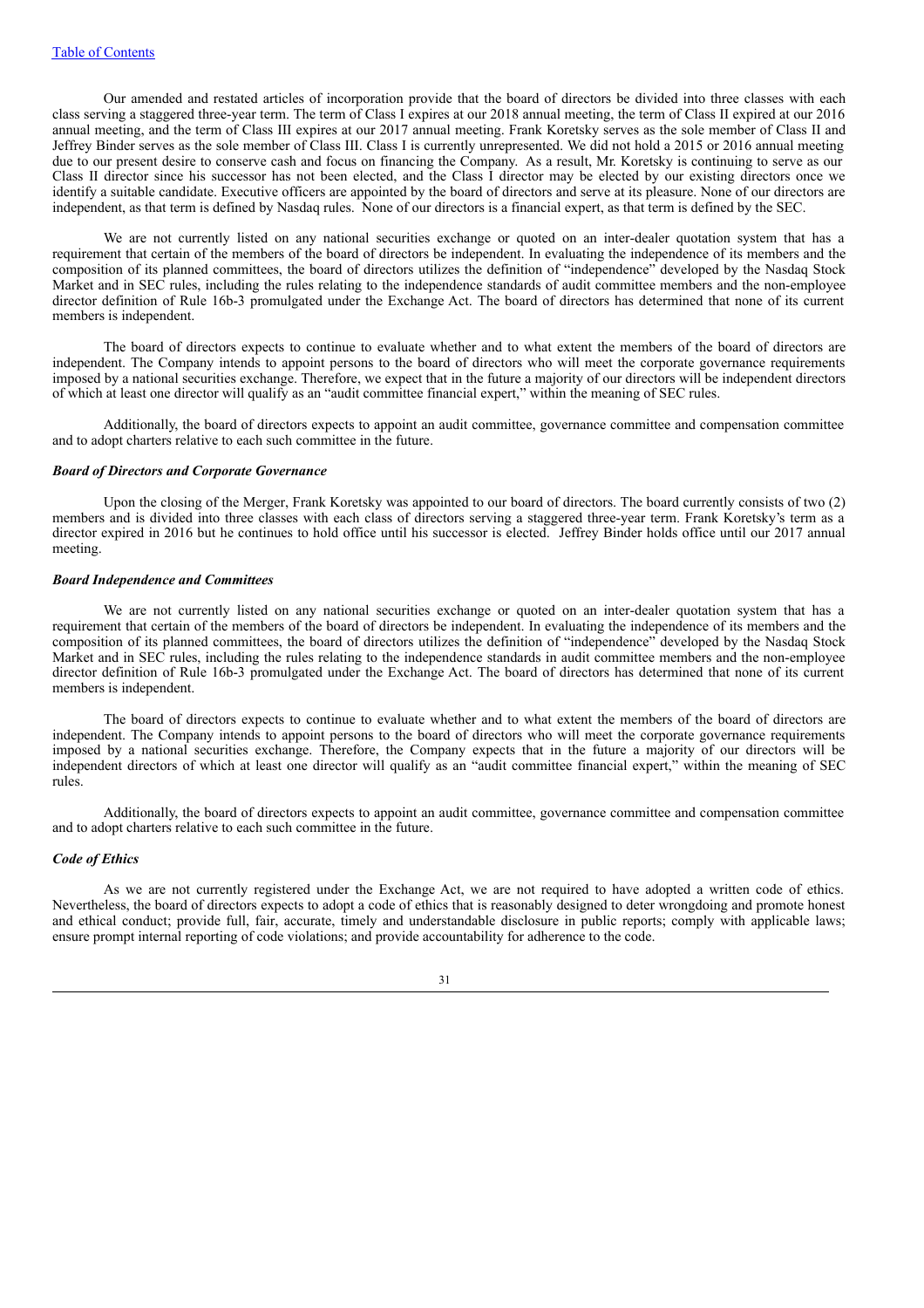## *Section 16(a) Beneficial Ownership Reporting Compliance*

During the year ended May 31, 2017, Mr. Jeffrey I. Binder, one of our officers and directors, failed to file one Form 4 on a timely basis. This Form 4 reflected two transaction in our securities.

During the year ended May 31, 2017, Mr. Frank Koretsky, one of our directors, failed to file one Form 4 on a timely basis. This Form 4 reflected three transactions in our securities.

### **Item 11. Executive Compensation.**

As a smaller reporting company, we are required to disclose the executive compensation of our named executive officers, which consist of the following individuals, for the fiscal years ended May 31, 2016 and May 31, 2017, respectively: (i) any individual serving as our principal executive officer or acting in a similar capacity during such fiscal years; (ii) the two other most highly compensated executive officers of the Company serving as executive officers at the end of the most recently completed fiscal year; and (iii) any additional individuals for whom disclosure would have been provided but for the fact that the individual was not serving as an executive officer at the end of the most recently completed fiscal year.

## **Summary Compensation Table**

The following table discloses compensation paid or to be paid to our named executive officers for the fiscal years ended May 31, 2016 and May 31, 2017, respectively.

| Name and<br>Principal<br><b>Position</b>       | Fiscal<br>Year | <b>Salary</b><br><b>(\$)</b> | <b>Bonus</b><br><b>(\$)</b> | <b>Stock</b><br>Awards<br><b>(\$)</b> | <b>Non-Equity</b><br>Incentive<br>Plan<br><b>Compensation</b><br><b>(S)</b> | <b>Non-Oualified</b><br><b>Deferred</b><br>Compensation<br>(S) | <b>All Other</b><br>Compensation<br>(S) | <b>Total</b><br>$(\$)$ |
|------------------------------------------------|----------------|------------------------------|-----------------------------|---------------------------------------|-----------------------------------------------------------------------------|----------------------------------------------------------------|-----------------------------------------|------------------------|
| Jeffrey Binder,<br>Chairman,                   | 2017           | 150,000                      |                             |                                       |                                                                             |                                                                |                                         | 150,000                |
| President and<br>Chief Executive<br>Officer(1) | 2016           | 150,000                      |                             |                                       |                                                                             |                                                                |                                         | 150,000                |
|                                                |                |                              |                             |                                       |                                                                             |                                                                |                                         |                        |
| Alan Bonsett,<br><b>Chief Operating</b>        | 2017           | 150.000                      |                             |                                       |                                                                             |                                                                | 9,000(3)                                | 159,000                |
| Officer(2)                                     | 2016           | 118,750                      |                             | 327,500(4)                            |                                                                             |                                                                | ---                                     | 446,250                |

1 Although Mr. Binder's employment agreement provides for an annual salary of \$150,000 per annum; to date, he has deferred all compensation from the Company, including the referenced salary, which has been converted to convertible promissory notes due to him. At present, Mr. Binder also serves as our Chief Financial Officer.

2 Mr. Bonsett and the Company entered into an employment agreement effective August 1, 2015 and he was appointed Chief Operating Officer of the Company effective August 15, 2015.

3 Amount represents auto allowance paid to Mr. Bonsett.

4 Amount represents shares of restricted stock issued to Mr. Bonsett, which vested in August 2016.

## **Narrative Disclosure to Summary Compensation Table**

We currently do not have a stock option plan or any other incentive plan that provides for compensation intending to serve as an incentive for performance except as provided in the employment agreements of Mr. Binder and Mr. Bonsett as described below.

The following is a narrative discussion of our officers' employment agreements that we believe is necessary to understand the information disclosed in the foregoing Summary Compensation Table with respect to fiscal years 2016 and 2017.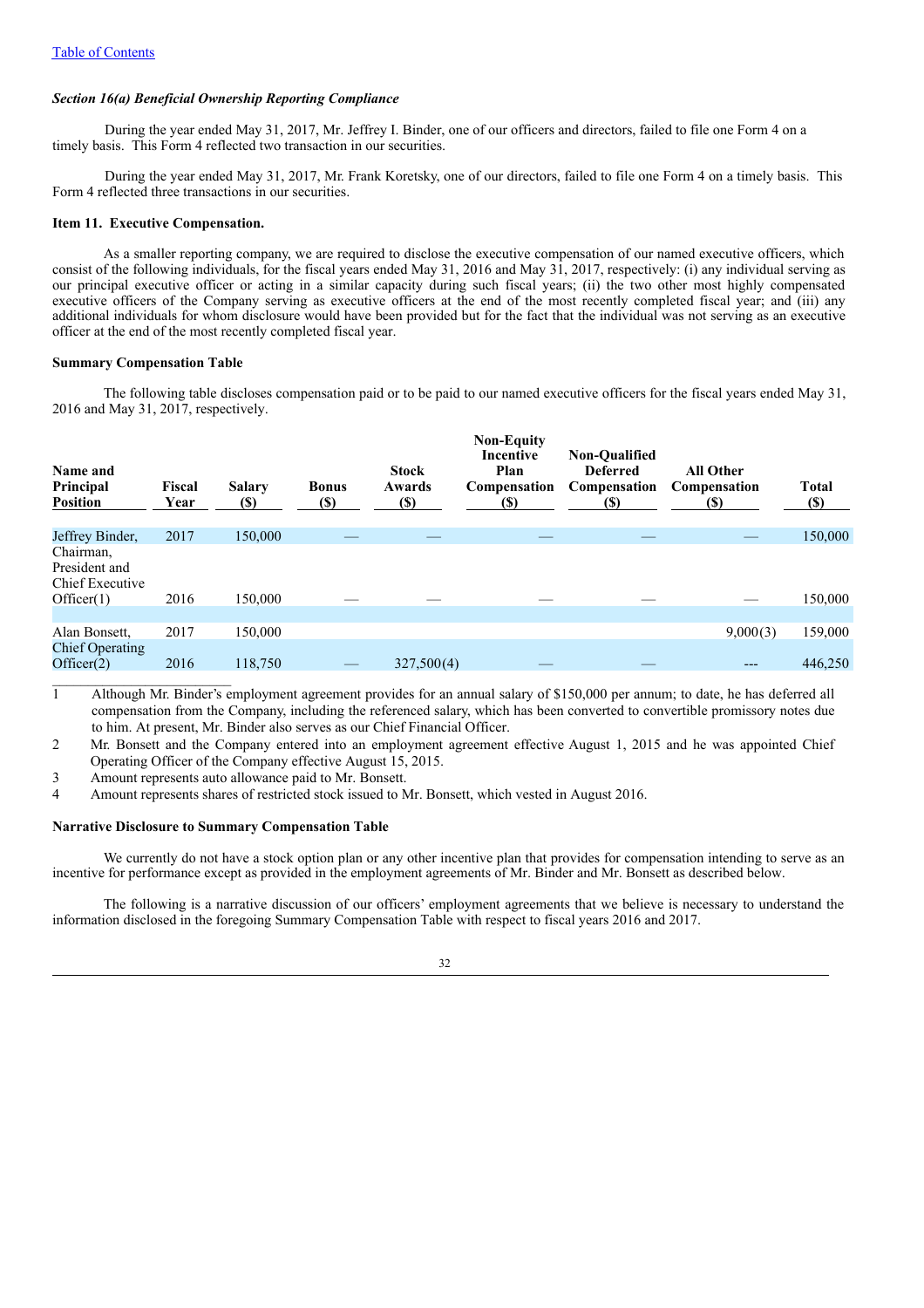#### *Employment Agreements*

CLS Labs and Jeffrey Binder entered into a five-year employment agreement effective October 1, 2014. Under the agreement, Mr. Binder serves as CLS Labs' Chairman, President and Chief Executive Officer and is entitled to receive an annual salary of \$150,000. Under the agreement, Mr. Binder is also entitled to receive a performance bonus equal to 2% of CLS Labs' annual EBITDA, up to a maximum annual cash compensation of \$1 million (including his base salary), and annual stock options, exercisable at the fair market value of CLS Labs' common stock on the date of grant, in an amount equal to 2% of its annual EBITDA up to \$42.5 million and 4% of its annual EBITDA in excess of \$42.5 million.

On April 28, 2015, Mr. Binder, CLS Labs and the Company entered into an addendum to Mr. Binder's employment agreement whereby Mr. Binder agreed that following the Merger, in addition to his obligations to CLS Labs, he would serve the Company and its subsidiaries in such roles as the Company may request. In exchange, the Company agreed to assume the obligations of CLS Labs to grant Mr. Binder annual stock options, as referenced above. Mr. Binder continues to receive an annual salary of \$150,000 from CLS Labs for serving as its Chairman, President and Chief Executive Officer. Mr. Binder deferred all of the \$250,000 in salary payable to him under his employment agreement through May 31, 2016. On July 20, 2016 and March 31, 2017, we issued Mr. Binder convertible promissory notes in exchange for \$250,000 and \$112,500 in deferred salary, respectively, among other amounts owed to Mr. Binder by the Company.

Effective August 1, 2015, the Company and Alan Bonsett entered into a five-year employment agreement. Pursuant to the agreement, Mr. Bonsett commenced serving as the Company's Chief Operating Officer on August 15, 2015. Under the agreement, Mr. Bonsett is entitled to receive an annual salary of \$150,000. Further, he is entitled to receive a performance bonus equal to 2% of the Company's annual EBITDA, up to a maximum annual cash compensation of \$1 million (including his base salary), and annual stock options, exercisable at the fair market value of the Company's common stock on the date of grant, in an amount equal to 2% of its annual EBITDA up to \$42.5 million and 4% of its annual EBITDA in excess of \$42.5 million. Additionally, Mr. Bonsett received a one-time signing bonus of 250,000 (post Reverse Split) shares of restricted common stock of the Company, with a fair value of \$327,500, which became fully vested one year from the effective date of the agreement.

## **Outstanding Equity Awards at May 31, 2017**

None of our named executive officers had any outstanding stock options or unvested equity awards as of May 31, 2017.

#### **Director Compensation**

To date, we have not paid our directors any compensation for services on our board of directors. Our directors are, however, entitled to receive compensation as determined by the board of directors.

#### **Item 12. Security Ownership of Certain Beneficial Owners and Management and Related Stockholder Matters.**

The following table sets forth information with respect to the beneficial ownership of our common stock as of August 15, 2017 by (i) each stockholder known by us to be the beneficial owner of more than 5% of our common stock, (ii) each of our directors and executive officers, and (iii) all of our directors and executive officers as a group. Our only class of voting securities is our common stock. To our knowledge, none of the shares listed below are held under a voting trust or similar agreement. To our knowledge, there are no pending arrangements, including any pledges by any person of securities of the Company, the operation of which may at a subsequent date result in a change in control of the Company. There were 32,876,944 shares of common stock issued and outstanding on August 15, 2017.

33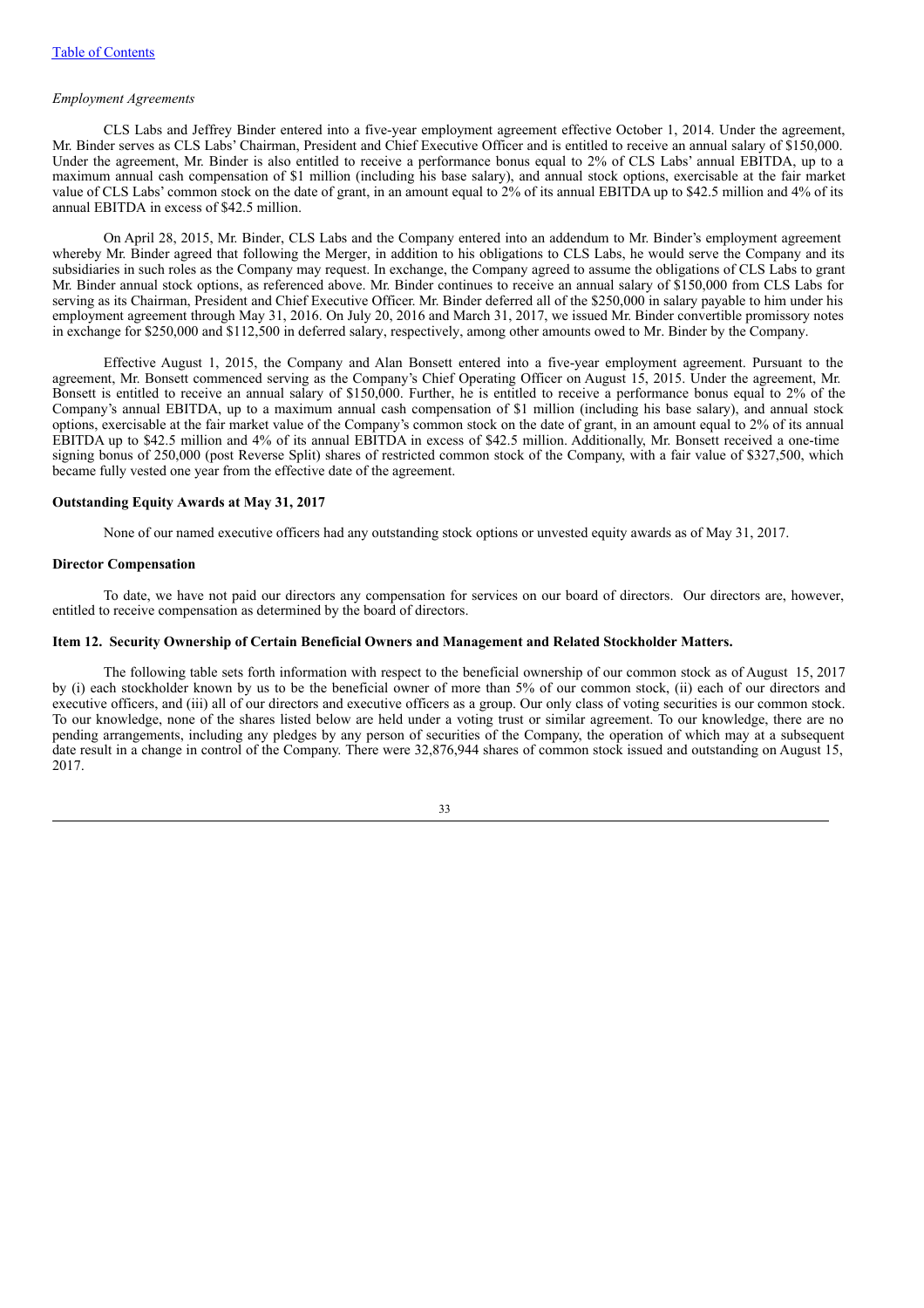Unless otherwise indicated in the following table, the address for each person named in the table is c/o CLS Holdings USA, Inc., 11767 S. Dixie Hwy, Suite 115, Miami, FL 33156. Pursuant to SEC rules, we have included shares that the person has the right to acquire within 60 days from August 15, 2017.

|                                                        | Amount and<br>Nature of        |     |                        |               |
|--------------------------------------------------------|--------------------------------|-----|------------------------|---------------|
| Name and Address of<br>Beneficial Owner(1)             | <b>Beneficial</b><br>Ownership |     | Percentage<br>of Class |               |
| Jeffrey I. Binder                                      | 7,734,908                      | (2) | 22.9                   | $\frac{0}{0}$ |
| Raymond Keller                                         | 5,000,000                      |     | 15.2                   | $\%$          |
| Frank Koretsky                                         | 16,920,252                     | (3) | 47.2                   | $\frac{0}{0}$ |
| Newcan Investment                                      |                                |     |                        |               |
| Partners, LLC (4)                                      | 4,822,988                      |     | 13.5                   | $\%$          |
| Alan Bonsett                                           | 250,000                        |     | 0.8                    | $\frac{0}{0}$ |
| All directors and<br>executive officers as a group (3) |                                |     |                        |               |
| persons) (5)                                           | 29,905,160                     | (5) | 81.5                   | $\%$          |

1 Except as otherwise indicated, to our knowledge, the persons named in this table have sole voting, investment and dispositive power with respect to all shares of common stock listed.

- 2 Includes 6,848,708 shares of common stock owned by Mr. Binder, and 886,200 shares of common stock issuable upon the conversion of a convertible promissory note and demand convertible promissory notes issued to Mr. Binder, which notes are currently convertible. Excludes shares issuable upon the conversion of interest accrued and accruing under the outstanding convertible promissory note and demand convertible notes issued to Mr. Binder.
- 3 Includes 12,097,264 shares of common stock owned by Mr. Koretsky and 1,870,988 shares of common stock owned by Newcan Investment Partners, LLC, an entity that is wholly owned by Mr. Koretsky, and 2,952,000 shares of common stock issuable upon the conversion of a convertible promissory note and demand convertible notes issued to Newcan, which notes are currently convertible. Excludes shares issuable upon the conversion of interest accrued and accruing on the outstanding convertible promissory note and demand convertible notes issued to Newcan.
- 4 Newcan Investment Partners, LLC is wholly owned by Mr. Koretsky. Includes 1,870,988 shares of common stock owned by Newcan Investment Partners, LLC, and 2,952,000 shares issuable upon the conversion of a convertible promissory note and demand convertible notes issued to Newcan, which notes are currently convertible. Excludes shares of common stock that may be issued upon the conversion of interest accrued or accruing on the outstanding convertible promissory note and demand convertible notes issued to Newcan.
- 5 Includes (a) 24,195,972 shares of common stock currently held by officers and directors; (b) 886,200 shares of common stock issuable upon the conversion of a convertible promissory note and demand convertible promissory notes held by officers and directors, which notes are currently convertible; (c) 1,870,988 shares of common stock owned by Newcan Investment Partners, LLC, an entity wholly owned by Mr. Koretsky; and (d) 2,952,000 shares of common stock issuable upon the conversion of a convertible promissory note and demand convertible notes held by Newcan Investment Partners, LLC, which notes are currently convertible. Excludes shares issuable upon the conversion of interest accrued and accruing under the outstanding convertible promissory notes and demand convertible notes referenced in (b) and (d) above.

34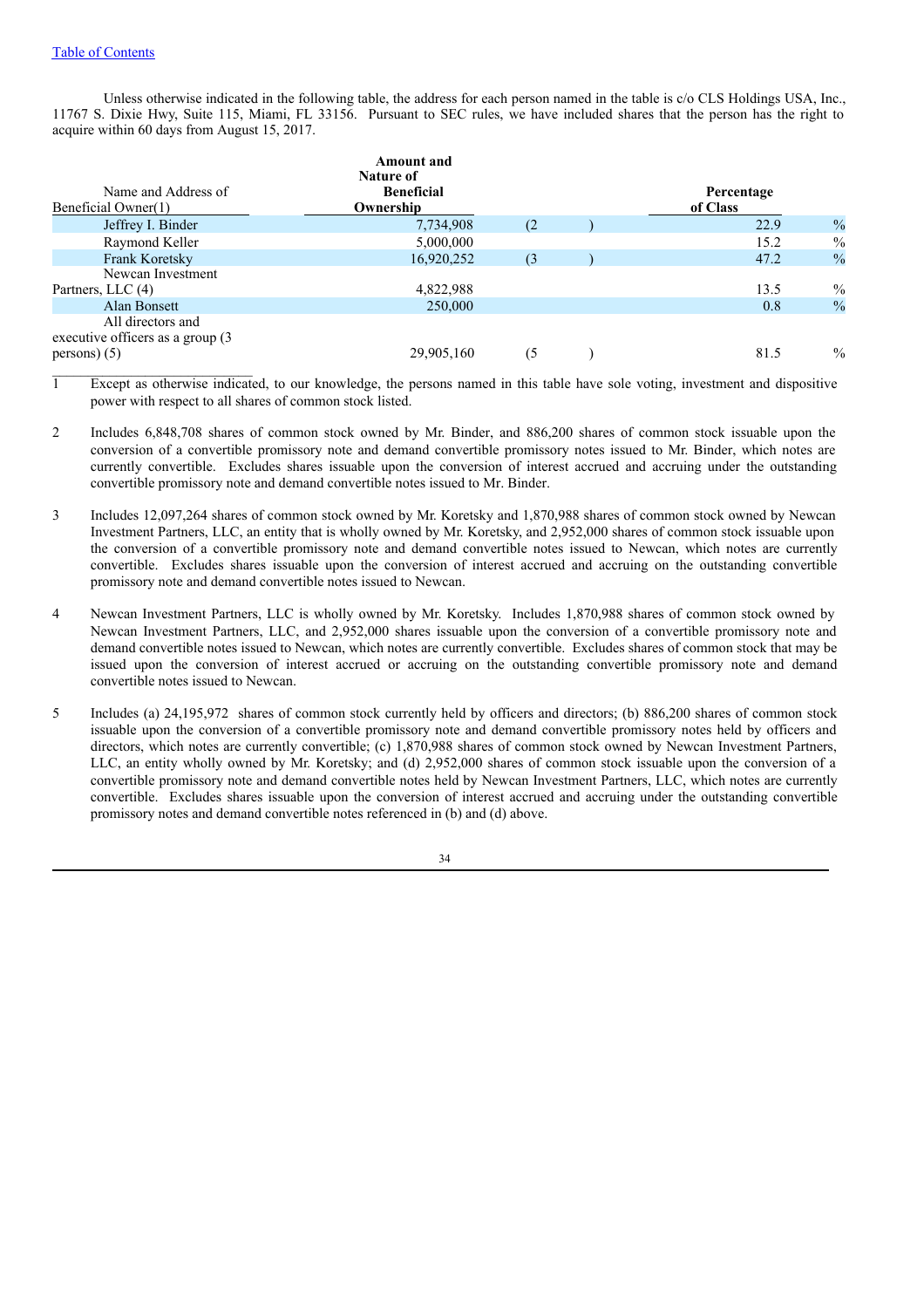#### **Item 13. Certain Relationships and Related Transactions, and Director Independence.**

### **Related Party Transactions**

## *Colorado Arrangement*

On April 17, 2015, prior to Alan Bonsett's appointment as Chief Operating Officer, the Company, through CLS Labs Colorado, entered into the Colorado Arrangement with PRH to, among other things, (i) license its proprietary technology, methods and processes to PRH in Colorado in exchange for a fee; (ii) sub-lease warehouse and office space in Denver, Colorado to PRH where PRH can extract and process cannabis and other plant products in exchange for lease payments totaling an aggregate of \$1,067,067 over a seventy-two (72) month term; (iii) build a processing facility and lease such facility, including equipment, to PRH in exchange for a monthly fee; and (iv) loan to PRH \$500,000 pursuant to a promissory note (the "PRH Note"), to be used by PRH in connection with financing the building out, equipping, and developing of a grow facility by PRH that will be operated by a licensed third-party marijuana grower. Pursuant to the PRH Note, as amended by the parties, PRH will repay the principal due under the PRH Note in twenty (20) equal quarterly installments of Twenty-five Thousand Dollars (\$25,000) commencing in the first month following the month in which PRH commences generating revenue at the grow facility and continuing until paid in full. Interest will accrue on the unpaid principal balance of the PRH Note at the rate of twelve percent (12%) per annum and will be paid quarterly in arrears commencing on the Payment Date and continuing until paid in full. All remaining outstanding principal and any accumulated unpaid interest due under the PRH Note will be due and payable on the fifth anniversary of the date of the initial payment. In the event of default as defined in the agreements related to the PRH Note, all amounts under the PRH Note shall become at once due and payable. Mr. Bonsett, as an owner of PRH, will indirectly receive the benefits of the Colorado Arrangement. CLS Labs Colorado is currently unable to estimate when it will commence generating revenue through the grow facility due to difficulties it has encountered in obtaining regulatory approvals required to complete construction of its processing facility. As a result, we have decided to place our proposed Colorado operations on hold and pursue revenue producing opportunities in other states. Once we commence generating revenues elsewhere, we will likely re-visit our plans in Colorado.

#### *Koretsky and Af iliate Notes*

Between August 11, 2015 and May 31, 2017, we borrowed an aggregate of \$1,657,000 from Frank Koretsky, a director of the Company, and \$150,000 from CLS CO 2016, LLC and \$465,000 from Newcan Investment Partners, LLC, two entities that are affiliated with Mr. Koretsky. These loans were unsecured, accrued interest between 6% and 15% per year, were due either on demand or within three years after the date of the applicable note, and, in some cases, were convertible into shares of our common stock and warrants at rates between \$.25 and 1.07 per share. Effective on May 31, 2017, we entered into the Omnibus Loan Amendment Agreement, whereby the portion of these loans that was advanced prior to December 31, 2017 was converted into our common stock, together with accrued interest on these loans. As a result of these conversions, Mr. Koretsky, CLS CO 2016 and Newcan converted an aggregate of \$1,485,000, \$150,000, and \$460,000 in principal, and \$130,069, 49,247 and \$7,747 in accrued interest, into an aggregate of 6,460,276, 636,988 and 1,870,988 shares of common stock at \$.25 per share. Pursuant to the Omnibus Loan Amendment Agreement, the conversion rate on all of the loans made by Mr. Koretsky, CO CLS 2016, and Newcan was reduced, if applicable, to \$.25 per share and Mr. Koretsky and his affiliates gave up the right to receive warrants upon conversion. Thus, each of Mr. Koretsky, CLS CO 2016 and Newcan received 4,560,849, 488,159 and 1,433,841 shares of common stock in excess of what they would have received had they converted their loans into common stock prior to the effective date of the Omnibus Loan Amendment Agreement.

Effective March 31, 2017, \$120,000 of the Koretsky Funding Notes was exchanged for Newcan Convertible Note 1. This note is unsecured and bears interest at the rate of 10% per annum. No payments are required until April 1, 2018, at which time all accrued interest becomes due and payable. Principal will be payable in eight equal quarterly installments, together with accrued interest, beginning on July 1, 2018. At Mr. Koretsky's election, at any time prior to payment or prepayment of the loans in full, all principal and accrued interest under the loans may be converted, in whole or in part, into our common stock at the rate of one share for each \$0.25 converted.

After excluding the loans from Mr. Koretsky, CLS CO 2016 and Newcan that were converted into our common stock effective as of May 31, 2017, there was a balance of \$120,000 in loans that remained outstanding as of December 31, 2016. This amount consisted of the \$120,000 principal balance of the Koretsky Funding Loans (which were exchanged for Newcan Convertible Note 1 on March 31, 2017). During 2017, Newcan advanced an additional \$621,658 of unsecured, book entry loans prior to May 31, 2017. These loans bore interest at the rate of 10% per annum and were convertible into our common stock at the rate of one share for each \$0.25 converted as a result of the effect of the Omnibus Loan Amendment Agreement, which added the conversion feature to these loans. On August 23, 2017, these loans were exchanged for a convertible note dated August 23, 2017 (the "Newcan Convertible Note 4"). The Newcan Convertible Note 4 is unsecured and bears interest at the rate of 10% per annum. No payments are required until October 1, 2018, at which time all accrued interest becomes due and payable. Principal will be payable in eight equal quarterly installments, together with accrued interest, beginning on January 2, 2019. At Mr. Koretsky's election, at any time prior to payment or prepayment of the Newcan Convertible Note 4 in full, all principal and accrued interest under the Newcan Convertible Note 4 may be converted, in whole or in part, into our common stock at the rate of one share for each \$0.25 converted.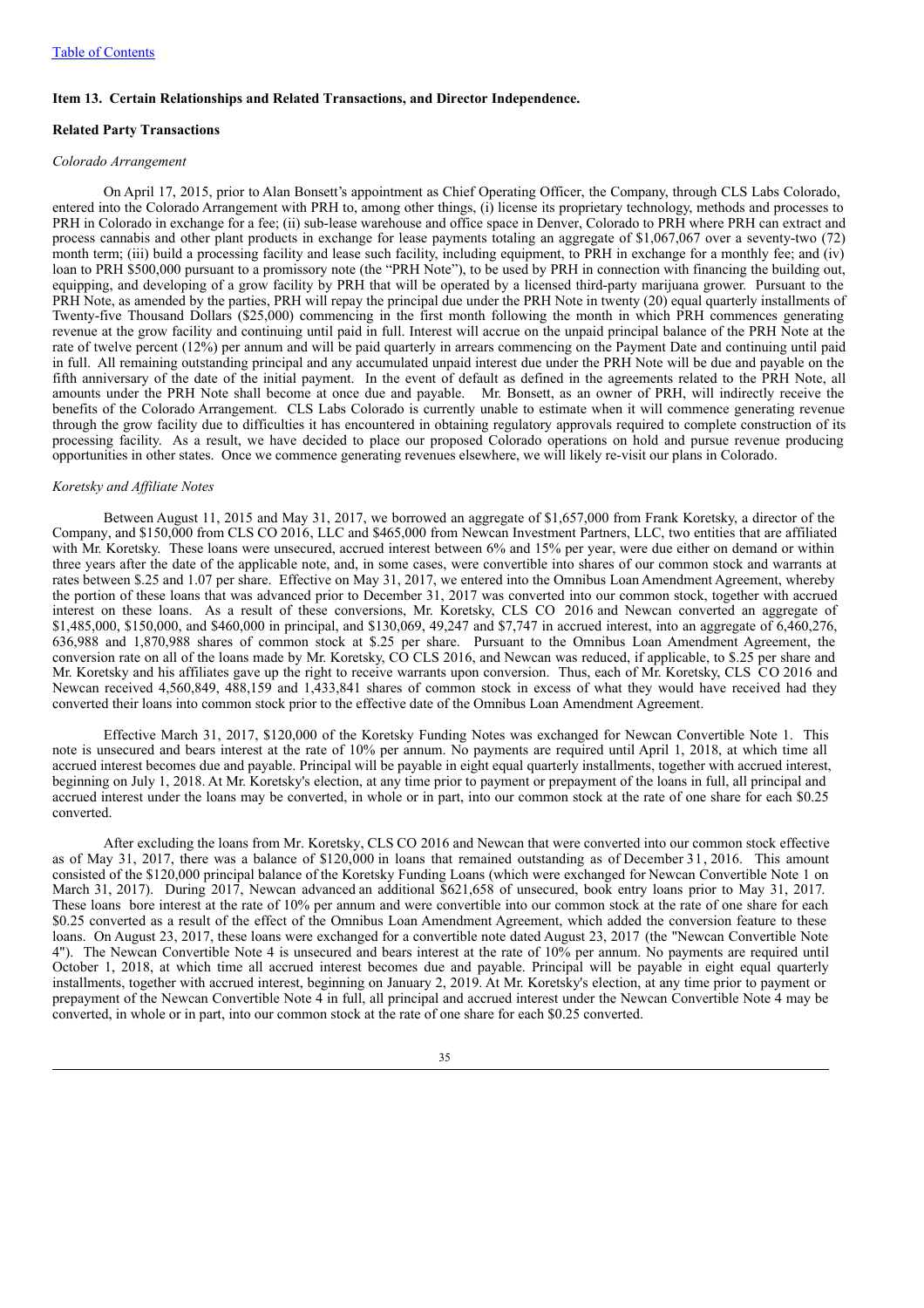Subsequent to May 31, 2017, Newcan has loaned us an aggregate additional \$70,000 pursuant to the Newcan Funding Notes. These book entry loans were unsecured, bore interest at the rate of 10% per annum and were convertible into our common stock at the rate of one share for each \$0.25 converted. On August 23, 2017, these loans were exchanged for a convertible note dated August 23, 2017 (the "Newcan Convertible Note 5"). The Newcan Convertible Note 5 is unsecured and bears interest at the rate of 10% per annum. No payments are required until October 1, 2018, at which time all accrued interest becomes due and payable. Principal will be payable in eight equal quarterly installments, together with accrued interest, beginning on January 2, 2019. At Mr. Koretsky's election, at any time prior to payment or prepayment of the Newcan Convertible Note 5 in full, all principal and accrued interest under the Newcan Convertible Note 5 may be converted, in whole or in part, into our common stock at the rate of one share for each \$0.25 converted.

#### *Binder Notes*

Between June 1, 2015 and May 31, 2017, we borrowed an aggregate of \$251,800 from Jeffrey Binder, a director and officer of the Company. These loans were unsecured, accrued interest between 6% and 10% per year, were due either on demand or within three years after the date of the applicable note, and, in some cases, were convertible into shares of our common stock and warrants at rates between \$.25 and 1.07 per share. Effective on May 31, 2017, we entered into the Omnibus Loan Amendment Agreement, whereby the portion of these loans that was advanced prior to May 31, 2017 was converted into our common stock, together with accrued interest on these loans. As a result of these conversions, Mr. Binder converted an aggregate of \$442,750 in principal and \$19,427 in accrued interest, into an aggregate of 1,848,708 shares of common stock at \$.25 per share. Pursuant to the Omnibus Loan Amendment Agreement, the conversion rate on all of the loans made by Mr. Binder was reduced, if applicable, to \$.25 per share and Mr. Binder gave up the right to receive warrants upon conversion. Thus, Mr. Binder received 1,127,061 shares of common stock in excess of what he would have received had he converted his loans into common stock prior to the effective date of the Omnibus Loan Amendment Agreement.

Effective March 31, 2017, \$47,000 of the Binder Funding Notes and \$25,000 of accrued salary due to Mr. Binder were exchanged for Binder Convertible Note 4. This note is unsecured and bears interest at the rate of 10% per annum. No payments are required until April 1, 2018, at which time all accrued interest becomes due and payable. Principal will be payable in eight equal quarterly installments, together with accrued interest, beginning on July 1, 2018. At Mr. Binder's election, at any time prior to payment or prepayment of the loans in full, all principal and accrued interest under the loans may be converted, in whole or in part, into our common stock at the rate of one share for each \$0.25 converted.

All of Mr. Binder's loans that were outstanding as of December 31, 2016 were converted to common stock effective May 31, 2017, including all of his accrued deferred salary as of December 31, 2016. As of May 31, 2017, there was a balance of \$149,550 in loans from Mr. Binder that remained outstanding. This amount consisted of the \$72,000 principal balance of Binder Convertible Note 4, which related to advances made and salary accrued after January 1, 2017, and an additional \$77,550 of unsecured, book entry loans. These loans bore interest at the rate of 10% per annum and were convertible into our common stock at the rate of one share for each \$0.25 converted as a result of the effect of the Omnibus Loan Amendment Agreement, which added the conversion feature to these loans. On August 23, 2017, \$77,500 of these loans plus accrued salary due to Mr. Binder in the amount of \$37,500 were exchanged for a convertible note dated August 23, 2017 in the amount of \$115,050 (the "Binder Convertible Note 5"). The Binder Convertible Note 5 is unsecured and bears interest at the rate of 10% per annum. No payments are required until October 1, 2018, at which time all accrued interest becomes due and payable. Principal will be payable in eight equal quarterly installments, together with accrued interest, beginning on January 2, 2019. At Mr. Binder's election, at any time prior to payment or prepayment of the Binder Convertible Note 5 in full, all principal and accrued interest under the Binder Convertible Note 5 may be converted, in whole or in part, into our common stock at the rate of one share for each \$0.25 converted.

Subsequent to May 31, 2017, Mr. Binder has loaned us an aggregate additional \$47,767 pursuant to the Binder Funding Notes. These book entry loans were unsecured, bore interest at the rate of 10% per annum and were convertible into our common stock at the rate of one share for each \$0.25 converted. On August 23, 2017, these loans plus an additional \$25,000 in accrued salary due to Mr. Binder were exchanged for a convertible note dated August 23, 2017 in the amount of \$72,767 (the "Binder Convertible Note 6"). The Binder Convertible Note 6 is unsecured and bears interest at the rate of 10% per annum. No payments are required until October 1, 2018, at which time all accrued interest becomes due and payable. Principal will be payable in eight equal quarterly installments, together with accrued interest, beginning on January 2, 2019. At Mr. Binder's election, at any time prior to payment or prepayment of the Binder Convertible Note 6 in full, all principal and accrued interest under the Binder Convertible Note 6 may be converted, in whole or in part, into our common stock at the rate of one share for each \$0.25 converted.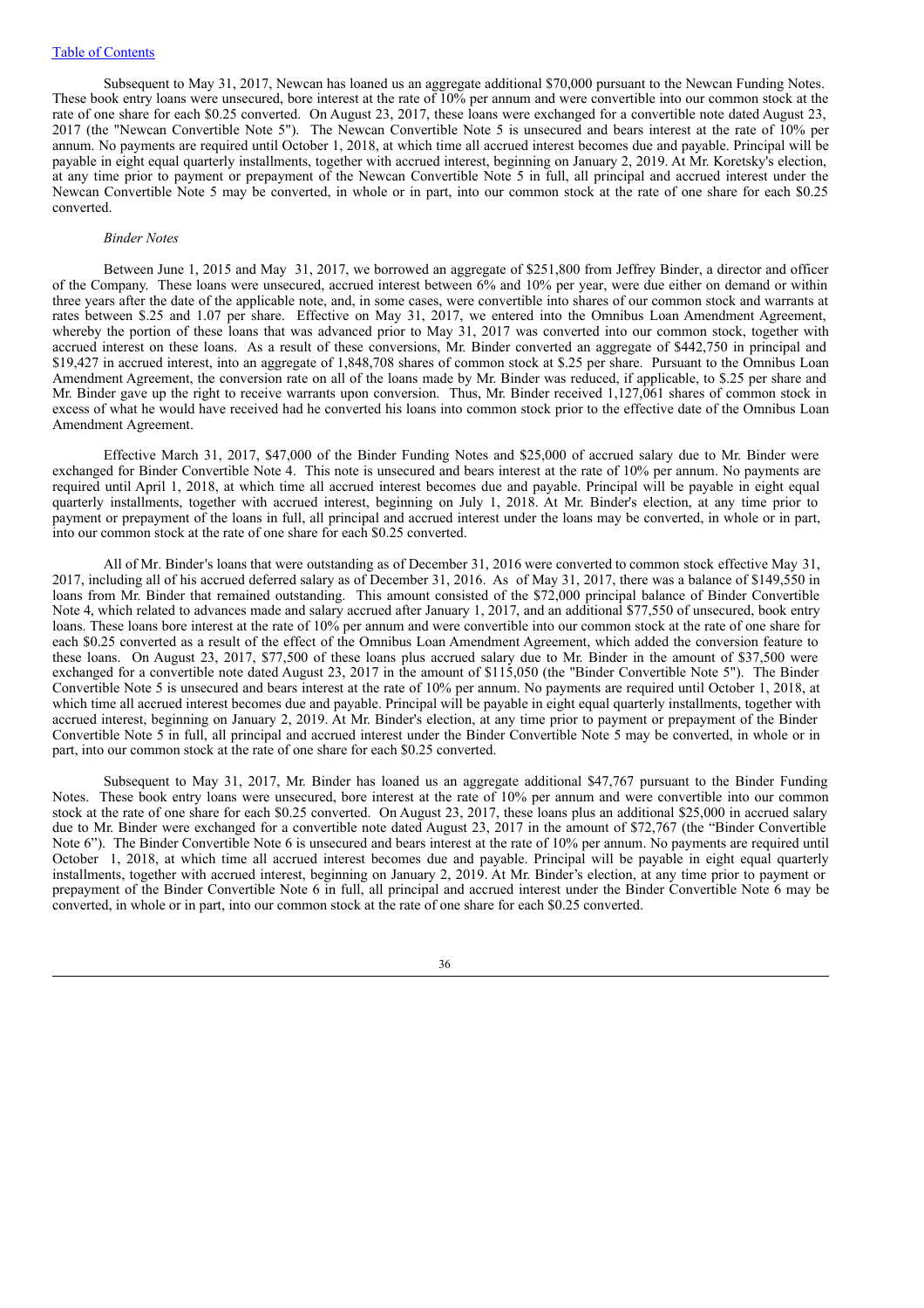## **Item 14. Principal Accounting Fees and Services.**

## **Audit Fees**

Fees paid for audit services totaled approximately \$23,900 during the year ended May 31, 2017. These amounts include fees associated with the annual audit of our financial and statutory statements, reviews of our quarterly financial statements and of our quarterly and annual reports on Form 10-Q and Form 10-K, respectively.

Fees paid for audit services totaled approximately \$21,500 during the year ended May 31, 2016. These amounts include fees associated with the annual audit of our financial and statutory statements, reviews of our quarterly financial statements and of our quarterly and annual reports on Form 10-Q and Form 10-K, respectively.

## **Audit-Related Fees**

We did not pay any fees for audit-related services in the year ended May 31, 2017.

We did not pay any fees for audit-related services in the year ended May 31, 2016.

## **Tax Fees**

We did not pay any fees for tax-related services in the year ended May 31, 2017.

We did not pay any fees for tax-related services in the year ended May 31, 2016.

## **All Other Fees**

We did not procure any other services from our auditors during the year ended May 31, 2017.

We did not procure any other services from our auditors during the year ended May 31, 2016.

#### 37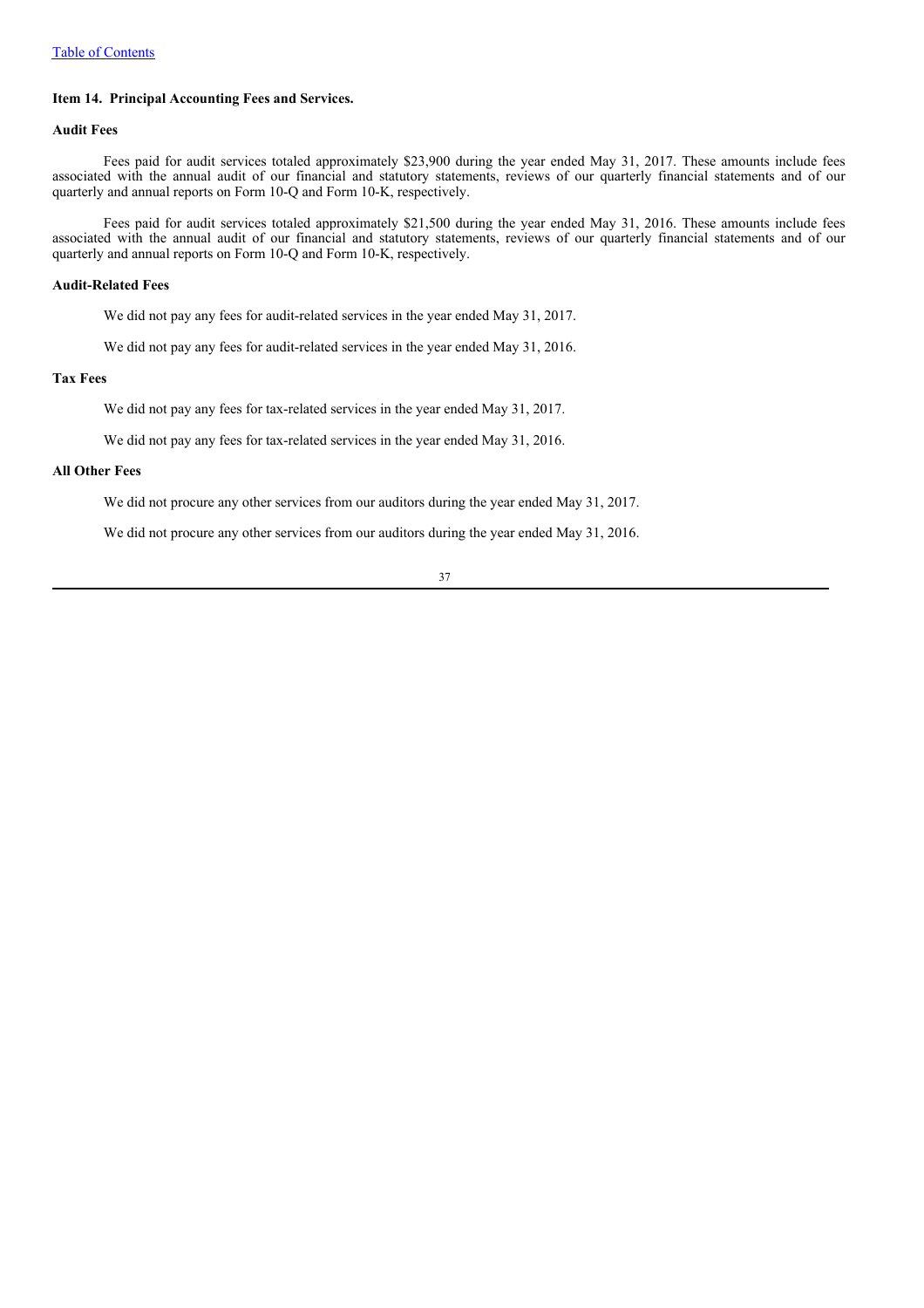**PART IV**

## **Item 15. Exhibits**

| <b>Exhibit No.</b> | <b>Description</b>                                                                                                                                                                                                                                                |
|--------------------|-------------------------------------------------------------------------------------------------------------------------------------------------------------------------------------------------------------------------------------------------------------------|
| 2.1                | Agreement and Plan of Merger dated April 28, 2015 by and among CLS Holdings USA, Inc., CLS Merger, Inc., and CLS<br>Labs, Inc. (incorporated by reference from Exhibit 2.1 in the Company's Current Report on Form 8-K filed with the SEC<br>on April 30, 2015).  |
| 3.1                | Amended and Restated Articles of Incorporation of CLS Holdings USA, Inc. (incorporated by reference from Exhibit 1.1<br>in the Company's Current Report on Form 8-K filed with the SEC on November 26, 2014).                                                     |
| 3.2                | Amended and Restated Bylaws of CLS Holdings USA, Inc. (incorporated by reference from Exhibit 1.2 in the Company's<br>Current Report on Form 8-K filed with the SEC on November 26, 2014).                                                                        |
| 3.3                | Certificate of Designation of CLS Holdings USA, Inc. with respect to Series A Convertible Preferred Stock (incorporated<br>by reference from Exhibit 3.1 in the Company's Current Report on Form 8-K filed with the SEC on July 24, 2017).                        |
| 4.1                | Form of Stock Certificate (incorporated by reference from Exhibit 4.1 in the Company's Current Report on Form 8-K<br>filed with the SEC on April 30, 2015).                                                                                                       |
| 10.1               | Employment Agreement dated October 1, 2014 between CLS Labs, Inc. and Jeffrey Binder (incorporated by reference<br>from Exhibit 10.1 in the Company's Current Report on Form 8-K filed with the SEC on April 30, 2015) (1).                                       |
| 10.2               | Addendum to Employment Agreement dated April 28, 2015 between CLS Labs, Inc., CLS Holdings USA, Inc. and Jeffrey<br>Binder (incorporated by reference from Exhibit 10.2 in the Company's Current Report on Form 8-K filed with the SEC on<br>April 30, 2015) (1). |
| 10.3               | Lease dated April 17, 2015 between Casimir-Quince, LLC, and CLS Labs Colorado, Inc. (incorporated by reference from<br>Exhibit 10.5 in the Company's Current Report on Form 8-K filed with the SEC on April 30, 2015).                                            |
| 10.4               | Sublease Agreement dated April 17, 2015 between CLS Labs Colorado, Inc. and Picture Rock Holdings, LLC.<br>(incorporated by reference from Exhibit 10.6 in the Company's Current Report on Form 8-K filed with the SEC on April<br>30, 2015).                     |
| 10.5               | Licensing Agreement dated April 17, 2015 between CLS Labs Colorado, Inc. and Picture Rock Holdings, LLC.<br>(incorporated by reference from Exhibit 10.7 in the Company's Current Report on Form 8-K filed with the SEC on April<br>30, 2015).                    |
| 10.6               | Equipment Lease dated April 17, 2015 between CLS Labs Colorado, Inc. and Picture Rock Holdings, LLC. (incorporated<br>by reference from Exhibit 10.8 in the Company's Current Report on Form 8-K filed with the SEC on April 30, 2015).                           |
| 10.7               | Subscription for Property Agreement dated July 16, 2014 between CLS Labs, Inc. and Raymond Keller (incorporated by<br>reference from Exhibit 2.1 in the Company's Current Report on Form 8-K filed with the SEC on April 30, 2015).                               |
| 10.8               | Promissory Note dated April 17, 2015 between CLS Labs Colorado, Inc. and Picture Rock Holdings, LLC (incorporated<br>by reference from Exhibit 10.11 in the Company's Current Report on Form 8-K filed with the SEC on April 30, 2015).                           |
| 10.9               | Confidentiality, Non-Compete and Proprietary Rights Agreement dated July 16, 2014 between CLS Labs, Inc. and<br>Raymond Keller (incorporated by reference from Exhibit 2.1 in the Company's Current Report on Form 8-K filed with<br>the SEC on April 30, 2015).  |
| 10.10              | Employment Agreement dated August 18, 2015 between CLS Holdings USA, Inc. and Alan Bonsett (incorporated by<br>reference from Exhibit 10.1 on the Company's Current Report on Form 8-K filed with the SEC on August 20, 2015) (1).                                |

38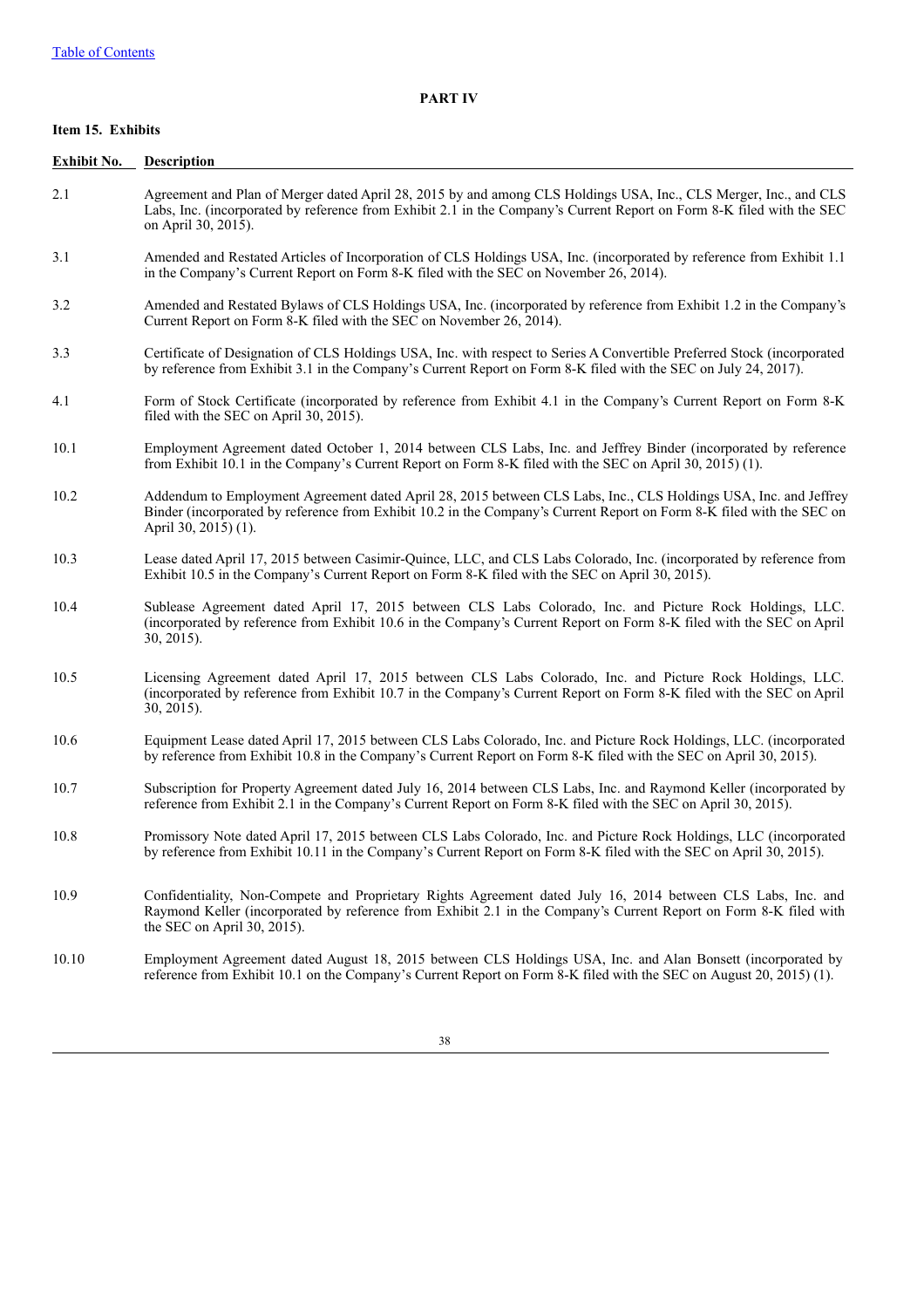- 10.11 Loan Agreement dated April 29, 2015 (incorporated by reference from Exhibit 10.1 in the Company's Current Report on Form 8-K filed with the SEC on May 5, 2015).
- 10.12 Form of Indemnification Agreement (incorporated by reference from Exhibit 10.1 in the Company's Current Report on Form 8-K filed with the SEC on December 22, 2105).
- 10.13 Convertible Promissory Note dated January 12, 2016 in favor of Frank Koretsky (incorporated by reference from Exhibit 10.16 in the Company's Annual Report on Form 10-K filed with the SEC on August 29, 2016).
- 10.14 Convertible Promissory Note dated January 12, 2016, in favor of Jeffrey Binder (incorporated by reference from Exhibit 10.17 in the Company's Annual Report on Form 10-K filed with the SEC on August 29, 2016).
- 10.15 10% Original Issue Discount Convertible Promissory Note dated March 18, 2016, in favor of Old Main Capital, LLC (incorporated by reference from Exhibit 4.1 in the Company's Current Report on Form 8-K filed with the SEC on March 24, 2016).
- 10.16 8% Convertible Promissory Note dated March 18, 2016 in favor of Old Main Capital, LLC (incorporated by reference from Exhibit 4.2 in the Company's Current Report on Form 8-K filed with the SEC on March 24, 2016).
- 10.17 Securities Purchase Agreement dated March 18, 2016 between the Company and Old Main Capital, LLC (incorporated by reference from Exhibit 10.20 in Amendment No. 1 to the Company's Registration Statement No. 333-210851 filed with the SEC on June 2, 2016).
- 10.18 Registration Rights Agreement dated March 18, 2016 between the Company and Old Main Capital, LLC (incorporated by reference from Exhibit 10.2 in the Company's Current Report on Form 8-K filed with the SEC on March 24, 2016).
- 10.19 Convertible Promissory Note dated April 11, 2016, in favor of Frank Koretsky (incorporated by reference from Exhibit 10.1 in the Company's Current Report on Form 8-K filed with the SEC on April 14, 2016).
- 10.20 Convertible Promissory Note dated April 11, 2016, in favor of Jeffrey Binder (incorporated by reference from Exhibit 10.2 in the Company's Current Report on Form 8-K filed with the SEC on April 14, 2016).
- 10.21 Equity Purchase Agreement dated April 18, 2016 between the Company and Old Main Capital, LLC (incorporated by reference from Exhibit 10.1 in the Company's Current Report on Form 8-K filed with the SEC on April 20, 2016).
- 10.22 Convertible Promissory Note dated July 20, 2016, in favor of Frank Koretsky (incorporated by reference from Exhibit 10.1 in the Company's Current Report on Form 8-K filed with the SEC on July 28, 2016).
- 10.23 Convertible Promissory Note dated July 20, 2016, in favor of Jeffrey Binder (incorporated by reference from Exhibit 10.2 in the Company's Current Report on Form 8-K filed with the SEC on July 28, 2016).
- 10.24 Amendment to Equity Purchase Agreement dated October 6, 2016 between the Company and Old Main Capital, LLC (incorporated by reference from Exhibit 10.2 in the Company's Current Report on Form 8-K filed with the SEC on October 7, 2016).
- 10.25 Amendment to Agreements dated October 6, 2016 between the Company and Old Main Capital, LLC (incorporated by reference from Exhibit 10.1 in the Company's Current Report on Form 8-K filed with the SEC on October 7, 2016).
- 10.26 Amendment #2 to the Convertible Promissory Notes Issued on March 18, April 22, and May 27, 2016 dated November 28, 2016 (incorporated by reference from Exhibit 10.1 in the Company's Current Report on Form 8-K filed with the SEC on December 2, 2016).
- 10.27 Convertible Promissory Note dated January 10, 2017 in favor of Newcan Investment Partners, LLC (incorporated by reference from Exhibit 10.1 in the Company's Current Report on Form 8-K filed with the SEC on January 13, 2017).
- 10.28 Convertible Promissory Note dated January 10, 2017 in favor of Newcan Investment Partners, LLC (incorporated by reference from Exhibit 10.2 in the Company's Current Report on Form 8-K filed with the SEC on January 13, 2017).

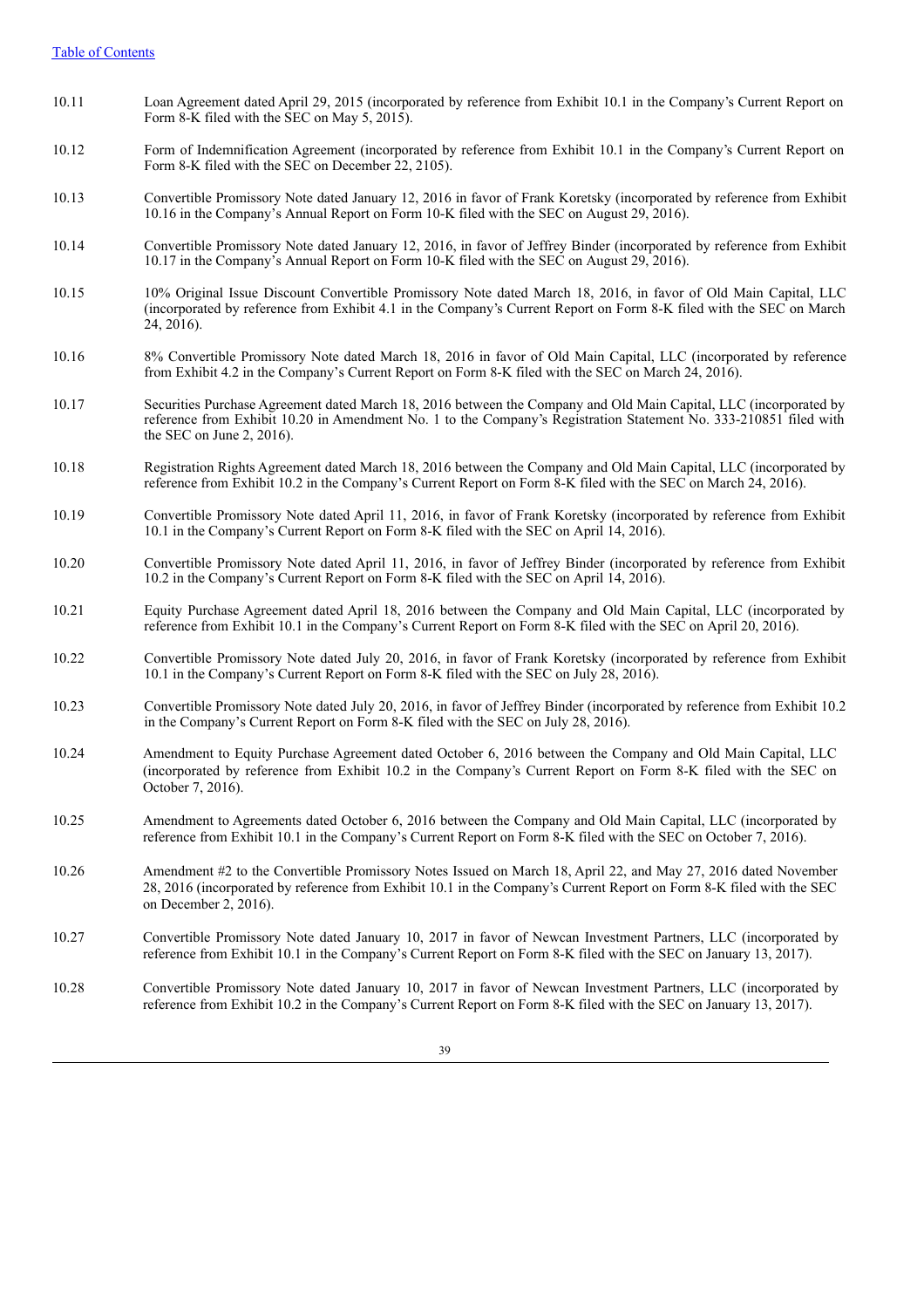## Table of Contents

| 10.29             | Amendment #3 to the Convertible Promissory Notes Issued on March 18, April 22, and May 27, 2016 dated March 27,<br>2017 (incorporated by reference from Exhibit 10.1 in the Company's Current Report on Form 8-K filed with the SEC on<br>March 28, 2017).                                         |
|-------------------|----------------------------------------------------------------------------------------------------------------------------------------------------------------------------------------------------------------------------------------------------------------------------------------------------|
| 10.30             | Convertible Promissory Note dated March 31, 2017 in favor of Newcan Investment Partners, LLC (incorporated by<br>reference from Exhibit 10.1 in the Company's Current Report on Form 8-K filed with the SEC on April 4, 2017).                                                                     |
| 10.31             | Convertible Promissory Note dated March 31, 2017 in favor of Jeffrey I. Binder (incorporated by reference from Exhibit<br>10.2 in the Company's Current Report on Form 8-K filed with the SEC on April 4, 2017).                                                                                   |
| 10.32             | Omnibus Loan Amendment Agreement dated May 31, 2017 among the Company, Jeffrey I. Binder, Frank Koretsky,<br>Newcan Investment Partners, LLC and CLS CO 2016, LLC (incorporated by reference from Exhibit 10.1 in the<br>Company's Current Report on Form 8-K filed with the SEC on June 2, 2017). |
| 10.33             | Amendment #4 to Convertible Promissory Note Issued on March 18, 2016 dated July 6, 2017 (incorporated by reference<br>from Exhibit 10.1 in the Company's Current Report on Form 8-K filed with the SEC on July 7, 2017).                                                                           |
| 10.34             | Convertible Promissory Note dated August 23, 2017 in favor of Newcan Investment Partners, LLC (incorporated by<br>reference from Exhibit 10.1 in the Company's Current Report on Form 8-K filed with the SEC on August 24, 2017).                                                                  |
| 10.35             | Convertible Promissory Note dated August 23, 2017 in favor of Newcan Investment Partners, LLC (incorporated by<br>reference from Exhibit 10.2 in the Company's Current Report on Form 8-K filed with the SEC on August 24, 2017).                                                                  |
| 10.36             | Convertible Promissory Note dated August 23, 2017 in favor of Jeffrey I. Binder (incorporated by reference from Exhibit<br>10.3 in the Company's Current Report on Form 8-K filed with the SEC on August 24, 2017).                                                                                |
| 10.37             | Convertible Promissory Note dated August 23, 2017 in favor of Jeffrey I. Binder (incorporated by reference from Exhibit<br>10.4 in the Company's Current Report on Form 8-K filed with the SEC on August 24, 2017).                                                                                |
| 10.38             | Amendment #5 to Convertible Promissory Note Issued on March 18, 2016 dated August 23, 2017 (incorporated by<br>reference from Exhibit 10.1 in the Company's Current Report on Form 8-K filed with the SEC on August 24, 2017).                                                                     |
| 21.1              | Subsidiaries of CLS Holdings USA, Inc.*                                                                                                                                                                                                                                                            |
| 31.1              | Certification by the Chief Executive Officer pursuant to Section 302 of the Sarbanes-Oxley Act*                                                                                                                                                                                                    |
| 31.2              | Certification by the Chief Financial Officer pursuant to Section 302 of the Sarbanes-Oxley Act*                                                                                                                                                                                                    |
| 32.1              | Certification by the Chief Executive Officer and Chief Financial Officer pursuant to Section 906 of the Sarbanes-Oxley<br>Act*                                                                                                                                                                     |
| 101.INS           | XBRL Instance Document*                                                                                                                                                                                                                                                                            |
| 101.SCH           | XBRL Taxonomy Extension Schema Document*                                                                                                                                                                                                                                                           |
| 101.CAL           | XBRL Taxonomy Extension Calculation Linkbase Document*                                                                                                                                                                                                                                             |
| 101.DEF           | XBRL Taxonomy Extension Definition Linkbase Document*                                                                                                                                                                                                                                              |
| 101.LAB           | XBRL Taxonomy Extension Label Linkbase Document*                                                                                                                                                                                                                                                   |
| 101.PRE           | XBRL Taxonomy Extension Presentation Linkbase Document*                                                                                                                                                                                                                                            |
|                   | (1) Management Contract or Compensation Plan                                                                                                                                                                                                                                                       |
| * Filed herewith. |                                                                                                                                                                                                                                                                                                    |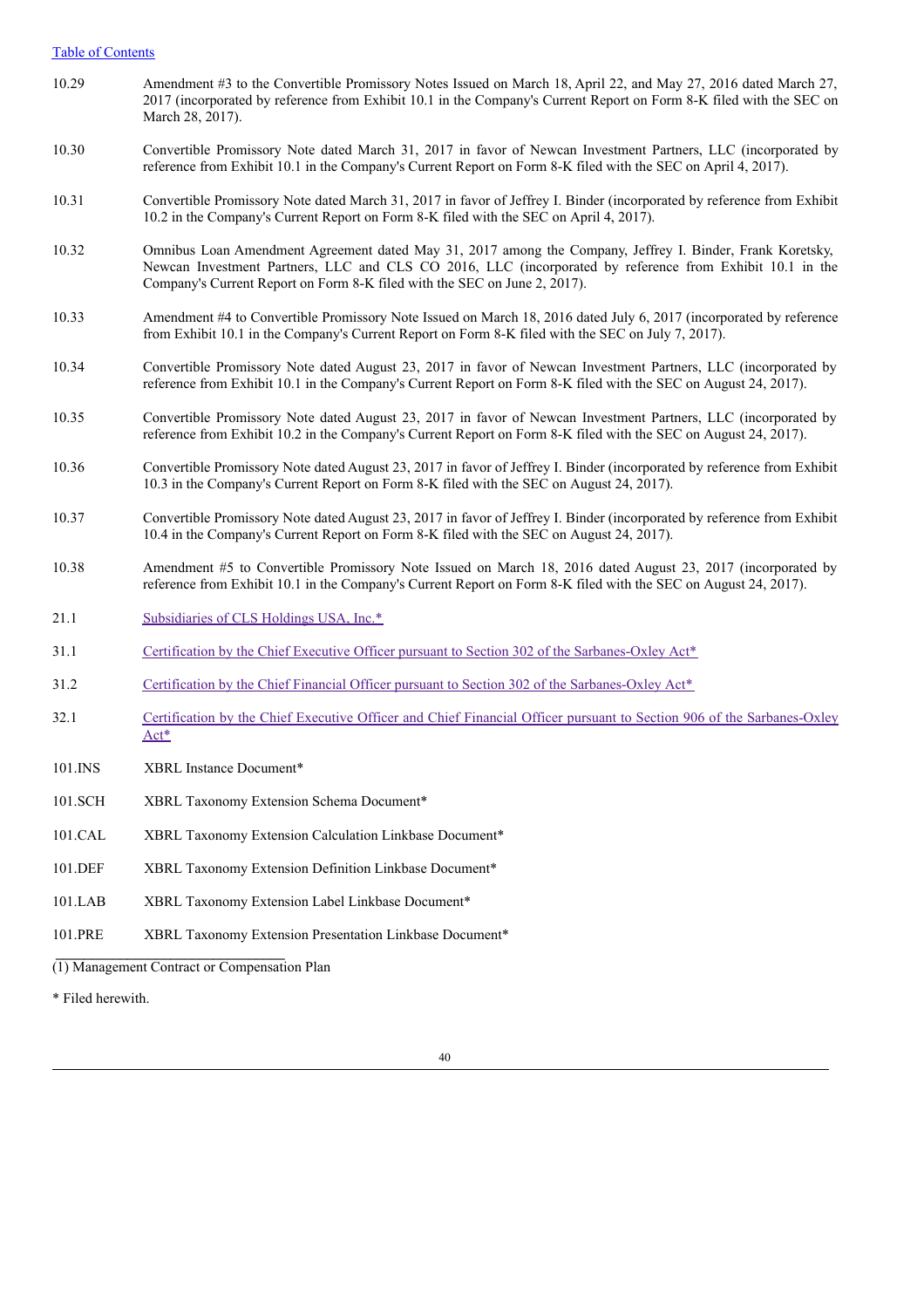## **SIGNATURES**

Pursuant to the requirements of the Securities Exchange Act of 1934, the registrant has duly caused this report to be signed on its behalf by the undersigned thereunto duly authorized.

## **CLS HOLDINGS USA, INC.**

Date: August 29, 2017 By: *Is/ Jeffrey I. Binder* 

Jeffrey I. Binder Chairman, President and Chief Executive Officer (Principal Executive Officer and Principal Financial Officer)

Pursuant to the requirements of the Securities Exchange Act of 1934, this report has been signed below by the following persons on behalf of the Registrant and in the capacities and on the dates indicated.

| <b>Name and Signature</b>                            | <b>Title</b>                                                                                                               |                        |  |
|------------------------------------------------------|----------------------------------------------------------------------------------------------------------------------------|------------------------|--|
| Jeffrey I. Binder<br>/s/<br><b>Jeffrey I. Binder</b> | Chairman, President, Chief Executive Officer and Director (Principal<br>Executive Officer and Principal Financial Officer) | August 29, 2017        |  |
| /s/ Frank Koretsky<br><b>Frank Koretsky</b>          | Director                                                                                                                   | <b>August 29, 2017</b> |  |

41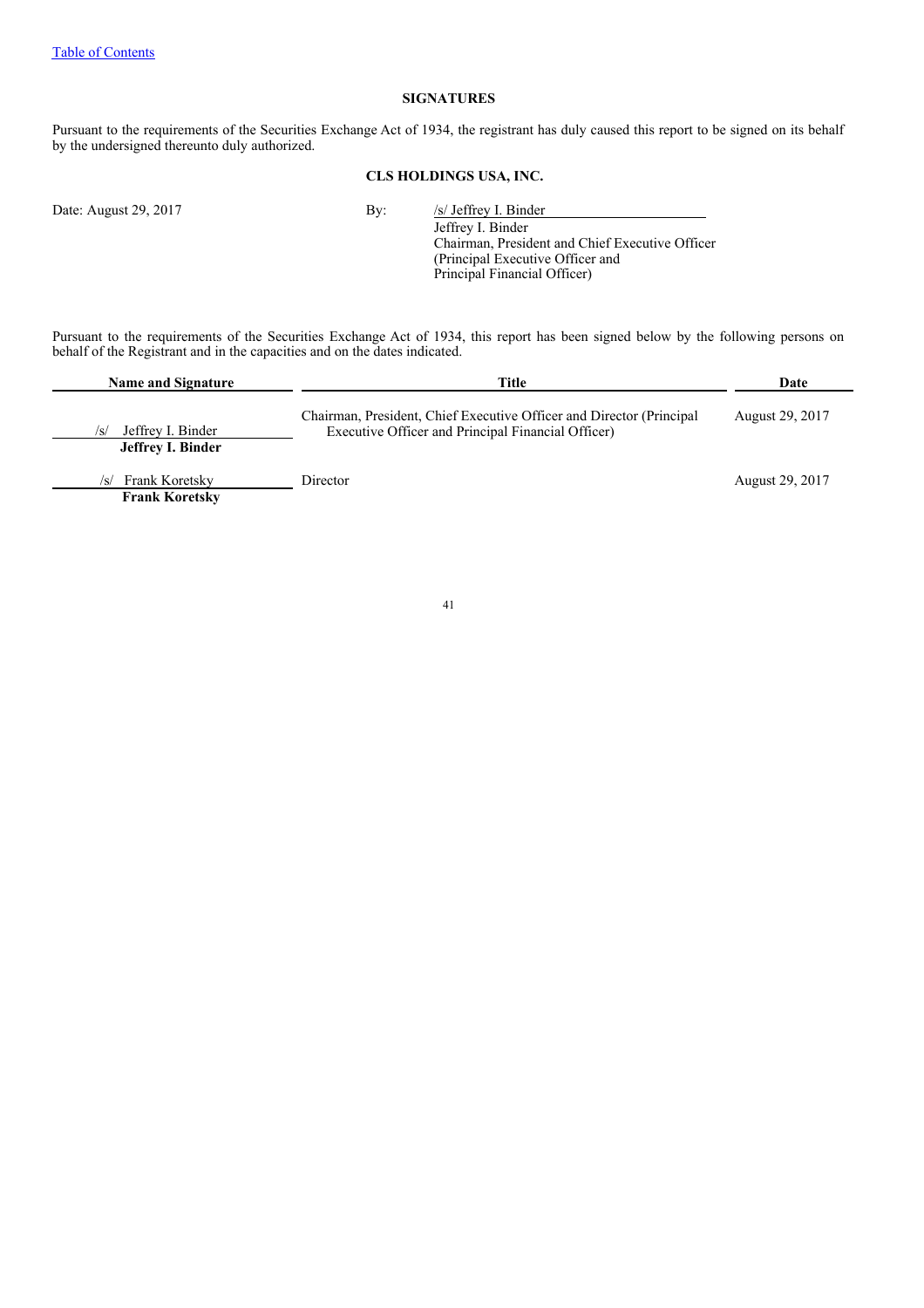## **CLS HOLDINGS USA, INC.**

## **Subsidiaries**

CLS Labs, Inc., a Nevada corporation

CLS Labs Colorado, Inc., a Florida corporation

Cannabis Life Sciences Consulting, LLC, a Florida limited liability company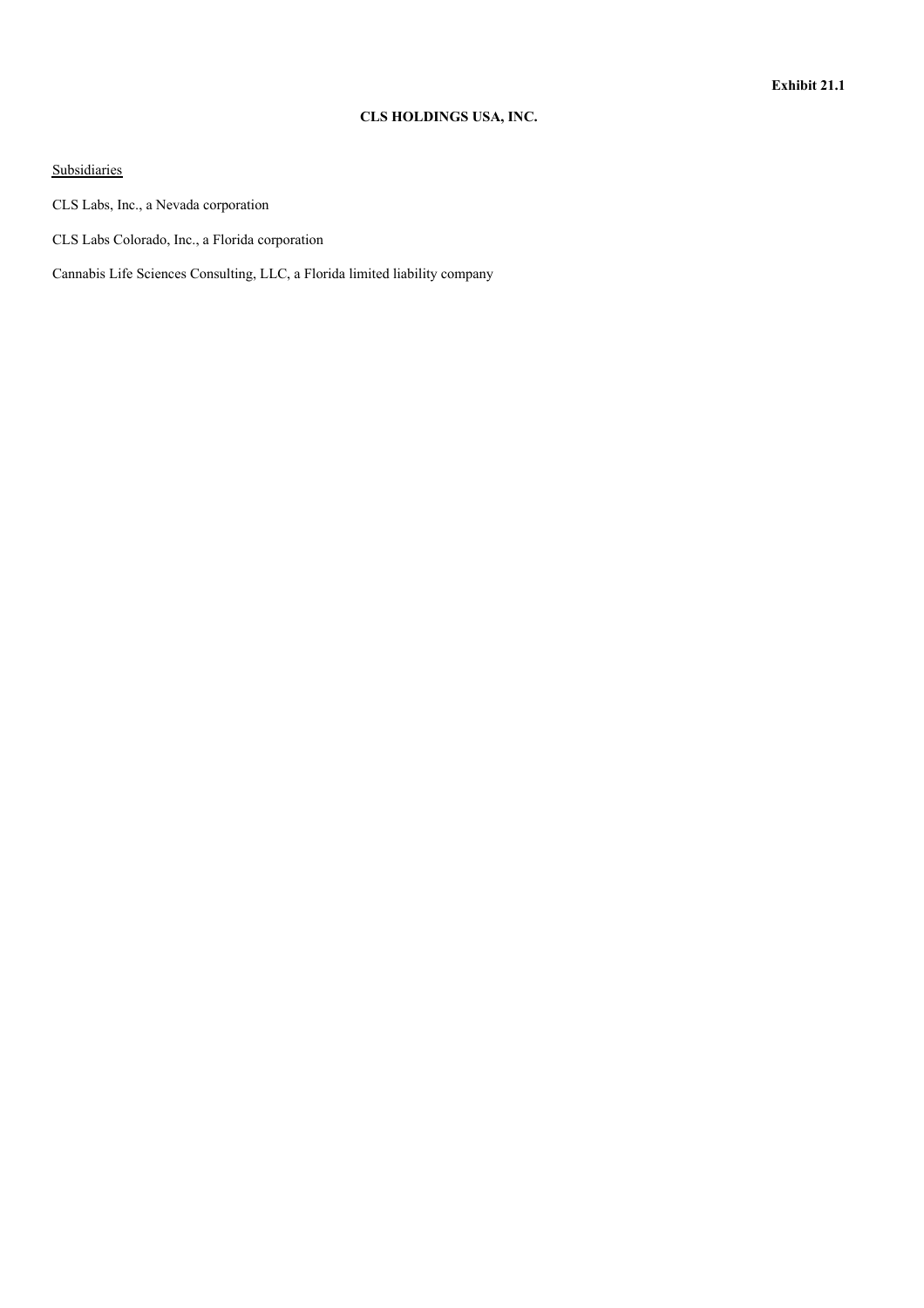## **CERTIFICATION BY THE PRINCIPAL EXECUTIVE OFFICER PURSUANT TO SECTION 302 OF THE SARBANES-OXLEY ACT OF 2002**

I, Jeffrey I. Binder, certify that:

1. I have reviewed this Annual Report on Form 10-K of CLS Holdings USA, Inc.;

2. Based on my knowledge, this report does not contain any untrue statement of a material fact or omit to state a material fact necessary to make the statements made, in light of the circumstances under which such statements were made, not misleading with respect to the period covered by this report;

3. Based on my knowledge, the financial statements, and other financial information included in this report, fairly present in all material respects the financial condition, results of operations and cash flows of the registrant as of, and for, the periods presented in this report;

4. As the registrant's certifying officer, I am responsible for establishing and maintaining disclosure controls and procedures (as defined in Exchange Act Rules 13a-15(e) and 15d-15(e)) and internal control for financial reporting (as defined in Exchange Act Rules 13a-15(f) and 15d-15(f)) for the registrant and have:

(a) Designed such disclosure controls and procedures, or caused such disclosure controls and procedures to be designed under my supervision, to ensure that material information relating to the registrant is made known to me by others within those entities, particularly during the period in which this report is being prepared;

(b) Designed such internal control over financial reporting, or caused such internal control over financial reporting to be designed under our supervision, to provide reasonable assurance regarding the reliability of financial reporting and the preparation of financial statements for external purposes in accordance with generally accepted accounting principles;

(c) Evaluated the effectiveness of the registrant's disclosure controls and procedures and presented in this report my conclusions about the effectiveness of the disclosure controls and procedures, as of the end of the period covered by this report based on such evaluation; and

(d) Disclosed in this report any change in the registrant's internal control over financial reporting that occurred during the registrant's most recent fiscal quarter (the registrant's fourth fiscal quarter in the case of an annual report) that has materially affected, or is reasonably likely to materially affect, the registrant's internal control over financial reporting; and

5. As the registrant's certifying officer, I have disclosed, based on my most recent evaluation of internal control over financial reporting, to the registrant's auditors and the audit committee of the registrant's board of directors (or persons performing the equivalent functions):

(a) All significant deficiencies and material weaknesses in the design or operation of internal control over financial reporting which are reasonably likely to adversely affect the registrant's ability to record, process, summarize and report financial information; and

(b) Any fraud, whether or not material, that involves management or other employees who have a significant role in the registrant's internal control over financial reporting.

Date: August 29, 2017 /s/ Jeffrey I. Binder

Jeffrey I. Binder Chairman, President and Chief Executive Officer (Principal Executive Officer)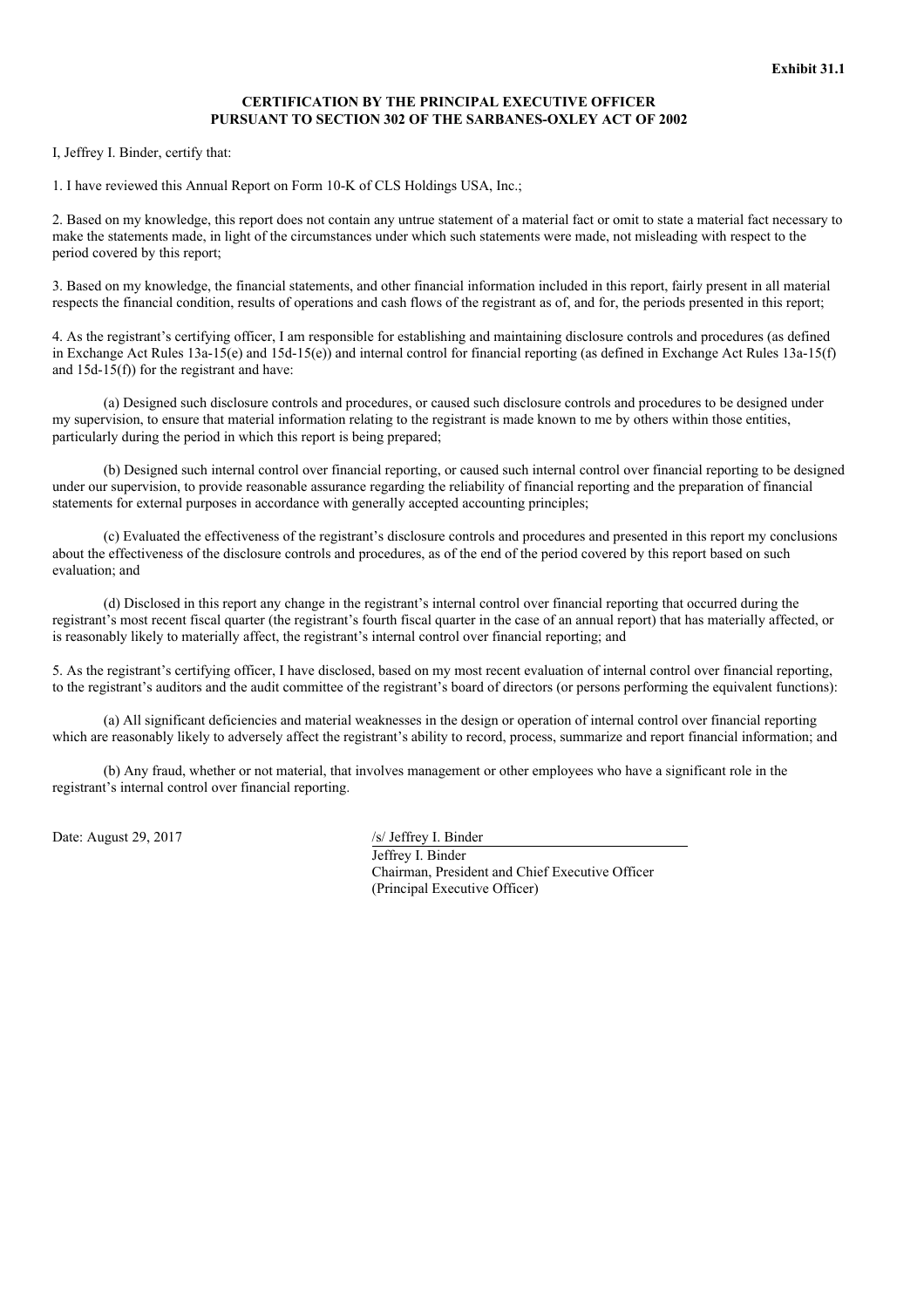## **CERTIFICATION BY THE PRINCIPAL FINANCIAL OFFICER PURSUANT TO SECTION 302 OF THE SARBANES-OXLEY ACT OF 2002**

I, Jeffrey I. Binder, certify that:

1. I have reviewed this Annual Report on Form 10-K of CLS Holdings USA, Inc.;

2. Based on my knowledge, this report does not contain any untrue statement of a material fact or omit to state a material fact necessary to make the statements made, in light of the circumstances under which such statements were made, not misleading with respect to the period covered by this report;

3. Based on my knowledge, the financial statements, and other financial information included in this report, fairly present in all material respects the financial condition, results of operations and cash flows of the registrant as of, and for, the periods presented in this report;

4. As the registrant's certifying officer, I am responsible for establishing and maintaining disclosure controls and procedures (as defined in Exchange Act Rules 13a-15(e) and 15d-15(e)) and internal control for financial reporting (as defined in Exchange Act Rules 13a-15(f) and 15d-15(f)) for the registrant and have:

(a) Designed such disclosure controls and procedures, or caused such disclosure controls and procedures to be designed under my supervision, to ensure that material information relating to the registrant is made known to me by others within those entities, particularly during the period in which this report is being prepared;

(b) Designed such internal control over financial reporting, or caused such internal control over financial reporting to be designed under my supervision, to provide reasonable assurance regarding the reliability of financial reporting and the preparation of financial statements for external purposes in accordance with generally accepted accounting principles;

(c) Evaluated the effectiveness of the registrant's disclosure controls and procedures and presented in this report my conclusions about the effectiveness of the disclosure controls and procedures, as of the end of the period covered by this report based on such evaluation; and

(d) Disclosed in this report any change in the registrant's internal control over financial reporting that occurred during the registrant's most recent fiscal quarter (the registrant's fourth fiscal quarter in the case of an annual report) that has materially affected, or is reasonably likely to materially affect, the registrant's internal control over financial reporting; and

5. As the registrant certifying officer, I have disclosed, based on my most recent evaluation of internal control over financial reporting, to the registrant's auditors and the audit committee of the registrant's board of directors (or persons performing the equivalent functions):

(a) All significant deficiencies and material weaknesses in the design or operation of internal control over financial reporting which are reasonably likely to adversely affect the registrant's ability to record, process, summarize and report financial information; and

(b) Any fraud, whether or not material, that involves management or other employees who have a significant role in the registrant's internal control over financial reporting.

Date: August 29, 2017 /s/ Jeffrey I. Binder

Jeffrey I. Binder Chairman, President and Chief Executive Officer (Principal Financial Officer)